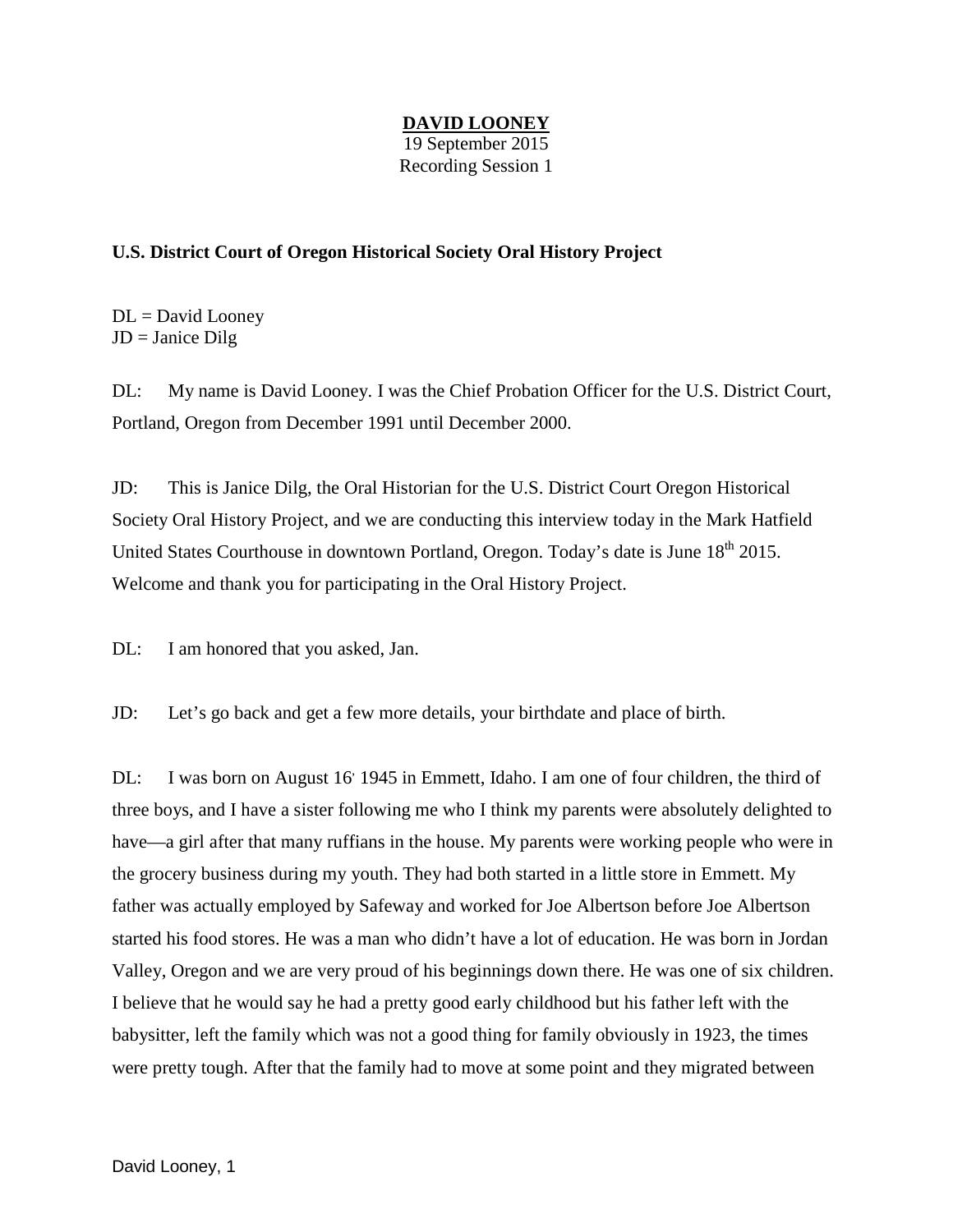Emmett, Idaho and Portland, Oregon. My father came to Portland after working in the woods in 1929, deposited his money in the bank, and immediately lost it that October.

#### JD: Can you tell me his name, please?

DL: His name was W.W. Looney. It was actually Woodrow Wilbur Looney but everybody called him Bill. He was a very nice guy, but he was a very rough man. He had an eighth grade education, a little bit of the ninth grade, and he emphasized education to all of us. I think you could do a lot of things wrong and I think he would work with you, but if you skipped school or lied to him, let's say the working relationship deteriorated rapidly. So we learned early on that we were going to finish school and were going to do the best. Everybody in the family worked their way through school, everybody has a college degree. We have one lawyer in the family and we've got a couple of Master's degrees. I'm the least educated with just a plain 'ole Bachelor's, but I worked very hard, so.

JD: Undoubtedly. Tell me a little about your mother, her name and background.

DL: My mother was a remarkable individual. Her name was Ruth Harriet Henderson and she married my father in 1939. Prior to that she had her own story, a good story. She was born in a house with a dirt floor in Round Valley, Idaho which is near Cascade, Idaho and was one of five girls, no boys in that family. I think her father and mother always wanted to have a couple of boys because that is how you got the work done. But my mother was a tomboy and she milked the cows, she picked the beans, and she picked the turkeys and chickens. She had an older sister named Anna and they graduated high school together because my mother tried to accelerate her studies at Notus Idaho High School—and she did. And then they went off to various teacher colleges, Lewiston Normal School. I think they went down someplace else in Idaho, I can't remember the name of it now.

But times were tough obviously, she was about seventeen in 1930 and she was picking turkeys and chickens in Notus, Idaho when a fellow showed up, his name was Skinner. He said my brother has a ranch in Jordan Valley in Oregon and we need somebody to help raise the kids and cook the foods for the hired people and for the family. So my mother went off to Jordan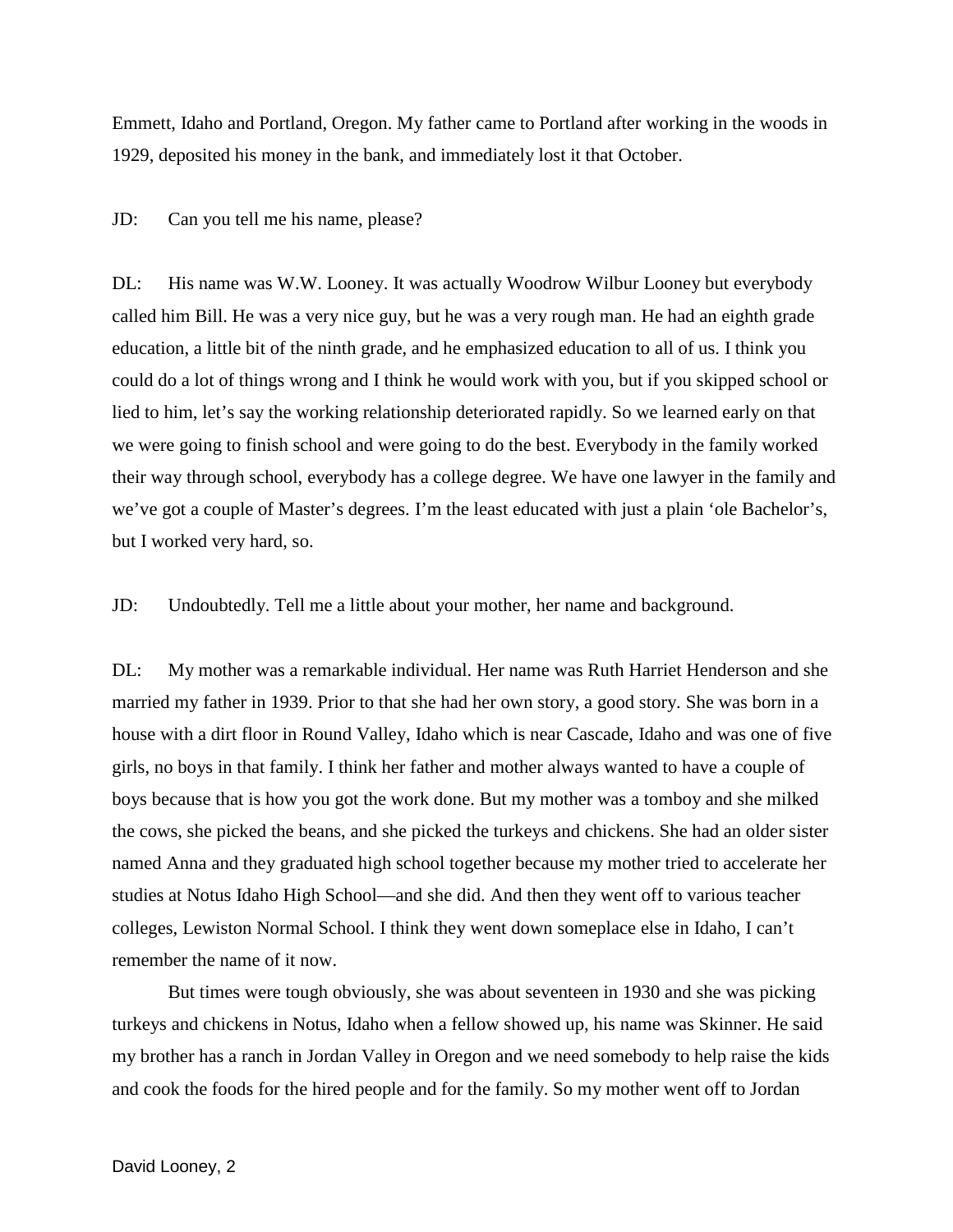Valley, Oregon and worked for the Skinner family, which is still in business down there, many, many generations of them. I don't know how long she worked for Kurt and Jo Anna Skinner, but she then was offered a teaching job and that's what she wanted.

So she took this job which was in Watson on the Owyhee River, below as you go down the Leslie Gulch. You get to the Owyhee River then you have to go a couple of miles and you get to Watson. This was before the Owyhee Reservoir was filled with the WPA Project in the early thirties. Well, she went down there with a lady who gave her a ride in a wagon and she found out that there was no housing. The lady told her that there was no place to live. So she gave her a room with her daughter in a cave. We called them coyote houses. They would dig houses out of the side of sandstone cliffs or bluffs and then put a little auntie room in the front and that's where she lived for the first year. I think she may have taught there a couple of years before she moved to Big Bend. She did not meet my father in Jordan Valley because she was there after he had left, but they coincidentally had a history in Jordan Valley and were equally proud, the both of them.

So if you pass through Jordan Valley and you see the old stone coffee shop, that is where my father was born and it's still an ongoing operation. It's an espresso joint now and is run by the Skinner family. The white house next door was built by my great-grandfather who walked from New Jersey to Sacramento to Jordan Valley when he was fourteen. So our family is kind of centered in Southeast Oregon and we've enjoyed that, and we've all grown up here in Mt. Hood County. It's been quite an adventure for us to go from very humble beginnings in Adrian, Oregon where my family started a business. Mom and Dad when to Adrian after leaving Emmett in 1945 and were able to borrow money. A fellow by the name of George Sheamer [sp ?] loaned my father \$20,000 in 1945 which adjusting for inflation was quite a considerable sum. So, George must have trusted my mother and father and they did it again later when mom and dad needed another loan.

They ran that business in a town, Adrian, twenty-one miles south of Ontario on the Snake River. The town has a population now of about 140, it probably never really had more than a population of 150. It was a commercial center for farmers and ranchers. We had a school which was about 140 kids who came from as far away as thirty-five miles each day. That is quite a commute when you think about the old truck that didn't have but one fender and the icy roads in the winter. It was an exciting, unique and wonderful time in our lives. I don't think we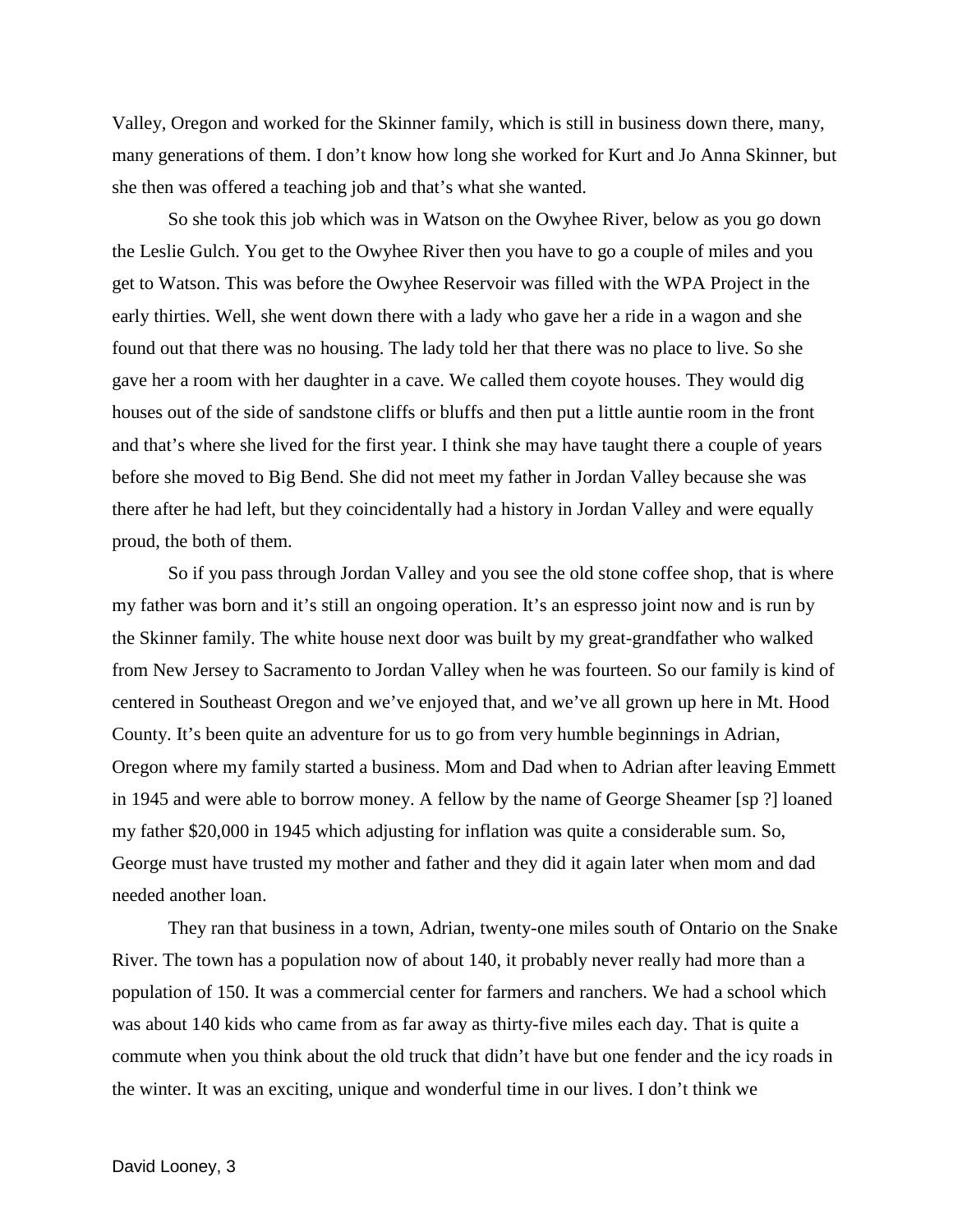considered it as quite unique and wonderful as I do now, because there was a tremendous amount of work.

JD: Was there something particular that drove them to Adrian versus someplace else?

DL: Well, it was towards the end of the war, my father had served in the Navy and they had two kids and one on the way. I don't think they saw the prospects in Emmett as perhaps as being a new store. It was an existing store that they had bought. My father had actually grown up a little ways from Adrian when his grandfather had a farm in what we called Big Bend. Adrian is located in the only place where the Snake River is in Oregon on both sides, and that's a big bend. His grandfather owned property and my father worked on that ranch and farm. I think he saw Adrian as having some economic potential and it was something that I think he thought he could afford. I think he found that it was more difficult than he anticipated and he had to have more cash. Fortunately, George Sheamer [sp ?], who had been a German soldier in World War I, and who was a remarkably good farmer and a very generous heart, he and his wife were friends lifelong with my parents. They saw the same thing, they wanted a store there, they wanted another store there, they wanted to see the school grow, people were believing in themselves, they were believing in the future.

My mom and dad had that store until 1974, it was almost thirty years. They didn't make a lot of money, I don't think any of us were economically spoiled because there was very little cash, but by today's standards we would have been considered the lesser fortunate, but we didn't know that. Everyone around us was living the same lifestyle and there weren't a lot of people who had a lot of money. They worked seven days a week. They worked from eight to eight, seven days a week much of the time we were growing up. They did take a break later. I think we saw ourselves as people who could manage and could get ahead if we worked hard—and that was the message—and mom and dad believed that. My dad has his own issues, he was like I said a tough guy, he had issues because of his family circumstances from when he was a kid, and we saw those in him. We saw the difficulties and the depression that he experienced and the tough times. My mother was fortunately a woman of faith, as was her mother and she didn't press it. She didn't beat us up with it but it provided her solace and hope, and I don't think that resource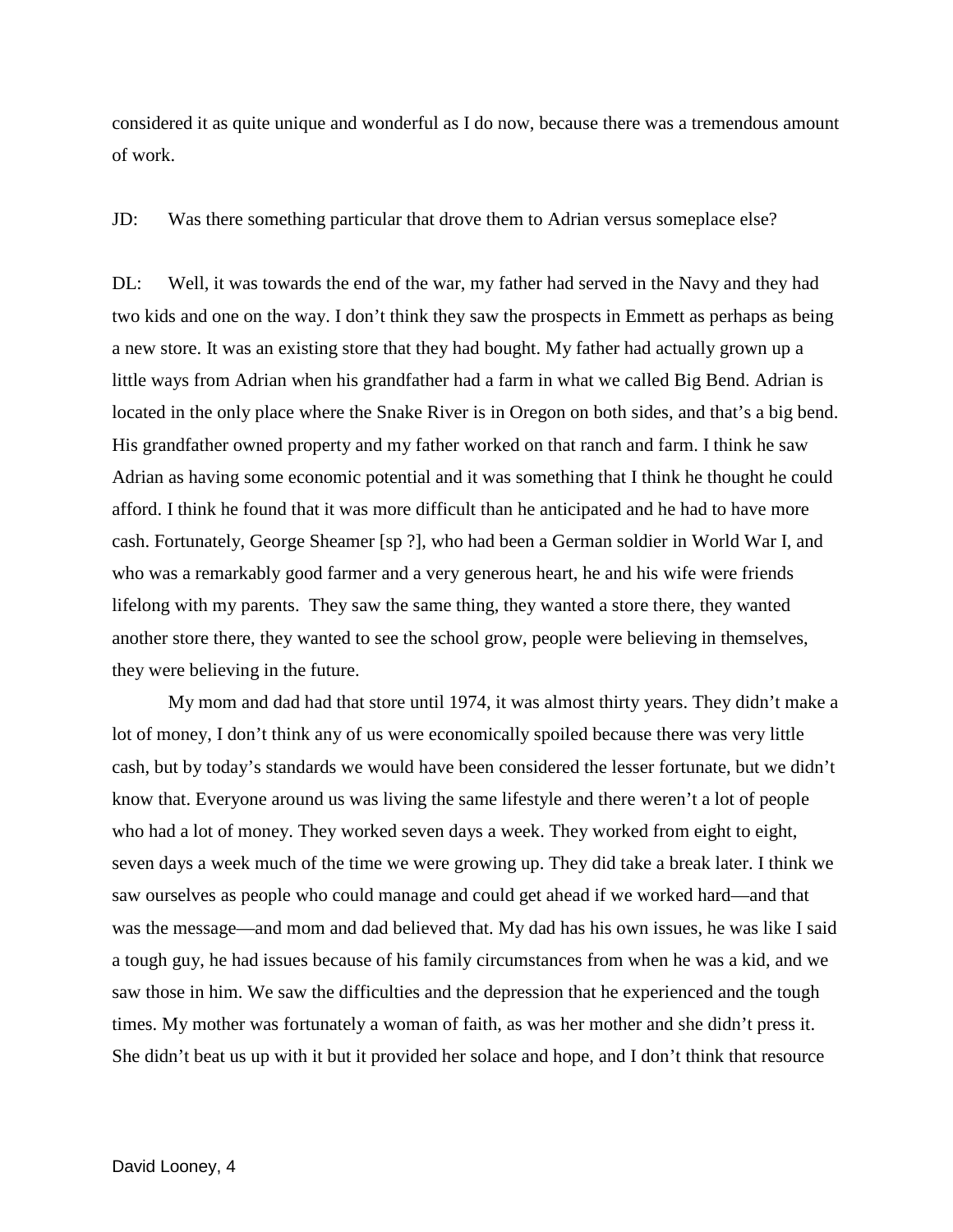was there for my father. So he didn't understand that. His religion and his spiritualism came from the outdoors, outside. He would go to the hills and take us to the hills.

They never vacationed together except for a couple of times one or the other would take us on their own journeys and vacations. Most of the time I would go with my father who would turn me loose in Southeast Oregon someplace along a creek or a reservoir so I could fish and walk and chase snakes. We had a good time. But they were very hopeful people, that is, what they saw in Adrian—and the people are remarkably reserved, resourceful, very hardworking. Today we are so politicized and polarized in our politics they would be termed very conservative. I don't think we ever talked about politics when I was a kid, one, because dad didn't want it discussed in the store, and, two, because we didn't think it was important to us on a daily basis. We might have a discussion during a presidential election and that was about it. The people were fantastic, wonderful, supportive group. I worked for many, many farmers and loved them and their families and to this day I still go visit those who are surviving out there.

JD: Describe Adrian a little more, [*DL chuckles*] physically, and the house you grew up in.

DL: Well, let's start with Adrian itself. My earliest recollections of Adrian were two grocery stores, two taverns, one service station, one true blacksmith's shop next door—they pounded out just about everything and it turned into a full-fledged machine shop that made axles. They could build you a bed frame for your truck if you wanted. We had a mechanic across the street. We had one little office for an insurance salesman, I can't remember the agency. We had a little post office, the post office had been across the river earlier when the town was called Riverside, and there was a ferry there, but they moved the post office over to the western side of the Snake River when they put the bridge in. That was before my time, I didn't see them build the bridge.

The town didn't have a lot of other commercial activity. There would be a little business here, a little business there, there was no milkshake shop for the kids could—periodically somebody would try to put in a jukebox and open it up and sell a few hamburgers but 140 kids who work on ranches generally go home at night—because they have to. The one night of the week they might be in town would be Friday night and generally they came in with a brother or their parents and they went home with the brother or their parents. So there wasn't a lot of time for frivolity out there.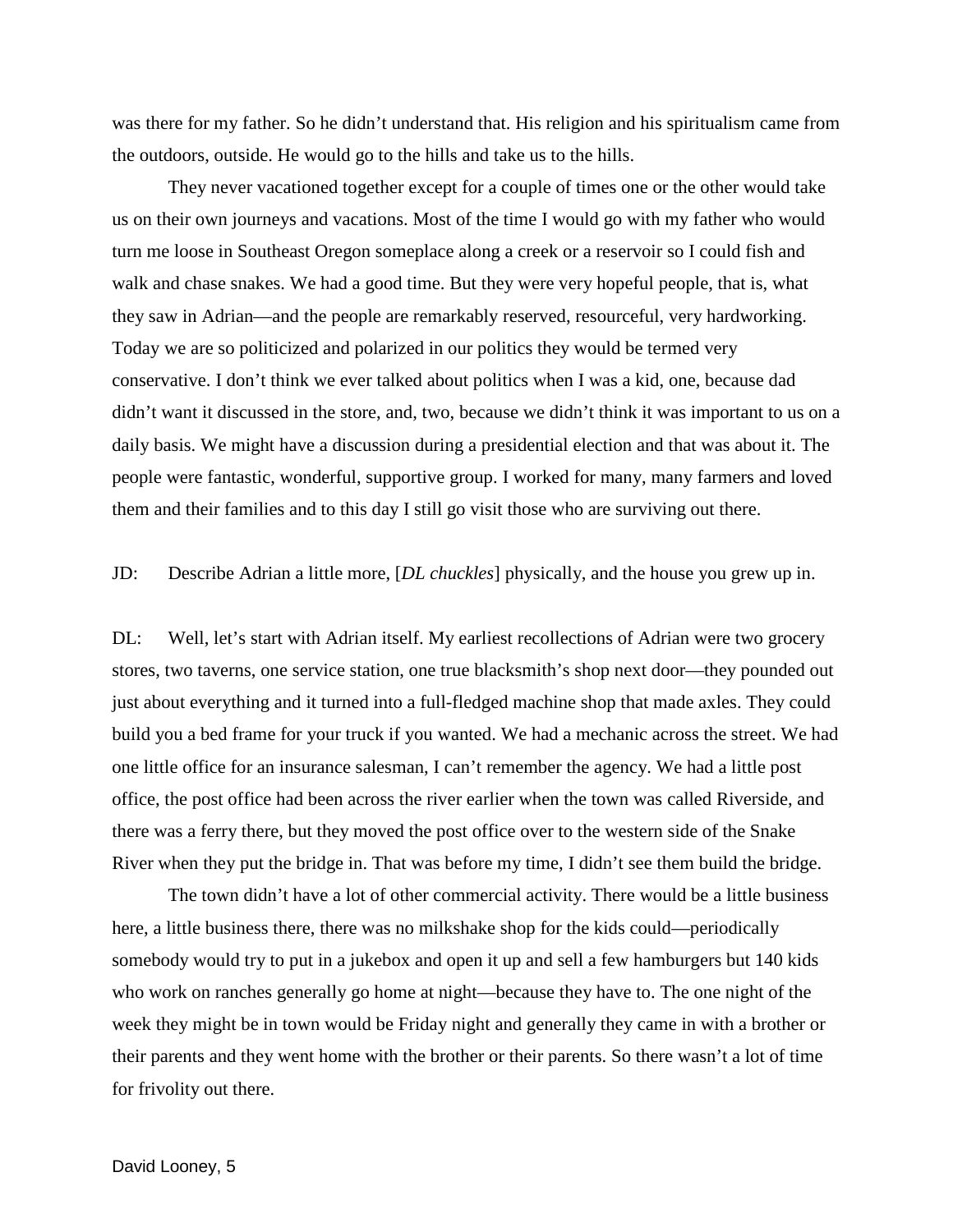A few other little businesses; we did have a couple of churches and which provided some activities for the few kids who lived in town. We lived in town and like I said it was about 140- 150 people. Some said it looked like a camp because the national flower in the town was a fifty gallon burning barrel and jumped cars. So, it wasn't attractive, a lot of people thought it was pretty rough. But for people like my parents who had made a commitment to the town—I heard my mother comment, when somebody said, wouldn't you like to move, wouldn't you like to have an easier life, she said, this is a great place with great people and I love my little store.

The little store grew from being a small established one where dad changed the oil from 6 to 8 o'clock in the morning for people who had parked in the cars outside and pumped a little gas to a full-fledged food store. Because he had been a meat cutter with Safeway, he could put out a case that looked comparable to a smaller New Seasons today. He did a lot of custom meats. People didn't buy a lot of New York steaks, they bought round steaks a few pork chops, lots of ground beef. He bought cheeses by the round and by the length, but he had a full meat-cutting operation if he needed to. He kept that up, the store then expanded into dry goods. We sold rifles and ammunition, fishing gear, Levis, and Ship-N-Shore blouses, tin pots, a few watches. If you can imagine watches for less than two dollars, they were there. And this store was the primary focus of their investment.

Our house was a basement house. It was built like a hole in the ground where you put up a form and poured the concrete from the outside and the concrete forms up against the dirt on the one side and against the form on the other side. It was a two bedroom house and was—I don't want to leave the impression that I ever thought it was inadequate, because it was adequate. People lived with a lot less. But we didn't have rugs on the floor and the windows were up high. In the winter time, they would freeze and water would run down the wall because the condensation would melt when the house warmed. It wasn't terrible.

My earliest recollection—we had a wood burner, people called them trash burners later, they were little 18-24 inch-wide stoves. This one I think was even smaller, and we burned coal in it, and then we burned trash in it. And finally, we got rid of it and dad bought an oil heater and the three of us boys would move from the bedroom which was chillier because there was no central heating, we would move from the bedroom to this heater pretty rapidly in the morning and put our pajama bottoms up to the oil stove [*chuckles*] and throw our underwear on top so we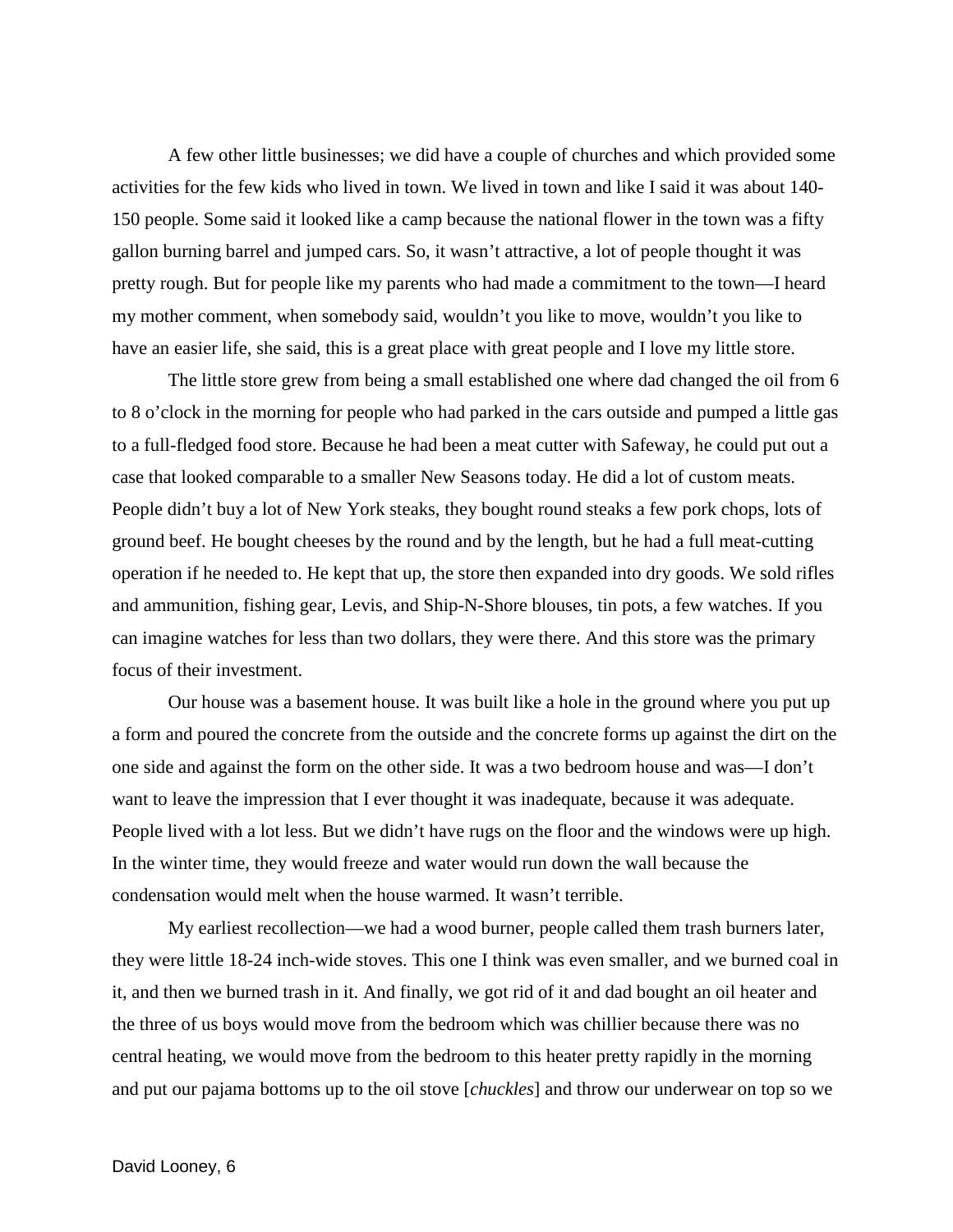could run back in the bedroom and get dressed. I think my mother was overwhelmed by all the boys and their antics, but she maintained a sense of humor.

So it was this little two bedroom house, lower, built into the ground, but it had a chicken coop roof on it—it wasn't particularly attractive but they put siding on it when I went to college. They put up a lot of things that had kind of a tar paper covering on thing; it was green so nobody knew whether we painted it when the paper started rolling off my father thought he would put something else on.

The money went into the business, the house was secondary. The only thing my mother ever said was [she had to give up..?] a nice house in Emmett when they moved. She loved that little house in Emmett and she kind of always wanted to have another little house like that but above ground, with windows that actually looked down on the lawn or the street, or tree or bird, or whatever. But she made do, and as we added the younger sister, I think I was ten when Mary was born, we were delighted. By that time, we had moved up to another little place. Dad had leased the store and mom was kind of delighted with the other place but unfortunately that lease didn't work out for the family; their son was killed in a gun accident so tragically my mom and dad took back the business, which probably, for them, was the best thing because they couldn't lose their investment in the store. So we moved back into the basement house and we have a little girl and these three boys so we kind of made that exist for a while. But here is this store that has received the major investment of the family's money and there were storerooms in the store, back there with the paper towels and the tomato juice and maybe a few cases of Buck Horn Beer, and a few other things that were back there in the back, and a couple of beds. And, we could open up the door to the dog pen and get a little ventilation in the summer time. It was pretty warm over there in the summer. By that time I think my oldest brother was getting ready to go off to college so there was a little more room.

So Mary got her own bedroom, as such it was, it wasn't more than a closet with a pipe that went through on its way to the shower [*chuckles*] and the shower was its own long room with a shower and a washer and dryer on one end. You know, we all did well, we all survived that. When my folks left the store, left that little business, they of course left the house too. They moved into a house that had been remodeled somewhat, that had previously been owned by my grandparents, my mother's parents moved to Adrian probably sometime '46, '48. I should mention they were quite prominent in our lives. I spent a lot of afternoons with my grandmother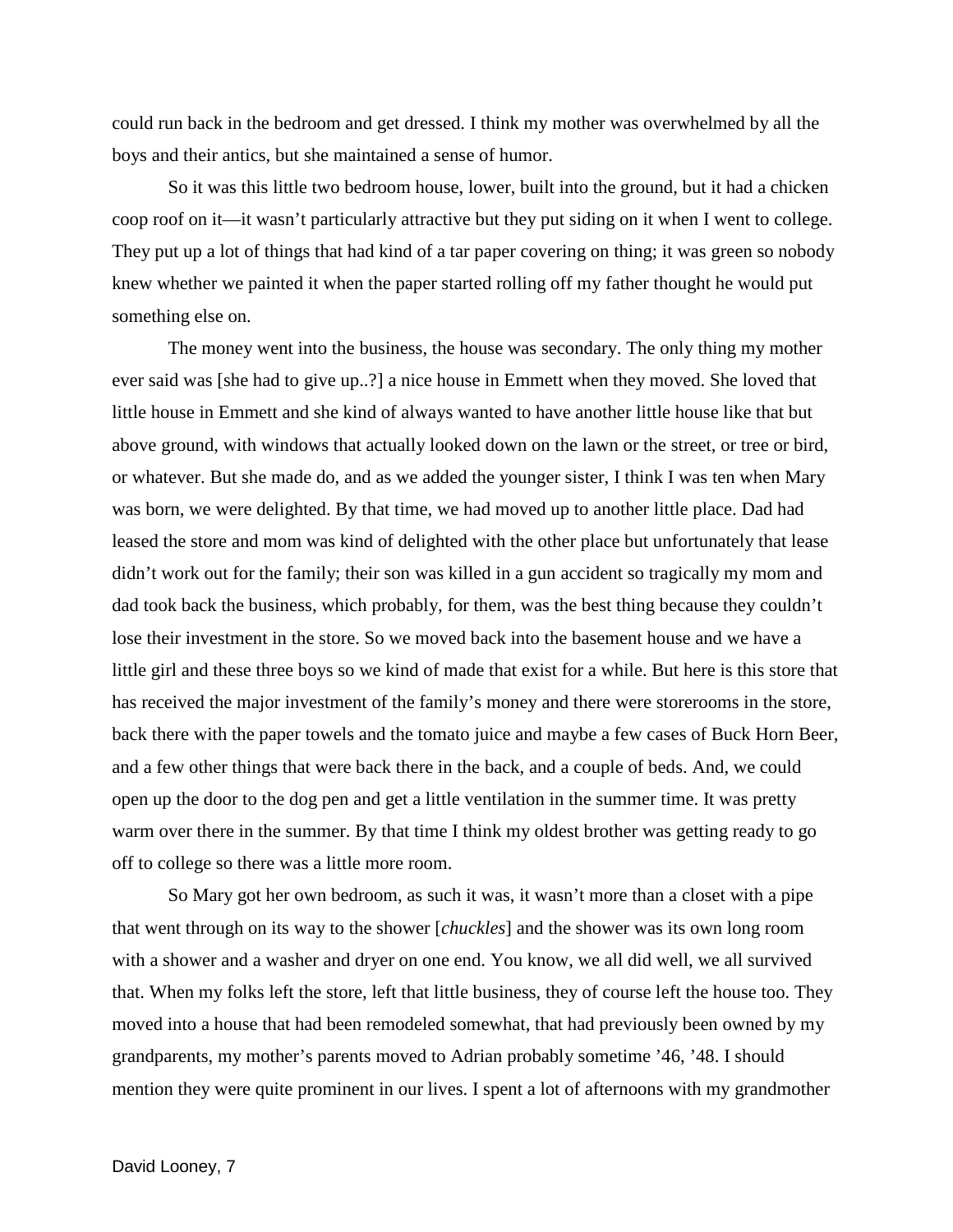and grandfather because they were wonderful people. They had no money, they were just poor as church mice, but they were really wonderful to us kids. So we played Canasta and if we won we got orange slices and if we lost we got orange slices, then we would get dinner and lots of lemonade and it was a grand time, and in this little town it was safe.

We could pretty much walk anyplace by ourselves after a reasonable age. We learned to swim at the end of the drain ditch, they didn't have sewers, they didn't have a lot of septic tanks, they had cesspools which they then ran to a drain ditch and it ran into the Snake River. That was the norm for that era. So we learned how to swim in that drain ditch so we nearly didn't need any shots or inoculations because we had been inoculated by every germ that was possible. To this day most of us are pretty healthy. I'm not saying that I know that's the reason [*chuckles*] but we didn't know the difference so it was a great place to grow up.

When I was in high school, my father would let me come home after playing football, or if I didn't have practice, I could take the shot gun and the dog and run a mile or so and hunt for two hours before I had to come do my chores. So for a kid, we thought we were in wonderland. It's much different in the city, I've raised some kids in the city and I wish they'd had some of the benefits of country life.

JD: So you mentioned there was an elementary school in the town?

DL: Yes.

JD: Could you talk a little bit about your school experiences, what you liked and didn't like.

DL: Ok. Another kind of nickname for Adrian was Kingman Colony. And the Kingman family had been immigrants; emigrants I should say. They didn't come by covered wagon, they came around the Horn on a ship and they brought lots of fancy things and lived probably with more fancy things than most people had. They contributed to the wealth and knowledge and the educational base of that area. The first elementary school was called Kingman Colony. There was another elementary school across the river called Big Bend. I think my next oldest brother who would have started school in probably about 1948 [and] was the first class to enter the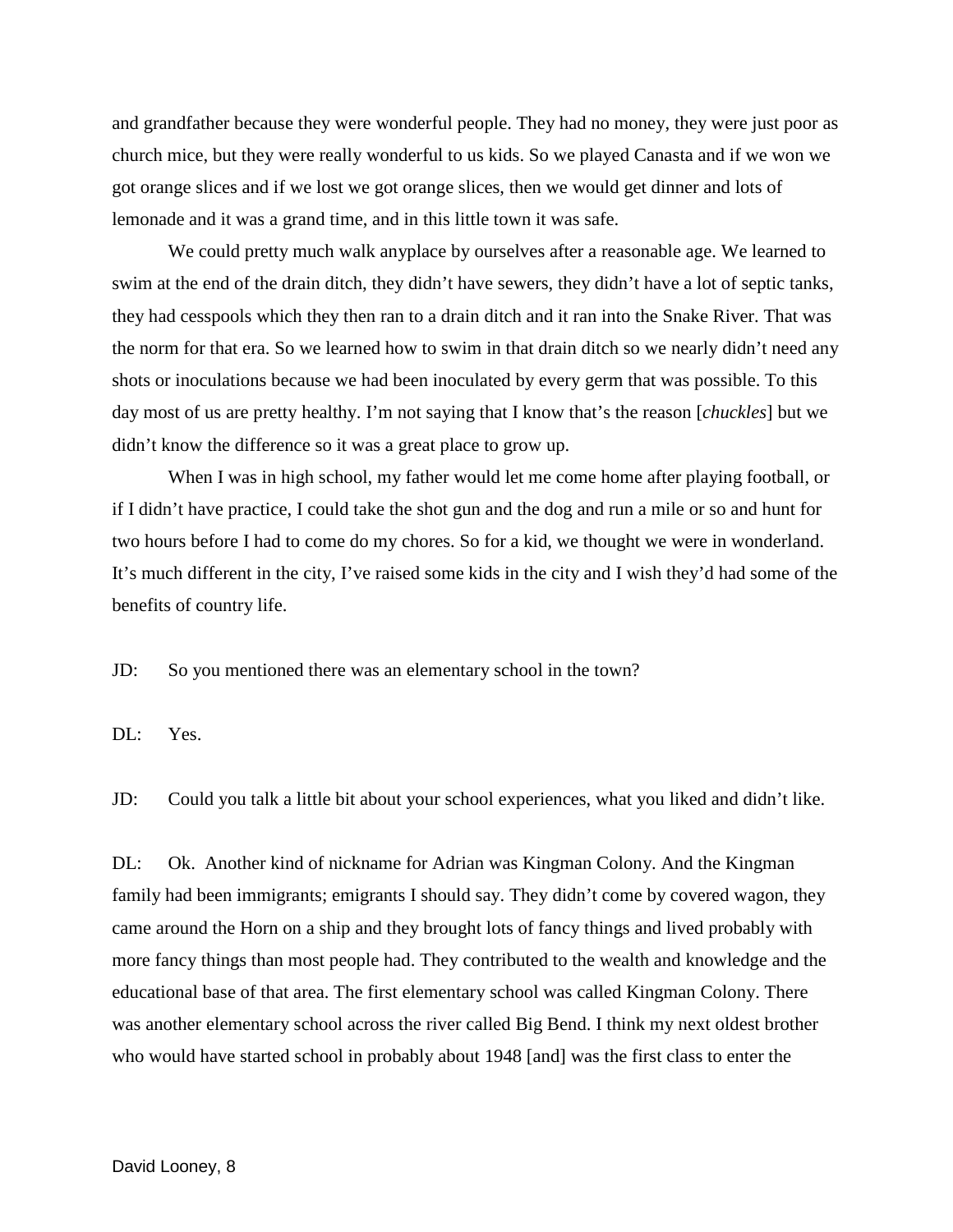elementary school as first graders. So this elementary school was built, and that was started in about 1948.

The high school may have been there longer, but the elementary school was really a powerful and formative experience for most of us I think because you didn't have a TV. You had stories, little books and grandpa and grandma if they were available or mom and dad if they were available would read to you so going to school was a big deal. I had the benefit of two older brothers and they were active students and they liked school, so I assumed when I went to the first grade I would bring all of my books home with me each night and study them. So that's kind of the atmosphere, the aura. They finally convinced me that I didn't need to pack all of these things home with me back and forth every day, back and forth. It was exciting.

My first grade teacher was this wonderful, beautiful, sweet dark-haired lady who kind of radiated affection for all of us, even when we were not pleasant. And, you wanted to go to school. The books, the challenges, the recesses, and besides that we didn't have a lot of kids in town, there were a few, but you didn't see them a whole lot, and there was no organized play time. There was no swimming pool, the nearest swimming pool at that point was probably twenty-four miles away so that's why we swam in the river by the way. I think we soon found that our teachers were very influential; they were big people to us. They were not only bigger than we they were powerful people. I knew that my parents wanted me to learn. They wanted me to be successful in school, they wanted me to be well-mannered in school, so if the teacher said, we want you to do something, we considered that a request from our parents.

I don't think any of us were terrible kids or anything like that. We didn't get in a lot of trouble. I don't say this with pride, but I was probably the least well-mannered of the boys, I just seemed to have a little bit of a rougher time settling down than others. But, at any rate, they had a great influence. I can't remember the name of the first grade teacher, but I had Mrs. Newbill [sp?] twice, once as a second grader and once as a fourth grader. I had my aunt Anna Sparks, later Anna Long, for fifth grade, and she was marvelous. My sixth grade teacher was Mrs. Lowell who just died at 106. A marvelous lady who had wonderful stories. And I could go on; there were other people who were, really—Mr. Patterson, Mrs. Williams, and then you get to high school and it goes and goes. These people were really all remarkable people. They wanted us to do well, they wanted to learn, and I think they wanted us to succeed to whatever level we could. Some had bigger expectations. Some of them thought we should all be doctors and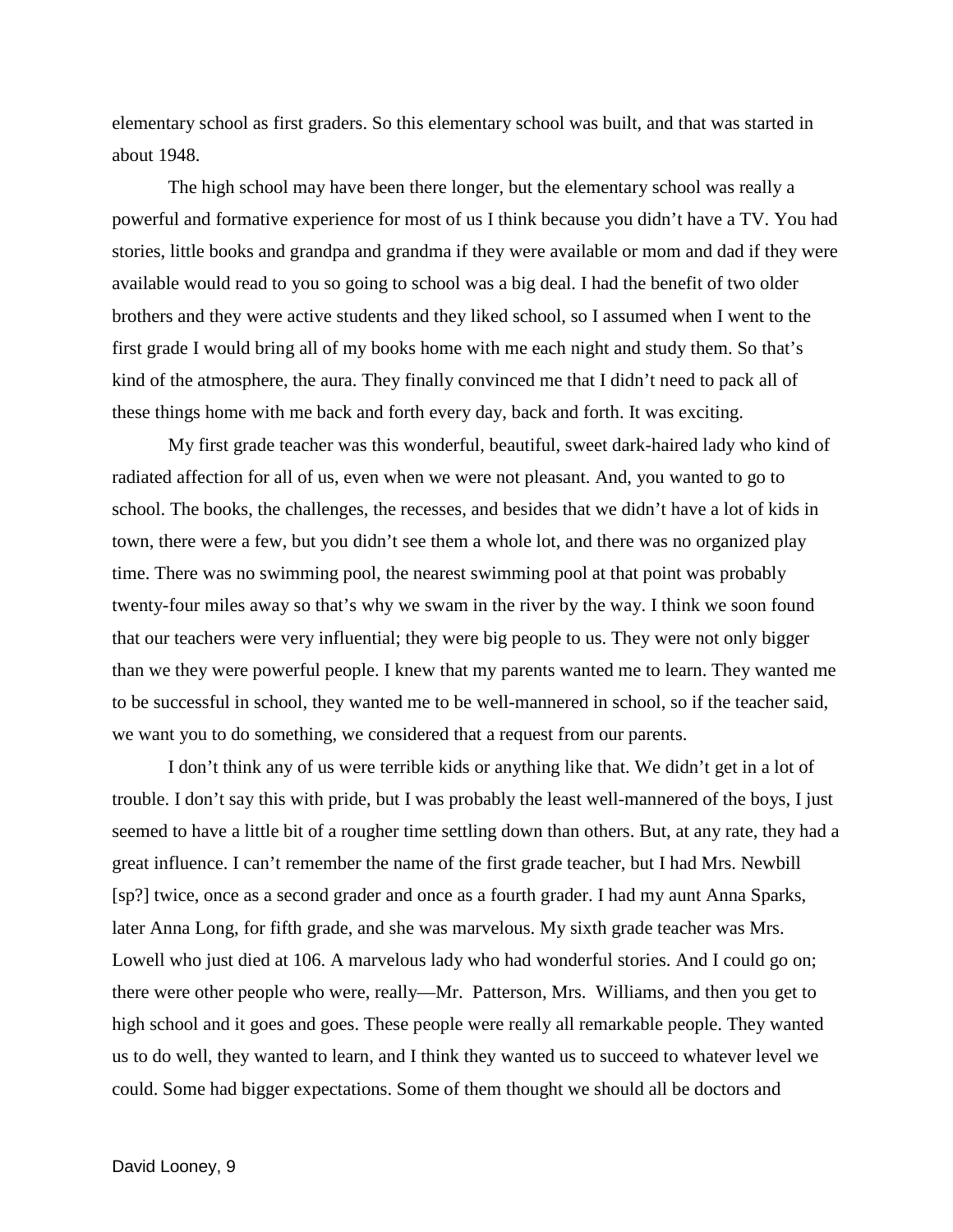lawyers and others thought we should be good truck drivers, mechanics and farmers, whatever, but I think the people who influenced us the most just wanted us to learn, and live up to our potential—and said it openly.

So I can say the elementary school, I can't remember how many kids were in it, we didn't have kindergarten, it was 1-8, and then it went onto high school. The high school was run by a World War II veteran, a wonderful guy who had been a foot soldier and infantryman in New Guinea, he's still alive, Glenn Wards [?] is his name, he's a remarkable guy, and remarkable demanding qualities. I'm not sure I was high on his hit parade; he was a very influential guy. But he had some other wonderful people. I had a teacher who was also a remarkable friend, who probably knew as much about me as my parents, and he took the same interest, and he died when I was a senior, and I can say it was a tremendous loss. That's how influential they were. He didn't just go away, you know?

# JD: Mmhmm.

DL: So, I think we felt very hopeful, but I think we knew we had to use all the resources we could. Those people, those teachers in those schools were good resources. Now, it's not an accredited high school, it still probably doesn't have the accreditation that Madison or Wilson or Grant or many other schools around. We didn't have languages, we didn't have a consistent science program, we got the basics. That was what it was about. But it was still a place to get a foothold in education, learn to learn, or if you were smart enough and motivated enough by your circumstances, you could go on.

At that point, almost every college in Oregon had to accept you if you graduated. So getting into a college was not a problem. I mean, if you wanted to get into someplace else you had to do something else. Both of my brothers were very motivated. The oldest brother really led the way. He wanted to go to Oregon State because he was going to be in animal husbandry and we knew that when he was 13 years old because he announced it. And the next brother had cows, FFA projects, and 4H projects. I declared that I didn't like cows, that I wanted chickens. And my father was not into chickens so I had to do something, so I don't know what I did for 4H. I think I milked the cow or something like that. We had a milk cow when I was a kid. Anyway, those two guys were very motivated and off they went to Oregon State and I wasn't as motivated, I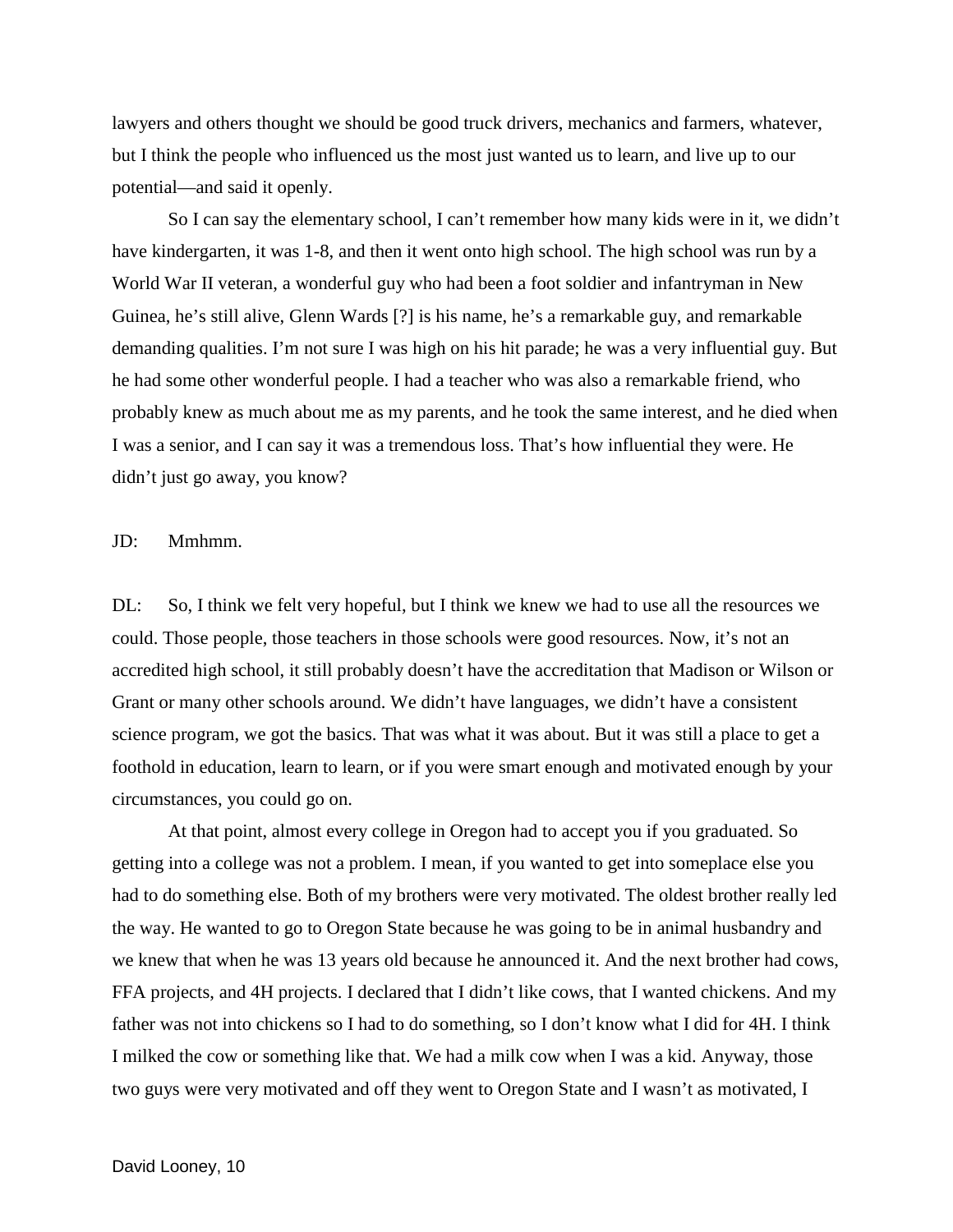was more inclined to go into the army and become a diesel mechanic. I actually, I would have loved to, if I could've, to work on ranches and farms and owned my own at some point, but if you're not born into ranchland and farm land, it's really hard. My father was not that into me being a mechanic, he saw that as being too tough and he said he thought I needed to go to college. My father was very convincing when he wanted to be, and so I did.

JD: Did you have favorite subjects growing up?

DL: I did. English had to be the first love because it was my gateway to everything. I loved to read the *Hardy Boys*. We had books everywhere. My next older brothers didn't wear them out and lose them, and then they were mine and they were everywhere. That's what we did, up to 14 when we all went to work, reading, finding a place to hide and read, because there were always chores. When you live in a little town that doesn't have a fire department, you gotta clean all the weeds away from any building, you gotta water the lawn, you gotta take care of the dogs, and all these other things. Later on we had cattle and whatever else, you always had other things to do. But up to 14, if you could hide, you could read.

So, English, even though I wasn't a master at it and still am not. I learned to write because I had these wonderful English teachers. One was named Mrs. Dilly [sp?]. Mrs. Dilly was very silly, but she was one heck of an English teacher. We conjugated verbs and sentences and tore them apart until I thought that was the only thing English majors did. But she also introduced us to fantastic literature. And then I had another one, who did the same thing, Mrs. Watts. And that was really my inspiration to go on. Sam Tyson who died when I was a senior introduced me to history. He also introduced me to the fact that you could really have a successful life as a teacher. There really was some potential out there as a teacher to make a contribution to kids, like me.

So, History, English, I also liked math, but I didn't go past Algebra 2 in high school. We didn't have really more than an introduction to trig or we didn't deal with calculus at all. College math. I wasn't really prepared for, but I was prepared to write. And I did very well in writing in college and that was a surprise to me —that we really were excellent English students if we had prepared ourselves. So I could write, I could read history and I could read the social sciences. I could describe on a test avidly what I had learned. So that's what became my favorite because I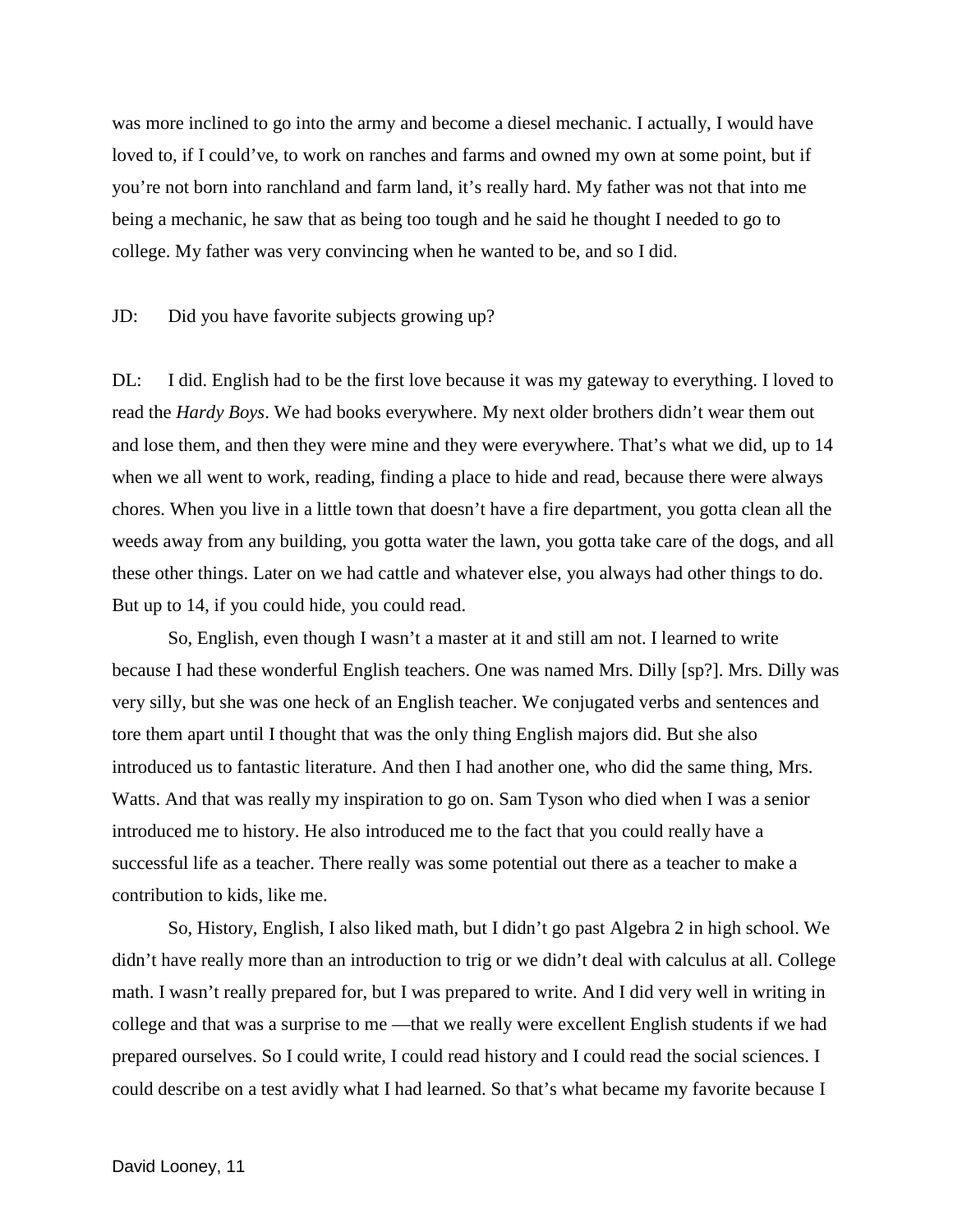was successful at it, not because it was going to get me a job, but it was more fun than anything else at the time. So that was what my interest ended up being and I graduated with a history degree at the University of Oregon with the intention of teaching. But I went through the draft process —this was the Vietnam era. There were some things that we missed in Adrian. I got to the University of Oregon in 1963. I didn't necessarily want to be there because I was a little reluctant; as I said I had other interests. I kind of wanted to go out and test the world. University didn't look all that good to me and I wasn't really sure what I would find in a university and probably I was a little more shy than I am today.

I missed the Civil Rights Era up to that point, a lot of things were going on in this nation, a lot of turmoil, a lot of hurt, a lot of things that needed to change, and I missed it. So I was somewhat surprised by that at the University of Oregon. And I was surprised that there was some hostility towards me by African American kids, black kids and I was having to learn that, I was having to learn why. I was learning that there were a lot of rich kids. I had never seen money like that. I mean if I spent \$16 when I was in high school, it was a fortune. So when I got to college, I saw people spending a lot of money on different a lot of things.

There were a lot of new things and I was afraid of that world. But the one thing I didn't miss was Vietnam. I mean, I understood by 1965 where that was going and where I was going. I think I got a draft notice three times. It's my recollection that each time an instructor failed to send in grades then I would get a draft notice because it would show that I didn't complete 15 hours or 12 hours or whatever, and I had a couple of those.

JD: Expand a little bit on what the draft was because a lot of people today don't know much about that.

DL: Well, the big word is conscription. Conscription came in during the First World War. I don't know if it ever lapsed but it was certainly used in the Second World War to induct primarily males, I believe, all males at that time into the armed services to serve in whatever capacity they were able to serve. At age 18, you had to register for the draft with the Selective Service Administration. You gave them a little card that showed your status and if you were '1A' that meant you draftable. Generally your local draft board, and it was a little board, determined the availability of people and their status. And so the local board could send you a note that said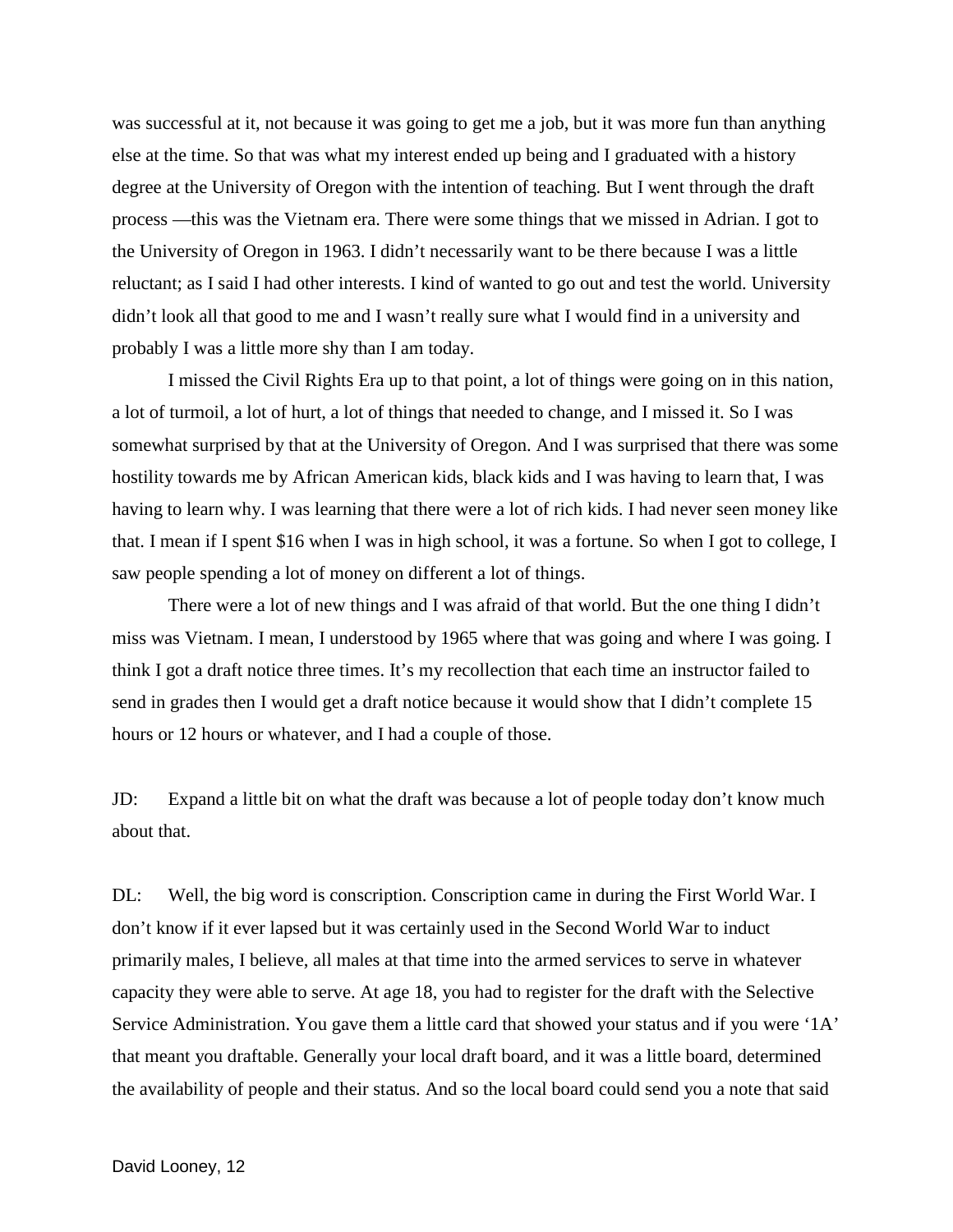you're draftable and we need you to come in on such and such a date to take your physical. After which you are given an assignment if you were found physically capable of serving in the Armed Services.

I don't think there was any question about whether I was physically able to do it. I mean it was always there, but when I was in college where I didn't necessarily want to be, like I said, I got a student deferment. I think I was 2S, if I remember correctly, that's what it said, "2S." So I got my little card that says you are deferred and you don't have to report. But to remain in that status you had to complete 12 hours and generally I would take 15 hours. So if a couple of the instructors didn't get the grades in on time, you were generally below that and you were down to nine and ten hours, whatever it was, and I knew I'd get a notice. And you would send your grades to the draft board. That was the way it was. So the draft board would take a look at it and you would get your notice three weeks later.

Anyway, I got a couple of notices. I think I even went to the physical at least once. And then I got a notice in December 1966 and I had two terms left before I graduate. And I called the office in Ontario and said I've only got two terms left, but if you want me to report as your letter says in March 10 or 11 of 1967, then there is no reason for me to return to Eugene and enroll because I can't complete the term. I need to know if you'll extend that to June, I graduate on June  $10^{th}$  but I'll be done the week before, June  $12^{th}$  or whatever it was. If you just extend it to June  $12^{th}$ , I'm yours.

They replied no, you couldn't do that because kids in Malheur County go off to college and got married a lot, and a lot of them had kids pretty early. So let's say you're 18 and you graduate, a lot of these kids in that time were 21 and they had two or three kids. So for my age group, if they graduated in 1963 and by 1966 they would have had some children. By 1965, they first said if you were married you were exempt. And by 1966, they said, you could be married and still be eligible, but if you had children you were still exempt. By 1966, the draft boards were really having a hard time, especially in a rural county. So they went through their listing and found all these family people and they found guys like me who had been floating around on a student deferment, and we were really it. There really wasn't anybody else.

So the draft board told me, we don't have anyone else; you're it, you and a couple of other kids. So I went looking for ways that I could graduate because it was very important for my parents. My father especially who had not had a chance to go to school. His comment to me was,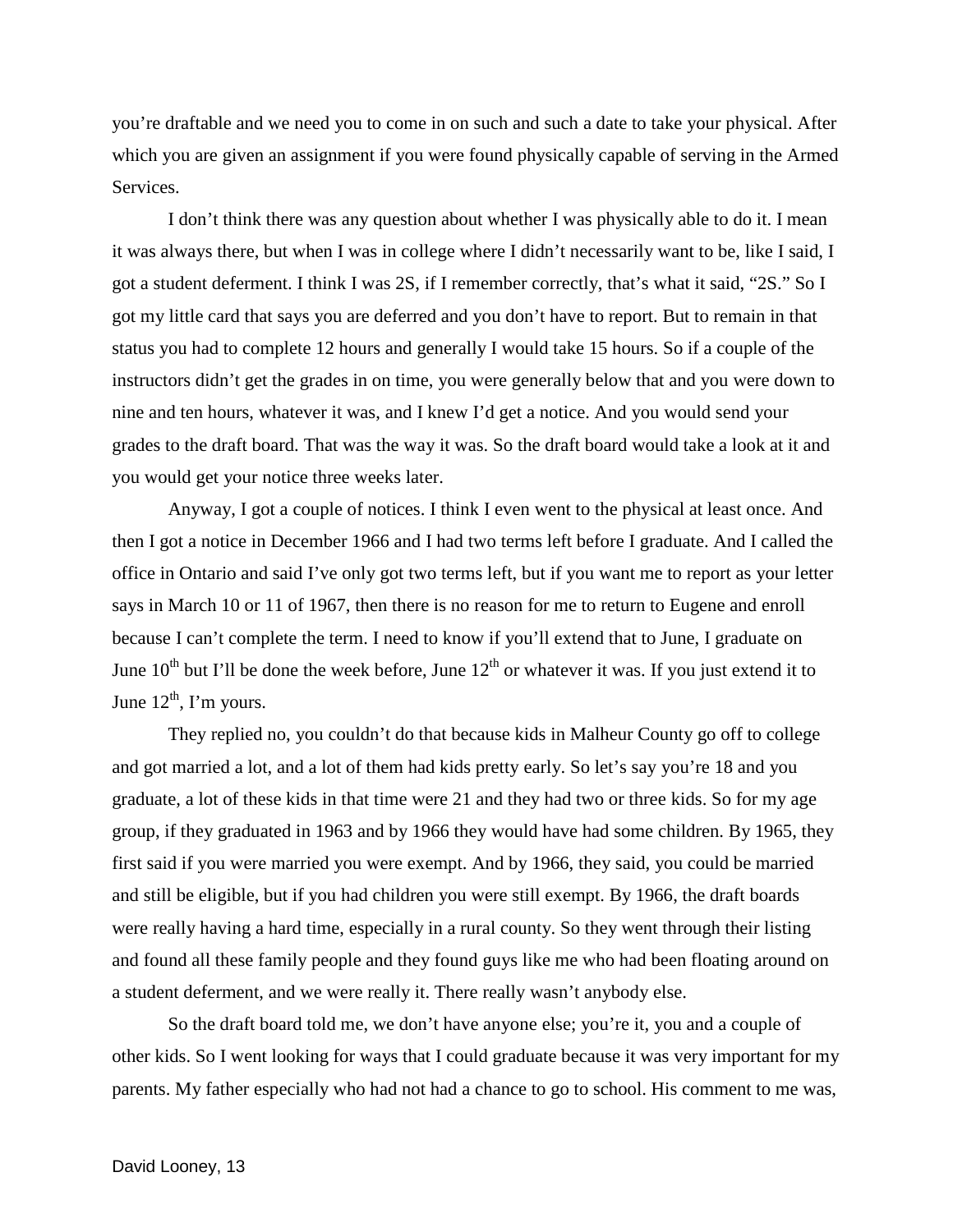"I didn't raise you to die in any jungle." He was very opposed to the Vietnam War. He thought it was a waste of time. He thought it was a terrible—he just thought it was an enormous waste. He didn't understand it. So I wanted very much to please him at that point. I went down and I first tried a couple of different branches of the service to get a deferment until June and nobody could get me a deferment except for the Navy. So I enlisted in the Navy in January of 1967 and they gave me a deferment until September or something like that. Which was fine, and then they called me and asked me if I wanted to go to officer candidate school. I had no idea what that was, but it sounded like a really good deal because they would pay me more and because I would only have a three year commitment instead of four years. So that's what I did. I graduated and got my degree. I think I graduated on June 12, and I think was at officer school on June 17.

So it was a quick turn around, and I made that transition fairly easily, I can say that part of my studies was about Southeast Asia and about diplomatic history. It wasn't up to me how to run foreign policy, maybe if they had asked me I would have commented. But at any rate, they didn't call and I didn't comment and I didn't think that it was an appropriate decision to go to war like we did. But, once again, it wasn't my choice.

But I went into the Navy. I enjoyed the Navy. I learned a great deal. They did more for me than I did for them. I don't know that I was ever a particularly great naval officer, but I learned a lot. I met a lot of fantastic people who were committed to the service and they were committed to their crews. I had my ups and downs with it. Had I stayed in longer I probably would have been more satisfied with my career in the Navy, but I did ok. I served on a destroyer off Vietnam. We did a lot of gunfire. We did a lot of patrolling off the beaches, about a mile off the beaches. We needed to stay out there as these were fairly shallow oceans, so you don't want to be taking your larger boats in close to shore to pick date palms or anything like that. I saw a part of the world that I wouldn't have seen otherwise. I was transferred to an LST at some point.

## JD: Which stands for?

DL: Oh, Landing Ship Tank. You know when you see John Wayne or MacArthur coming onto shore on the beaches in WWII where you see like MacArthur and Leyte Gulf somewhere in the Philippines out there behind him is a Landing Ship Tank, and the tanks and the jeeps are rolling off. It was a little slower Navy, [and probably not something…?]. I had asked them to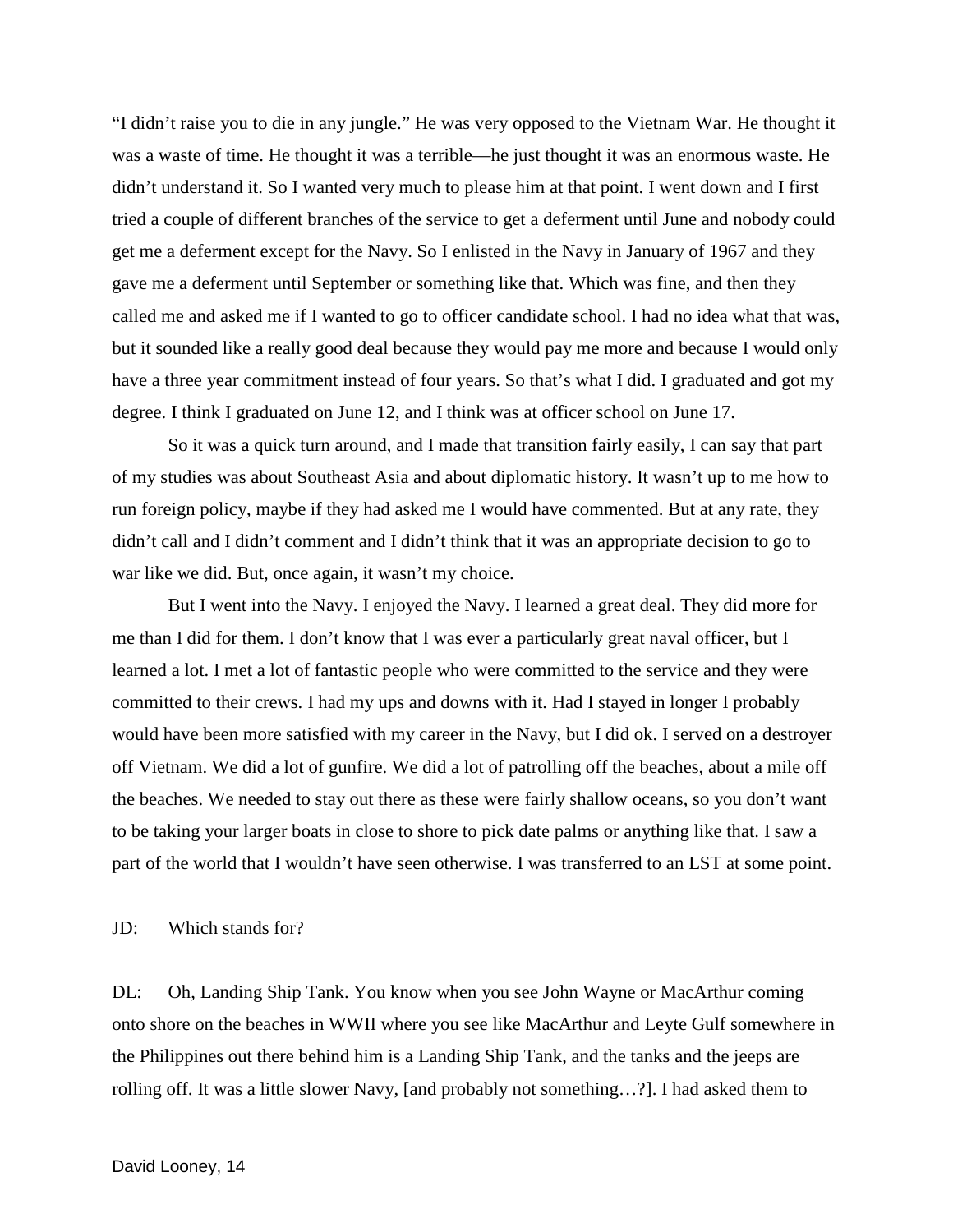delay my return to Vietnam. My father and my sister were in the hospital and I really wanted to go see them, and go on leave. And they wanted me to return directly to survival school and onto boat school. They wanted me to be on a swift boat, and I turned that down. Actually I didn't turn that down —I asked them to delay it. They said they were going to change my orders and send me to the Landing Ship Tank. I went to San Diego, and that ship burned off the coast; which is a fun little story.

#### JD: You were on it?

DL: Yeah, our new assignment was actually to go back to Vietnam and we would be homeported in Guam and then we would go to Vietnam and haul ammunition and probably Buckhorn Beer to the Marines at Cửa Việt from Da Nang. So we were getting our ship ready to go and doing our chores and they had asked us to haul some 16" shells in the New Jersey to Seal Beach, so we went up to Seal Beach and offloaded some 16" shells. So we were coming back down through the channel off California and we had we had a fire in what is called the M-G Converter, which is nothing more than an electronic gear which converted direct current into alternating current and we generated direct current, DC, and converted it to AC, alternating current, for our lights, radio, radar, things like that.

At any rate, we had a fire, and put out the fire but when we put out the fires we destroyed the M-G Convertor, so we had no lights, no radio and no radar, so we're traveling by set and drifts. I came up and took the watch and we're going down the channel towards San Diego and we lose the port engine, we hear the big "ka-thump," and we busted something on this starboard engine. So I called the captain and told him we had some issues, and he already knew about the fire. So then he kind of laughed and said, so you want me to come up there and hold your hand? And he said so sarcastically, you know. I didn't blame him, he was kind of like, why are you telling me this? And said, just do your job. So I said, well, I wouldn't mind if you came up and hold my hand, at which point he told me to wake him at 8 o'clock and that I better be at the No. 1 sea buoy, which is the first buoy you have when you go into a port. Every port has a No. 1 sea buoy.

At 8 o'clock the next morning, we were at the No. 1 sea buoy and that ship never really left the pier under its own power ever again. We got into port, tied it up to the pier, and ten days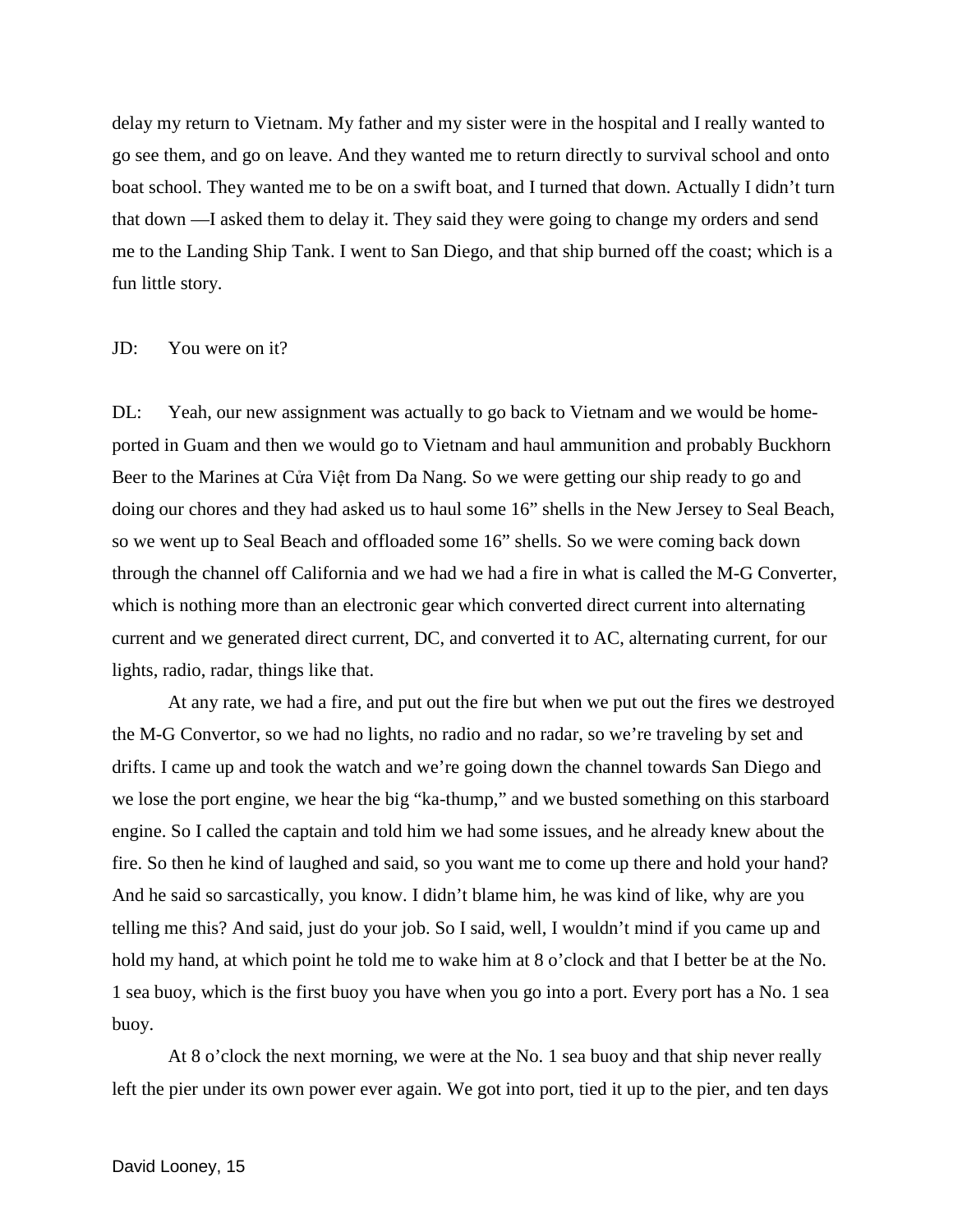later I was out of the service. They gave us a choice of signing over whatever time we had left, plus three years more, and I said I was not prepared to do that. My initial ship, the destroyer, was home-ported in Hawaii. And in Hawaii, I had married a gal I had met at the University of Oregon. I was too immature, and perhaps she was too, but she wanted to see the world and she had lots of things to do, and by that time all I wanted to see was a picket fence, roses, a garden, and a little house at the end of the road where I could have a family.

For whatever reason, we destroyed the relationship within a matter of weeks, so I divorced within a year after I had left the service. That person is a fine individual. She is a fine individual, very, very bright. In fact, she lives in Hanoi to this day. I think she was very opposed to the Vietnam War. She had really wanted me to resign the commission. And I can't say she was wrong, but there were some things I couldn't do, and I wasn't prepared and I was already making mistakes one after another, and I thought, it's time to get out of here. So we got divorced and I came back to Oregon and she went on her way, and served honorably in the Peace Corps and taught English in Sweden. I think she went to a kibbutz and then she got her masters in Hawaii and went to Hanoi and she's worked for, I think, the Red Cross ever since.

## JD: And her name?

DL: Nina McCoy, very talented, very bright, and I think a committed individual; a very good person. But I wasn't prepared to be her husband and she wasn't prepared to be a wife in America. She wanted to travel so I wasn't the guy for her. But at any rate, that's a bittersweet recollection. I can't say strong enough that I have a lot of respect for her. She did exactly what she needed to do, and I think she is still doing it. I don't keep up with her but we have mutual friends in Hawaii and I know she still talks with them, and visits them when she can. She was from Hermiston and then from Cottage Grove. I think her family home is still Cottage Grove. Very good people, very good people.

JD: I want to just back track and fill in a few things. You talked a bit about going off to college and it was a very different culture, but expand a little bit on how you found college as you were there for four years. A little bit more of what your experiences were whether academic experience and/or social experiences as part of the college experience.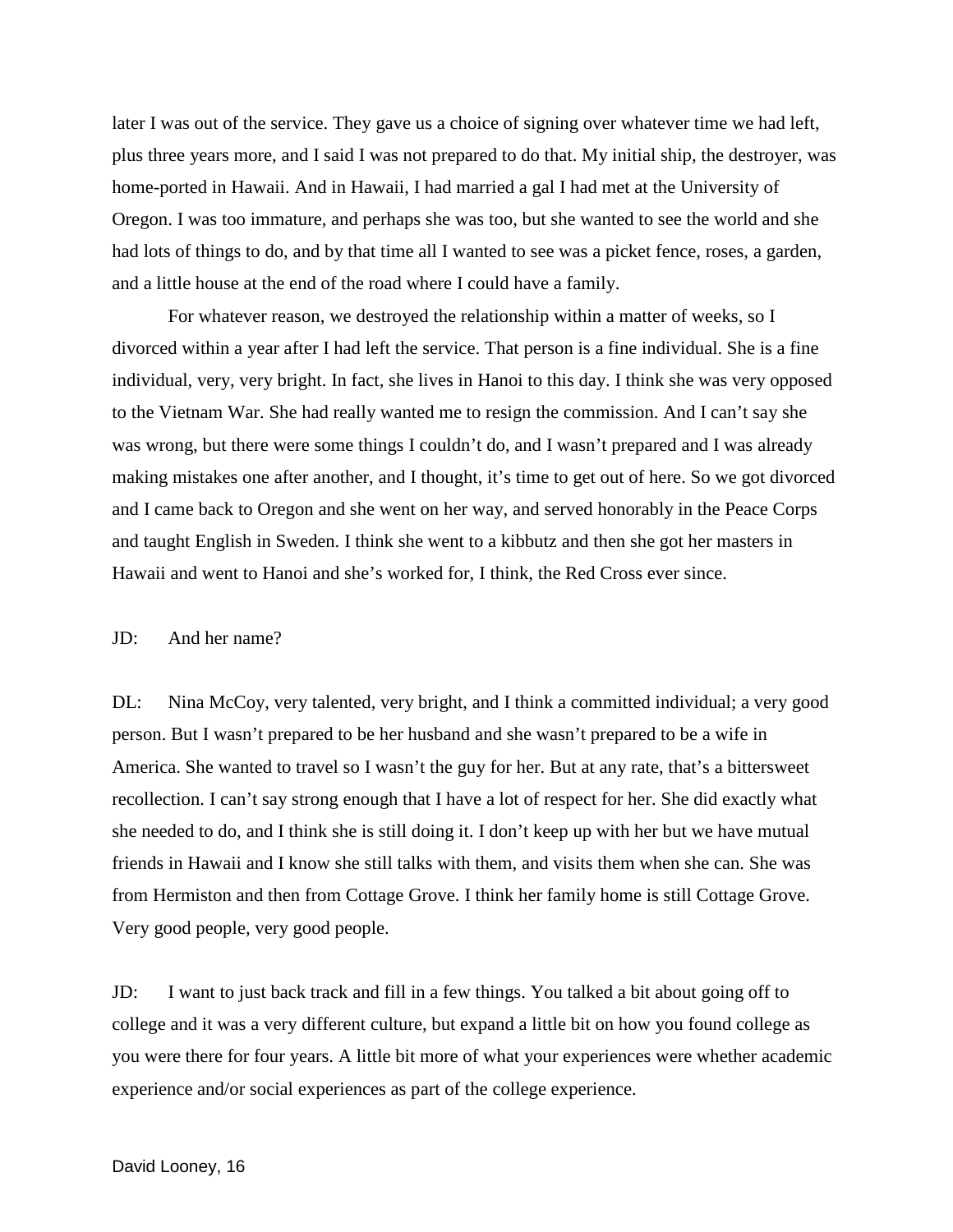DL: I think by the time my father got done with his speech, in the back yard, about college and about why I needed to go and why I need not discuss it further. You know, I had said to him, you don't have money. My oldest brother had been going to the University of California. He was working and he was doing the best he could, but I think his scholarship had just run out or whatever. The second brother had decided to go to law school, and I think he was headed to Willamette and he was going to work, he had a job lined up. So my father told me that I needed to go. And my cousin, who was actually our fourth brother, Wayne Sparks, who grew up in the same town and was a year older than I am. He lives in Vancouver now and I'm very close with Wayne. Wayne was in college, but my father didn't have any responsibility for him. When I told my father he didn't have any money because I did part of his books, and I told him I knew what his financial situation was, and he told me it was none of my business.

So, much like all the other things about financial issues in our family, we just did not, it was not of merit. He was going to find the money someplace. And he told me I was not to work the first year. I think he knew that I was not a committed student as much as my brothers. I hadn't got poor grades, I had gotten good grades. If you can say that it's significant —I graduated second in the class of twenty-two. It's not significant, but I didn't do poorly, so he thought I would do fine and so I went. I found that the sciences, I didn't do well in math, I struggled with that, and so I stuck with social sciences and I got a job.

When he came to visit me, which he was prone to do once a year at least, I think just to get out of the house, maybe I don't know. At any rate he came to visit and he kinda chided me briefly for getting a job because he told me not to. I said I got a job. He said, ok, make it work, but you do your studies; you're not here to start a career. So I did. I worked through school. I worked most of the time, either in the dormitories or in the cafeterias or, later, I was resident advisor, dorm Counselor and they always paid my room and board. I did that plus earned a stipend later when I became a quote-unquote, head counselor.

I saw a lot of different things at school, none of which particularly shocked me, because I did understand that the world was different than Adrian where I grew up. But people had a lot of money. Like I said, they had cars, they had sweaters, there were cute girls, not that we didn't have cute girls in Adrian, but we didn't have many of them. And all of the sudden there were cute girls all over the place. And there were a lot of things going on. I had a neat roommate, Bill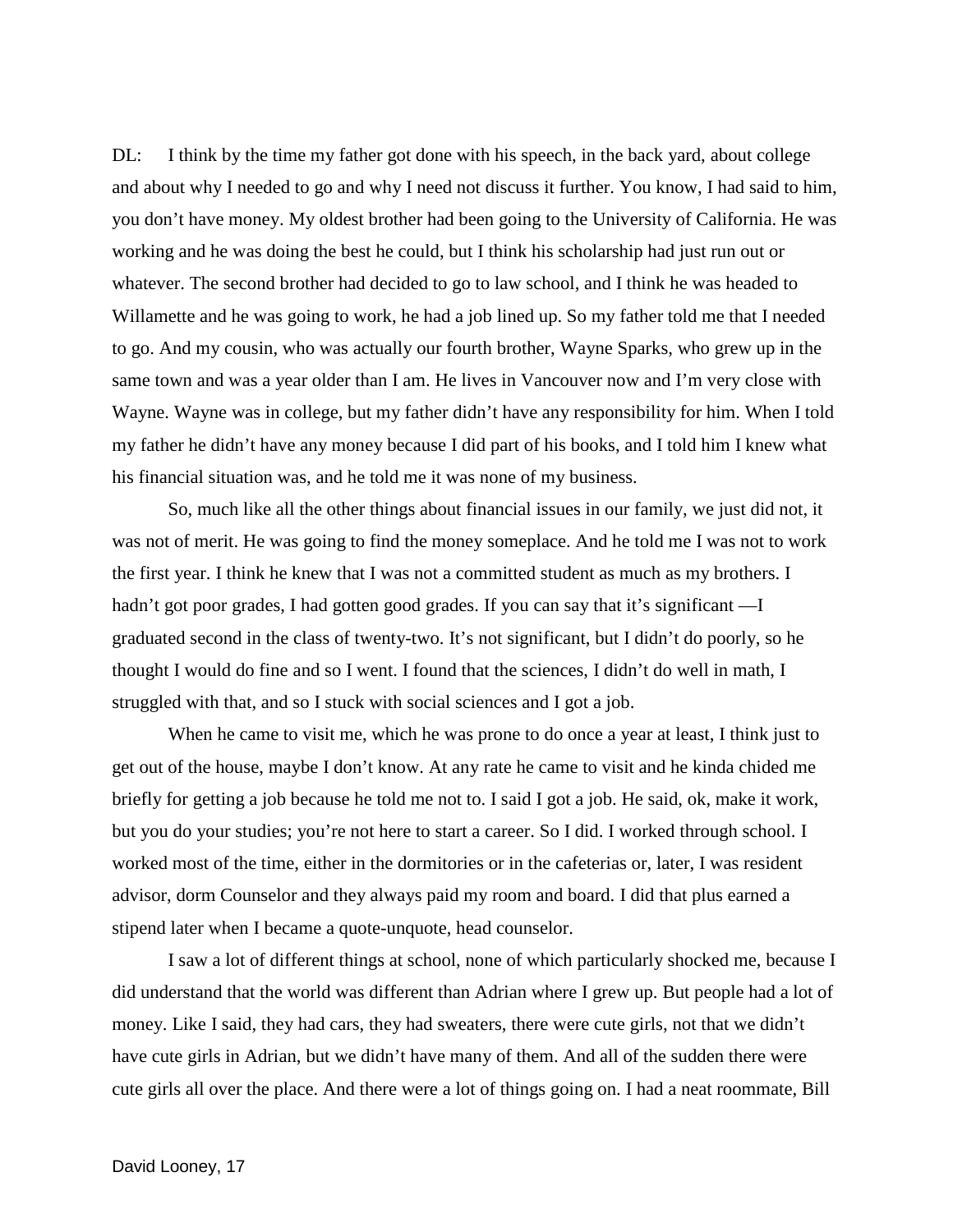Hansell from Athena, Oregon, another small town who is now a state senator. His uncle, I think, had been a state senator, a wheeler and dealer on the House Ways & Means Committee. But Bill was an enjoyable fellow and that helped. And he was from a small town and that helped. But I didn't feel comfortable with a lot of the people. I mean there was just this element that I felt like I was a little different, that I didn't have the money. Somebody came, one of my friends who later became a Marine Corp captain in Vietnam and is now deceased, and asked if I would like to join a fraternity. I replied, I don't know what that is really and I don't think I have the money for that. And he said, well, you can find out, just cough up eighteen bucks for, what they called "rush." Well, I didn't have eighteen dollars. I had approximately thirty-five dollars for spending money for three months. Other than what cash I could accumulate from doing odd jobs, I was not going to spend my money like that.

I had never been a person who had used alcohol in high school because my father was an alcoholic. He worked every day, but he drank a lot of beer. He was a beer alcoholic I suppose. Alcohol didn't cause him a great deal of difficulty, but it took a lot of money over the years. He got a break on the cost, you know, because he got it wholesale. But it was his area; I mean I knew a couple of uncles who did drink. Most of the uncles on his side of the family and most of them on the other side of the family, they were all drinkers, not crazy but they got together and had a good time. But my father was very adamant about it when I was growing up and when my other brothers were growing up. He said, you're not going to sneak any beer out of the store, and you're not going to go someplace and use the car after you've been drinking. So I was not into the beer parties, I mean I didn't have the money for it. I think I was probably a junior or senior before I expended any money at all on beer. But it was just something, there was this social thing that I didn't participate in. Most of the time when I wasn't studying, I'd gone to the library, I was no great—I mean I suppose I could have been a much greater student, but I had to work at most of the things that I was doing, so it took my time.

So if I wasn't studying, I was working. I didn't go to Armitage Park on the McKenzie River and drink beer with anybody. And I didn't go up to Hendricks Park and drink beer with anybody. I just simply was busy. So socially, I hung out with my cousin for a couple of years and dated a little bit, but not much, and probably, if anything, I was socially retarded, probably still am, who knows.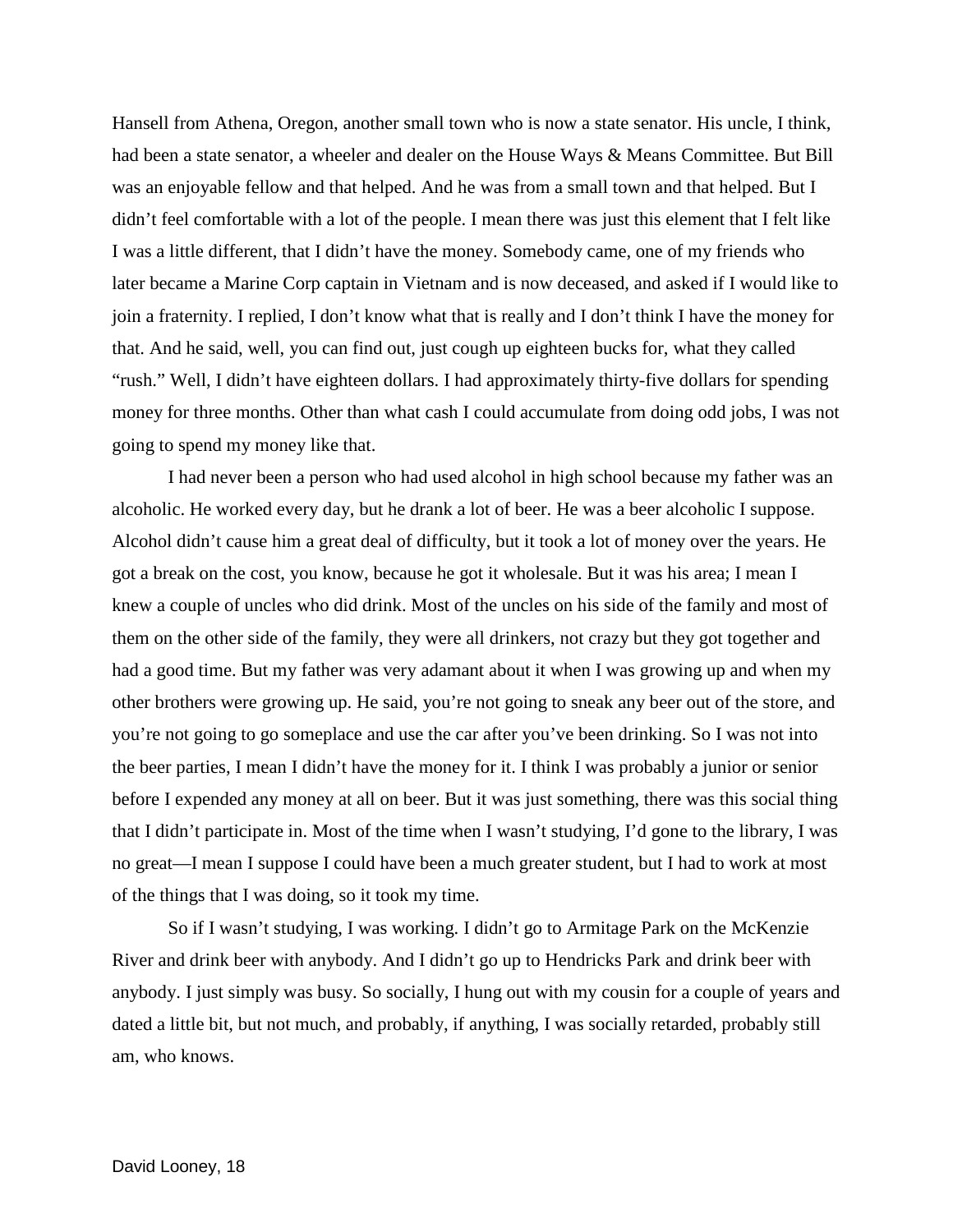But college was exciting and I think it was a lot of fun, in that there were a lot of different things each day. I was busy and I liked being busy. And it wasn't the hilarity, it wasn't the Animal House scene for sure, from the movie you know, I think I worked most of the time. I think actually I had more money when I finished college than when I had started because I had worked during the year at whatever I could work at. And generally, I had a job that started the day after I got done with finals. In the spring term, I had a couple of farmers that called me and asked when can you be here? I'd say, my last final is Thursday night, and they'd say, well, can you get here Friday to cultivate corn or to irrigate or whatever. I love being needed, I loved it. So I would just run home as fast as I could pedal my Volkswagen bug. Because I did get a car, the start of my junior year, for which I paid most of it. My dad actually helped me because he said I hadn't cost him any money. I worked all the time, like I said.

When I graduated college and entered the service I had more money than when I had started as a freshman. You can't do that today, I mean it's impossible, you know. I got two kids and I know that's impossible. So, I just thought that college was a place where I was supposed to get enough skills so I could go make a living. I was much more concerned about security than I was about justice in America. I mean I probably missed part of that just because I was from small town America and it was all about getting a job—it was all about paying the bills and it was all about being independent so nobody was looking down your throat.

JD: So, when you finish college, and there was that overlap that you talked about where you'd already been drafted and signed up with the Navy, and then, go off to school again with Officer's Training, expand on what that was about.

DL: That was really exciting. Officer Candidate School, OCS, in the Navy, was probably more challenging than college courses. There is everything from naval engineering, navigation, those were my two nemeses, I mean I had to really work. If it hadn't been for a guy named Gus Tarbox, a little guy about 5'2" and a former submariner who graduated from Duke Nuclear Engineering Program, I probably would have had more difficulty, but he and I had worked together and he got me through some of that. The military part, I had no problem with that. You know, my dad was a very strict man. He told me he wanted to hear from me within three days after I was in OCS. I actually got a chance to call him the first night I was there and he said, but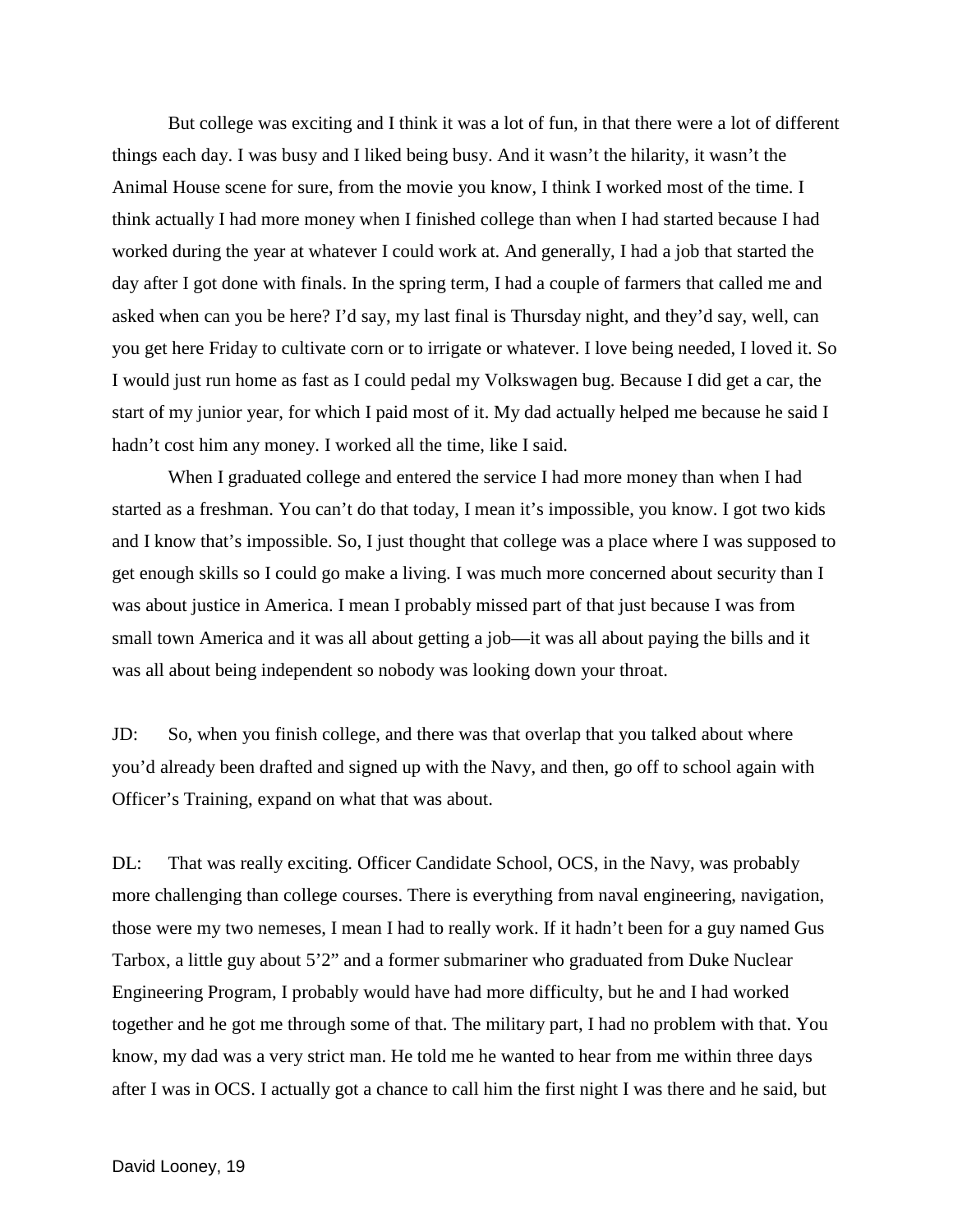what are you doing? and I said, well, I just got done running up and down the stairs and washing the stairs with a toothbrush because that was one of the chores that was supposed to help us get our minds right, I guess, and he said, oh man, how was that? And I said, well, it's no worse than shoveling manure in the barn until 10 o'clock at night because I didn't get it done in the morning. And I said, it's the same this is just a drill.

I had no problem with it, I could do it, I could run the PT, the Physical Training, I could go up and down the rope ladders. I loved Friday nights because we had sports and we were Foxtrot Company and we had about half of the guys who had never seen a volley ball or a rope climb or a rope pull. So we would get all fired up and go beat some big manly team and I thought it was great. I liked OCS, I mean it was as good as it got. I don't know that it prepared you for being on board a ship, later some of it. But if you just get your mind right and take orders and march in formation, and understand navigation it's pretty good. And I met a lot of really neat people, and I met a lot of dinks too—some people who just thought that rank was an indication of personal worth.

And I'd never been on an airplane before and I flew from Portland, Oregon to Montreal. It cost me six dollars to go out of my way to go from Chicago to Montreal where the World's Fair was held in '67. So I went up there and lived under a bordello for sixteen dollars a night for the room. Like I said I didn't have any other money to spend so I wasn't upstairs doing anything wrong, but I enjoyed this city, this bright lights silly city. I enjoyed the World's Fair and I met kids from all over the world who were having fun for a few days. And then I flew down to OCS, like I said being on an airplane for the first time, being involved in this massive project, whatever they were trying to do to reform me to make me a naval officer out of me was just kind of this magical thing. I mean I'd never been to the East Coast; I'd never been to any of these places. So I get to go to Newport, Rhode Island in 1967, the America Cup races are on, their refinishing twelve-foot yachts on the pier next to this restaurant that serves lobster, when I'd only had lobster once before in my life. So every Saturday that I got off, I would go down and spend part of my forty dollars, or whatever I got paid, and buy myself a couple of lobsters. Now that was my first stop. Then I would go drink beer and listen to music. Then I'd go home and get ready for Sunday morning because Sunday morning is going to be just like Monday morning and Monday morning is going to be just like Tuesday morning and all the rest of the mornings.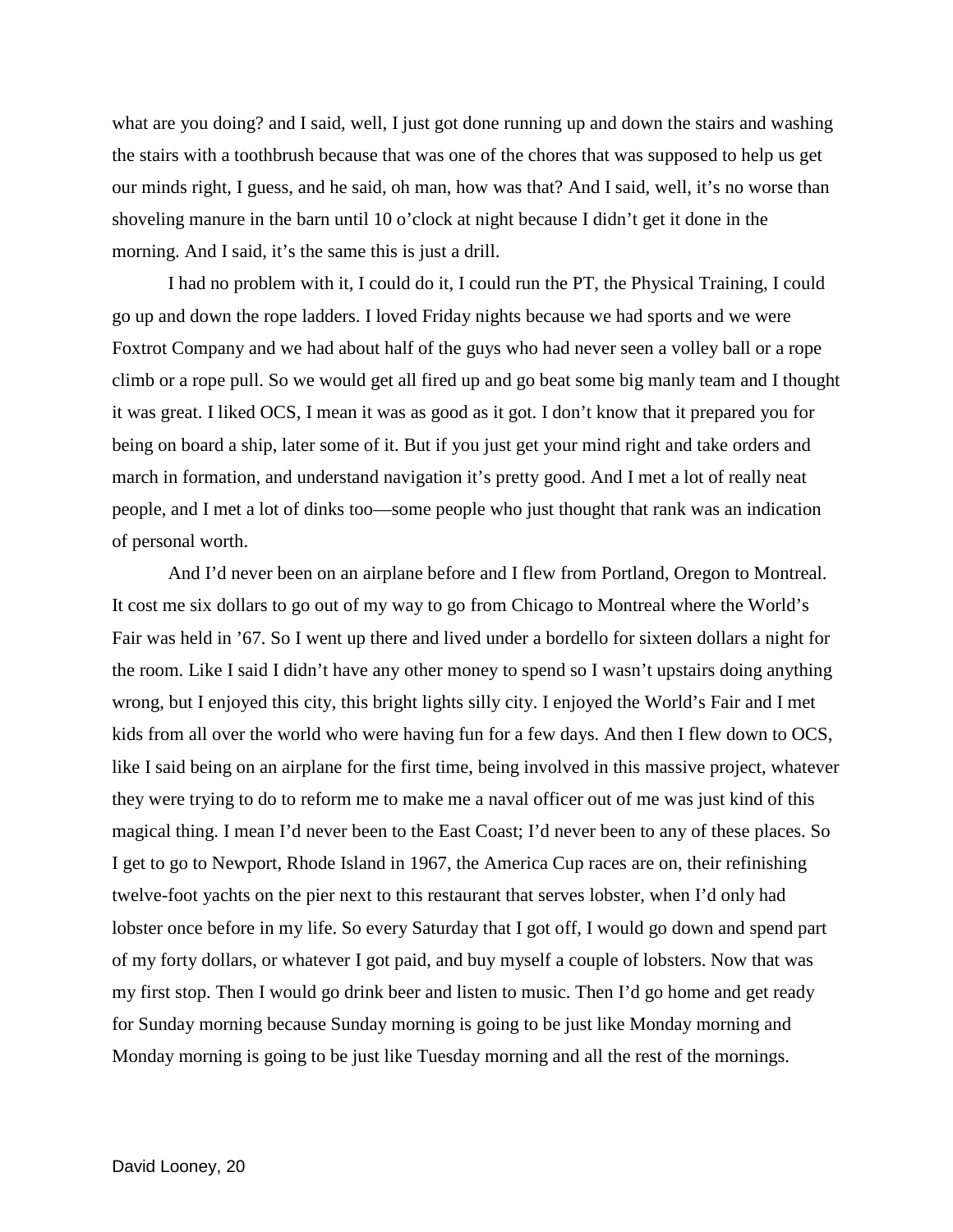It was pretty exciting. I got to travel around a little bit. I did get to see New York City a little bit, and I got lost, I hitched a ride one time on the New York Central Train, which was really fun. I mean I probably didn't know I was being adventuresome, but I wanted to get to Beacon, New York from Rhode Island, so I got a plane into New York City and asked directions and they told me to go over and get on the train and it'll take me to Beacon. Well, the first thing I had to do was get a car which would take me to the train. So I got on this van which would take me to the train which I assumed was going to be Grand Central Station, well, it ended up at Dobbs Ferry, New York. I didn't know where Dobbs Ferry was but I walked through there and there were people there playing what I assumed was ten pin, was not ten pin, it was something else. But they were rolling the balls at each other and having a good time in t-shirts on a Saturday afternoon.

I walked down to the train station and the guy said, go on down there and stand, I don't think the train stops here, but if they see you in uniform they might stop. So the conductor stopped, he had a son in the military. I'm sure the passengers were not thrilled with having to stop at Dobbs Ferry but, he said, ok, let's try to get you to Beacon. So he takes me to Croton on Hudson which was another place which I had no idea where that was, and he walks up to the taxi stand and asks the driver how much it would be and he said, \$25, and the conductor said, no, it'll be ten dollars or else you'll never work the stand ever again, and then he shook my hand and left. The driver grumbled, but he took me to Beacon for ten bucks.

I don't know how I got back, I have no idea. I probably took a bus to someplace. I mean I didn't care at that point. People were really nice to you, I mean they see that uniform, and for the most part they were really nice to you. So those adventures were really fun for me and I still like thinking about them and telling about them because it was kind of an affirmation that people were really pretty decent around the world and around the nation.

You know the reception that we got after Vietnam was not nearly as warm and cuddly, but that was a good time, I really enjoyed it. I was there for about twenty-two weeks, got my commission and went down to Georgia. I got some advanced training in how to be what was called a CIC Officer, Combat Information Officer, which basically means you are a senior radar man and you give plots to the captain for ship movement, you give plots for gunfire, and things like that. And I needed more experience and I got it in training. I really had a difficult time with some of that, but it was all a learning experience.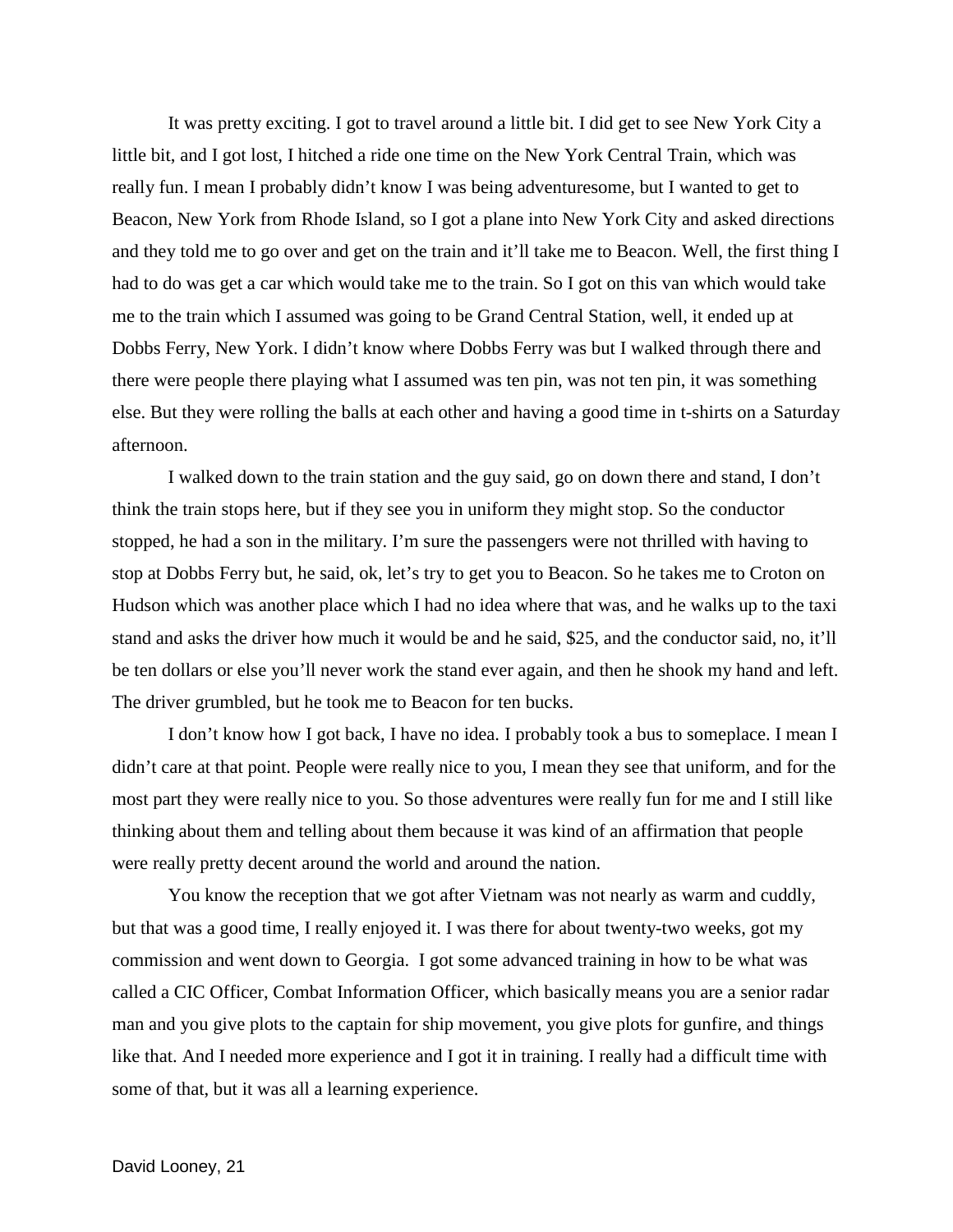We were home ported at Hawaii, Honolulu, Pearl Harbor. I love Hawaii weather, and I'd never been in anything like that. Georgia —I was there from October to March or something like that, we even had snow on the coast in Brunswick, Georgia so the weather wasn't really all that great. But Hawaii, that was just like heaven. You get up at 5 o'clock in the morning and go for a run. You would run to the beach and go swimming and then run back to your apartment before you went to work. That was pretty sweet. Our ship was in dry dock for part of the time so we had to have an apartment.

They give housing to married officers. They don't give housing to bachelor officers unless they have some excess, which they didn't at that time, so we paid for an apartment. The Air Force made some compensation for their unmarried junior officers but the Navy does not because they have two theories: 1. if you have a ship, that's your home, and 2. if you really need an apartment they would have issued you one. Much like they viewed wives [*chuckles*]. So the Navy has a few different ways they approach things. It's a great institution and they do marvelous things but there's a learning curve that you have to be prepared for.

JD: So, you're on the ship, you're with all these other sailors and officers, and you're off the coast of Vietnam, it's a pretty serious time in the war—

DL: Yeah, there's a lot of activity. At night, you're frequently firing illumination shells because the infantry groups did do night ambushes. They did do maneuvers in the evening and transportation at night, but much of the country was not safe to travel at night even around compounds, even around the fire bases. When dark came, you really needed to be home because, to my knowledge and the way that I had viewed it, it's my opinion and I say this as my opinion, I do not believe that the vast majority of Vietnamese citizens supported the war from with side; they wanted to be left alone, they wanted to farm like they had for centuries. They didn't appreciate the VC, the Vietcong. Nor did they appreciate the Americans. But the VC spoke their language and the VC had at least the patriotic label that we did not. So we provided illumination for those units that were dug in many times, and, if somebody *was* moving, and they weren't, then illumination was needed to see what was out there beyond the perimeters. You know, basically you were just shipboard artillery at that point.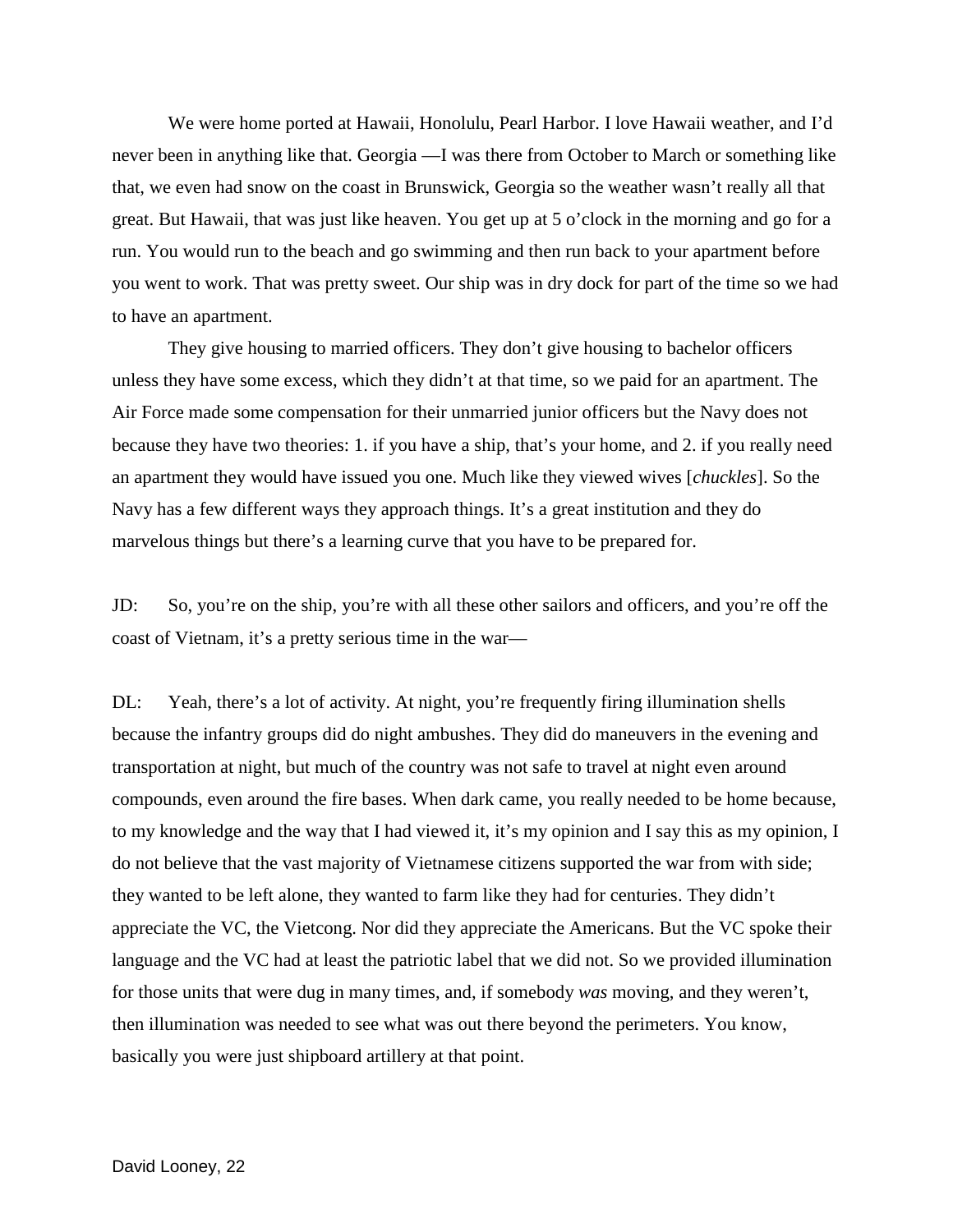Then if there was an offensive action, they wanted supporting fire. If they were going to burn an area, they wanted white phosphorus which is nicknamed "Willy Peter." You would fire white phosphorus shells into villages that were to be burned. And part of the American policy at the time was that if you had a problem with a village, where they were taking fire, sniper fire or ambushes from a village, they would simply remove the village. You would give the people notice, that's what we were told, and then we would target the village and we would burn it.

Then you have penetrating shells, which are armor piercing shells, we didn't use too many of them. I can't remember if we ever fired against what are known as "hard targets." It's a different type of shell which allows that shell to penetrate before it explodes. Basically they're to destroy bunkers and things like that. There were a lot of Japanese bunkers still around over there and a lot of them were used, probably by both sides. But then the high frag, the last shell that we used most of the time what's called high frag, it's an anti-personnel round. If you had enemy troops in the open then you would fire that round and it explodes above ground and sprays shrapnel to—anti-personnel. We didn't do that all the time, we were off the coast. We did some anti-submarine stuff. There weren't a lot of submarines out there as there's a lot of metal on the bottom and the South China Sea is very shallow.

There's a lot of iron out there left over from WWII. We ran into Russian submarines up by Japan when later in April 1969 when the North Koreans shot down an Electronic Measures Counter plane [ what we called the old EC-121, they looked like a continental airliner with a tritails, three tails, they shot one of those down and killed the crew. We went up there and did find the Russian submarine that was having engine problems and was surfacing, and we blinked back and forth several times with it. Most of the time when we were off China, South China Sea off Vietnam we were basically patrolling for craft smuggling guns, or weapons, or people into what was then South Vietnam, or we were on gunfire or doing some kind of ocean drills with the carriers. Or we were doing carrier watch a lot because the carriers were doing bombing various times we were there. And they had flight operations at least a couple of times a day so we would sit back.

We weren't as fast as the carriers, we had a destroyer escort. I don't know our top speed now, but it was probably, at least sixteen knots when we were really fired up, because we had a problem with the boiler because it actually used jet fuel, JP-5. The condensation units, you have to cool with fresh water, and you have to have condensers to get fresh water from the ocean. So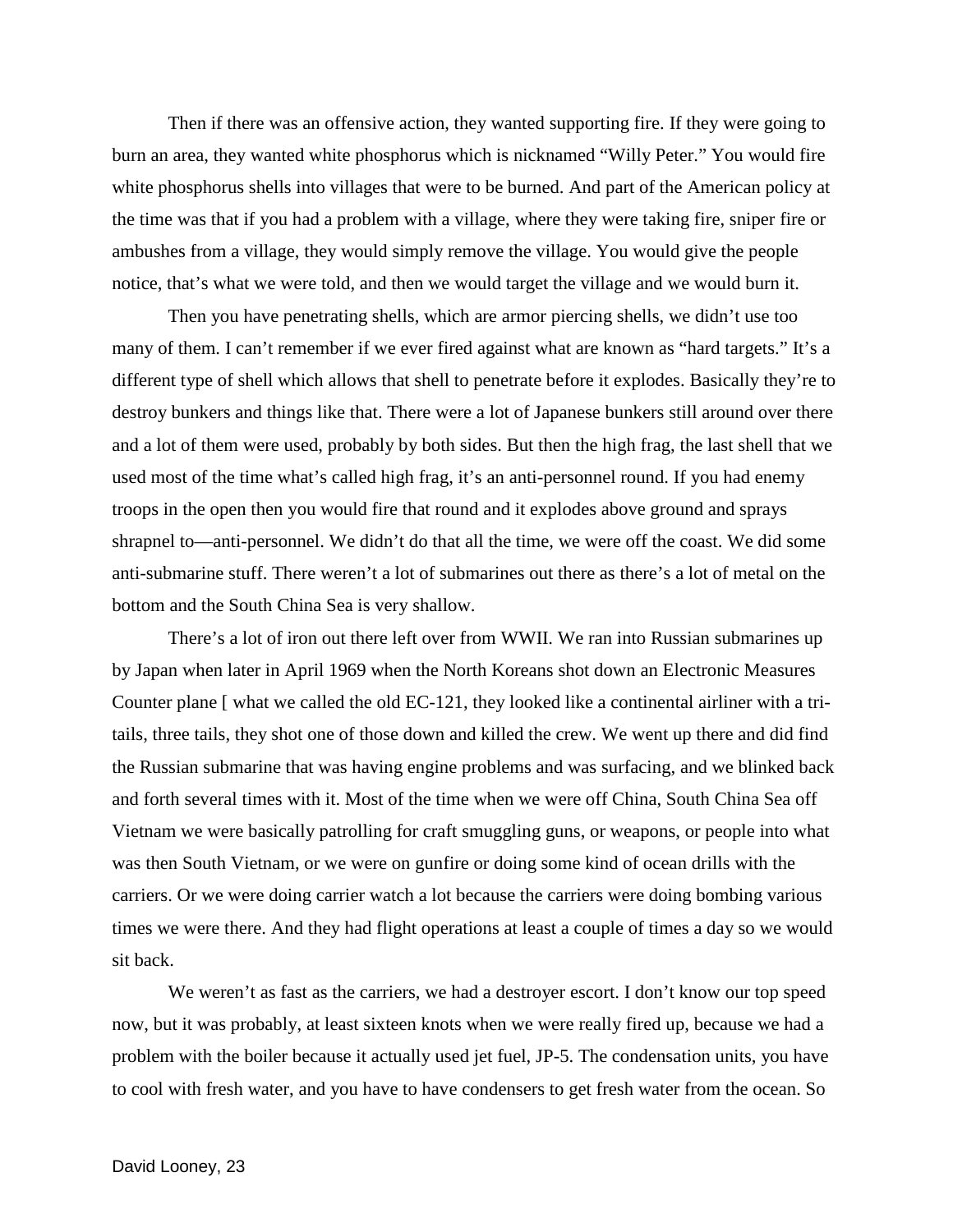if you don't have good condensers you don't have enough fresh water and if you don't have fresh water for cooling, that engine brings in salt and it corrodes the cooling tubes and it leaves deposits. There was always a problem with the design of this engine, this power plant. But the carriers were faster than we were. Those big hulks would speed up and turn into the wind and wanted to do twenty knots and we couldn't, so we would have to be in a slide back position so we would slide back and watch the planes landing. Some of them came in shot up, I don't think I saw but one plane ditch, most of them made it back on. I can't remember now, but we did watch one plane ditch.

The rest of the time we set off from Da Nang—there was a lot of gunfire off the coast of Da Nang. There was a mountain there called Monkey Mountain. I think after the war they discovered the reason they had so many North Vietnamese troops in the area is that Monkey Mountain was honey combed with tunnels and hospitals and all kinds of things. So there were a lot of enemy troop movements in and around Da Nang. Of course, it was a major base for us so they wanted security; they wanted somebody to throw shells in there if they needed.

I was only there one tour we left in late October of '68 and came back in mid-May of '69. So it was a bit of a brief tour, but we had been up in the Sea of Japan with the EC 121 that was shot down, and they brought us back to Japan and I think they were just, ah, we'll just bring those guys back and send somebody else over. But it was an exciting time, it went by fast, it was very tiring. I was a Junior Officer on board, and you were called "George," and George gets a lot of different duties like being the Catholic Lay Leader and the Protestant Lay Leader at the same time. Being awakened by the executive officer and being told that we would be having church services that morning because we had an admiral on board. I remember coming off watch at probably 4 o'clock in the morning and being told I was going to have church services at 8 o'clock, and I remember going to bed and saying something *very* irreverent. I thought I was going to get court marshalled for that one but I didn't —the captain said he wasn't holding church services either, so I got out of that one. But I think when we were doing a lot of work, either gunfire, and such, actually you slept four hours a day, but you would sleep two hours at a time. You'd sleep two hours and then do your watch, then do your collateral duties, and your George duties. Then you'd get another two hours sleep and then you'd be up for twelve hours. So you got yourself to the point where you were probably intoxicated. You weren't under the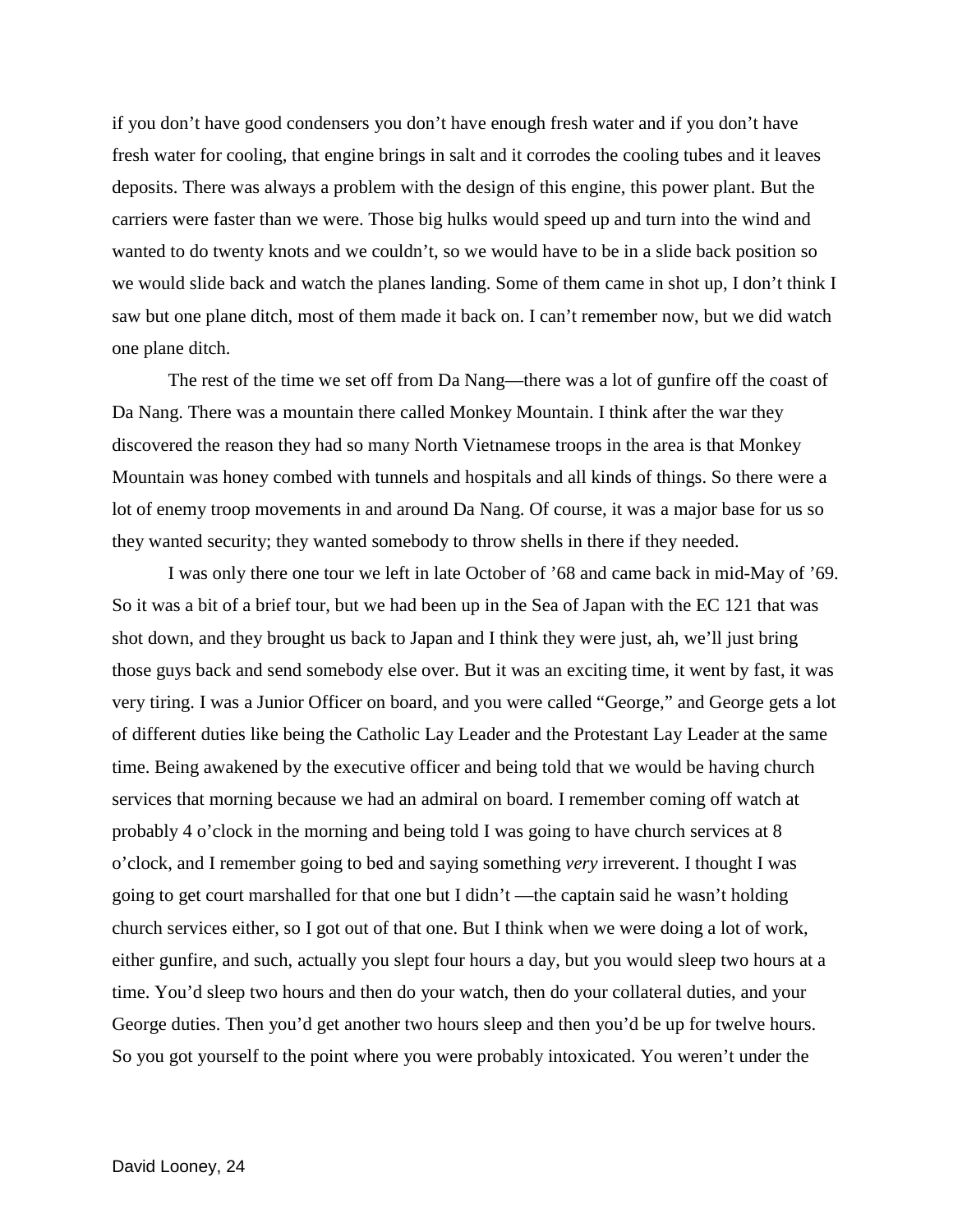influence of alcohol, but you were so tired. I could lay down in the passageway and go to sleep. I could sit in a chair any place and go to sleep.

I was also the Registered Publications Officer, the RPO, and I was actually the nuclear we actually had nuclear weapons on board for anti-submarine warfare. I think I had the nuclear key cards. I maintained all the crypto cards and I had all these registered publications. I probably got a 3,000 document library on the ship that I had to keep current. And you have a burn schedule, you have to keep track of when you burn them, you have to issue reports when you burn them, you have to go into an RPIO which is a Registered Publication Issuing Office and have the technicians go over all your books and make sure that you're doing it right. They come out to t your ship and make sure that you have a proper disposal program and whether you keep up with it. It's rather a significant collateral duty and it can drive you absolutely insane. You are supposed to see an RPIO every thirty days, and at some point in that time while you are at sea, I don't see an RPIO from the time we leave Pearl Harbor until we get to Subic Bay in April of the next year, so it's been six months at least.

In the meantime, they have issued a couple of orders to destroy a document, and now; don't destroy a document, and, oh yeah we need to destroy the document, and, oh no, don't destroy the document. And you'd get a long list of things. That the teletype might cover why your 5" gun on Mount 51 doesn't properly fire well after two hundred rounds. You might say, ok, here's a radar repeater which has had some deficiency and you're going to need a part for it. Down here, it'll say, [Kack 121 ?] which were these key cards, destroy them. And maybe there'd be thirty items and I initialed off on everything but the one that said "don't destroy it." I report that I have destroyed it [insasable ?] in 1968. So I send in the letter, I take it to the captain and I let him know and he's very, very concerned. The next thing I know I have a letter from the National Security Agency which says that this was really a big deal. So I think now that I am going to get court-marshalled. And the captain has decided that other than doing shore patrol, I need to be restricted to the ship. So they send the communication tech out and reassure the captain that ninety percent of the fleet destroyed this because we could never make up our mind what to do with it. And they said, this guy is doing just fine, he's got a good burn program and he does all the things right, and other than this one he is looking real rosy [*chuckles*]. Captain is not real certain, he's thinking this letter from the National Security Agency is probably gonna keep him from getting the fourth stripe, so he's very unhappy with me. So anyway he finally gets a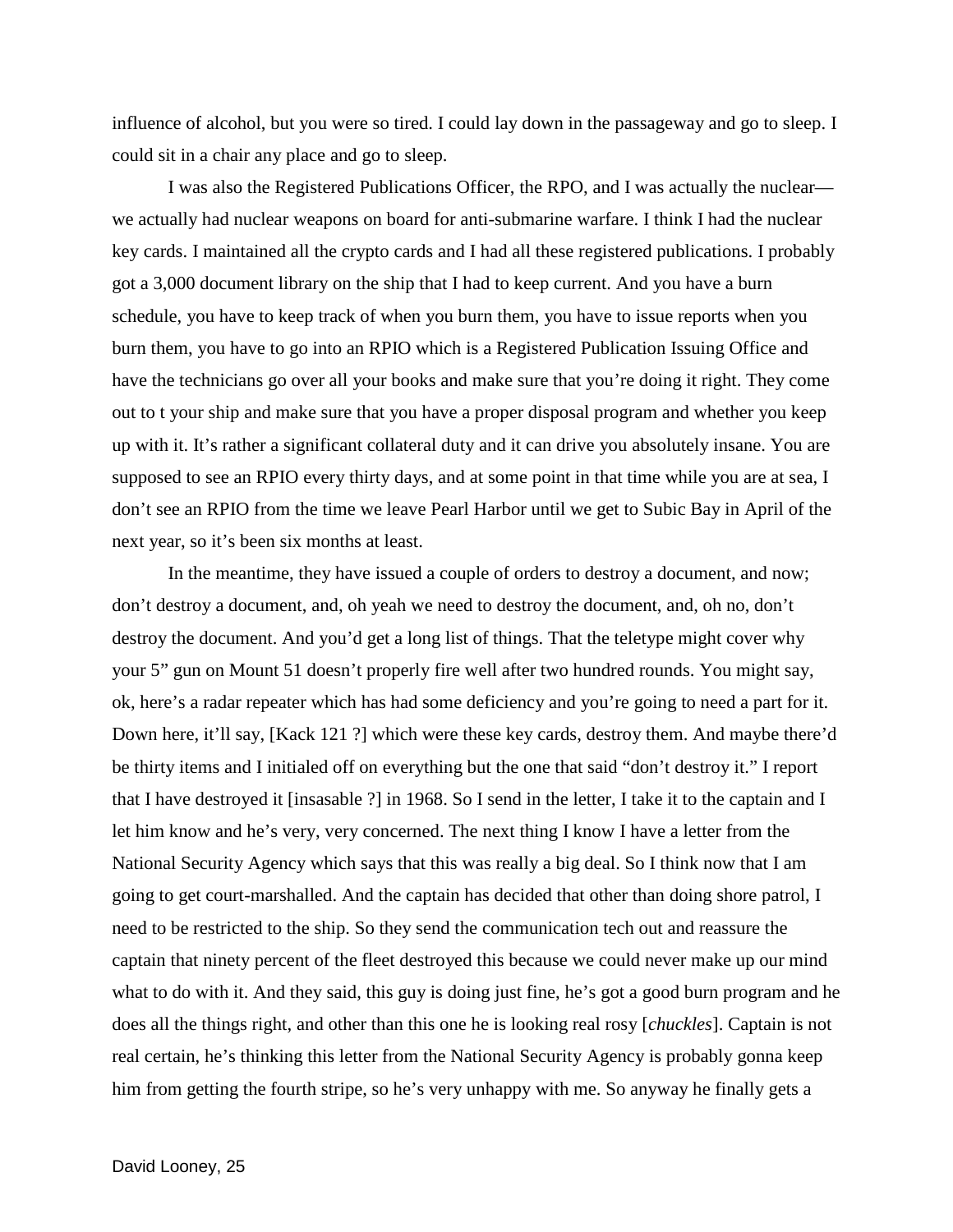letter from somebody that says don't worry about it. At which point I get off restriction and I don't get court-marshalled. And the next month we return to Pearl Harbor and I never hear about it again.

That was probably after seven months, eight months at sea at which point as tired as I was that was probably my lowest point in the Navy. I loved my crew, they were wonderful people, I stood their watches, when they had family and needed to do something, I didn't have any problem doing that. That was the one thing I was most proud of, I took care of my people. I knew what they needed, and if we had a difference of opinion about something I was pretty firm, but didn't back down from conflict, but my people were number one.

JD: So you're on the ship for quite a while, you've finished college, which for sure your father wanted you to do, and then you are discharged in San Diego—

DL: —Discharged in San Diego, I'm still married at that point and I'm discussing with my wife what we ought to do. We've got the cash when I ended of college. We haven't spent it because in the Navy I earned a decent salary. She had taught in Hawaii so she said, let's go on a tour of the United States. So…I'm not boring you with all of this I hope?

JD: No!

DL: Ok, and I hope I'm not boring the people who ever see this thing?

JD: No!

DL: Ok, alright, here we go, this is sometime in November of 1969, and Nina and I decide that we are going to go someplace, we are gonna head to the east coast or something. And that seems to be ok with her. We know things are not good, and, I know for a lot of different reasons, they are not good. And this is an adventure for her, so she says, okay. So off we go in the Volkswagen and everything we own is in this Volkswagen, so we go across and see her brother in Kansas, and she says she wants to stay with her brother in Kansas for a while. And I say, well, I know there is some work down south. Camille had just gone through in August, big hurricane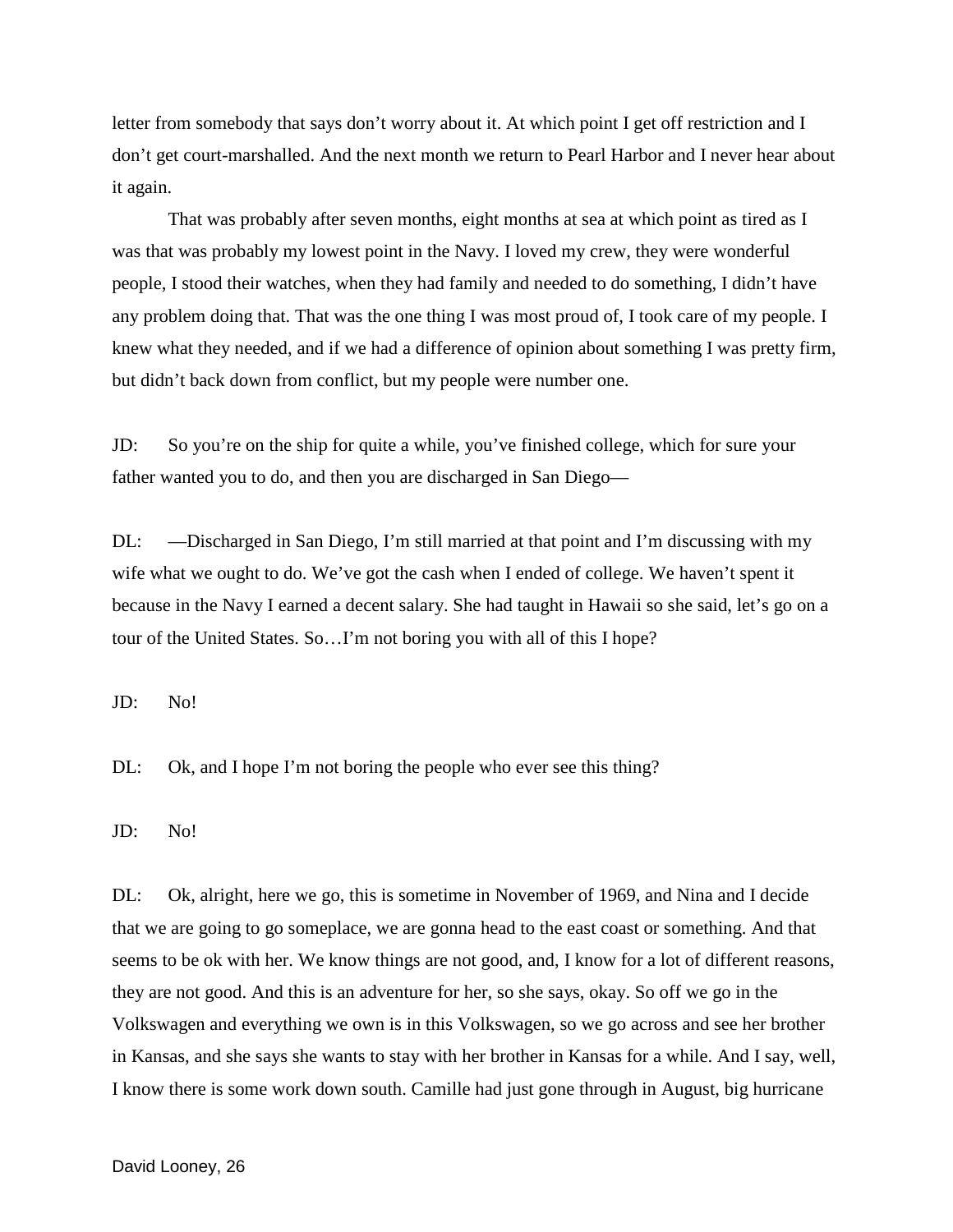lots of destruction, so I'm thinking I'll go down there, join the union, and start packing ships or building something. Off I go to Biloxi, where my cousin is, he's in the Air Force, and Nina is not interested in coming right away, so that's okay. I go down to Gulf Port, et cetera and the unions are not gonna let me in, they are locking up pretty tight what they've got and they aren't letting anybody else in. So I get a job cooking down there. I lied to a guy and told him I knew how to cook and replaced two other guys and I learned to cook. So I'm down there cooking in some beef and catfish restaurant and it's a neat experience. The chief cook drinks cooking sherry and sits on the chopping block and tells me what to do, so I'm peeling shrimp and making escargot and frying steaks and deep-frying catfish and French fries and making baked potatoes and at 6 o'clock the next morning I'm cooking eggs, pancakes, and hominy, whatever they call that stuff.

## JD: Grits?

DL: Grrrits! [*chuckles from JD and DL*] With butter on it, and I'm thinking, oh man, somebody's gotta work with these people. But once again, it was a learning experience and I wasn't shy about that and I was a good worker. I would like to think that I am the kind of a person who could pick up the other end of the board, if you know what that means. If you have two people working together you pretty soon have to learn to pick up the other end of the board without talking about it, and who is going to do this. And I got that done.

So I'm down there for a few months and it's beginning to become obvious that Nina is not following. So I talk to her about it and she says that she doesn't think that we are gonna make it, and we oughta quit. At that point, she had moved on to DC and she was gonna go down to Williamsburg and live with some friends. So by hook and by crook, I determined where she was in Williamsburg and went to see her. Had a reasonably good time talking about what we needed to do, and we even went out to see a counselor. Basically it was that she just didn't want to be married and she didn't want to be married to me especially.

And so I went hitchhiking for a little bit, left the car in Williamsburg, headed down to the Outer Banks, and hitch hiked down the Outer Banks and screwed around. This was December of '69, probably spent a week or ten days just kind of walking it out. I slept in the toilets of Cape Paterson and in an abandoned trailer someplace else. Served beer for twenty-five dollars at Nags Head, camped in the middle of a field outside of Norfolk, which I thought I could do and then all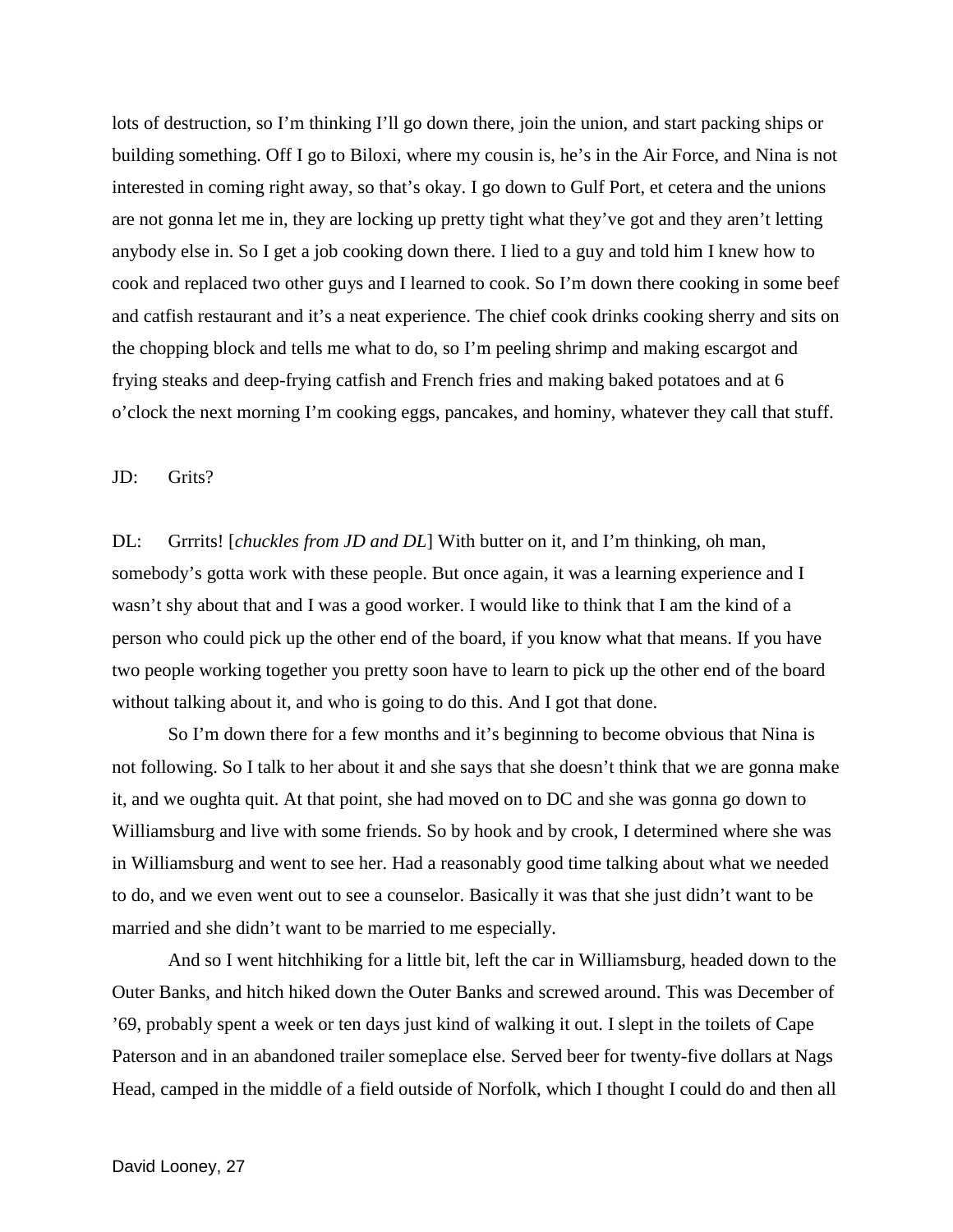of a sudden the heavens opened up and I just was drowning. You know, I didn't know much about the world, and I'm staggering over the fence line trying to get out of there and I've got my stuff in my backpack. It's 1 o'clock in the morning. Two wonderful black guys pull up in this beautiful big car and they said, "Do you want a ride?" I say I am so dirty and I am so wet I can't believe you're asking me that. They said, you need a ride and we got a ride. I got in the back of that car and they wished me Merry Christmas. They had a can of crackers and I had a couple of crackers. They took me to the bus station in Norfolk. I can't thank them enough. I never knew how to thank them, I had no idea who they were. Why they would pick up some drenched honkey wondering around in the middle of the night on some rural road, I don't know. But for some reason they said this guy needs a hand. So I took that as a sign as maybe that is what I needed to do.

So I went back and saw my wife in Williamsburg again. I took her up to D.C. and gave her the maximum amount of money we could split, actually I gave her most of it. And I saw an old friend who had been on the ship with me and drove back to Oregon in January 1970. That ended a chapter in my life and it was a starting over time. I didn't really know what to do.

There were no jobs in Adrian. It made no sense to take my college degree, my experience in the Navy, my divorce and going to Malheur County thinking I was going to start over because I wasn't. So I went to Salem and got a job. I think I worked three jobs at various times sometimes all at once. I cooked in the kitchen at Willamette University. I was their set up guy, did janitorial work, cleaned their toilets, and stored their stuff. Then I worked at a golf course and at a Plaid Pantry. I got enough money to try to get back on my feet, get straightened out, and the president of Willamette University came to the store room where I was one day because he heard that I would edit papers. [*JD laughs*] For a dollar!

I said I could write and I felt that I could. Somebody had brought me a paper they were writing and said, would you edit this, take a look at it before I submit it? They put a paper clip with a buck on it. I would edit papers for a buck. I didn't do a lot of them, but the president of the university said it was rather unique that the student union janitor would edit papers for students. They had just offered me a contract that if I stayed at the university for a year that they would do this for me or whatever. I really wasn't insulted; I was pleased that they would think so highly of me that they wanted me to hang around for a year, but I didn't think that I wanted to sign a contract to be a janitor for Willamette University. So the president came, he had just come from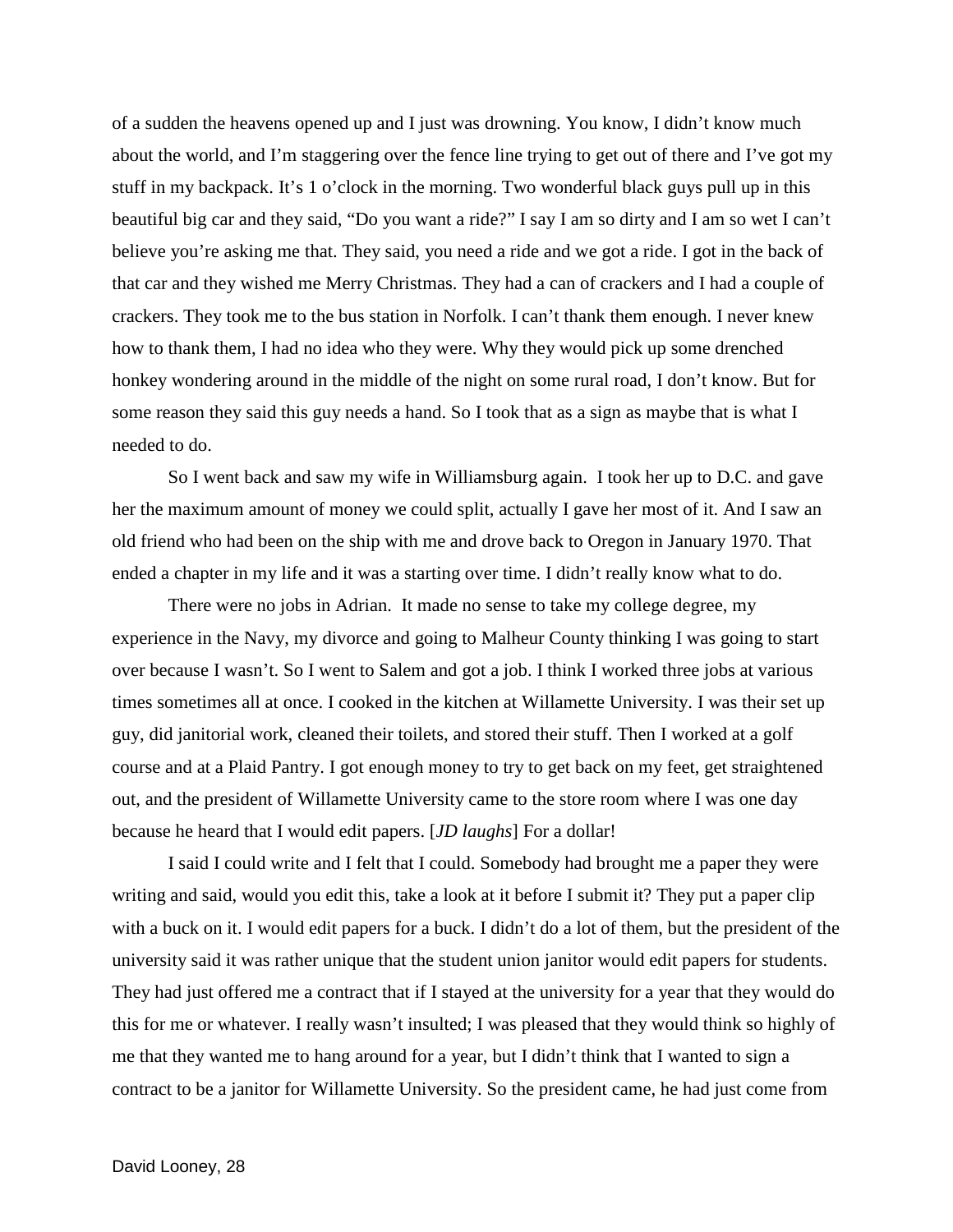John Deere or something. He was a neat guy, a wonderful guy with a tremendous resume, and he said, there is a place for you at Willamette University. I said, yeah, I agree. It's in the janitor's closet and you're standing in it and I'm really busy. I don't want to sign a contract. I really thank you but I gotta get out of here. So I knew at that point in time that regardless of what I was doing, I was just hanging out.

I'd run into a guy that was an old veteran from the British Army. His father had been killed in Israel while in WWII. He had gone to Sandhurst and had wonderful stories. We compared notes. He also was a drama coach and he talked me into performing in the Pentacle Theatre in Salem in a couple of plays, *Man of La Mancha*, *The Music Man*, which took up my time and added to my resume of trivial and inconsequential activities. But it was fun, I was taking a break from the world, and I did. But pretty soon I had figured out, by October, that I was getting to the point where I was making just enough money to survive but I was never getting ahead. So I quit those activities and applied to the state and I got a job as a prison guard.

# JD: And this is in the penitentiary?

DL: This is the Oregon State Penitentiary in Salem, and they hired me in late November or early December, 1970. I had been looking for a job, something that would pay, and I think it paid \$525 a month gross. It wasn't a great deal but it was probably more from one job instead of three jobs combined. I started on the outside perimeter on the walls. I learned that when Lieutenant Patton walked out the back door in the recreation yard, he would shine a light on the towers and you would have to blink your light. This was part of the system that was to make sure you were awake. I didn't have any problem. I was diligent, I didn't doze off, I didn't go up there with a pill and a book, none of that. I figured they were paying you so you should do what you're supposed to do. And I didn't have much contact with the inmates for a month, and then I was assigned inside the D Block where I had a lot of contact with the inmates. I learned they were pretty decent, and maybe it was a different era than later on, there were lots of property offenders, a lot of murderers, and there were lots of good people and lots of bad people. I guess I really, just like the two guys who picked me up in the middle of the night outside of Norfolk, there were people with good hearts who wanted to do the right thing. I guess I kinda went back to Sam Tyson my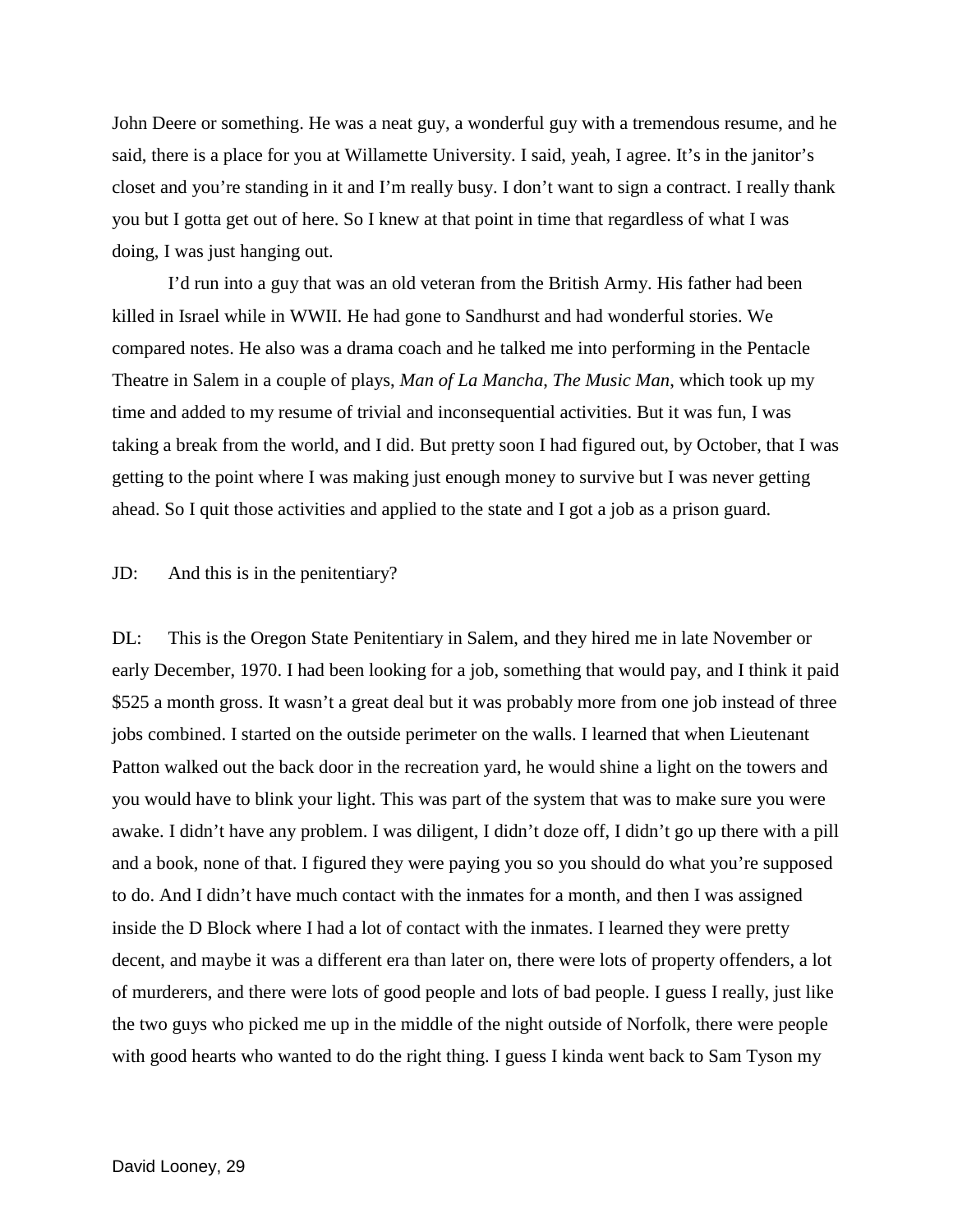high school teacher, maybe this is something I can do is work with people who otherwise wouldn't usually be candidates for reformation.

Not that anybody was asking me to work with them. I was asked to control them and so I went through riots and went through fights on the stairs, went through several pretty ugly things. I learned that it was a pretty serious place, but once again there were good people and not so good people, and that included the staff. There was a maturation period that perhaps I hadn't gotten to before, and I got pretty serious about it. You know I was always a "nobody." I was a worker bee but I was learning. For the most part, I think I was appreciated. The guy that ran the security, Gene Tribble, said I was doing ok. I got along with prisoners, although some of the oldtime guards didn't like that. But on Christmas I would bring two or three packs of cigarettes and I would hand out Lucky Strikes to guys. It was really my gesture, now that wasn't really probably what they intended, but if somebody got a smoke on Dave that was ok. But they also knew I'd write 'em up. One of the first guys that asked me to pack things outside I said, well, you know, I don't think that's probably ok. I tell you what I'll do, I'll go discuss it with Gene Tribble and we'll see where it goes from there. And I did, and he got written up and went to the hole and never did it again and people said, well, you know Dave's not a bad guy. He'll give you a cigarette but don't ask him to pack anything."

I was a guard from the latter months of 1970 until the next spring when they had an opening for a counselor, what you call them today are case managers. I didn't do a lot of counseling besides, "Don't do that again." You'd manage their paper work, their files, their requests and their educational transfers, and their demotions and trips to the hole, and whatever else was going on. I had the "zeros." Somebody thought that everybody was zeroes. They assigned people according to the digit at the end of their prison number. So I had the zeros in D Block, but because I'd been a guard, every day at 4 o'clock, or pretty often at 4 o'clock, they would call me and say, can you feed in segregation and isolation, we don't have enough people. So I would go down, take off my tie and go to segregation and isolation and pass out chow until we got enough people fed that it was over that it was ok.

I worked there a lot, and I think I did a lot of different jobs there and got some kudos. I was working at that time, Hoyt Cupp was the Superintendent, Bob Watson was the second in command, and Frank Gilbert who was later Chief Probation Officer was one of the chief writers, managers, and assistants to Cupp and Watson.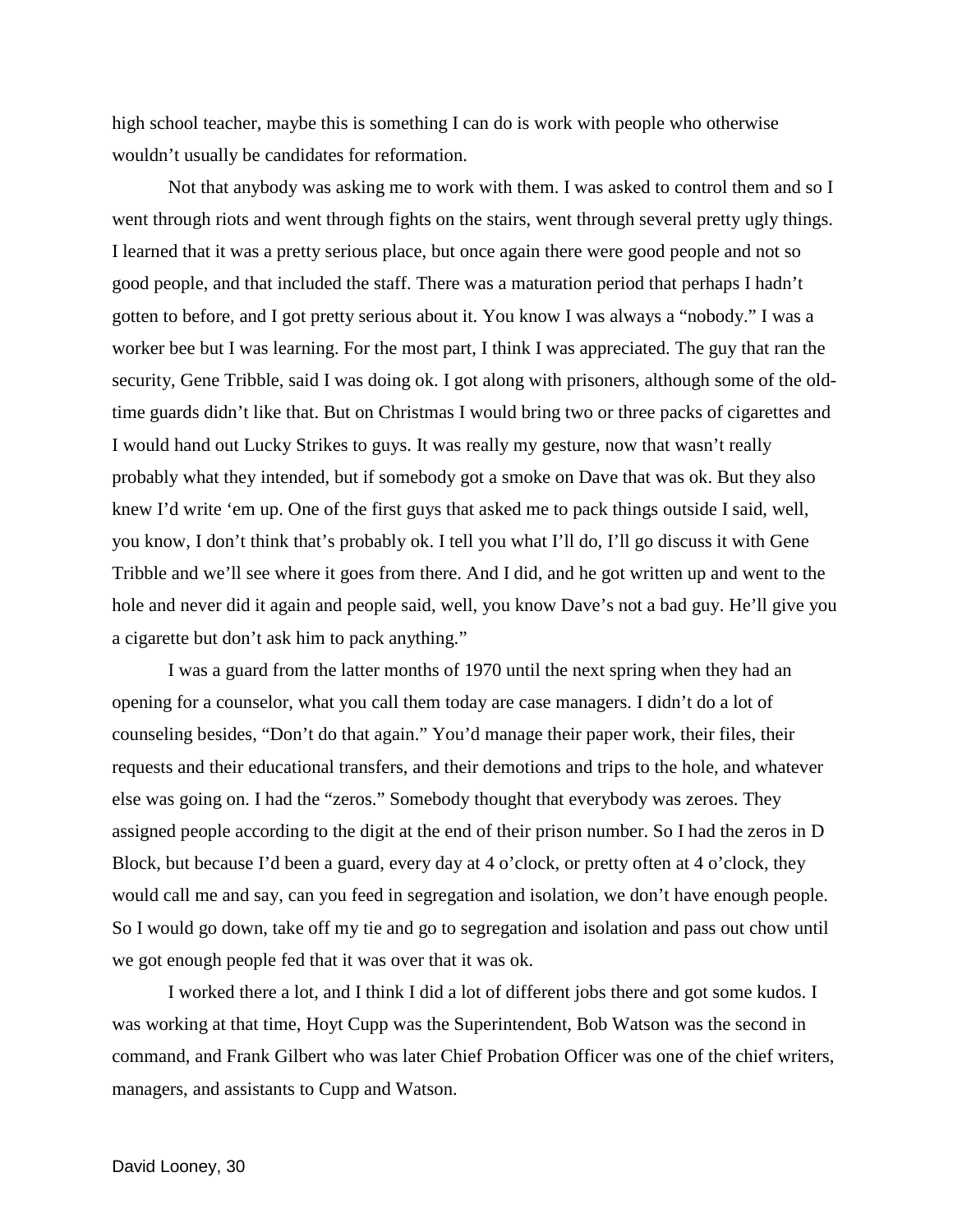So, that situation–being the guard, the case manager and the counselor–and doing the jobs, I did ok there, and felt good about it. The old joke is I don't like prisons because they're too confining, and that's kinda similar to my feelings: after a while, at 4 o'clock when the door slams shut, you do a count, or at 10 o'clock when you do a count, or at 6 o'clock in the morning when you pull the all bar and hear the doors open up. It's all pretty serious because you realize what can happen, and you realize there are some pretty ugly things. Like I say, we had riots where guards' heads were beat in, we had riots where guards were injured, and later on we had guards killed by prisoners, and it makes you have to think about it. I wasn't afraid, but I didn't like the environment and I didn't like how I was changing about it and feeling about it. So there was an incident where one of the managers asked me to take a guy to the building and I did, because once again I had been a guard, the guy was on my caseload. He was disruptive in the education department so I went up and got him and took him up to the building which is segregation and isolation. Segregation just means you are in a separate cell by yourself with pretty minimal appointments. Isolation is basically a darkened cell with a little slit in the door and a benjoe. There is not a toilet, there is just a hole in the ground. So that's pretty ugly, frankly.

So I took a guy down to segregation and then the manager called me and asked me why I did it, and I said, I took him down there because you asked me to. And I think what had happened was that he was a black guy who had killed a guy in a store in Eugene and he was a very intelligent young man and he was bitter, and he saw himself perhaps beyond black power; he saw himself maybe as correcting the world. I don't know whatever happened to him, but at any rate I took him down there and had no problems with him. I think there was probably some discussion about what the lawsuits would say when he was disrupting the education department, because he was insisting on Black history being included in American history essentially. So after I had this discussion with this administration person, I just said, okay. I had already seen the inside when people turn against each other, you have a guard that talks to the inmates about another guard, or you have an administrator who talks to inmates about another administrator, it really can be dangerous. I just didn't like the environment so I told Cupp that I didn't want to be there. I'm sure there was some immaturity on my part there and I didn't handle it very well. I just said, I'm done, I'm not going to take that from you. And Cupp came down and told me that I should stay, that he understood, and everything was going to be okay. And I said, don't think so; I'm outta here.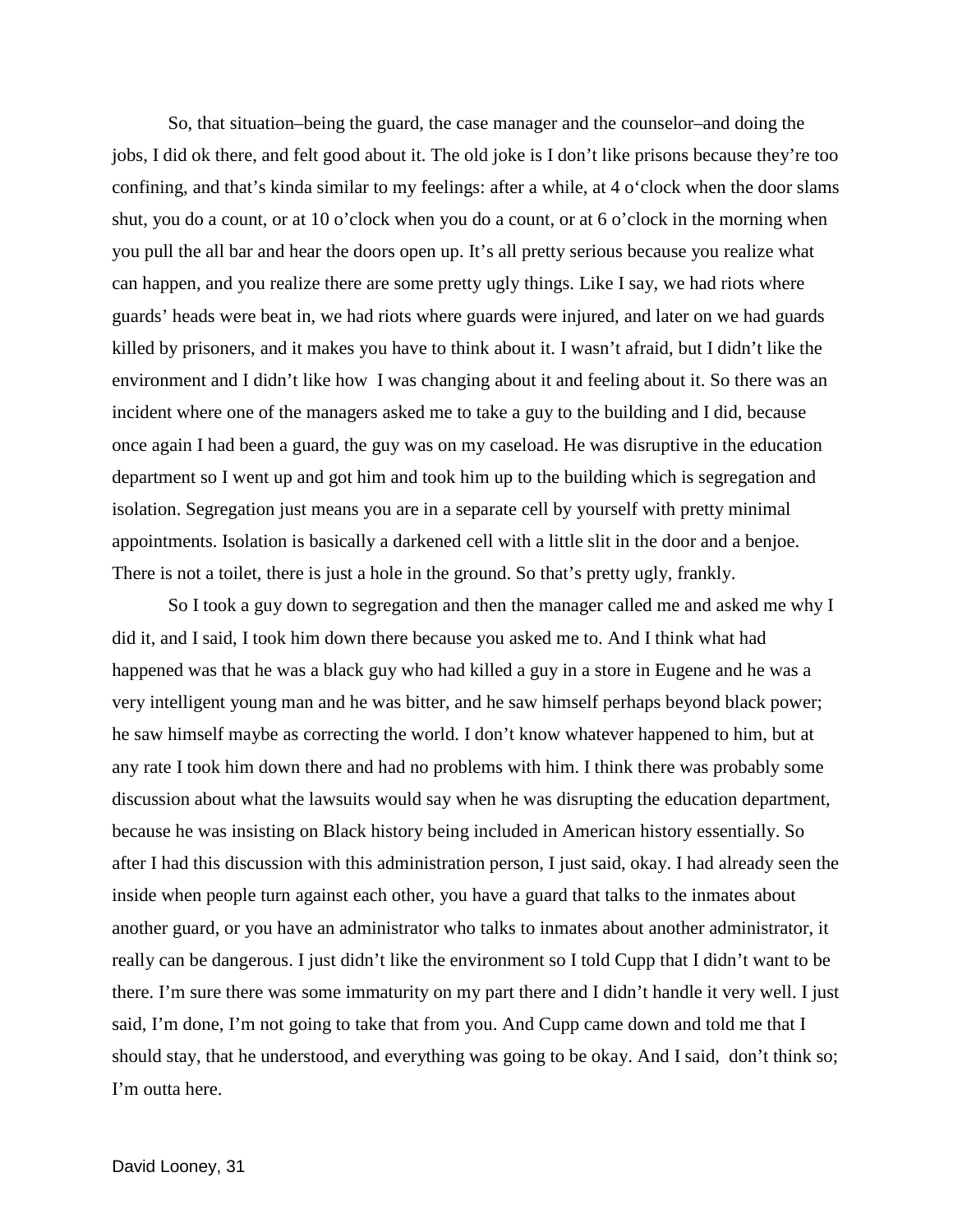Frank Gilbert helped me get a job with Parole & Probation for the state and that was in April of 1972. Frank and I got along, and Frank and I hadn't always gotten along, we had argued about a lot of different things, there were privileges given out to a lot of people that I didn't feel were deserved but for political reasons it would happen so he told me to get over it. But I think he appreciated my integrity about things and my desire to do it right and be consistent. You know, whatever the final decision was, it was really his decision, but I felt they had really needed the benefit of my thoughts [*chuckles*], which they probably didn't need at all. At any rate, Frank helped me get this job with Parole & Probation in Portland. I worked there for a year, and I got an invitation from the federal probation office in December—I didn't quite work there a year as I went to Parole & Probation in April and in December I was asked to interview for Federal Probation, so it was eight months. So once again I think on Frank Gilbert's recommendation. So I went over to the old federal courthouse over there, Gus Solomon Courthouse, and I didn't really know what I was interviewing for, I just got the word that I should go over there and be interviewed. A fellow of the name of Palmer Lee who was then kinda the lead man over there interviewed me. They hired me before the background clearance came back so they had to do the FBI check work on me after I had started work, but it was ok. That was the beginning of another new chapter, and that was the best chapter of all.

JD: You've been talking for quite some time now, why don't we take a little break and we'll pick up your move to the federal probation office when we do our next interview.

DL: Ok, that's fine with me, you do whatever you want.

JD: Ok.

[End of Recording 1]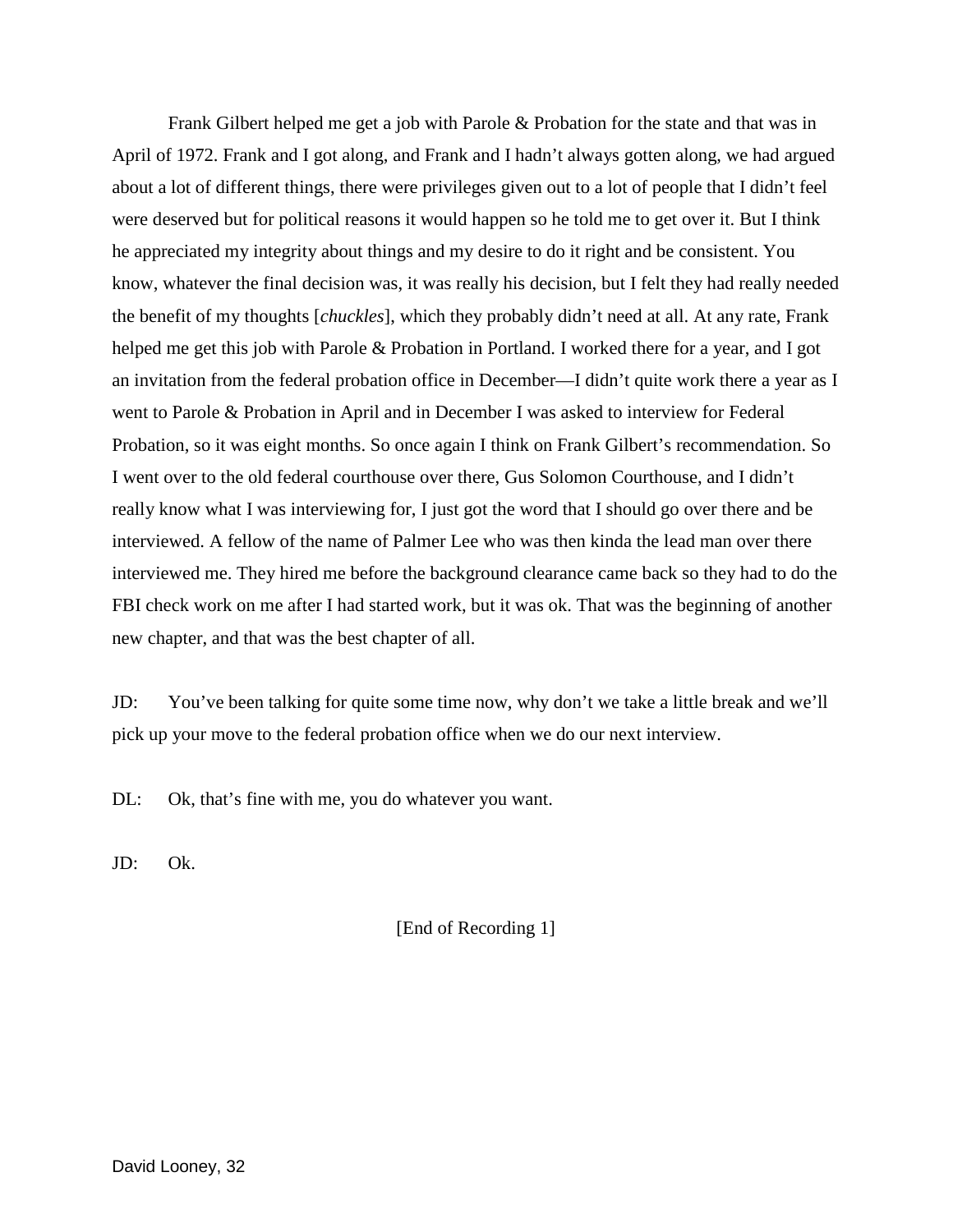# **David Looney**

20 July 2015 Recording 2

#### JD: Go ahead, please.

DL: I am Dave Looney I worked as a Probation Officer for the U.S. District Court for the District of Oregon from 1973 to the end of 2000. I served as an Officer and a Supervisor and as a Chief for the last nine years of my career here. I would say it was a delightful twenty-eight years if anyone can say that about working in Probation & Parole Office, but it was, it was a wonderful experience.

The historical project that we are involved in hopefully brings some facts and some interesting information about the probation office. I was listening to an interview with Wallace Stegner, I believe his name was, recently on OPB and he was talking about biographies and how biographies, and even autobiographies, are sometimes fiction. He was referencing the fact that sometimes our memories are not as good as we'd like and we remember things the way we want to and not too accurate, so I'll try to be as accurate as I can. Wallace Stegner also said that fiction was too important to falsify, so however it comes out I hope we get it right today. [*DL and JD laugh*]

DL: The starting point for this session, is kinda all about me unfortunately here, I'll try to make it more about the Probation Office. I came to the Probation Office in 1973. I had been working in the Oregon State System. I worked in a penitentiary. I worked in a probation office in Portland and was given the opportunity to interview. I was called up and I think I came to the interview not knowing particularly what I was interviewing for. It seemed that there were all kinds of choices out there in the world, but I was relieved when I was told the job that I was interviewing for was here in Portland. I had been moving around a bit with the Navy at one point and I really didn't want to move anymore. I wanted to be some place and have some stable place in the world to be. So I came with the idea that I would be doing, pretty much what we all do at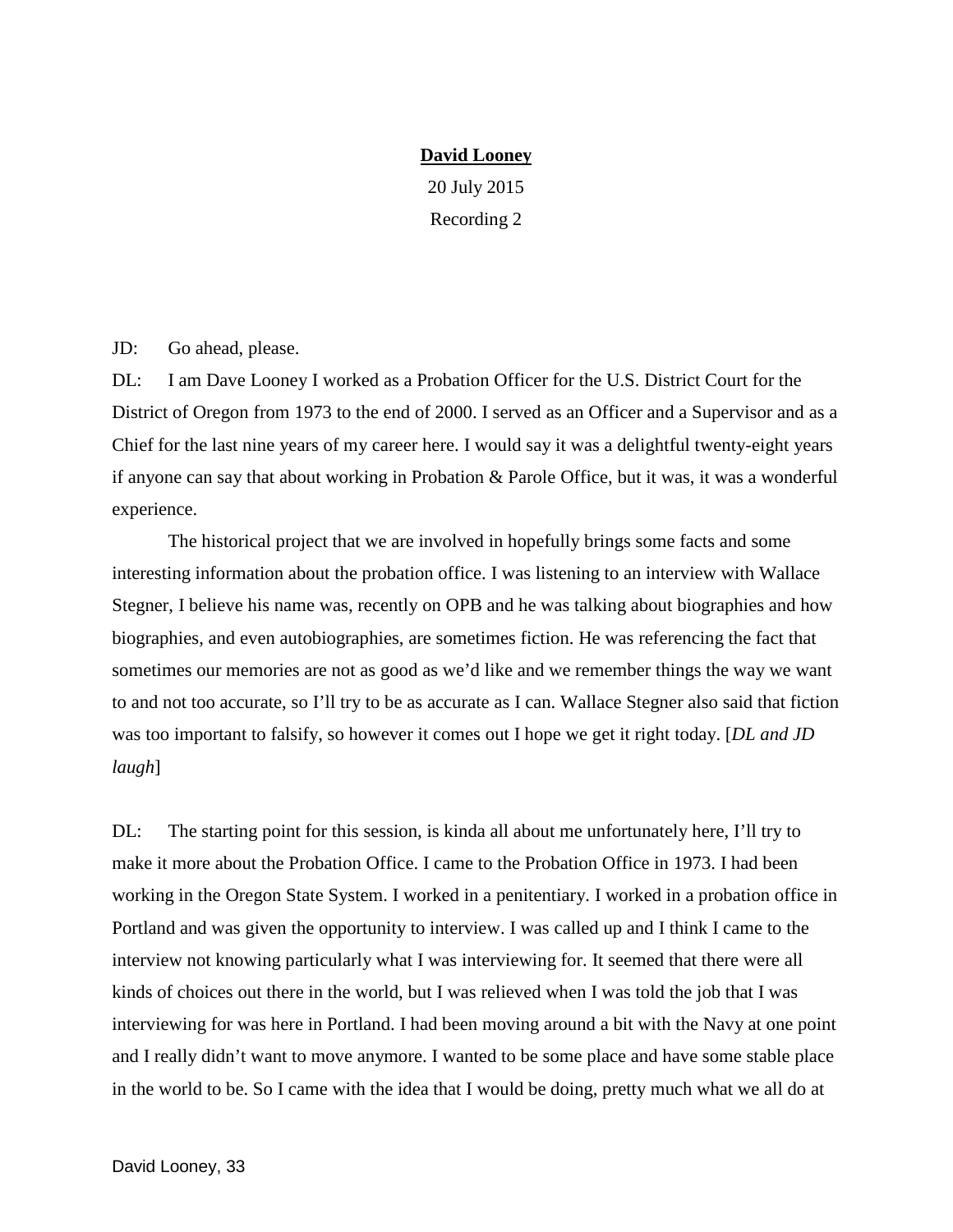that point in probation, it was pretty much a medical model; we were out there to *cure* people. Having had the experience in the prison system however, I knew that not everybody was amenable to being cured, so to speak.

So there was this dichotomy that you find in probation and parole that on one hand you have a very structured expectation that everybody will abide by the law. The probation officers and parole officers or enforcement officers, they go out to do good and to enforce the law and to change their clients. We called them that at the time, later we called them offenders. There are all different kinds of professional, clinical references, but that was one swing of the pendulum. At that time, we were all trying to find a way to cure people of drug addiction and not so much the War on Drugs. But we had seen the late sixties bring a large amount of drug use. People were fearful of marijuana, people were fearful of heroin, cocaine was relatively new in some parts of the United States. I don't think it was terribly important to Portland at that time when I first started. Soon thereafter of course we went through cocaine to PCP and all kinds of other drugs, and later the thing that was most fearsome in the late eighties was crack cocaine.

But the emphasis on drugs and alcohol abuse drove to some degree this medical model and how we were to treat our offenders. We thought that if we could subscribe to the right treatment that perhaps we could keep these people from reoffending.

JD: If I may interject for a second, I am going to give the date, July 20' 2015, and we are at the U.S. District Court Courthouse in Portland Oregon.

So when you had this interview with Palmer Lee, do you remember much about how he described the job or the types of things he asked in the interview? And how did that then line up with what the reality of experience was?

DL: [*chuckles*] Well, Palmer. Since we want to talk about that, Palmer was a very interesting man. We were lucky to have somebody who had the experiences that Palmer had. Palmer had been an Oregon State policeman and he also had worked for Oregon Corrections for a number of years before he came to the federal system. And I think Palmer was a very congenial man. He could talk most people into doing what he wanted them to do. I think he saw the role of the probation officer much the way that some judges saw them —that we were to be the best friend these people ever saw. Primarily when I speak to that, the probationers that came from court,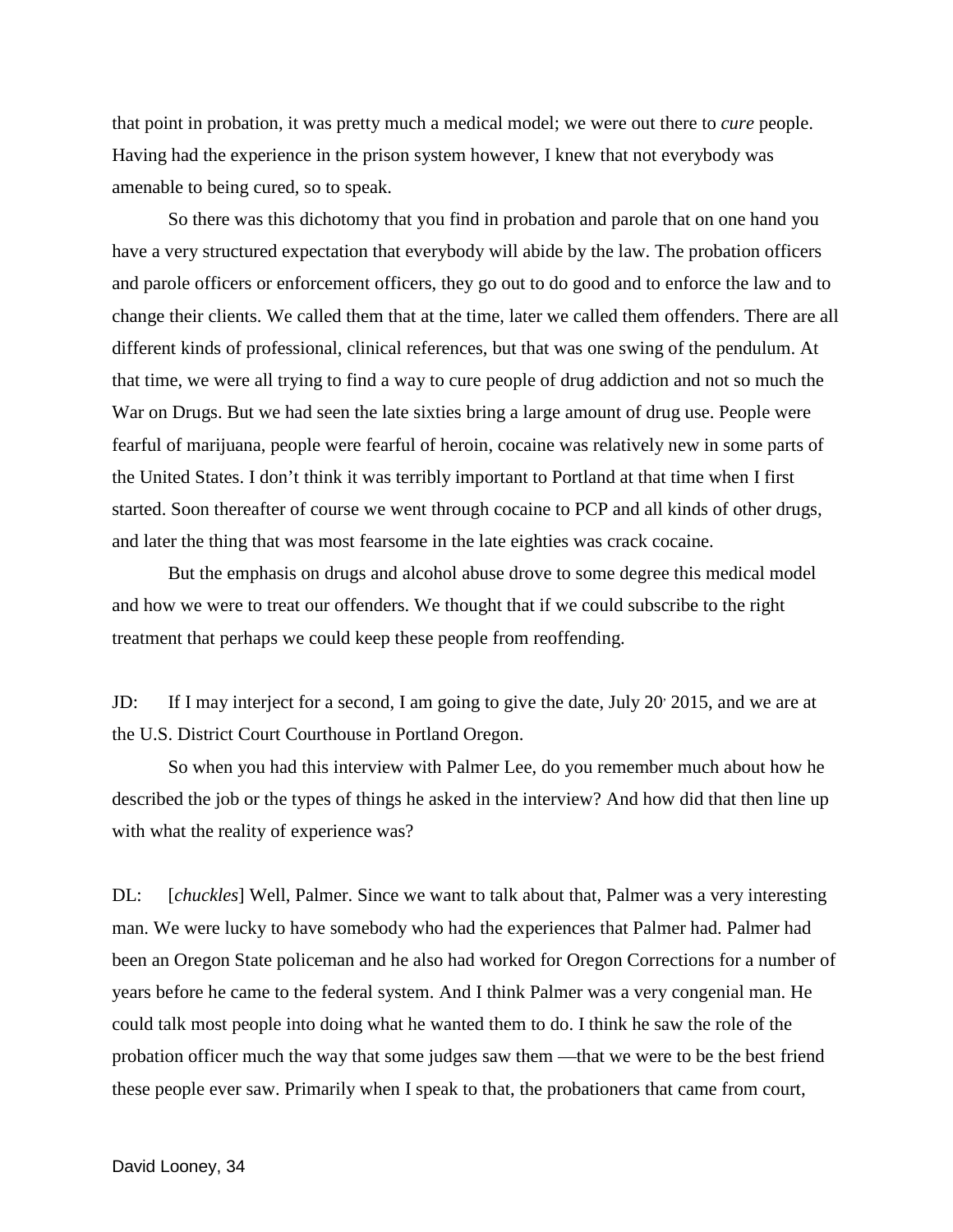maybe not so much the parolees, but the probationers specifically, felt that the probation officer was an active catalyst for change, and that we were the people that went out and became these people, if not friends, then at least guiding mentor in every situation. And Palmer *was* that person. Palmer wanted us to have that kind of involvement at least that is how he introduced the job to *me*.

He also introduced the job as being a six day a week job. He wanted us to come down to the courthouse on Saturdays and be involved in finishing our case work for the week, to clean up our cases, and to be available to be counseled by him if we needed to. It was kind of an interesting proposal because most places don't have the requirement when you come in on Saturday morning and meet with your supervisor and that's what Palmer was. Palmer was kind of the number two lead man. Our chief at that time was Walter Evans, who I think had become chief in the late sixties in this district, I can't remember the exact dates. He followed John McFarland who I think was the first chief in this district.

Both Walter and Palmer had a very social, I won't say social work reference, but they believed we were to manage resources to provide for our offenders so they had every opportunity to change. And that's how Palmer introduced the job, and when I finally got an interview with Walter Evans, that's how they introduced the job. I was the sixth officer in the district at that time. If you want the names, I will have to go back a little bit in my memory. You had John [Gregg ?] who had been around for a long time; you had Ernie [Carlson ?] who had been around for a while; you had Art [Aframo ?] who was our only MSW, but Art was a very talented man; and, you had Leo Roberts. Those were the four line officers at the time, and of course, you had Walter and you had Palmer. So I think that I was the sixth officer, not counting Walter. But we all were schooled by Palmer and Walt to be resources and we saw it as a medical model.

I say that's part of a pendulum because as the years went by it changed a good deal. I can say the court influenced us a great deal, as it should, and every effective organization is influenced by the people at the top, it should be at least. Many times the quality of the work product is determined by the talent and the diligence of the work force. But if you don't have the good leadership at the top generally it becomes fragmented and misused at some point. And we'd had at that point in our district we had I think some of the finest people that could have ever been on a district court. I don't say that just because I am a probation officer, and I'm supposed to love judges, but when you consider you had people like Otto Skopil who was a wonderful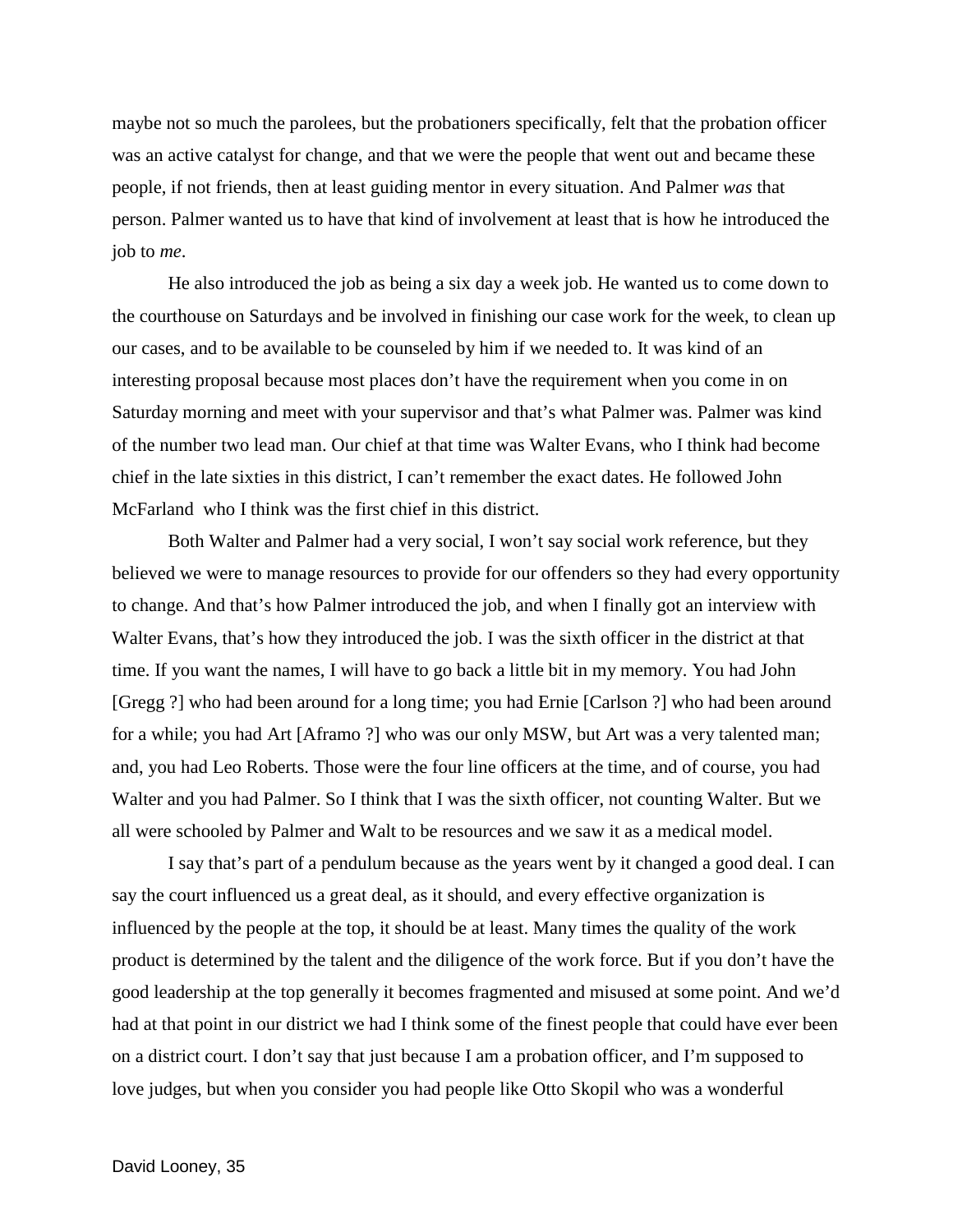gentleman, and very talented and a great lawyer—a very talented gentleman. You had Bob Belloni who perhaps was a little quieter but he had great expectations. Of course, you had Gus Solomon who taught us all how to write. You'd send a report and you would get it back and it would be graded. You would have little red marks if you didn't use correct grammar. I mean he insisted on teaching us how to write, which is a good thing, so Solomon was good. Then you had the magnificent and charming James "Just" Burns.

This was just such an outstanding group of people and they influenced us on how we looked at life and how we looked at our people. They understood the difficulties of reformation for people. They understood how some people were going to be a danger to the public all their life and they allowed us to think that that was the case and to know that and to protect ourselves. But they also, as Judge Burns once said, "All long journeys begin with small steps." He said it specifically to me during a revocation hearing because I was ready to send somebody to prison and he didn't think it was time. He wanted me to know that I needed to be more patient. I think their influence over all of us allowed us to still have in the midst of this dichotomy between punishment and treatment if you could call the ends of the continuum that it allowed us to think in both those terms and to try to be as patient as possible and yet use good judgment in protecting the public.

JD: Can you talk a little more about, in addition to the writing, what the frame work was for how you interacted with the judges at that point when you first came to the office?

DL: Yeah, and that's a good subject because that's even been the subject of court cases and how we interacted. When I first came, our meetings with the judges were primarily just before sentencing, or if the judge wanted to know about bail. If he had a person that was making a first appearance or who had made a first appearance in front of a magistrate and had been referred to them and they wanted us to review the person's circumstances to see if they would be a good bail risk. So it was based totally on what the individual judge needed. We wrote pre-sentence reports which had been written by probation offices whether state of federal for a number of years. I think the federal probation system actually started as a supervision system under the Bureau of Prisons and then later became a court service position. As soon as it became a court service position at about 1925, it began to produce pre-sentence reports, and the federal system pre-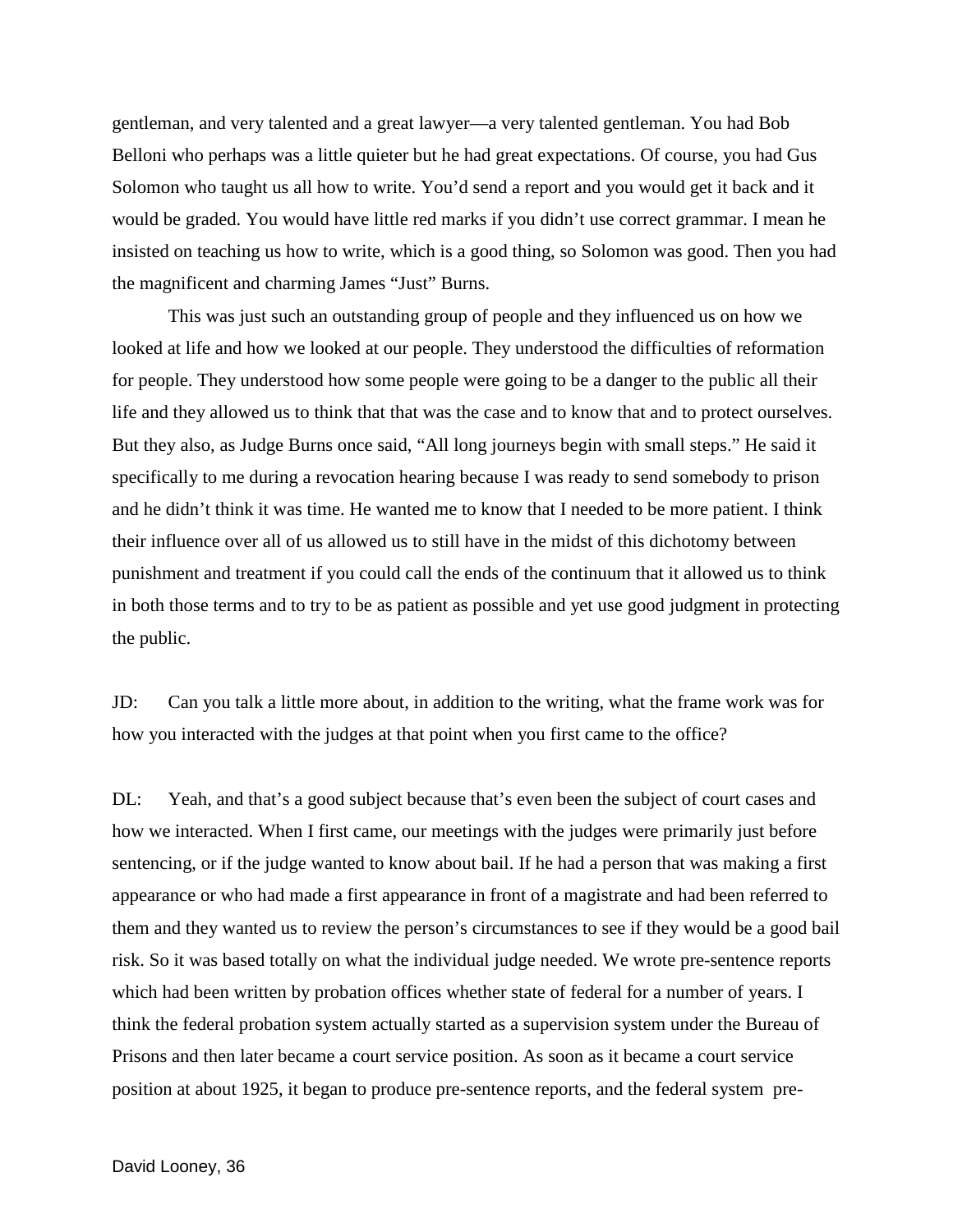sentence report monograph became kind of the standard for many state systems on how to write a pre-sentence that covered the offense, the legal ramifications of the offense, the person's involvement as they stated, the person's involvement as the government knew it. Then you talked about their prior record, and their social history, on whether they had an education or work history or something like that.

When we would write those reports, at that point they were just for the judges, they were only released to the judges and the judges could then say you could give them to the defense counsel or you can give them to the government. Later that became the standard practice but they were supposed to return those reports because it was just the judge's report.

The judge would look at them and was not often critical of content, they would have questions about it occasionally. They would say, I'd like to know more about this or I don't think you've described that accurately in your assessment because it doesn't appear to match what I am seeing in the person's prior record or the criminal behavior.

So there would be questions and the dialogue was very professional but it was almost always supportive. The judges wanted to encourage us to be honest and as open as we could. There was a time also when some judges invited the government in to talk about the case. I think there was some indication that even FBI agents would be invited in to talk to a judge before sentencing on occasion. That became more and more restricted in that the information passed to the judge for sentencing purposes needed to be disclosed. And that applied specifically at some point to our sentencing council .

I think everybody right now in the year 2015, we're hearing a lot about the fact that the federal government, and many state governments, have incarcerated far more people than they can afford to keep in prison. This has been a trend since about 1987 when the Sentencing Reform Act came into effectiveness on November 1, 1987—any crime committed after that was subject to the Sentencing Reform Act. Even as early as 1975, when we were meeting with the judges, the issue of disparity and the information given to judges during sentencing was a hot topic. We wanted to give the judges the best information that we could, we wanted it to be for their use, we were not concerned about whether it was disclosed to anybody at that point. We wanted to make sure that it was accurate to the best of our ability. We were still at that time providing a presentence report and we might even provide another sentencing memorandum to the court for a while.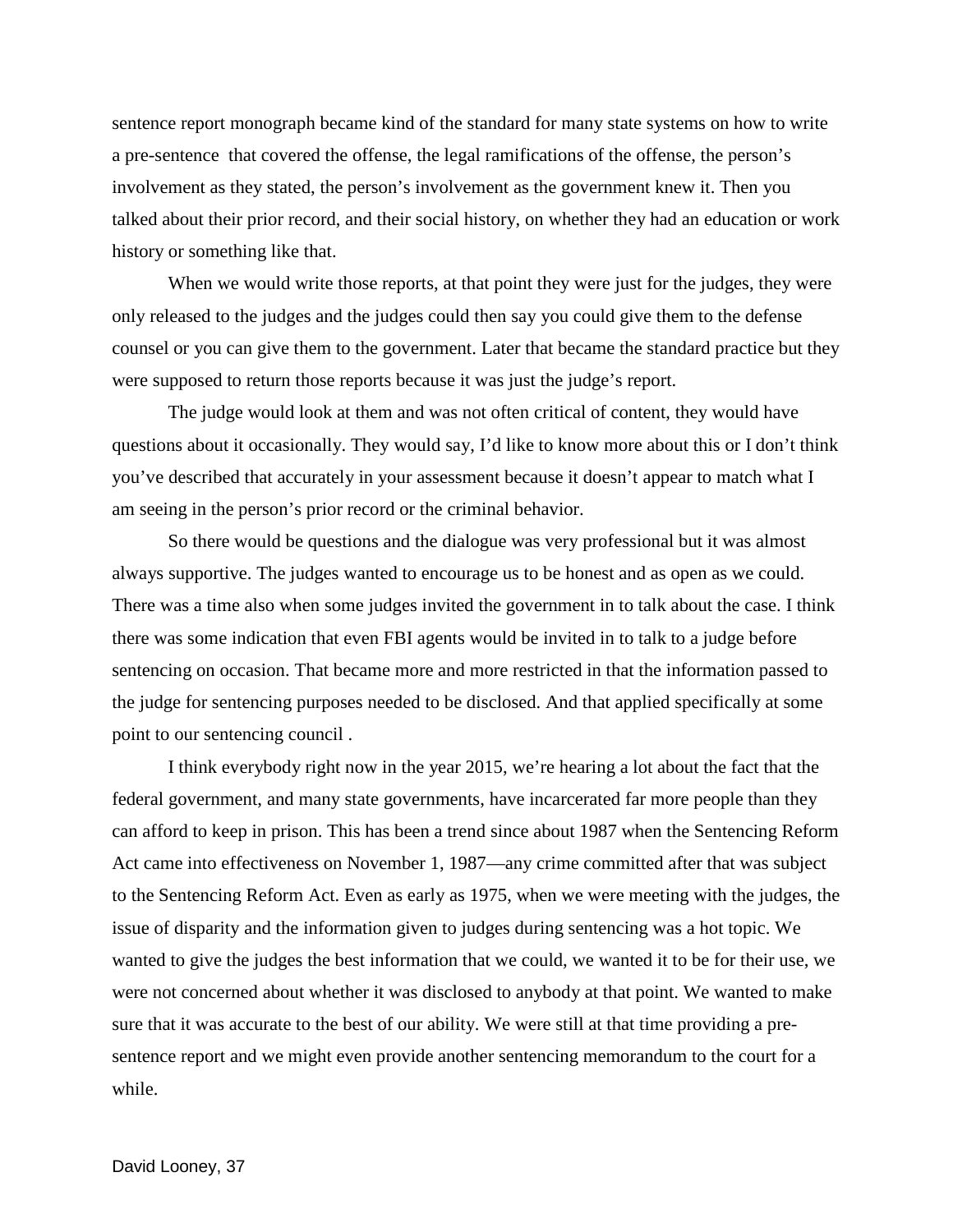## JD: And how would those differ?

DL: The report would be a formal report which often was disclosed to the government and then advanced to the court. The memorandum was not intended for disclosure. That, you know, was a questionable practice. It was never abused to my knowledge, it was never something that we purposefully put together to influence sentencing in a negative manner for the defendant. But it might be a last minute thing where the victim has called up and said something or we might have something that's come in that says, ok this was a conviction that involves a specific type of abuse, the sexual abuse of a child for instance or the death of a child. And maybe it was a count that was dismissed and should not be considered for sentencing, but we thought that maybe evidence was compelling. For a probation officer to make that judgment was somewhat heady, but I think it was still a practice that went on for not long but it was a practice.

Judge Skopil specifically said, you know we just don't want to do that. I think he was chief judge at the time and he said, we appreciate all that you do but we don't want that kind of information. If it's not in the pre-sentence report, we don't want it. But we did meet with the judges every Monday morning to discuss the cases and to discuss the pre-sentence report. And at that time even though we weren't writing a memorandum, there were times when there was oral discussion about the defendant that then of course was not disclosed anyplace else. It might come out during a question by a judge, it was inadvertent for the most part, but I don't think anybody went there with an agenda. In fact, we specifically said if it's not part of the report, then don't bring it up. But you may have a question by a judge about somebody, and at times probation officers have views about things just like judges and other people involved in the system, so there would be this discussion.

So when you talk about the interaction with the judges, it went from the time we were talking about a very specific issue: bail or sentencing, meeting with the individual judge to a sentencing council which allowed the pre-sentencing report and even an memorandum on the side that may have led to an additional report, to a time when sentencing council involved a discussion about the pre-sentencing report, and that alone with no other information. Even that was contested. I think, Steve Wax, public defender, said, we want to limit the degree of discussion in the sentencing council . We don't think it's appropriate for the probation officer to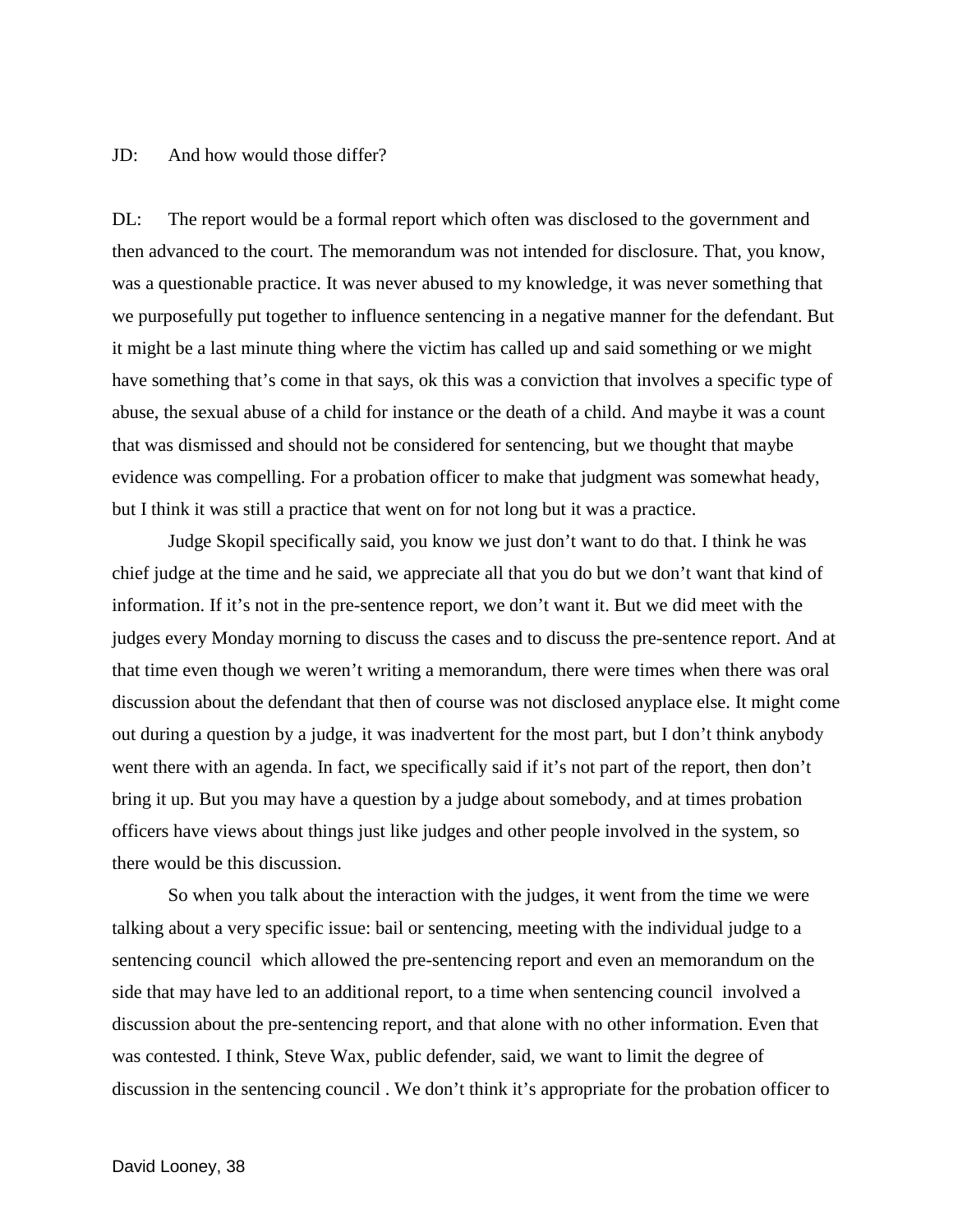be involved in providing information, and perhaps is even a discussion about the defendant that we are not privy to.

So I think that the sentencing council—although it was initially intended to: 1) be helpful to the judge in understanding the individual defendant before them, and 2) as it played later into the sentencing format—the judges were trying to in this district, the district of four judges, wanted to have some way of reducing disparity between them. They wanted to know what a person who had an unarmed bank robbery, with maybe a limited prior record, was sentenced to by other judges. So we not only provided them the pre-sentence report, we had the discussion in the sentencing council discussing prior sentencing. We would be able to give them the past years of sentencing or they would remember the individual. There were not that many cases that the judges don't remember their cases. They would be able to recall, well, that fella had limited prior record or he did have a prior bank robbery. So the purpose was two fold in this discussion with the judges: one, provide them with information; and two, specifically in the sentencing council to try to limit the disparity.

We understood that the national trend, this War on Crime and War on Drugs, that wanted to push what I think at one point was called Senate Bill 1, which eventually became the comprehensive Crime Control Act which I think was the Sentencing Reform Act that passed in '84 and became effective '87. We understood that this was coming and it was the Reagan Era manifestation what was started before Reagan, but we were gonna get tough on crime. The pendulum was swinging for us from the treatment of mentality over to we're gonna get tough on these people.

And we wanted to help the judges the best we could, not that they needed help in understanding the law but they needed help in understanding where this defendant was situated among other defendants and how to sentence. So that was kind of our whole emphasis. Walter Evans really was clairvoyant about the need and he worked with Judge Burns. Judge Burns was very active— he was on the probation committee at that point and he was very active in talking with others about what Senate Bill 1, the Sentencing Reform Act would really do to the sentencing trial courts.

JD: So can you elaborate just a bit about the sentencing council, and how that came about, was that just Oregon or was that nationwide?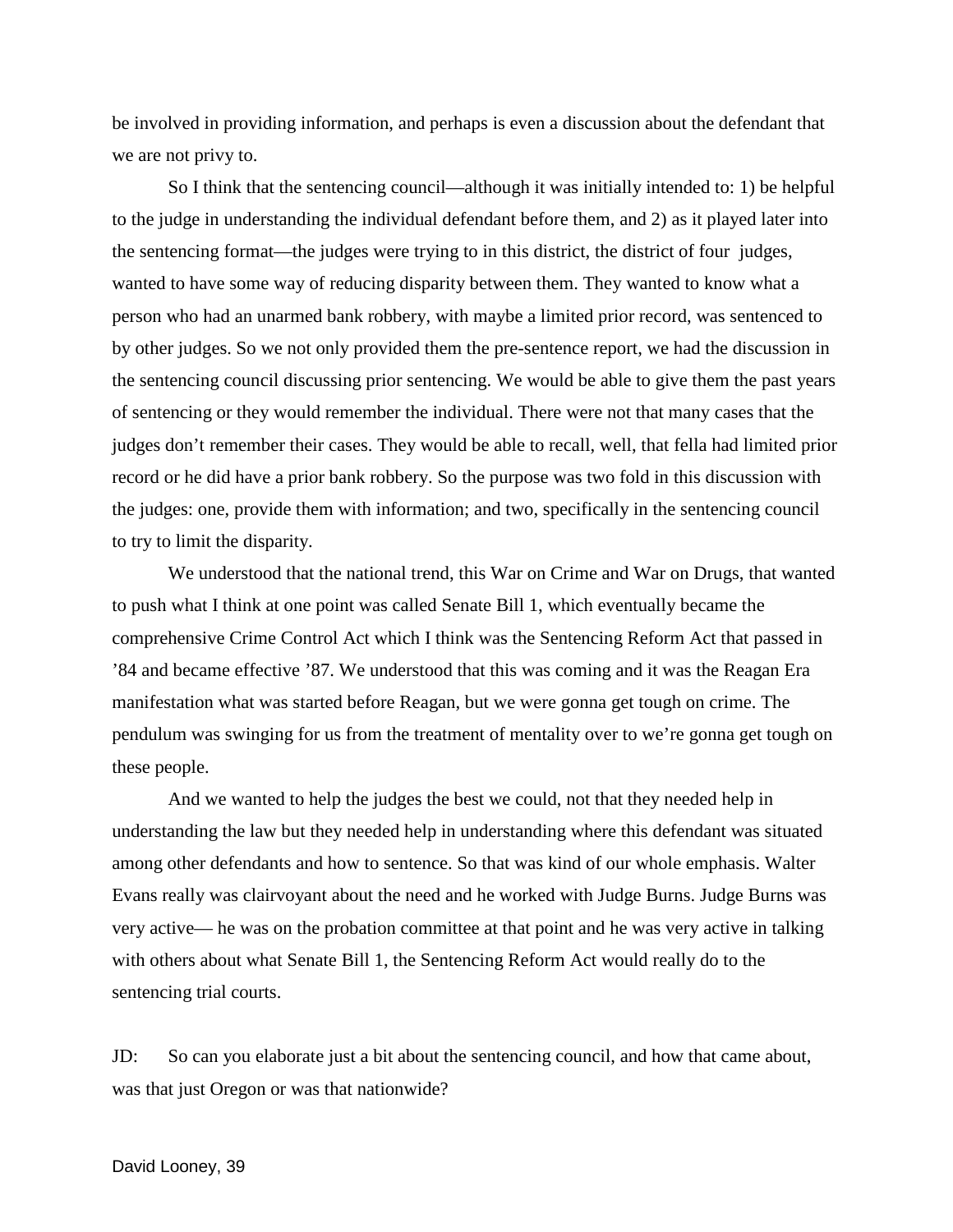DL: I think other districts had a sentencing council but to my knowledge ours was one of the first. And was perhaps one of the most organized and pointed in its efforts to not only inform the courts but to give them some perspective about where defendants were situated in the overall sentencing patterns. I think Walter Evens worked with Judge Burns to do that and he got the approval from the other judges, so it was a wonderful relationship in many ways. I can recall Judge Solomon coming in and saying, "I read your report and you have holes in your head. " And then we would talk about it. I mean he wasn't saying that to be mean, he was saying that because he was really skeptical about what the recommendation was because we had to give a recommendation for a specific sentence. He would say, well, where are you coming from? And he might even walk by, I remember him taking his thumb, and I didn't have any more hair then than I have right now I don't think, and he'd come by and take his thumb and whack me on the top of my head and he'd say, "You've got holes in your head." Sometimes the comments were kind of pointed, but the judges were not mean-spirited. It was an active discussion about why you recommended what you did.

I think it was very useful for the judges–at least that's the impression that I got from them. They wanted to have the sentencing council. They didn't want to violate any tenets of the law or fair treatments of the defendants, but I think that they did enjoy knowing what we knew. And sometimes we knew more than we could put in them, and sometimes we just had to hold that and just not say it, because we had very strong suspicions of what we read in the police reports which were covering counts that were not used in the conviction. And we simply couldn't disclose those things, but judges wanted to know, and if they felt if it was significant they would then disclose that in sentencing. They would make a point of disclosing it in sentencing because they were going to use that information.

But it led to a very collegial type of environment among the judges. I don't think the judges ever abused it by any stretch of the imagination, but if a judge needed something they would come to us. And it gave them an opportunity to come to us and talk about what we did and how we viewed our jobs. I think the judges showed interest. Judge Skopil was such a gentleman, and he was always interested in how we looked at cases, not on sentencing necessarily, but if he had somebody that he placed on probation and wanted to know how they were doing he would ask. And that played out as an extension of the sentencing council.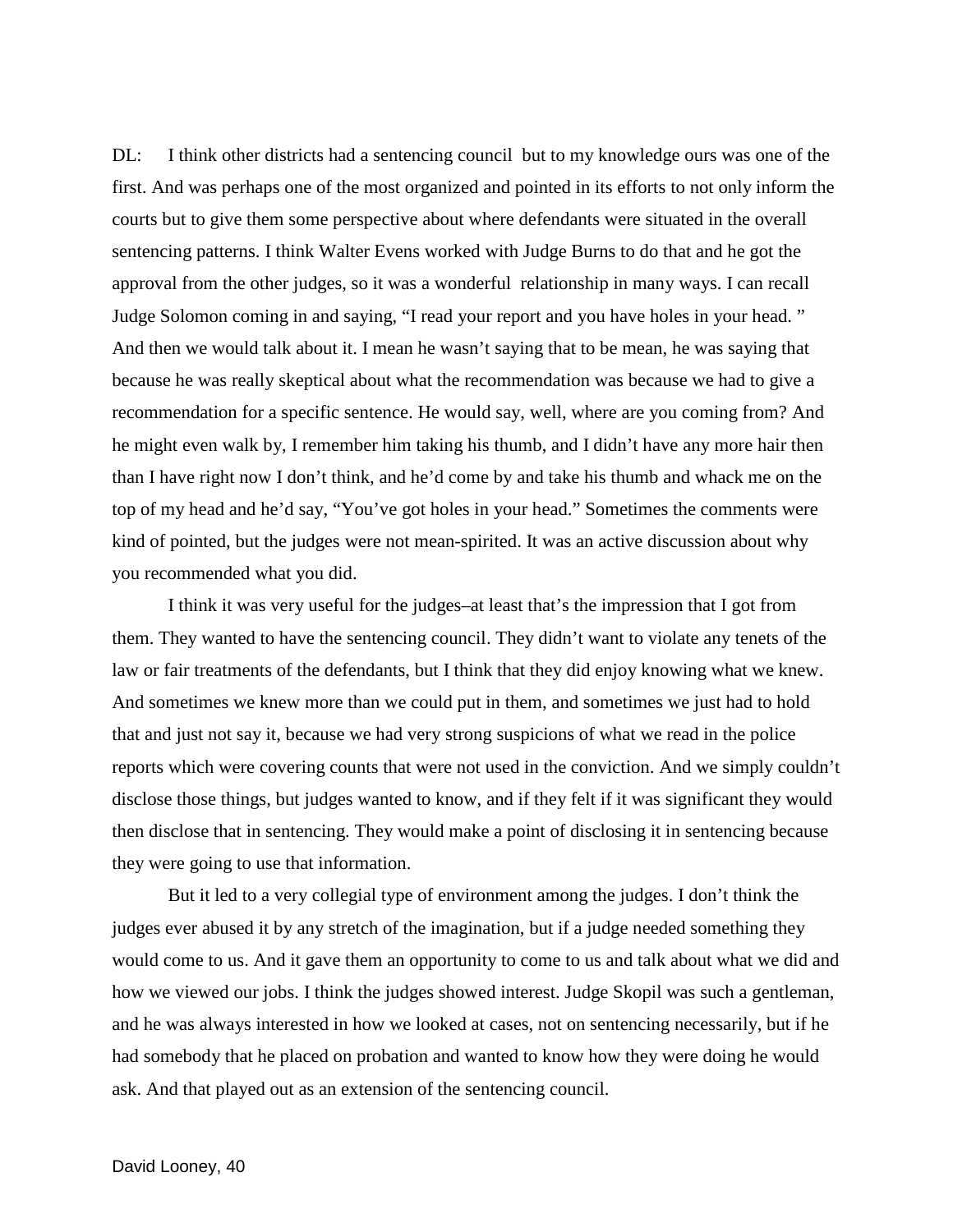I think Walter Evens at that point in time pretty much had to be in agreement, all the judges had to agree to it. The chief judge couldn't just say we could do it, and the chief judge, when I first came in, was James Burns and he certainly wanted to do it because he foresaw and continuously referred back to questions about the Sentencing Reform Act and where we were going before it came in. He'd ask us for white papers on how we viewed mandatory sentencing. He was very interested in what the probation office saw of the merits and demerits of mandatory sentencing. Other judges were interested but perhaps not so pointed in their inquiry. But that was the tenor not only of our relationship with the judges but with the sentencing council.

JD: In exploring judge-probation officer relationships more, how did that start to change as the district grew and more and more, Article III Judges were added, and Magistrate Judges came into the picture not long after you began as well.

DL: We had some Magistrate Judges initially. They did not handle the wide ranging cases that they do now. I think in 1980 the first big addition was Judge [Helen] Frye, Judge [James] Redden and Judge [Owen] Panner. I think it became a little more formalized because of the numbers of people and our relationship was already changing from this full disclosure, full conversation to a very respectful distance in trying to communicate but not violate any of the tenets of fair play. But all of the judges, new and old, remained very actively supportive of the probation office. I don't think we ever saw a time when the judges thought we were just a waste of time; at least not in my tenure. We learned from the judges. I can say specifically not only did Judge Burns teach me patience, Judge Skopil made an attempt to teach me how to be a gentleman, perhaps unsuccessfully, but at any rate he worked at it.

Judge [Edward] Leavy was such a great teacher for me about process, about the importance of integrity in process, and that's what this transition was from the very beginning, about the integrity of the process. When we had such a noteworthy case as the Rajneesh case; and we had to issue bail for the Bhagwan. I took a memo to Judge Leavy because he was dealing with bail, and we were dealing with bail with him, and he had had one major bail hearing. I wanted to make sure he was considering some of the issues, some of the difficulties we had in supervising anybody on bail who was going to live over in Rajneesh land. When I took him the memo, Judge Leavy welcomed me in and we chatted as we always did. And I said I had just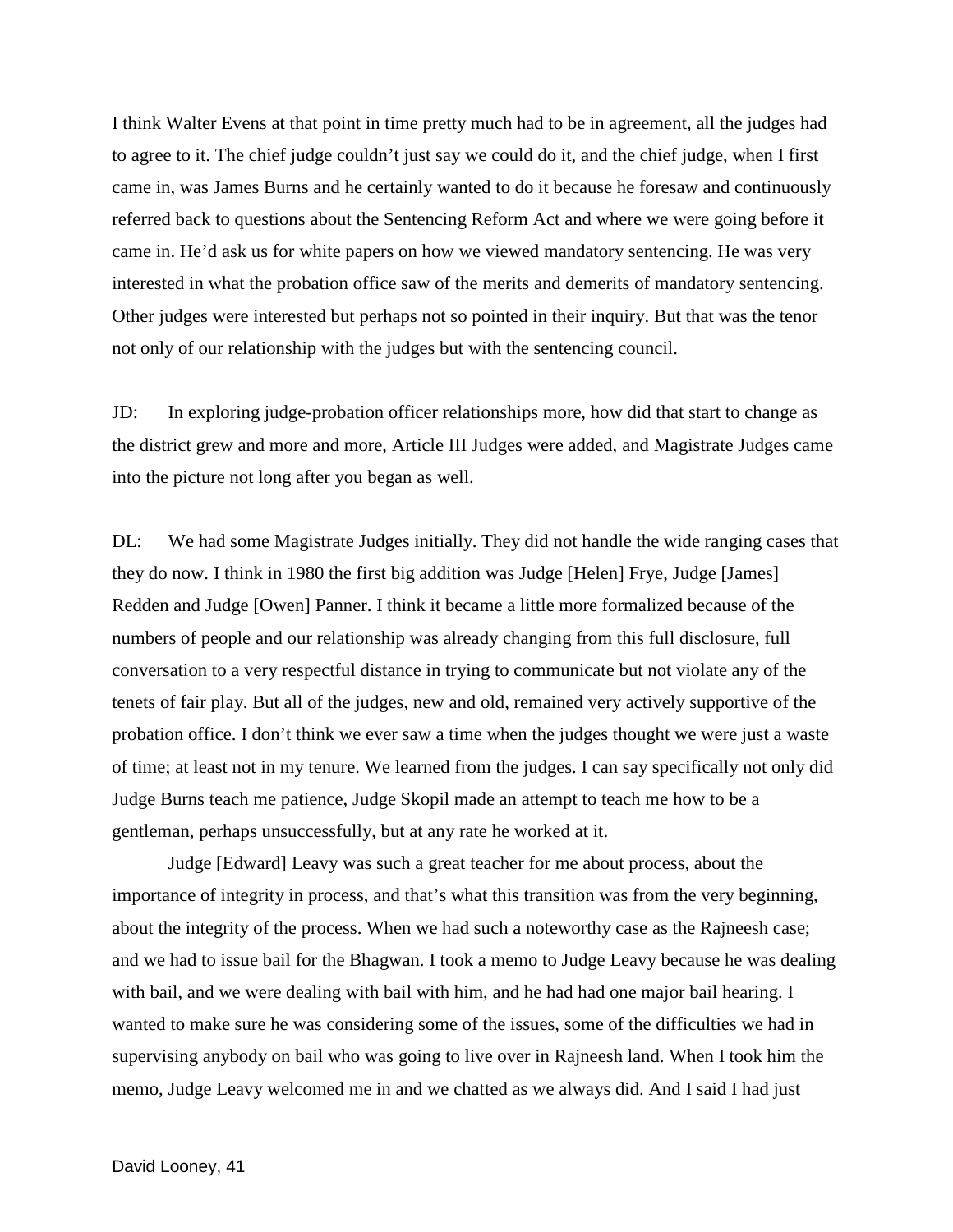prepared a little memo about bail, and he said, well, is it something that you want to share with the defense and the prosecution? And I said, no, it's basically just a memo about bail. And he said, I don't do anything in chambers. I do everything in the courtroom. Unless it's going to be something that we disclose to everybody I'm not going to use it, but I thank you very much for working so hard on it. Very gracious, but once again this reminder of the professional nature. We can have the friendliest relationship. I consider Judge Leavy to be one of the finest individuals I've ever met, the most gracious individual, and I love to talk to him; he is so bright. Constantly helping us to learn the absolutely essential element of integrity in the process.

And I think that nature of the relationship is what I saw developing when I saw Judge Panner, Judge Redden, Judge Frye come on. Some of the old fraternal kinds of relationships became collegial, but based on what was going to be the best for the court. What's the best for the law, what's the best to preserve the integrity in this system. There were no shortcuts, we could be as friendly as we wanted to be, but there were no shortcuts.

JD: Which raises an interesting question about probation officers, I mean you've talked about your background in your first interview session, but I don't know what the general background was that probation officers brought to their job. It wasn't specifically legal training like judges have had. How did that work and can you even say there is kind of a standard background probation officers come from or it's just all over the map?

DL: I think it's all over the map. I think we saw some people, you know we had one MSW, the fellow came to us, I think, from Chicago which was very heavily weighted in social workers, the Chicago Probation Office had many MSW's. When I came, that person, Art [Aframo ?], a fine officer and fine individual, was a rarity here. We had people who had been in law enforcement, that same person had been a sheriff in a rural county in Oregon, and also ran a gas station and had a business background. He had to have a college degree because we had to have a four year diploma, but not necessarily anything in corrections. He ran the jail I'm sure in the rural county and that constitutes corrections. We had a fellow who had been military police. Back then we had a couple of military police and they'd come up through the system and had been selected by somebody that probably had much more of the law enforcement background.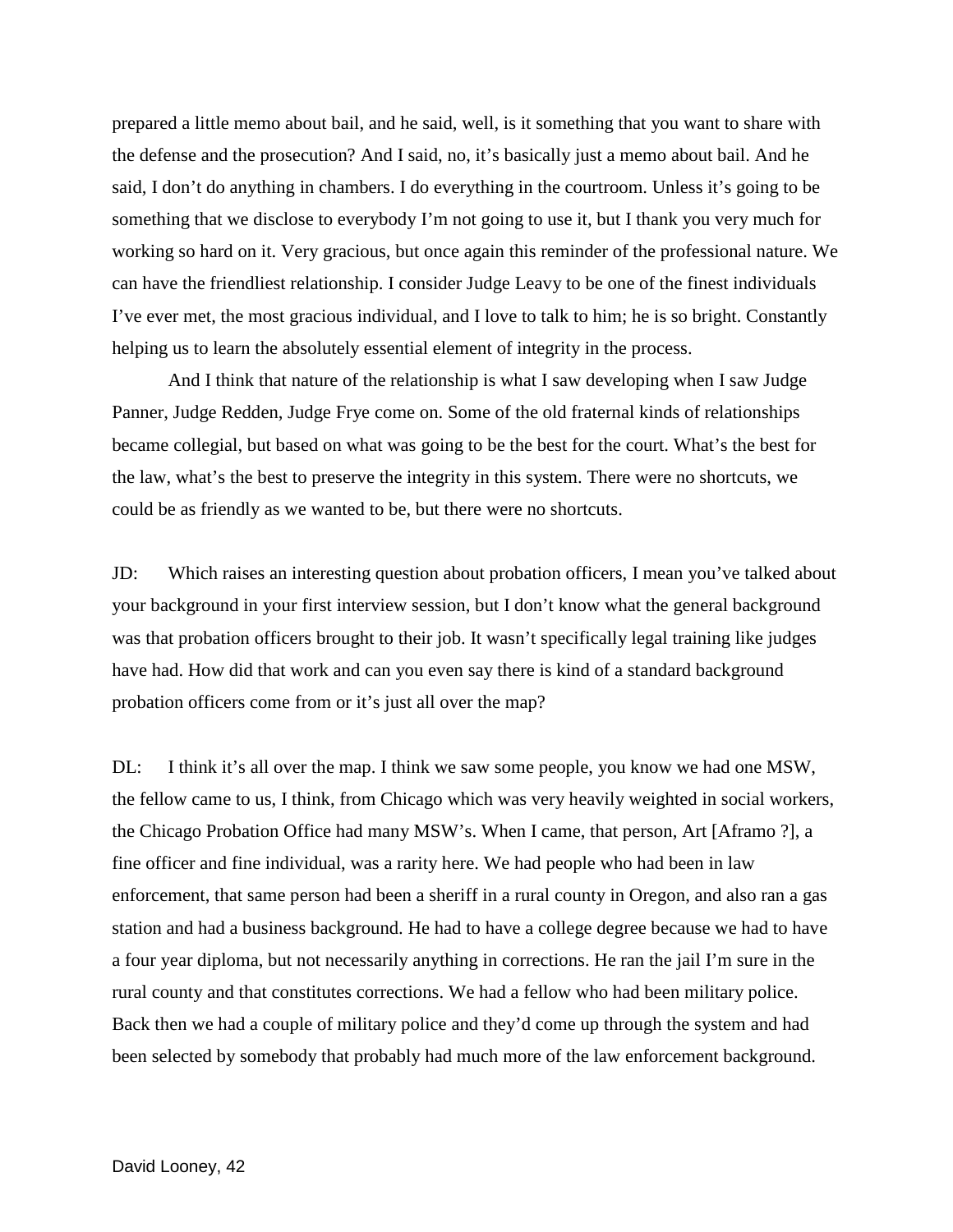And that's initially where the probation system came from, it came from the Bureau of Prisons, an offshoot of the Department of Justice.

So there was an element for the old timers to be there. Later on we had people who majored in corrections and came to us with degrees in corrections. Some had wanted to be police officers but along the way decided that corrections was more their liking because they still wanted to be active in the reformation of souls, I suppose. They wanted to see a little less structured. They didn't want to deal with the police military aspects of it and they wanted to be working with people in the community, drug addictions, personality disorders, *et cetera*. So I think as we looked back, we had a lot of educators and we had some people who had been in the Peace Corps. There was kind of a social service trend among the people. They were not necessarily the hard and fast law enforcement people, there was much more of the social work approach. But if you said I am interested in social work that put you at odds with many of the people. Probation and parole is someplace in between and you have to be able to adjust every day, and sometimes every hour, and sometimes even a less period of time. You can start in the morning and deal with somebody who needs a referral to drug treatment, needs housing, needs food stamps, needs medical care, and many, many, many need mental health. So you can start with all those kinds of human resource needs and in the next fifteen minutes or maybe even that same person can exhibit behavior which is so dangerous that if you're not mindful of the law enforcement requirements of your job and the law enforcement requirements of public safety then you are not going to be able to do your job. You have to be able to wear all of those hats at once.

So when somebody talks about, well, he's a probation officer, and you'll hear this from some police officers, (*affects grumbling mumbling voice*), he's just a social worker and the social worker over here, or the children services worker says, he's a probation officer; he's just a rigid old cop. So you're in the middle of this continuum and you have to be able to constantly adjust each day each different client. You cannot approach it, if you, and that's one of the things that goes on, in probation officers' careers, they become, let's say, traumatized dealing with crisis. Crisis becomes such a mode of operation for them that they don't respond anymore. They either begin to enable people because they don't want to respond emotionally or physically, they just say, ok, well, whatever, or they go to the knee-jerk response that everything that happens is a crisis which requires law enforcement intervention and we've gotta put on our flak-jacket and get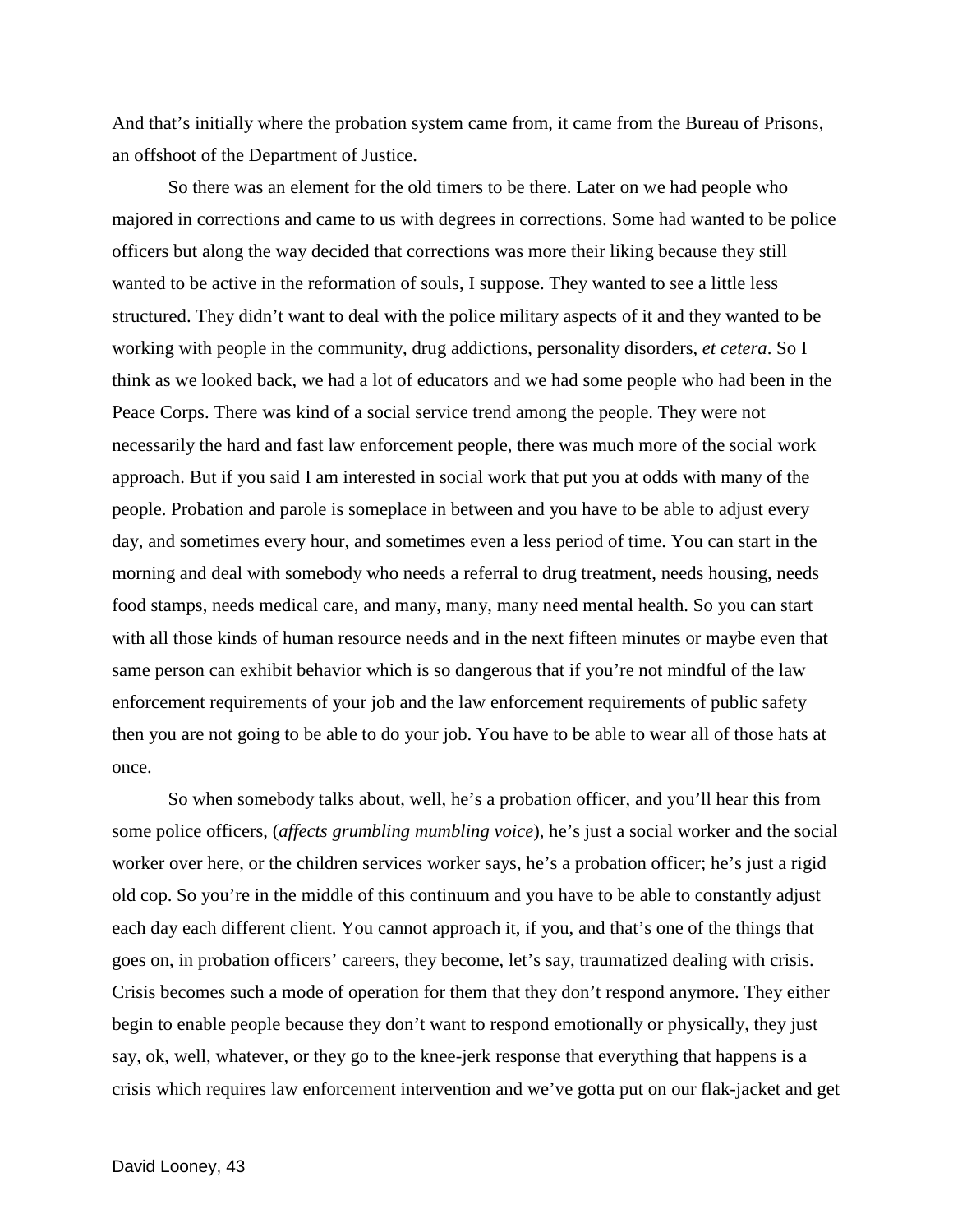our gun and go out and get a warrant and arrest this person. So some place on that continuum, some people, if they lose their balance in this process, if they do not keep mindful that their job involves all of that, then they begin to lose perspective and they begin to go one way or another.

And I can't say that there isn't any probation officer, including me, that hasn't had days of being irritated with the world to the degree that I just simply wanted them all to go to jail. And the other day that I just simply didn't want hear from them and I hoped I wouldn't until Monday. In fact I can even tell you that I took people to a halfway house and told them, you stay in there until Monday because I can't stand to deal with you anymore, and don't make the 6 o'clock news. And that was pretty much the way that I felt about it them. It's just that continuum that we want people to be able to function in, but they have to be able to very flexible.

I think sometimes that the education careers, the education training helped people do that. I think counseling degrees help. I think there is a lot to master's programs, because master's programs sometimes require a real definition of skills. I had a bachelor degree and I don't think I was as academically prepared to handle some of the things that some of the probation officers later. I had probation officers from the 'old school' that started with me who thought all the new probation officers were just not adequate. In fact, and they didn't like the trend—and we'll get to that in a minute—of hiring "all these women." You know, where did "all these women" come from? In fact, by the time I left, I think "all these women" were showing that they were just as talented and just as capable as "all those men."

These degrees that they were coming to us with, corrections, counseling, and a number of other kinds of perspectives along the way, were very necessary for all of us to get a piece of if we could, to help us do our job better. I think the new probation officers were probably a little better than the old ones.

JD: So you describe quite a range of skills, the things you might do on any typical day, so you come with a certain set of training, you had your bachelor degree. Are there formalized equivalent of CLE's that probation officers learned new things or learned the new administrative rules they have to follow?

DL: Well, they didn't have a lot when I came along. We went to a week's training in Washington D.C., an introduction to federal probation, basically, 101. It didn't tell us a lot. We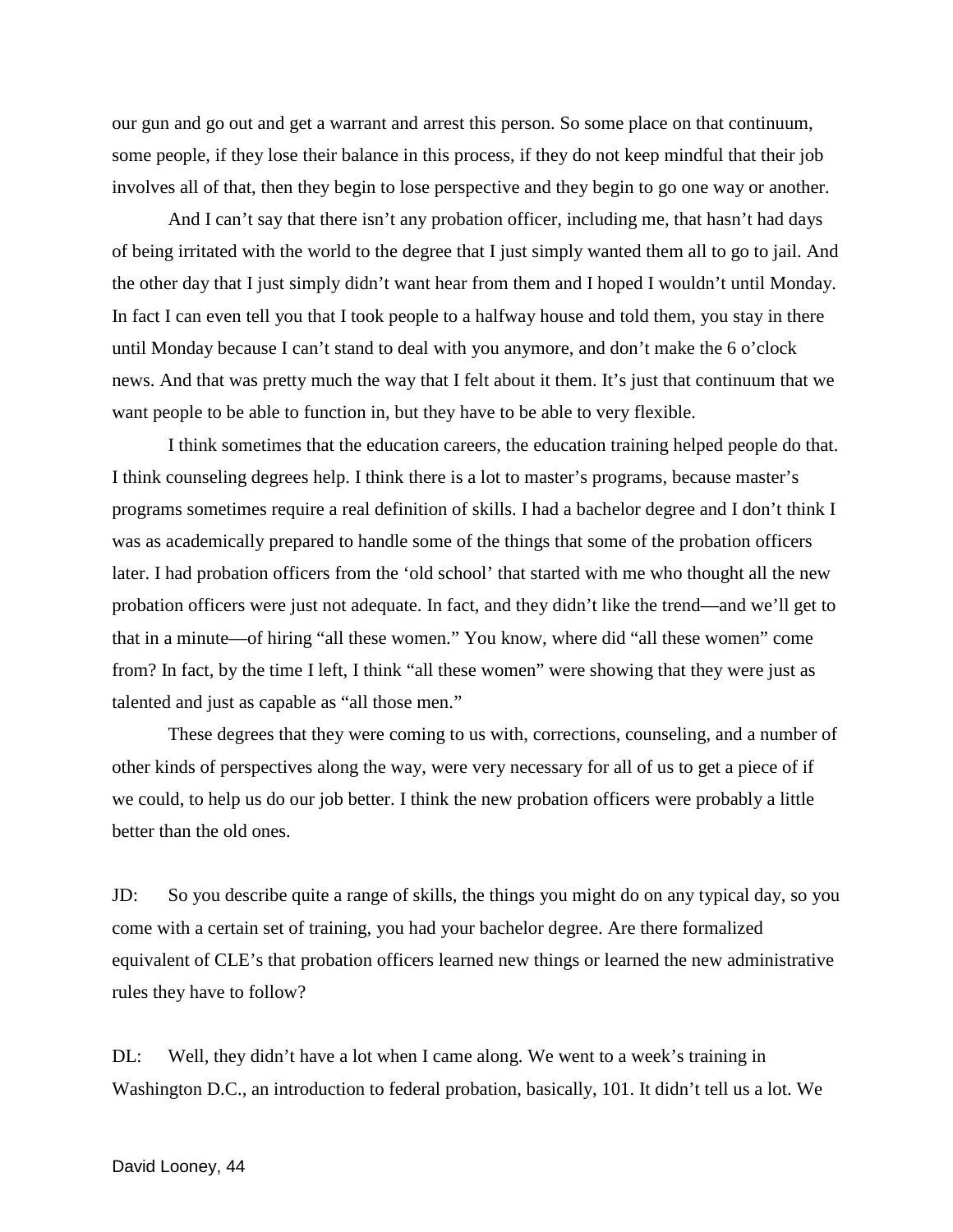went through the pre-sentence process we went through, what would be good supervision kind of things. It was so basic, it was just common sense. If you were just trying to do your job, understand the people, and report to the court, that was it. Later, many of the state officers went through a training course and I think they still do. It's basically a course that maybe has been modified by some from the police officers from the academy, but it's a law enforcement academy, so you get people now who have been through the law enforcement academy. They come with a set of information that's perhaps a little more enforcement related but it gives them pretty good background in personality disorders, in mental health requirements, drug addictions, what to look for in drugs, a little bit of self-defense. They are quite a bit more enforcement oriented then we were in starting. Now we have training. We send people off to training in various places around the United States, I think they are still doing this. They go back and forth depending on budgets. Training is always the first thing that you get rid of when you don't have enough money. We don't need to train anybody, which is absolutely a fallacy.

At any rate, there are specific trainings on supervision. A lot of times there is training on system requirements, computer input. I think that's more so since I left as that wasn't the big part of our training when I was there, but I think that's been in the last fifteen years, at least I am getting the impression that it's based a lot more on system requirements now. But there is training. We send people off for training in mental health. Those people are supposed to come back and train the trainers, and those people come back to the district and put on informational training for the staff. I think it's fairly well received. I think there are always the people who don't think that they need any training and then there are other people who are very eager to learn.

There are a lot of requirements, or there should be a lot of requirements now, for mental health issues, because we have probably fifty percent or better of our offenders, are what I call dual diagnoses. They have both mental health issues and drug-related problems, addictions. So you can't treat one without the other. You have to be sober to be able to deal with mental health issues, so you have to get sober to do that. So of course you have to have your drug treatment first. I think that the CLE type training is there, although it's not as technical perhaps as it should be at times because the money is simply not available to do that. It would be nice to send everybody off for a week's training in mental disorders, specifically taught by mental health staff, but I don't think they have always got that kind of money.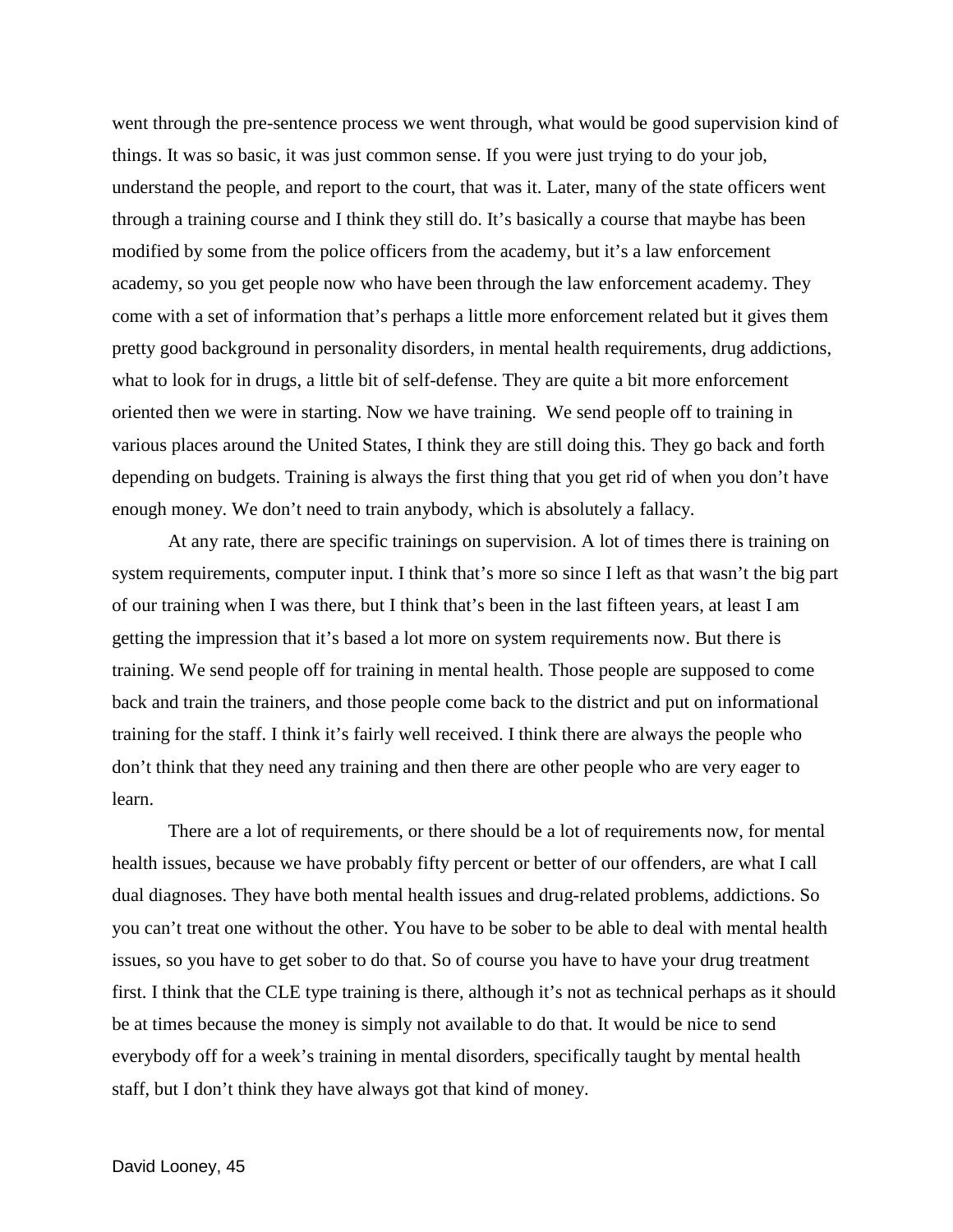JD: You also mentioned earlier the importance of who is the leader in an organization and the effect that has on how the organization functions, and you briefly touched on Walter Evans who was the Chief Probation Officer when you began. Maybe talk about him?

DL: I think that for us that was very important. Walter brought a real desire for professionalism. Walter was a very good man. Walter had polio at some point after the Navy and he understood disability. He understood what it was like to live with a disability and what it was like to try an overcome it. He started out as a probation officer in Los Angeles and had gone up the chain in Los Angeles. I think when the Central District of California split, then there was a Southern District of California, I think that's when Walter came here. I don't know why or whatever, but at least he came in '68 or '69, something like that. He wanted to see us become as professional as we could with these eclectic backgrounds, with these kind of non-professional, you know none of us came as correctional people, none of us came as probation specialists, you know, none of us came as addiction specialists. The closest I can think of was we had Art [Aframo ?] with an MSW. He wanted us to know what we were supposed to do and how to do it in the best fashion that helped the court and helped the community—that was it.

We had a red manual, we still have a red manual: Policies and Procedures of Probation. We called it the Probation Manual put out by the administration offices of the U.S. courts. That is probably bigger now and badder than it ever was, but Walter would say, that's good, that's good to have that manual but we need a district manual that is written in more specific written language, understandable English, detailing what we are supposed to do with a referral. When you get a referral that says this person is coming to the District of Oregon from the prison in El Reno, Oklahoma, what do you do? So that we all would do it the same. Walter started on that process and was doing pretty well on it.

He brought in Frank Gilbert who had been a federal probation officer previously but went back to Oregon State Penitentiary to work down there when they needed some help. I would say Frank was an exceptional writer and he was an exceptionally good administrative officer, very competent in understanding policy and how to use policy to determine procedure. He could write policy and then he could write procedure. So he started with writing our own Oregon District manual—expanding on it from where it was. I think it was a three ring binder with twenty-five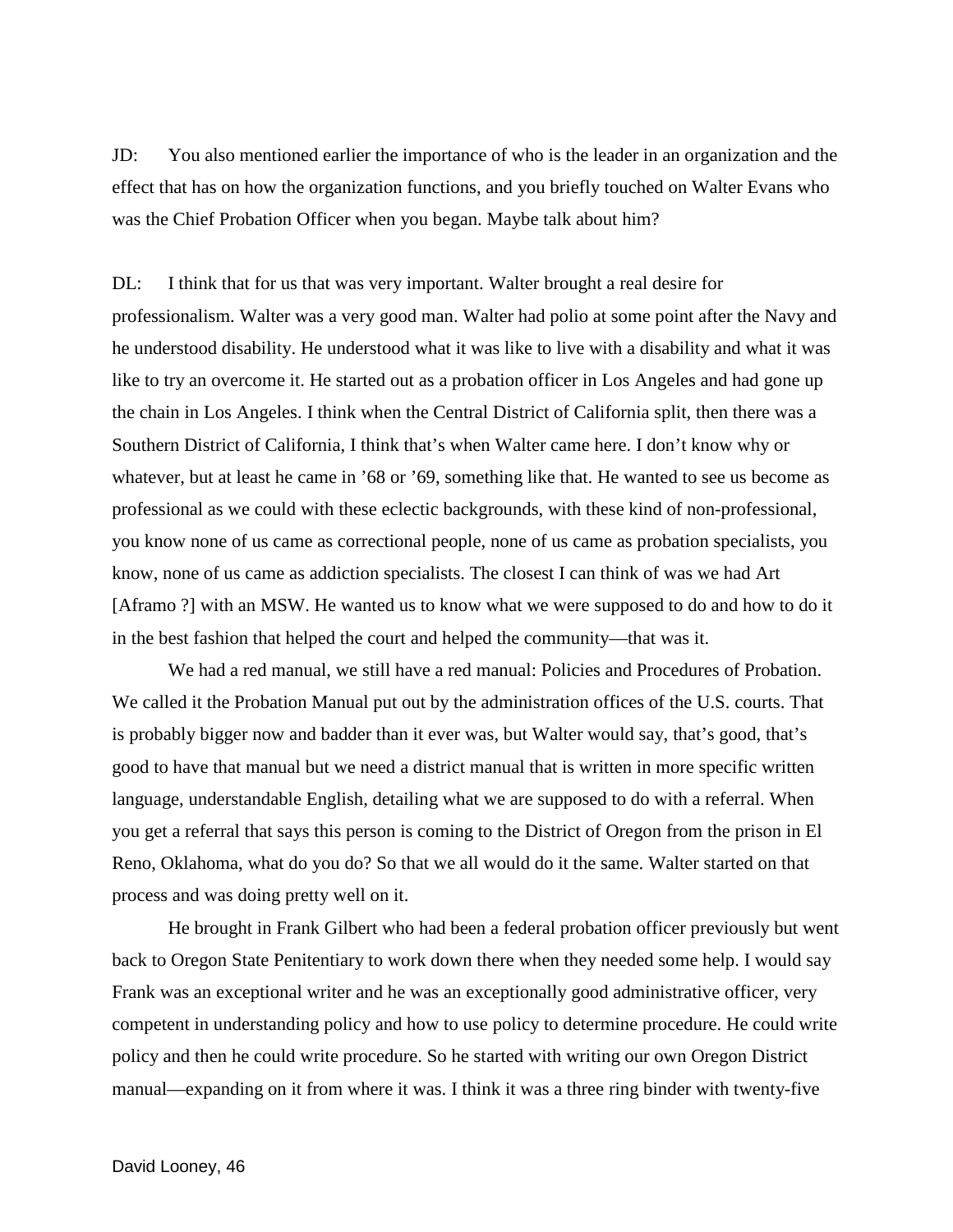pages when maybe I got here. It was a three ring binder with probably 150 pages when I left. Now some people would say that's not good, people have to read so much and understand so much. Well, the fact is, that you did. You had to read it, understand it and know what to do and do it the same every time and make certain that it went through the checks and balances and made sense so that other districts could count on us providing a very professional job.

Once our business was totally court service. The judges really didn't care how we dealt with the Central District Californian in transfers. They really didn't care unless it made the news, and then they wondered what we were doing. Not in a mean way, they wanted us to do it in a professional manner, but they said, go do that.

Walter and Frank, between the two, they really made a difference for us. It was in this period of time when Frank was still working at the penitentiary— knew Frank at the penitentiary—and Frank and I didn't always see eye to eye at the penitentiary. We had differences of opinions about how to do things and of course I always thought I knew best, but we were always congenial about it most of the time. But when Frank came back up here he brought that talent. So Walter really depended upon Frank.

Here's Palmer Lee who has been in the number two for a long time. Walter is going to retire in 1979. For many of us Frank is the natural choice because he's the guy that's the best at interpreting policy and procedure. Palmer is a wonderful guy, I cherish him for his talents but perhaps doesn't have the same abilities. The judges selected Frank to be the chief, and I think it was a good thing for the office, a very good thing. Palmer, unfortunately, I think, was so disappointed that he left. He couldn't retire and we all wanted Palmer to settle down, you know, to get over it. These are hard things because you cherish—they are all mentors, they are all good people, but Frank is the guy who brought this top down concept of good policy, good procedure, do it the same, train people on it, send people out, and expect them to perform.

So I think we really benefited from when Frank took over. Frank took over in '79 and was there until '91, and I think we really benefitted by his presence. Frank wanted me to be a supervisor and I wanted to work for him because I held him in such high regard. He and I did have differences about things. I worked for him for about a year and a half and said I didn't want to be a supervisor under you anymore. I just told him that I needed to mature, which is probably true. I mean you have those kinds of differences even though you have such respect for this top down.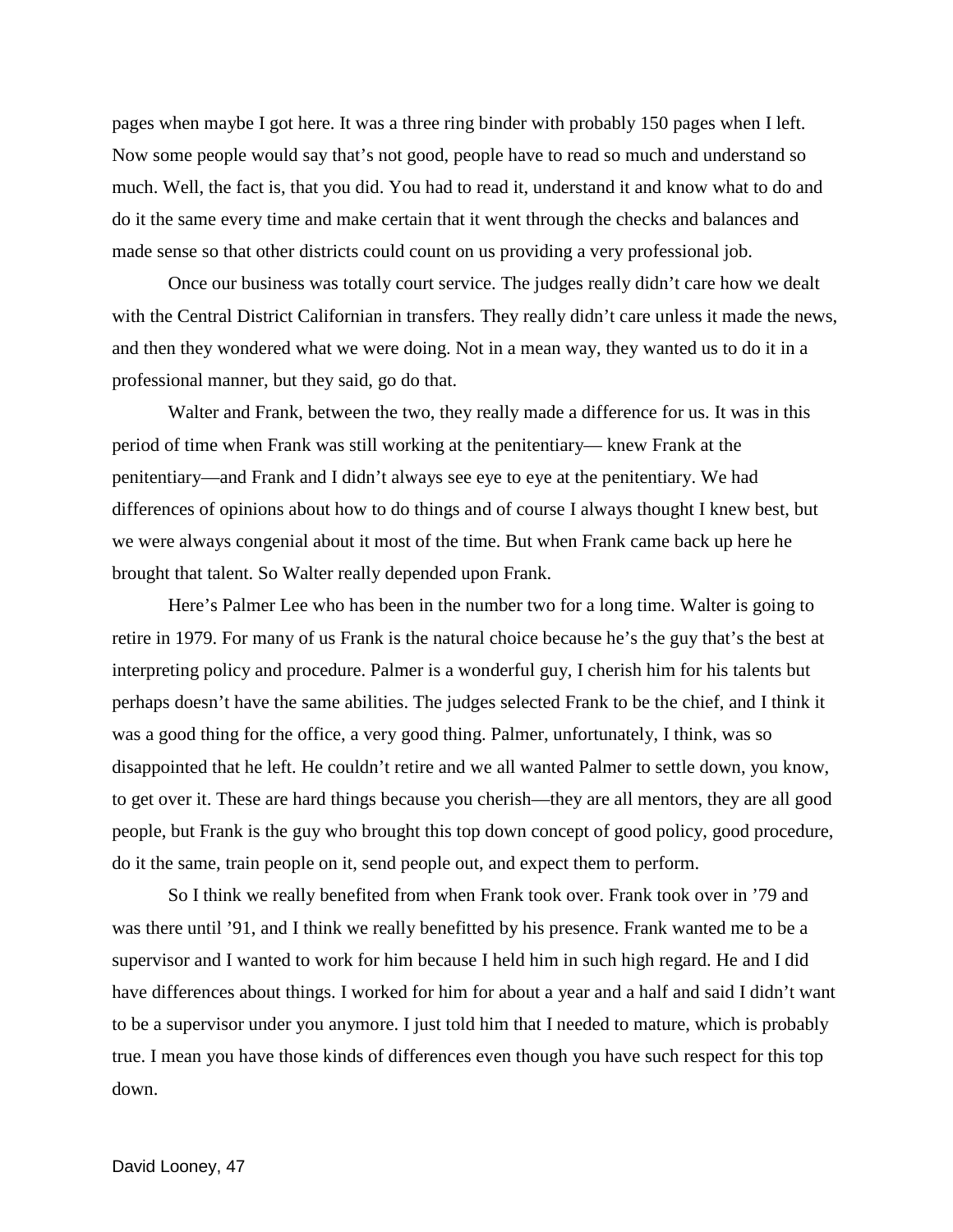At any rate, I went back to the line in about 1981, and I came back as a supervisor in 1985, and I was ready to work for him at that point. Frank was very talented. When I had left the supervisor's job, we had got some fantastic people. We gotten our first women in 1975; Kathy Zimmerman was our first female officer. Kathy Zimmerman was a treasure wherever she went all of her life. I mean, we all have differences with people. I am sure some people wouldn't say that, that wouldn't know her in that high regard, but I did. I think the judges did too. She was a very talented lady. She used to get mad at me and I told her I would always clear a spot on my desk where she could stand when she was mad at me. [*laughing*] And she took me up on it a couple of times, not literally, [*laughing*] but we had very good communication. I bring that up because Frank saw the talent in Kathy and he wanted her to be a supervisor so Kathy was my supervisor for a while.

It's this top down—this insistence—sometimes it's very hard, sometimes we have lots of changes in probation, and probably we have lots of changes in anything that has to do with the law. But we would have administrative memos once a week approximately, that would sometimes dictate a change in policy and procedures. Sometimes they were unintelligible and we didn't consider them to be important. And sometimes I had to bring them to the U.S. Attorney's Office or an attorney's office and say, read this and tell me what it says before I make a mistake trying to interpret it. I would use the judges, whatever I could do to get that. But Frank would see somebody like Kathy and say, ok this is a person who can help make these changes, can help do the training, can help inspire people to want to do a better job. When I talk about the top down that's—I'm not going to say I was able to do that for people, but I would say that I aspired to be able to do that for people, to ask them to do a better job tomorrow than they did today. To want to make sure the court had the best opportunity to understand a sentencing issue and if we could do it better tomorrow than we did today, let's do that. So the top down is very critical.

JD: Can you remember much about when Kathy Zimmerman started and how it was talked about that there was going to be the first woman and what the reactions were both from her colleagues as well as the clients?

DL: Well, I will say that for some of us it wasn't a big deal because we worked with women in other aspects of our professional career. We had women in the state system, and I can name a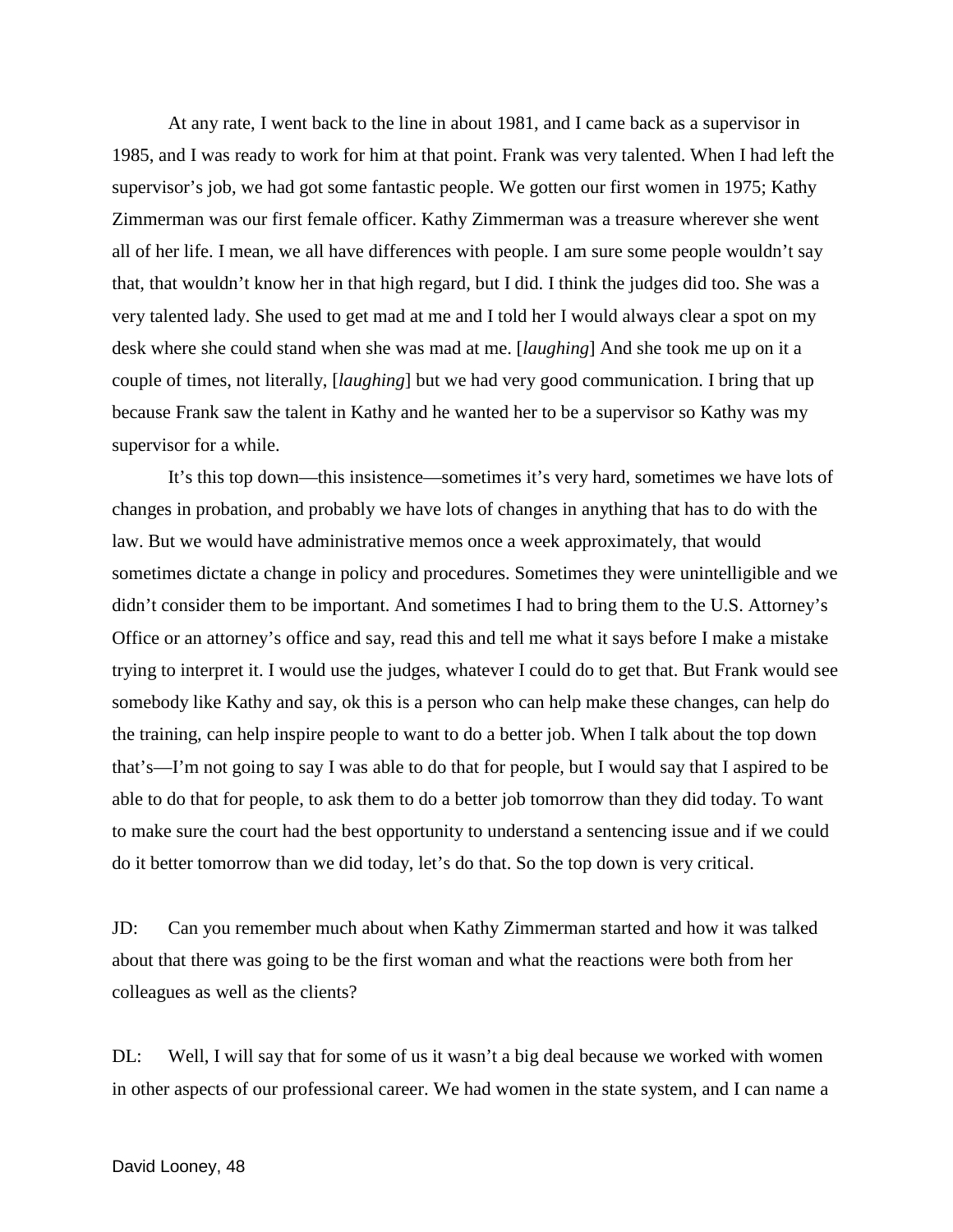couple of them, Helen Platt for one, who was a state officer. These were highly regarded people so I would never ever consider a woman to be inferior to a man in a probation officer's job. So it wasn't a big deal to me. But I will say that prior to that arrival of Kathy, that this probation office, like a lot of male dominated places, had people in it who were very sexist in their conversations. And I think we even had one guy that was racist in his conversations. Pretty ugly, frankly, for those of us who had come through the military at the stage that I had. There were probably many sexists and racists in the military but it wasn't allowed, if you showed it you got disciplined. But here you would get somebody who would print off some sexist joke and it would go through the copy machine and passed out through the mail slots or transferred it around, female clerks. So, if they weren't offended, I'm surprised. But I can just say it was boring to me, I was really sick of it.

So Kathy's arrival was a breath of fresh air. I thought she was a wonderful addition. She came with, as far as I'm concerned, with the blessings of the court and that's all I needed was that she was highly regarded. I think Judge [Charles] Crookham in the county and Judge Crookham and Judge Burns were old pals. And when Judge Burns said we are gonna hire some probation officers and we need some women over there, he said, well we've got one of the best, and he was right. I think some of the officers had a difficult time with Kathy just because she was female. Others had a difficult time with Kathy because Kathy was smarter than they were, and a hell of a lot more competent. And to the day that she retired they had a problem with her. And some of those people were friends of mine and it irritated me.

I had lots of discussions with people, personnel matters are not pleasant and should not be discussed outside of the personnel matters. But I could say that there were people who were only interested in their advancement and they thought they should advance instead of Kathy and they were wrong. Kathy was my friend and she is gone now and I mourn her because she was truly a friend. Very loyal, a very hard worker; she worked as my Deputy Chief the last five years of her career and retired in about 1995. For me, I am very proud of the fact that Kathy and I were friends all the way through. I think Kathy had a difficult time too, and she was not a person who had difficulty making up her mind about things. She had good judgment, but she could be hard and fast, and sometimes people don't want to hear that when they don't want the answer. Like I say, Kathy would be mad at me and I would just clear the desk to let her have the arena until she got it out of her system or fully explained why she was mad at me. And often it was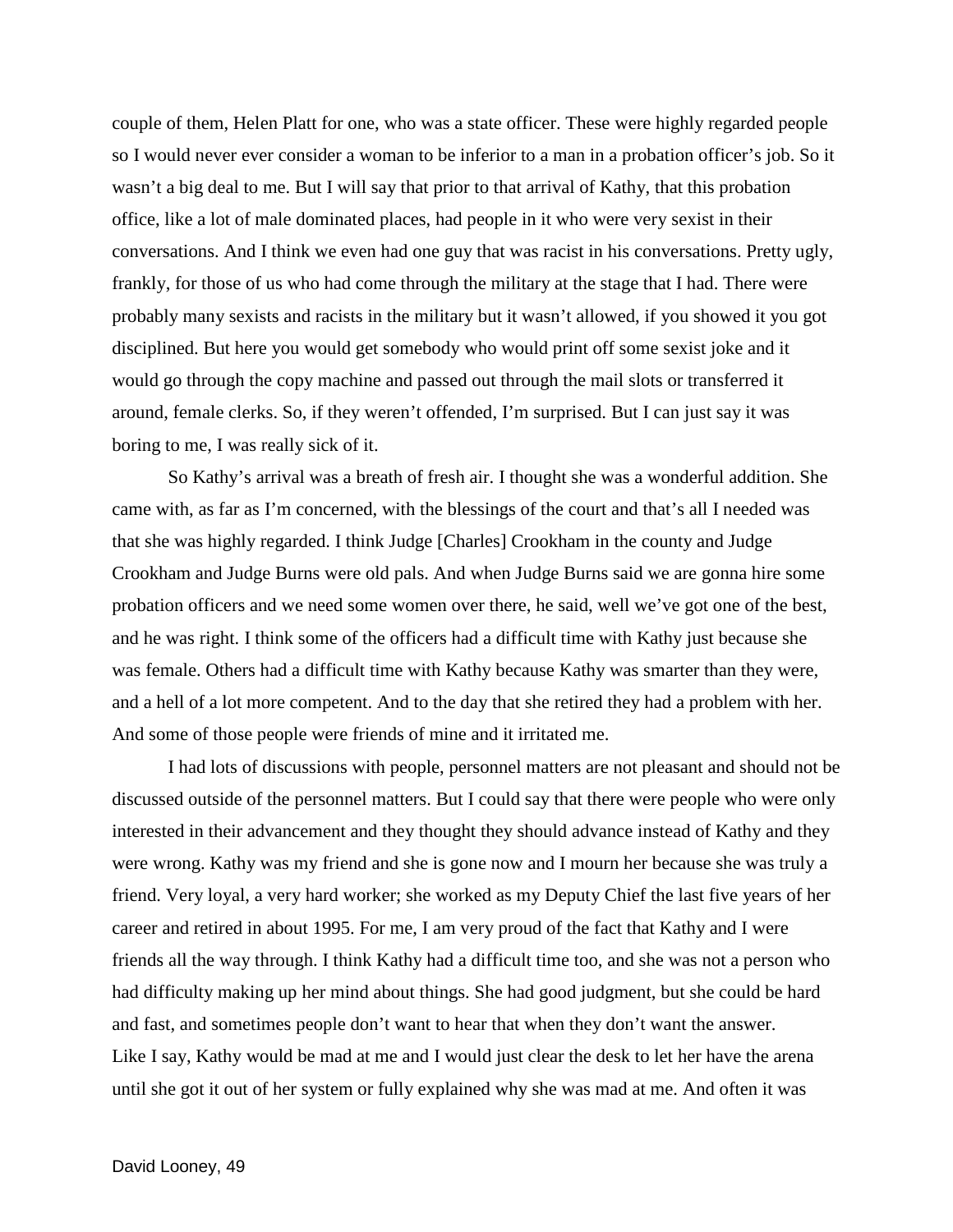because I hadn't fully explained what I was doing. Most of the time we got along really well, but I never ever had a time with Kathy that when she was mad at me that I didn't believe that she had a very good reason to be mad at me about something. It wasn't personal anger, it was, how and what are you doing that for, and why are you doing it? And we had lots of discussions as the years went by.

Our jobs began to change and we began to see a lot more rigidity about how the Administrative Office wanted to handle supervision; a lot more forms. There were good fundamental reasons to do some things, to have some rigid policies. But there were not very good fundamental reasons to impose some of the most ridiculous paper work on officers who do their best work out in the fields and not in an office typing on a typewriter. I understand today that they have so few clerks that the officers do most of their own typing which I think is just a waste. But I'm not there, it's not my job anymore, and I don't get to talk about that—much [*chuckles*].

JD: You mentioned hiring—both in talking about the judges selecting Frank and then talking about however you and/or Kathy or anyone got hired—what is the hiring process to become a probation officer?

DL: For a probation officer in general?

JD: Yes, and then we'll do the chief.

DL: Ok, well, a probation officer in general—if you want a job in the federal probation system you got to have a four year degree, you have to have a minimum two years of work as a probation or parole officer or equivalent, or treatment agent—I don't think they have changed it much. You can work as a psychiatric social worker in a facility that deals with corrections, and that would probably be equivalent. You can probably have some equivalent training and start at a lower pay if somebody believes that what you have may qualify down the line, but it's not going to qualify you to come on as, we called it a Grade 9 back then. If you have some military that helps, they give you some benefit from that but not a great deal. So basically it's a four year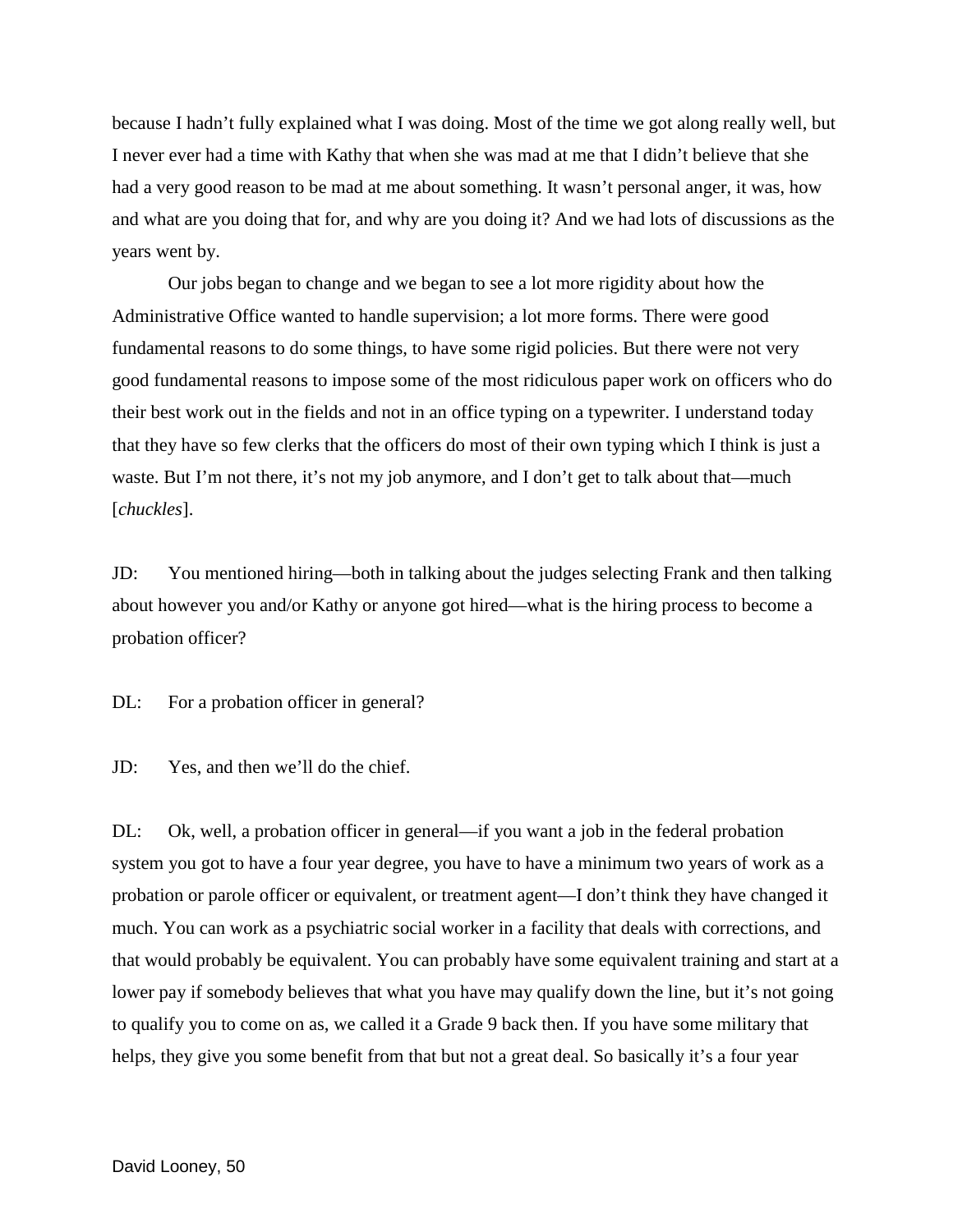degree and some experience. I don't think you can get hired as a probation officer without the four year degree.

The process is you select an office where you want to apply to as each individual office hire its own people. Oregon hires its own people. You come in for interviews. The interviews are conducted now basically EEO [Equal Employment Opportunity] documentation about the listing, there is a panel generally. For us, there was a written test; you would write a scenario and your writing would be evaluated. There were no personality tests and there were no lie detectors when I went through. I don't know that there are now, but that's been a trend. And then there is just an interview panel. And it's based on how you are rated during that interview. Generally what we would do is you would have a group of people, generally five, sometimes more, but that's a little intimidating when you get beyond five, and you would simply have a list of questions. Sometimes you'd have it spread around so you would have interviewers then everybody takes a break in the question and answer period. Then you would evaluate those answers and subjectively try to determine whether the people answered the question or seemed to know what they were talking about.

You know it's difficult to find, you know personnel is probably the most difficult process of anything in managing an office today. When I started, it was much more subjective, and today—I don't think it's bad, I think it's a good thing—EEO requirements require a much more specific process. But you always, in the back of your mind, if you were in charge of it, as I was for nine years, pretty close to nine years, your job is to hire the best people that can do the two things that are involved in your mission—serve the court and protect the public. You really have to find people that can handle those stresses that are involved in that process. You don't want to bring people into the mix that are divisive, unprofessional; you have to avoid any appearance of favoritism.

On one hand, you get accused of nepotism if you hire somebody that knows you, not nepotism in the strict definition—or unfortunately if you don't hire somebody, let's say their father knows you, then you're accused of being hateful and biased against the father or mother, or whatever. So occasionally you have to be very strict in how you manage that hiring process. You don't want to hire, sometimes these agencies are a little inbred. You know this person over there, you this person over here, that's fine, but you need to make certain that you are hiring specifically for your office and your court. That's why those interviews, they are subjective, but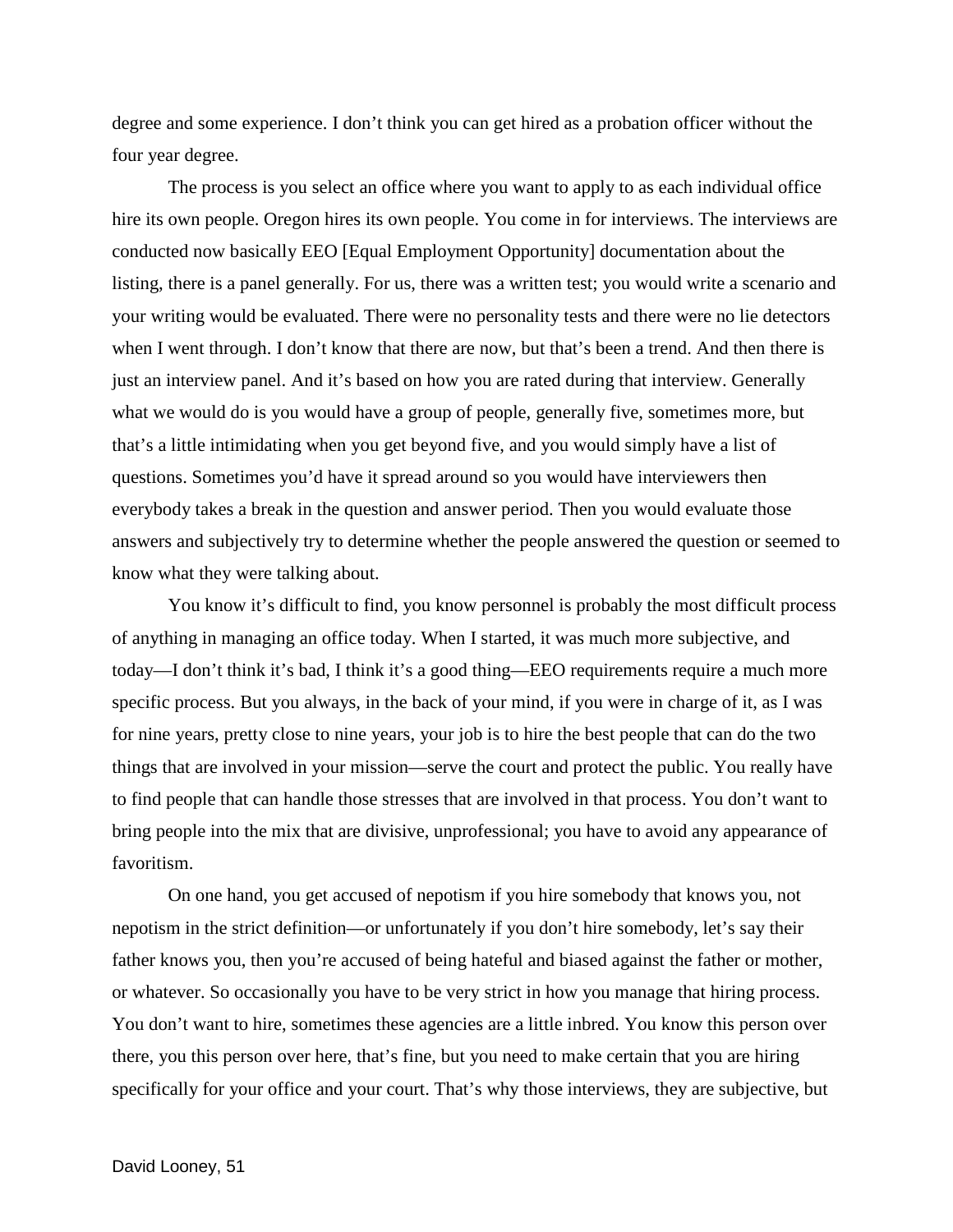you want to make certain they are people who can come in and function in your environment and have the intellectual capability of doing that, and the professional standards that are going to meet the requirements.

JD: Then what was the process, you can use your own example, of how a Chief Probation Officer is selected.

DL: When I came, and when Walter Evans came on, and I'm sure it was when John McFarland came on, somebody knew John McFarland from the army, or whatever, and said, do you want to be Chief Probation Officer? J Oh yeah, whatever that is, I'll do it. When Walter came on, I think the chief judges interviewed him. He'd had a successful career down in Los Angeles and the judges down there knew him. And probably one judge called another judge and said, this guy is a great officer and you need him. I think when Frank became chief, the judges simply got together and selected Frank, in fact I know they did. There were two choices, one was Palmer Lee and one was Frank, and they chose Frank. It was right in front of all of us, we knew that was going on. When I was selected, that was basically the same process, judges said, Looney's been the Contracting Officer, and he's been the Drug Treatment Officer, and he's been the Witness Protection Officer, he's been a Supervisor, and he's been a non-supervisor and now he's back being a supervisor.

Kathy was actually the assistant chief when I became chief. And I told Kathy, I said look, I don't know what's going on here, but Frank wanted you to be deputy Chief and if you want to be chief and the judges want you to be chief then you ought to be chief . And I said, I have no problem working for you. But whatever discussions I had with Kathy had absolutely nothing to do with what was going on upstairs because she made it known that she didn't want the job, and they just told me that I had the job. So it was all just plain—judges got to choose.

Later, the next go round when Eric Suing became chief, I think there was a much more strict requirements based on EEO. They had various applications came in and those applications were evaluated. They selected two or three people that they thought were the top candidates, all of them were interviewed, every one of them was interviewed, and after that the judges met and chose a chief . But it was much more based on the EEO requirements, and the requirement that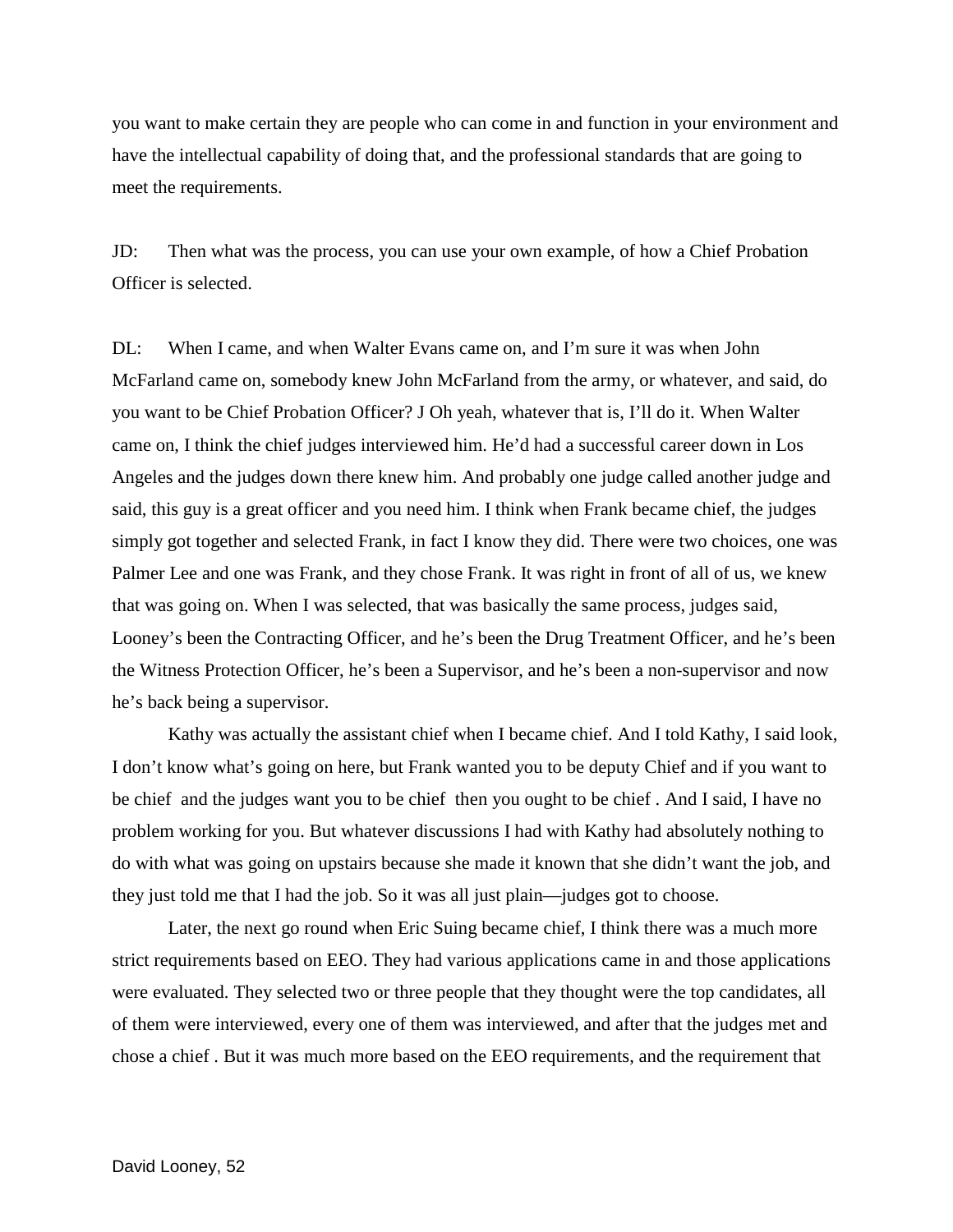everybody should have a fair shake, which is the way it should be. It's just that over the years the processes have been much more refined.

JD: When you talked about being the sixth parole officer when you were hired in 1973, and then by 1977, it had just about doubled, and some branch offices had started to open.

DL: Well, by 1977, I don't think we had any branch offices open. But by 1980 or so, well let's see, I take that back, we did have because I went to Eugene in 1975. I was sent to Eugene; two officers were sent to Eugene and I think they already had—I think they wanted an officer in Salem at that point, too. So you're right, we probably did double in size in terms of number of officers and we started to build branch offices. We didn't have any specific offices. I think we had to use whatever anybody gave to us. I think the first office in Eugene was waiting for the courthouse to be finished and so it was between stacks of boxes in the post office, a long table with phones on them, which was just ridiculous. But I had worked in the penitentiary on the tiers with cracker box offices with two counselors in each office, and there is no inmate in the world that would have a conversation in there with another inmate in there, nor would they have a conversation even if they were by themselves because you could hear everything that was said through the tin wall. The post office was not too much worse than that.

We did end up with a decent office in the new federal courthouse. That was kind of a different world to have branch offices. We all, when I came, I was given the halfway house as part of my job. We had one specific release center; it was called the Portland Progress House part of the Progress Association out of Tacoma and the parolee's Bureau of Prisons people would come through there on their way to being paroled. They would be there on release status, they would still be prisoners, but waiting for a parole date. Then they began to take what we called public law cases.

This is the entire transition, the idea of a release centers—is a whole different subject, so we'll go back. We all worked in situations where we had field assignments. Some of us when we worked in Portland we worked strictly in Portland neighborhoods and we would have a few cases in the release center perhaps. My cases were in the release center in Portland and then I had also Eastern Oregon. So I would take off on a field trip every now and then and be gone for four or five days, which was always a break from the routine. Walter Evans said, well, you know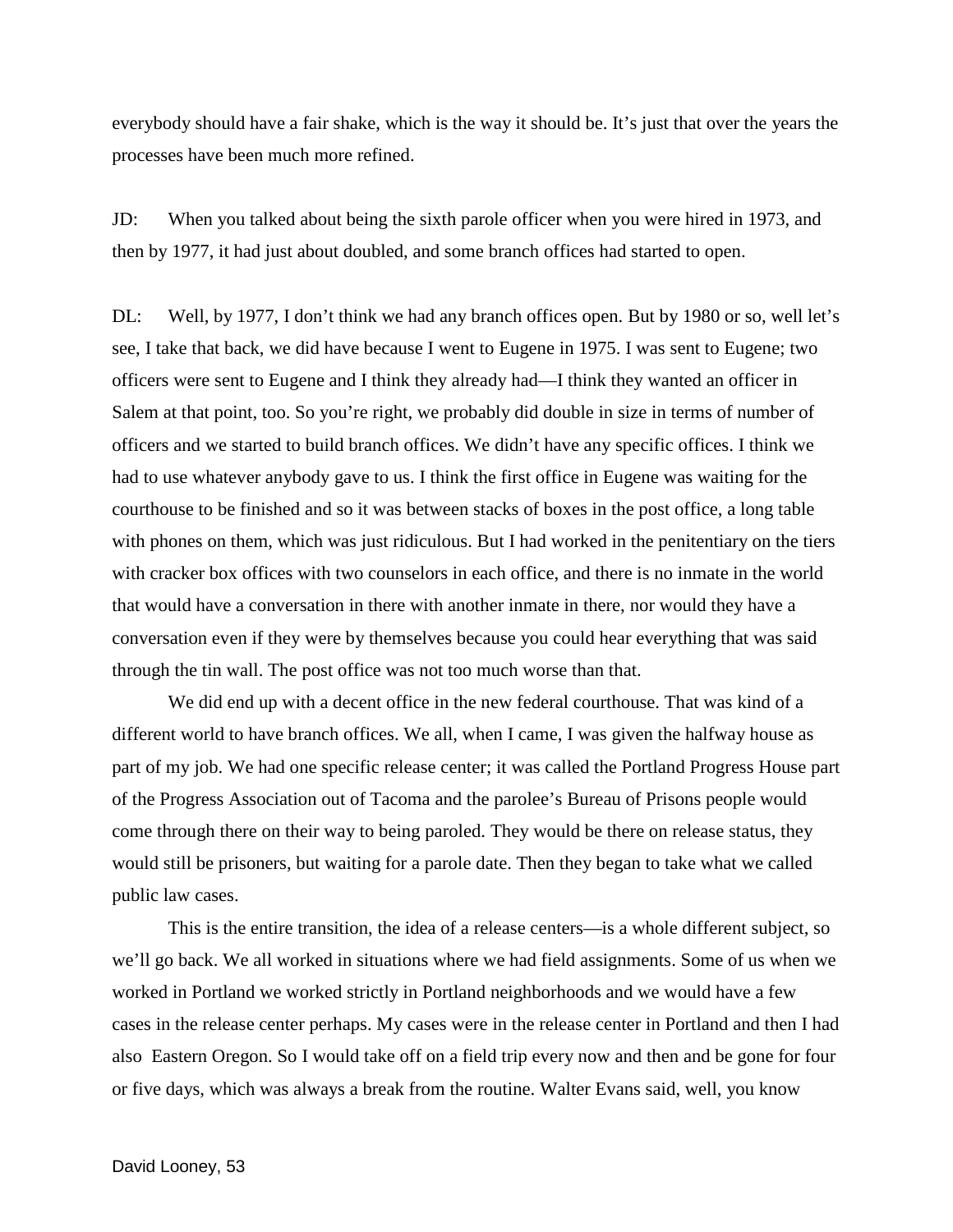Eastern Oregon because that is where you are from, so you go to Lakeview and you go to Klamath Falls, and you go to Ontario, and Pendleton, and wherever. And that was always nice for me. The point being that we had always had these extensive and extended field trips. So the branch offices—as our client numbers grew—we might have six or eight people in Salem, I think we also covered Salem at one point. So I would have six or eight people go down to Salem and it would take you nearly half or three quarters of the day to get down to Salem, try to see your people, and then get back up and do your case recordings and handle whatever else was in Portland. So it really was to our advantage to have field offices to get us out there.

But it was never quite enough, because I went to Eugene with Keith Stewart, Sr.[*train whistle in the background*] He had the Medford, and he had Douglas County which Roseburg, Medford, Grants Pass areas and all the coastal areas, which he liked. And I had Eugene proper, plus I had Klamath County and Lake County, Harney County and Malheur County because I could go over the hill and head down there.

We never could quite find a way to get the probation officers in the same community because our people were everywhere. I mean, you might have a guy in Monument, Oregon—in fact have you ever been to Monument? Well, most people haven't. It's just on the other side of Kimberly and Kimberly has no people in it, it has a little store in it. And if you go to Condon and you go to Spray, and you take a left at Kimberly, you can get to Monument and Long Creek and all those places. But you had to go; if you had people out there, you had to go.

So there was an advantage to having us out there in those field offices and especially as the courts grew. Eugene, when we first went there had two magistrates, one full-time magistrate and one part-time magistrate, Judge [Michael] Hogan who later became a District Court Judge. And they had another fellow who I really really liked; once again my mind is failing me at this moment. But we had these wonderful people out there working in these kinds of distant jobs. They needed this type of support and they needed a probation officer so as we grew and our numbers grew so it was easier to get us out in the rural areas.

By 1992, we had offices in Bend, Salem, Eugene and Medford plus we had a remote office here in Portland, our Supervision Office. We didn't have enough room in the old Solomon Courthouse so we had to move our supervision people over on the east side off Burnside and Couch area, 10th Street over there. It was kind of a tough neighborhood over there, I won't go into how tough but it was a little tough. But trying to reach out was what the job was all about, it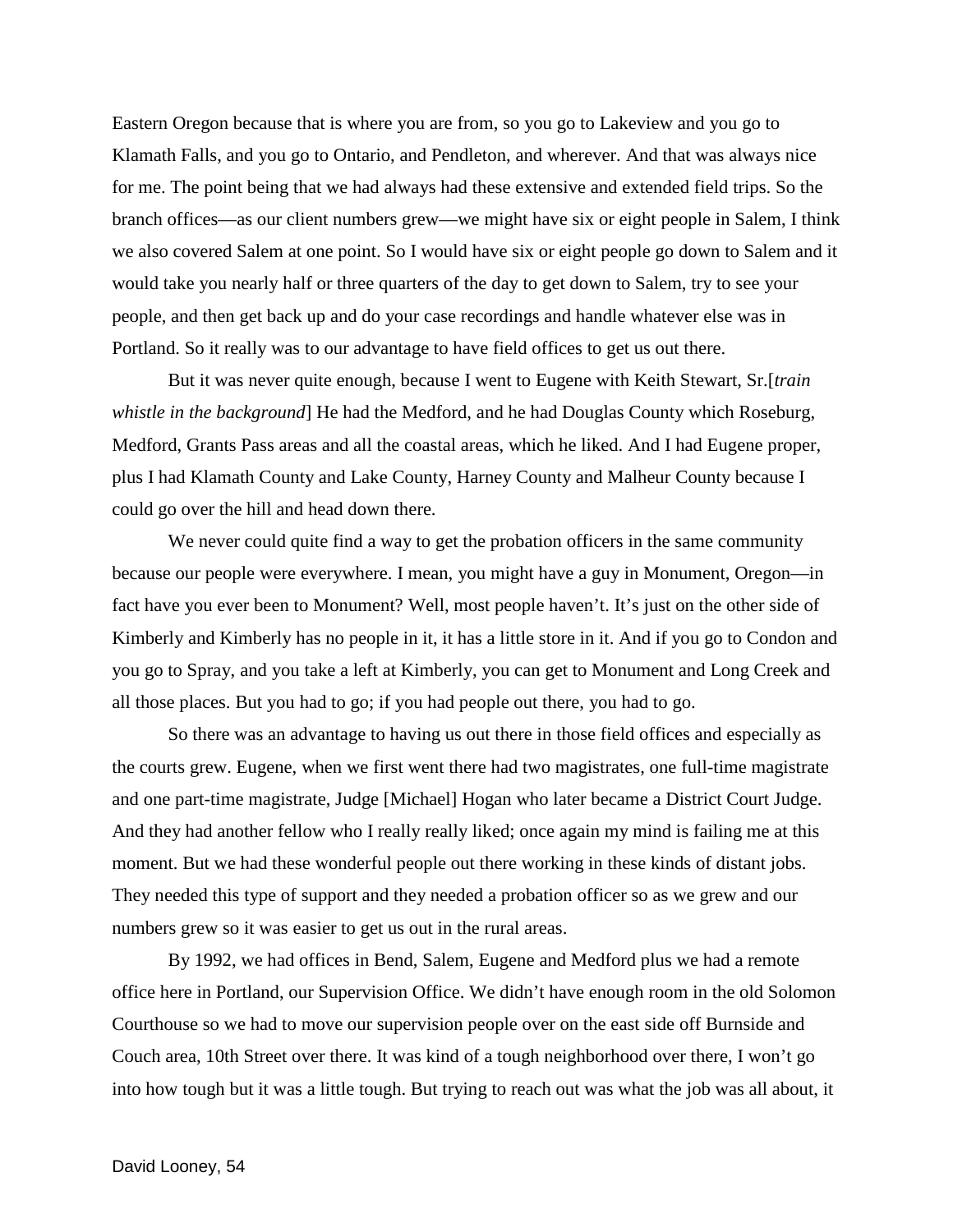was all based on numbers, but as to what you say, our numbers doubled, the number of probation officers had doubled by '77. We were up to a total number approximately 72-75 staff by '92. That wasn't all probation officers but gives you a good indication of when we had nine people in 1973.

JD: So you've mentioned physical location, which has a role in how the work gets done. Talk a little bit about where the Probation Office was and what it looked like when you first started and then as it changed.

DL: The Probation Office when I first started had a card system which is an important thing. Most people ask, what is that? What does that mean? It was an index card system that's where you kept the name of everybody who came through your system. So if you want to know if you have somebody in your system you didn't go to your computer and look it up, you went through the card system. It was centrally located right in the reception area so when you came in that was the hub. Walter Evans was off in one corner behind his Chief Clerk Helen. The card system was there and we had a couple other clerks and I think eventually there were three clerks down the hallway in the back. All the other offices, and there weren't many, had a probation officer in them. As the years went by of course you filled different spaces. You pretty much were really centralized in that environment. Your officer knew when you walked to your supervisor which later became Palmer Lee as the lead officer—I don't think he was ever, it later became a supervisor they tied it with a title, but at that time he was the lead officer—he knew when you walked in in the morning and so did Helen. Helen made a point of saying good morning to you, and if you didn't say good morning to her she would come down the hallway and stick her head in the door and say good morning to you. So that she eye-balled you to make sure that you were there. It was a pretty tightly controlled little thing.

Like I said, Palmer wanted you to come in on Saturdays because he wanted this tightly controlled little environment on how you did things, how you thought. If you had something that needed to go out the mail, you had to run it through them, everything was pretty approved and stamped. They were as tightly controlled too. If a probation officer needed a desk, they needed to write a letter, if they needed a stapler, or they needed—we did have a copy machine, I don't know how we got one but we did. If they needed paper for the copy machine, they had to write a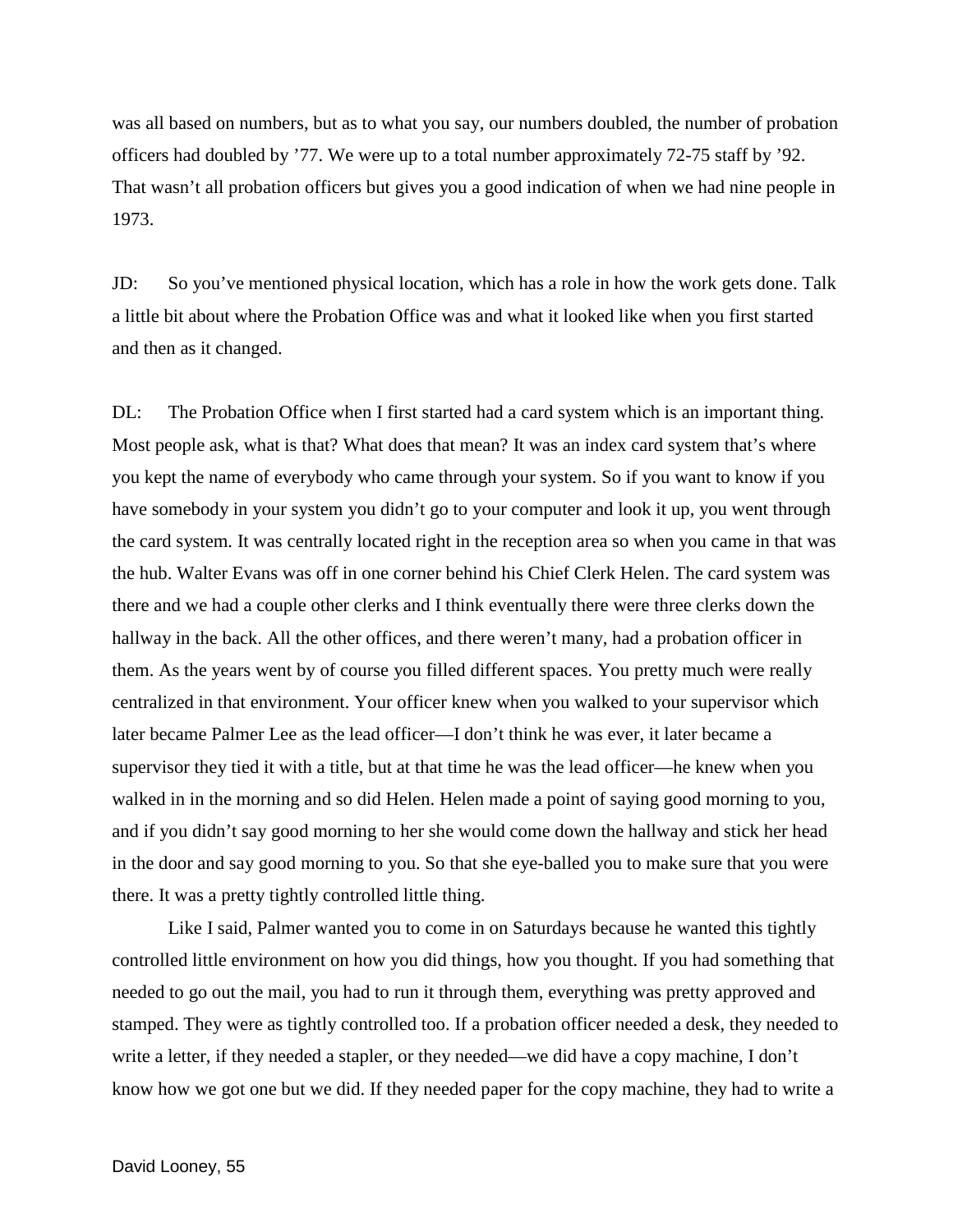letter. Everything came through the administrative office. There were very few things that we had that didn't come through directly from the administrative officer with the purchasing power. They'd get the money sent to the clerk's office, the clerk's office would send it to us and then we'd go buy it. Very, very elaborate kind of, and structured set up; as we grew and as time went on, that changed completely.

And of course when you get a field office, you send two officers, or three officers out there. Generally you start with one officer, then there's generally two. It's better to have two officers than just one out there. You have to trust somebody. You have to send them down there and they have to able go down there and come and go by themselves. They can actually have a key to the washroom. It's kind of laughable when you think about it but, there was a time when you kind of had to have a— it was kind of a mother-may-I kind of a procedure. And I can see why, we were all pretty young and it was probably necessary to a degree. You would go out on a day trip or a two-day trip and you would call in. We didn't have cell phones then, obviously they didn't come until even in to my career. We didn't have cell phones to hand out until 2000 or so, and you didn't have telephones in cars. There were no such things so you had to have a system if you were out in the field and you'd managed to escape this tightly clustered controlled little environment. But if you're out in the field but you're outside of the local phone service you had to call into the office person-to-person collect. They would let you leave your name and number. If they'd say, I want to talk to Harry Nelson. Well, Harry Nelson doesn't work there. This is Dave Looney calling for Harry Nelson. There's no Harry Nelson here. But it's person-to-person collect so they would allow you to leave a number for Harry to call you back. So you'd hang up and the clerk would call you back at that number that you just left. So that's how you communicated out in the field. If you had an emergency, well, that didn't work obviously, you just had to run for it.

It was a different way that you had to think out there in the field, how to manage your system. If you had to go to Klamath Falls you obviously didn't ignore all the cases that you had between Eugene and Klamath Falls, you stopped at all those little places to see those people because you might not get back there for another month.

When you came back, instead of being in the cloistered little one office—when you came back from a road trip, you had a lot of work waiting for you. You had a lot of people sometimes looking for you, because of the things that go on, the nature of the work. So it was much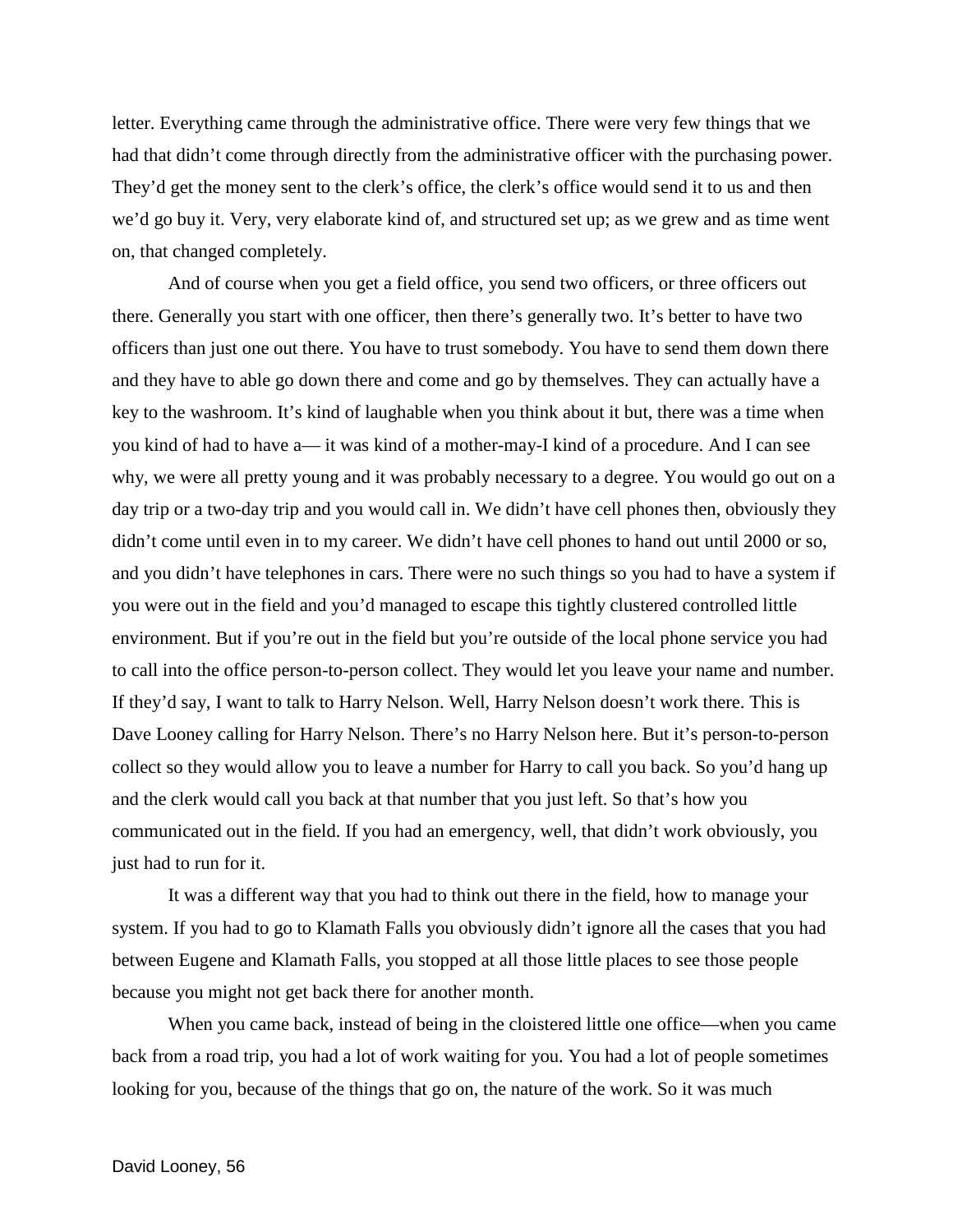different when you're out in the field system. I'm sure that the probation—I mean I didn't have any problem trusting people for the most part. There were people I did not want in field offices, not that I thought they were necessarily bad people, although later on it was really confirmed that no, that's not the person you want. You need to have somebody that is fairly disciplined about how they approach things. You do kind of do a different selection process and organization.

I think we had fairly routine visits from supervisors and field offices that we were supposed to. In the transition between Walter and Frank and Palmer there was a disconnect, and I don't think we had as much supervision as we needed during that period of time, just because people were jockeying for position. I know that Palmer was pretty discouraged and he just didn't feel that he needed to be as involved in it. It became very important to me, and the reason I say that, it became important to me later that I thought the relationship between a supervisor and a probation officer was critical. Not because the supervisor needs to tell the officer what to do every day, but that he needs to be available to that officer all the time. There are a myriad of questions that can come up in supervision, or in pre-sentences, that need to be answered. It should be a very open communication and they should be talking all the time about their two jobs: serve the court, protect the public.

JD: You mentioned in a couple of your answers, in passing, one I believe you said something about grab your flak-jacket and your gun and head out, and now you're talking about in an emergency when you're out doing field trips, maybe that's an aspect of probation officers that's not as well known.

DL: Yeah, I think it's a timely topic. We have this pendulum that I talk about, this pendulum between treatment and enforcement. We always knew it was there and you know that the potential for problems are there, you see it every day. A police officer walks into a house not prepared for something and gets into a difficult situation and is hurt or killed. We had a fellow probation officer in Ohio in the late '70s, I think, walked in to see one of his clients who needed mental health treatment, that person shot him with a shot gun and then shot him again when the officer tried to leave, and killed him. There had only been one probation officer that I know of that has been killed in the line of duty.

But it's always because of who we're dealing with and how we deal with them up close and personal. I mean we are not standing back in a clinical situation with these people all the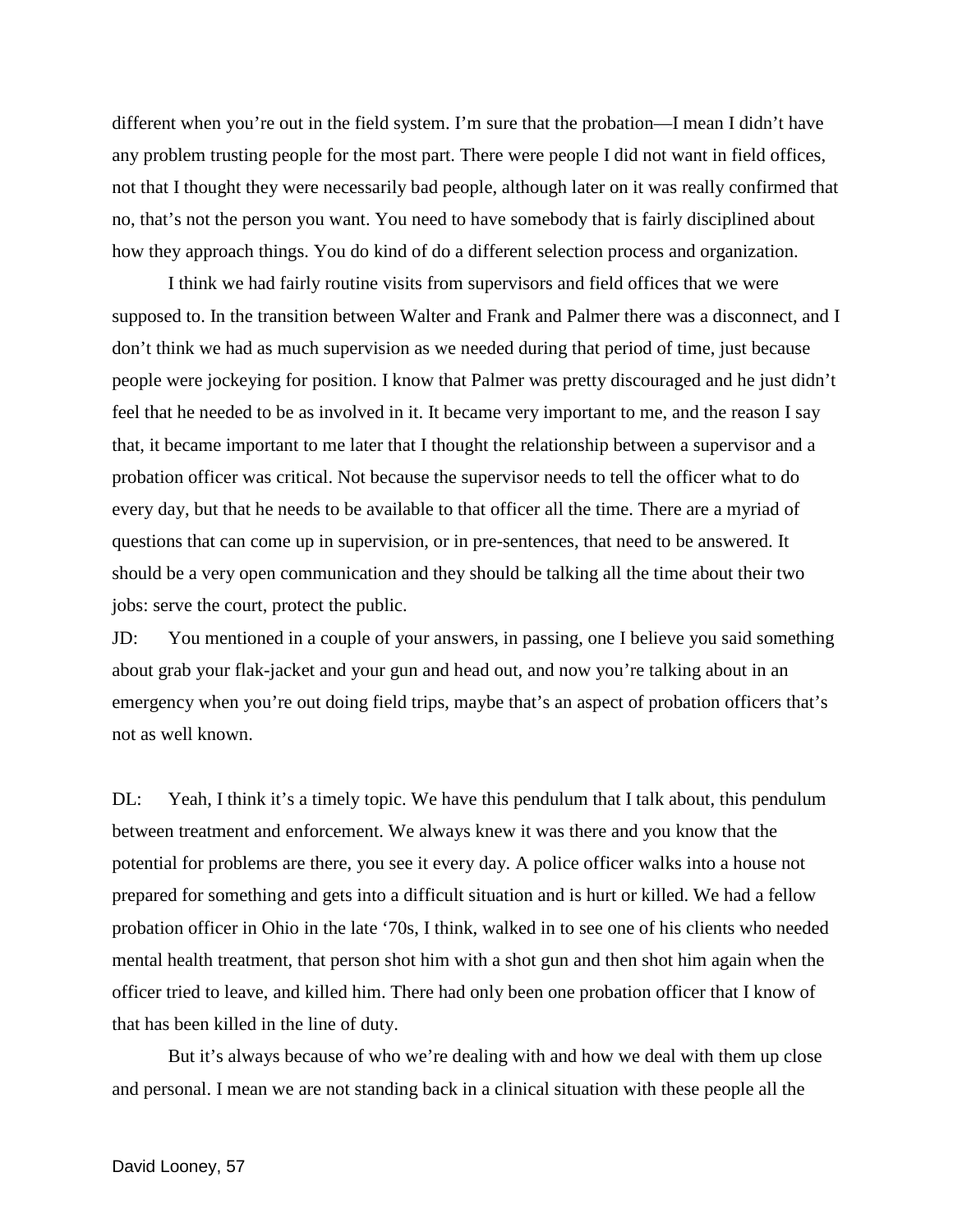time. We are down on a first name basis, why are you doing what you're doing, and why are you not doing what you are supposed to be doing, kind of a situation.

Sometimes those situations because we're so close we are protected to a certain degree, that person doesn't want to harm us. On the other hand, if you get the wrong individual, that closeness is a danger because we're right there, we're unprotected, we're by ourselves. And in my day, there were no cellphones. We did carry firearms. By the time I left, there were about sixteen of us. I didn't carry anymore because I didn't need to. There were approximately sixteen supervision officers out of the number of officers, we had almost forty officers, maybe even more, about sixteen who did just plain supervision and they did carry a firearm when they were in the field. That was their protection. They worked nights. Once again we didn't have cellphones until 1993 or something like that. They could check them out at that point. They didn't always check them out. And you could call 911 and get some help. We always knew that there was this aspect of personal risk.

I can remember in my own experience stopping at  $39<sup>th</sup>$  and Powell and putting in a phone call to Portland dispatch just for the local district car to stop by because I had a guy down the street that I really had questions about and I wasn't certain what I was seeing and I wanted some extra eyes. Well, they misinterpreted it and next thing I knew I had six cars, Code 3, lights flashing, all converging on the Jolly Roger Pirate Restaurant. I didn't need that kind of help, but it was always nice to know that you could get it. And fortunately in my day, we needed to understand and we should understand, and we tried to train people that the gun does not protect you, it is your mind that will protect you. If you don't make good judgments, the gun is just going to complicate the problems. It might save your life if you do everything else right. And I think we did a fairly good job in our firearms training of getting that across.

There was a period in time when I was chief that I almost discontinued the fire arm program because probation officers weren't by statute allowed to carry a gun. Or a court had entered an order allowing us to carry. That might not hold up sufficiently for the liability involved, especially if the training didn't hold up and something went wrong in the shooting and the bullet went somewhere that it shouldn't have. Those were always risks, and even when it became statute that we could carry a firearm, those risks are still there, and they're there today. But what's transpired after 9/11, and this is my personal view, it doesn't reflect the Probation Office, it doesn't reflect anybody, but they've gone so far towards the law enforcement mentality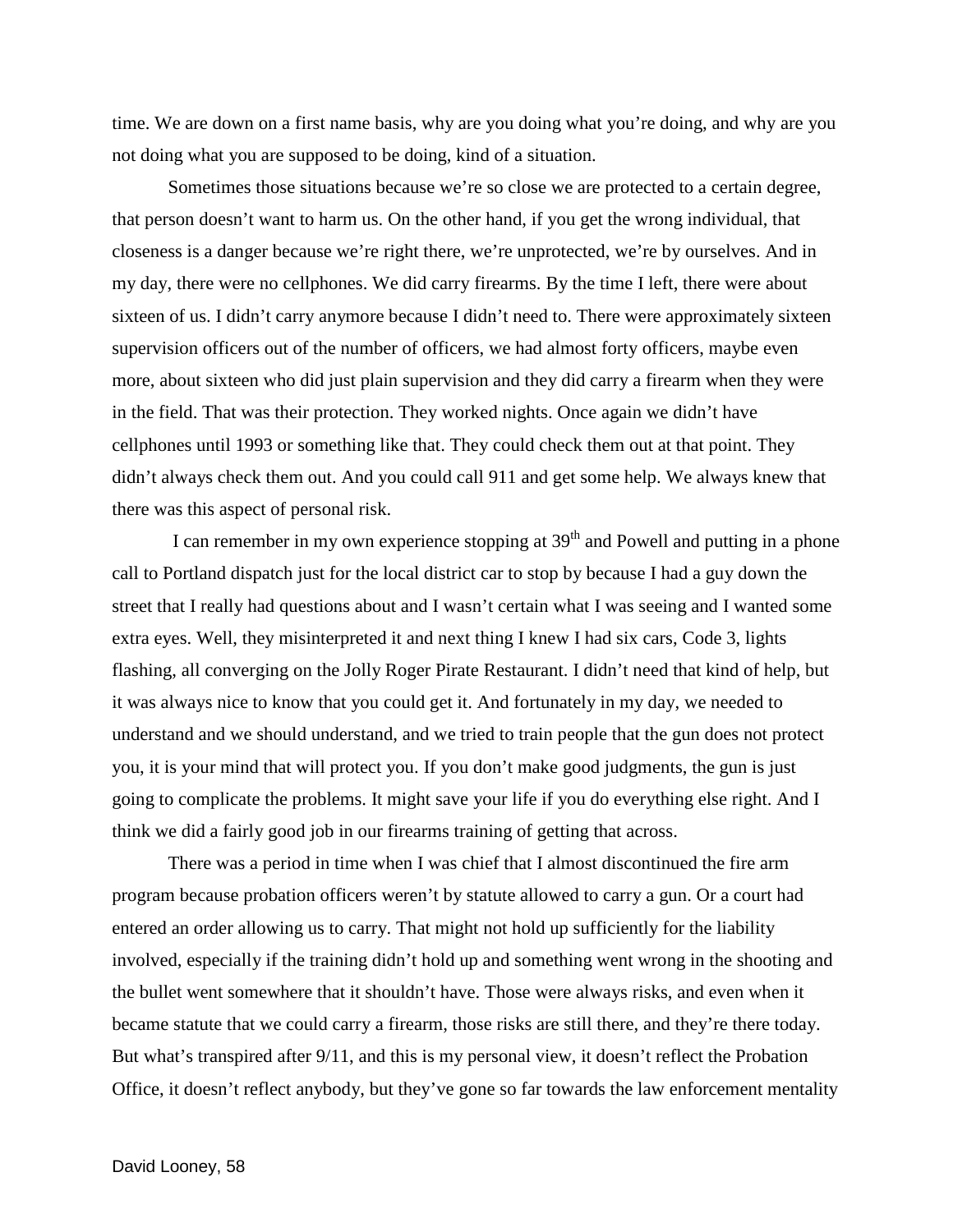that they spend an enormous amount of time on personal safety and training for firearms. They have flak-jackets, and they are carrying the semi-automatic 40mms, which is equivalent to a 45 caliber weapon. We always carried revolvers, which I thought were safer and better for people who didn't train, and we trained periodically (*DL distracted and waving to Magistrate Judge Janice Stewart going by the mediation room windows*] but we didn't train sufficiently that we were firearm experts.

I was always uncomfortable if people thought they were King Kong—aggressive, offensively, trained military people. And I am still uncomfortable with the concept of officers being focused on having your flak-jacket, and your handcuffs and your firearm before you leave the office, it's just not something I am comfortable with. Semi-automatic weapons pose their own kinds of dangers. This whole concept that you're turning towards a police environment is just because of where I came from—I'm not comfortable with that. I think our job should focus more on the resource building, not that it's totally social work, and I was very law enforcement oriented but not the "cops and robbers."

JD: So I just want to do a little check in here, we've been going for an hour and a half and I'm wondering how you're feeling, if you want to say that this would be a good place to stop today, or do you want to go a few more minutes?

DL: I can go a few more minutes. I'm just not sure if I'm as focused as you need me to be so I'm not sure.

JD: So why don't we just call it good for today and we'll pick it up again for next time.

DL: Ok.

JD: Thanks very much.

 $DL = Ok$ 

[End of Recording 2]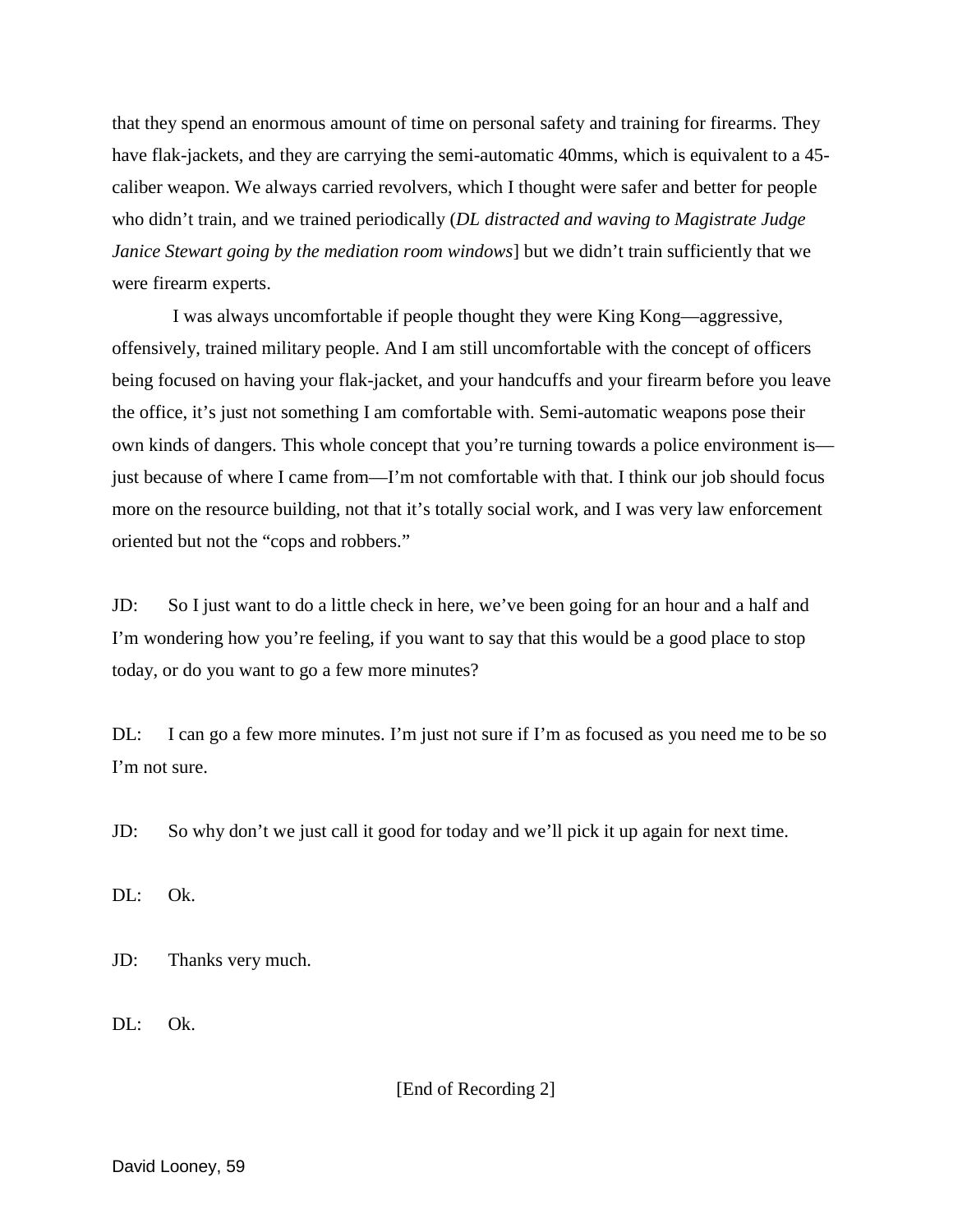## **David Looney**

28 July 2015 Recording 3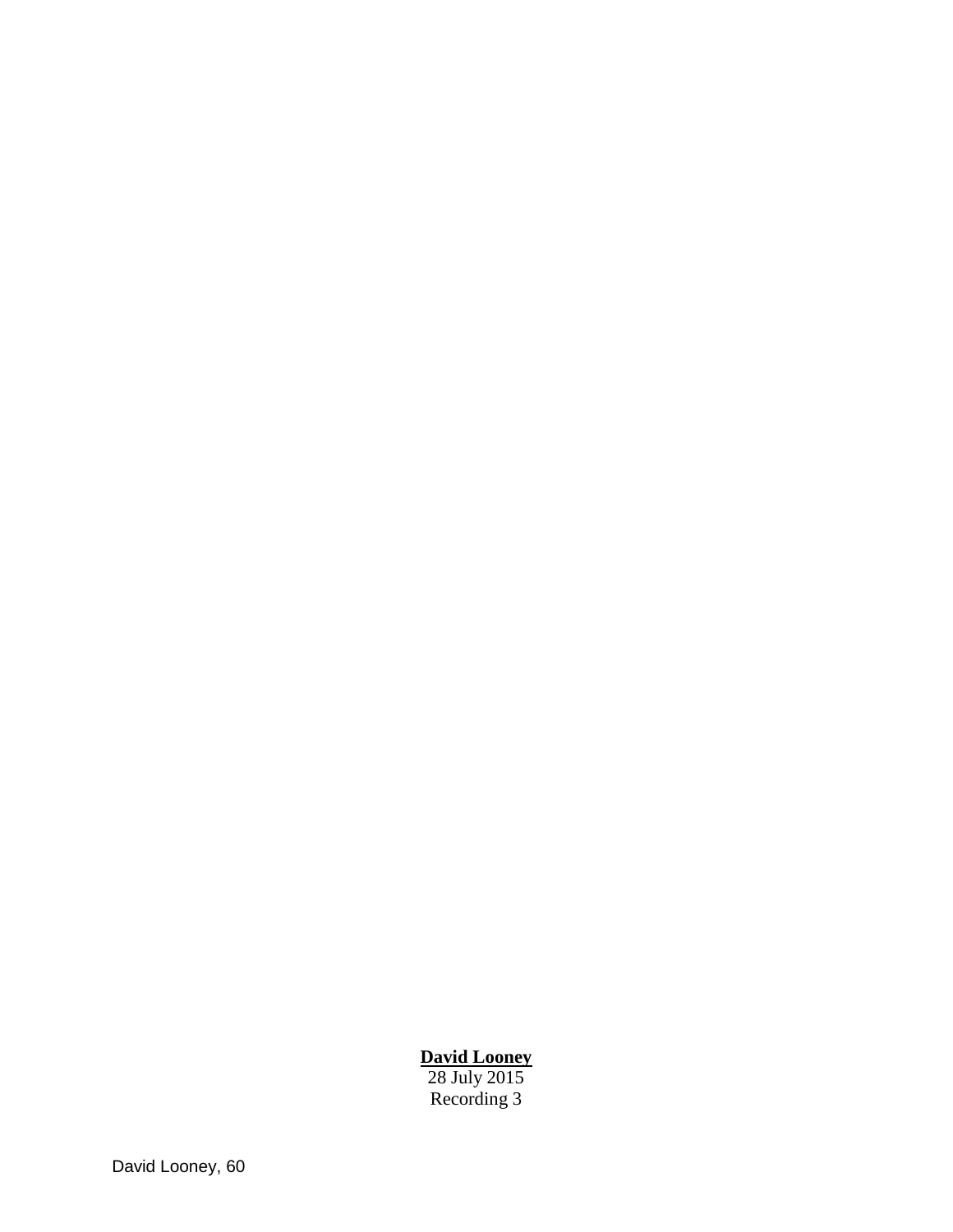JD: Today is July 28, 2015 and I am here with Dave Looney doing his third interview for the U.S. District Court of Oregon Historical Society Oral History Project. My name is Janice Dilg. I am the Oral Historian for the project and we are recording this in the Mark O. Hatfield Federal Courthouse building in downtown Portland. Welcome again!

DL: Thank you.

JD: I'm really sad I've ever asked you to do kind of a definition of probation and parole. At various times this office was involved in both of those so if you would start by giving a definition on how the offices involvement changed with those two factors over your tenure.

DL: Ok, the Probation Act someplace in the '20s established the probation service, I think it was initially part of the Bureau of Prisons it was not part of the courts as I understand. But very soon thereafter the Administrative Office of the United States Courts was formed the Probation Office became attached to it. Probation as a concept started in the  $19<sup>th</sup>$  century where judges in the United States and I think in England were allowed to place people on some sort of watched supervision to see what their conduct was in the community. They realized it was a concept which worked there was for those people who were not prone to criminal behavior, or didn't have severe mental illness, they could probably conduct their lives if they had just made a mistake. I think they were looking for that percentage of offenders who fit well into that program. I think it was probably pretty strict initially, and they probably picked the very best of the people who came through the courts to be probationers.

Parole as a system, as we refer to penitentiaries was a place where you send people to repent. They were penitent supposedly in there and they found some way of reforming themselves. Then they came out to be supervised on parole, parole was a concept used during the Civil War by both the Union and the Confederate Armies when they would take in so many prisoners, and they could not administer those prisoners. They didn't want to march them off to some camp because they didn't have enough soldiers to guard them because they all ran away in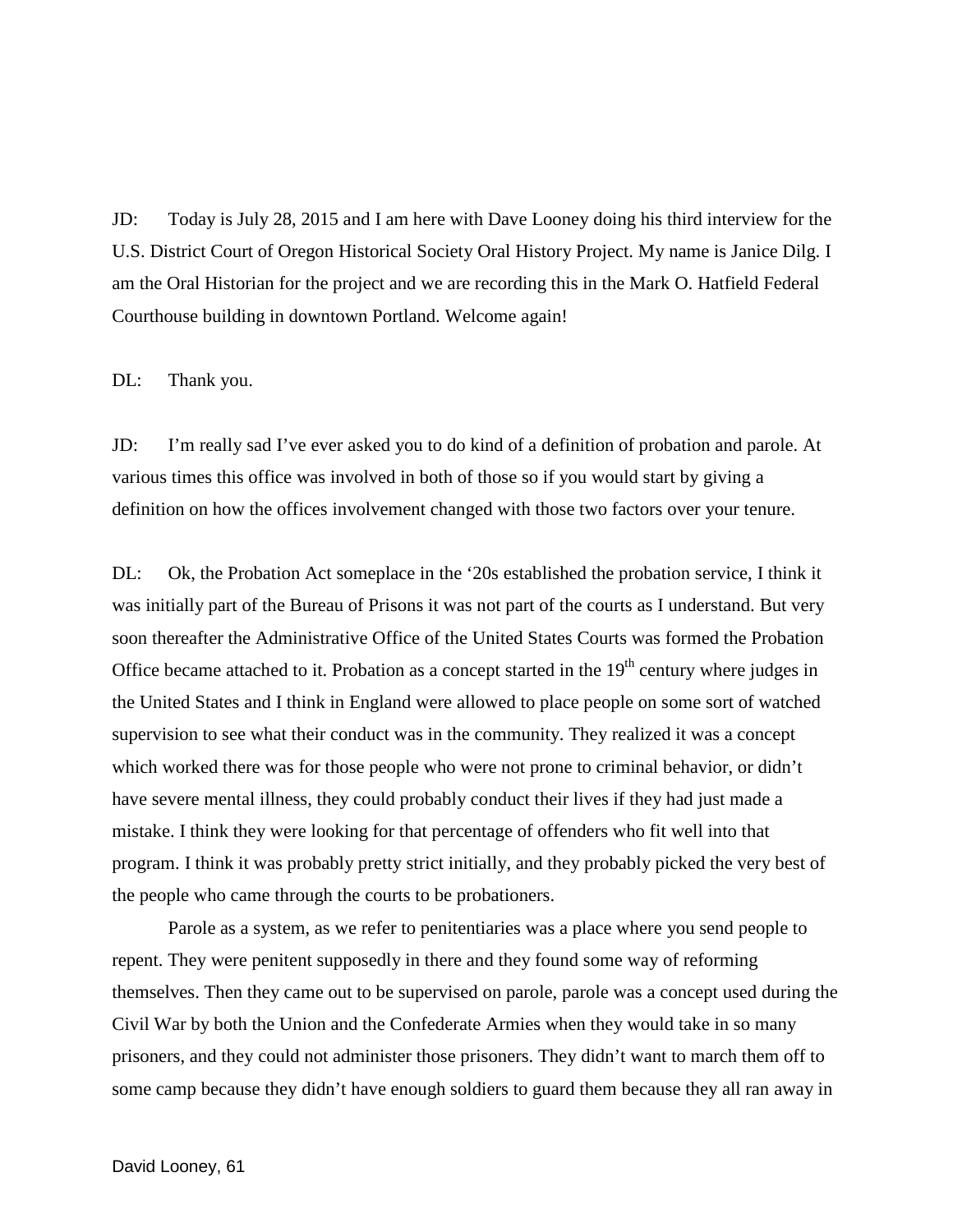the woods anyways. So they would put them on parole and have them sign a paper that they wouldn't again fight. But most of them did if they went back to their company. The same system was considered by the Bureau of Prisons that people came out and although the Bureau of Prisons probably supervised them initially, at some point there was an agreement that the paroled people from the penitentiary who had specific conditions that were imposed at some point when the parole commission was formed. The parole commission was in charge of and authorized to impose specific conditions on those people. By agreement, federal probation officers who were attached to the U.S. courts would assume responsibility to supervising them.

But the overall authority always rested with the U.S. Parole Commission right up until—I don't know when it was finally terminated—when the Sentencing Reform Act of the 1984 came into place imposed determinate sentences and there was no more parole. But there were still a lot of parolees, so the probation service continued to supervise the parolees, there were just fewer and fewer of them. At some point after 2000, I believe that the jurisdiction covering all parolees, even those who were still locked up, was turned over to the courts and likely the sentencing district, but I wasn't there when that was finalized.

There was never really any distinction between the degree or type of supervision that parolees received as opposed to the supervision that probationers received. The probation service was guided primarily by administrative office regulations and while there were some nuances in the paper work, and of course you always had to go to the Parole Commission for authority to return a parolee, they were the ones who approved the final parole plans. The supervision was essentially the same. If a parolee was considered to be high risk then he received the same high risk that a probationer might receive in similar circumstances. Somebody might say, why would you have probationers who are high risk, because that's not the initial intent, for probationers, they should be less inclined to criminal activity. Of course, people vary, so they get back into the same situations and the same type of risky behaviors and generally through substances and substance abuse and often through their deterioration of their mental health.

The supervision was much the same, but the jurisdiction was different and the administrating authorities who we dealt with were different, and the paper work was different. So basically that was the distinction. Now, when the Sentencing Reform Act came in and became effective in November of 1987, then most of the people who came through the courts were sentenced to some type of confinement. Probation was still allowed and we still had probationers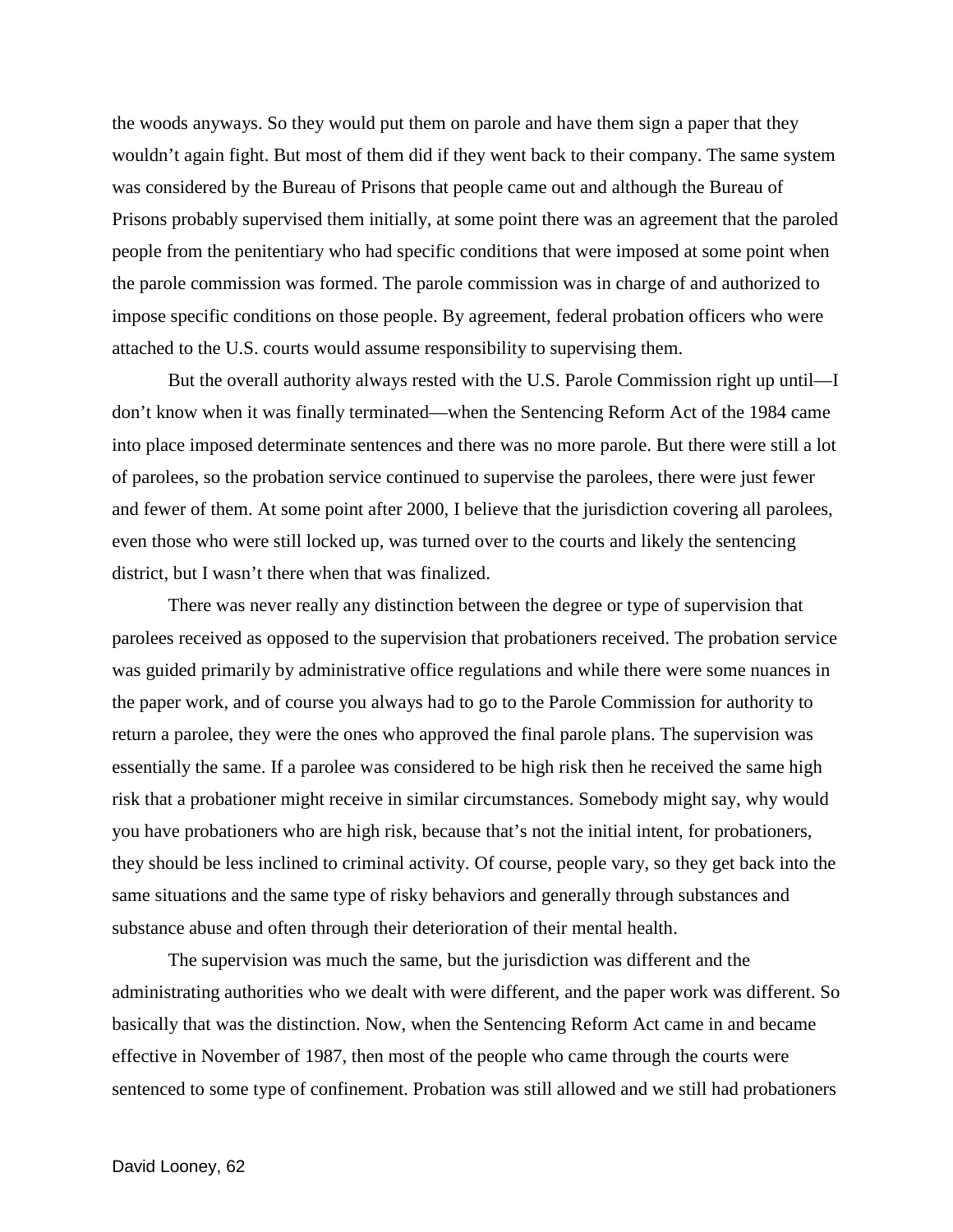coming in but the Sentencing Reform Act imposed more stringent types of regulations and the discretion initially of the judges was perceived to have been altered. Over time I think that has changed, and we'll talk about that in a little bit. But we seem to have fewer probation cases, so what would likely happen for a lighter sentence is a person would get 12 to 14 months or up to 27 months confinement they would have to do eighty-five percent of that, and then they would have a term of supervised release to follow. And that supervised release, was kind of treated much like a parole environment, with people coming out of prisons. They were much like other people paroled from confinement.

But it was a second sentence from the statutory penalty to be imposed if the individual came out. Generally, the supervised release terms, excuse me, were about three years. So, if you violated that supervised release term, well then there was a penalty of so many months in confinement. And that was viewed by some as an additional penalty on top of the statutory penalty, and an excessive type of situation. We were following the law, what the law seemed to be its intent to applying some penalty for those supervision violations, but they were viewed as excessive by some. We treated those cases pretty much like we would treat parole cases, and as I said pretty much like we treated probation cases.

We had to have gradients of supervision, not all releases were treated the same. We would look at their circumstances and if they were people with minimal or no prior record who had employment and a solid family situation—then generally we would look to see if they had some education. That seemed to make a difference in the elements that predicted success. Or family ties. Then those people were probably looked upon as much better risks than people who came out with much of what the public thinks of as the traditional criminal—someone who has had six or eight violent arrests, is a drug addict and crazy, is going to go get a gun tomorrow, and probably be back at his avocation soon. So we would try to have gradients of supervision, and well-founded. We used predictive devices which we thought would work. The Parole Commission issued one, we had one for years that Frank Gilbert and I worked on clear back in the early '70s which seemed to be relatively valid when we tested outcomes. And we were told it was relatively valid when compared to other devices used in other districts.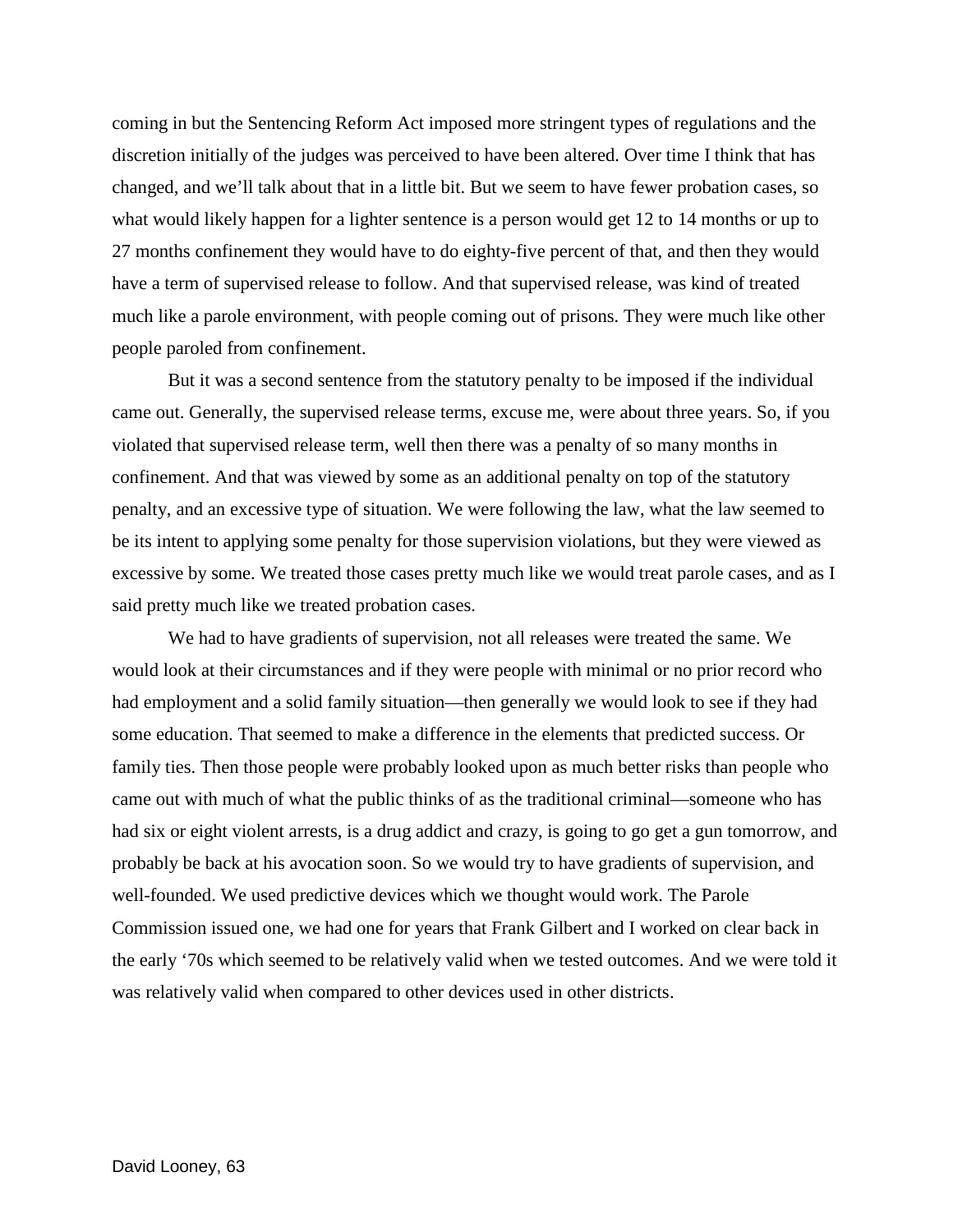JD: When you talk about the general public having a perception, I think there are certainly a lot of portrayals out there in movies, television, literature, about stereotypical probation officers—[*DL and JD chuckle*]

DL: I've seen some of them that are not favorable.

JD: I guess I am wondering: a) if you would care to comment, and b) if you think that those portrayals have an actual effect on how probation officers do their jobs, get their funding or just control within the real legal system.

DL: Well, I can't speak for all of them obviously, but I do believe that the fear of crime has been used by politicians to get elected. They would say, "I'm going to be tough on crime," and we hear that periodically, "We're going to be tough on crime." We've seen that nationally and we've seen that here in Oregon. And it *is* legitimate, you can, I don't mean to dismiss anybody's concern about crime because the person who is a victim of crime wants it to stop. They want to be made whole. They want somebody to *care*, and what we find is that as probation officers often when doing pre-sentencing reports, victims sometimes would be very angry, sometimes they wouldn't want to talk to us, other times they would be very thankful that somebody seemed to care what they thought. Or how they were harmed, and what it's going to take to make them whole.

In dealing with the public about crime, there is the natural feeling that you just want it to go away. That people who work for a living, who are trying to raise their children, buy a home, live peaceably, however they choose to do that, and whatever manner, in whatever philosophical world they live in, and that's the vast majority of our citizens.

There is a small group that is anti-social that commits crime. And people who are doing their best to live by the rules don't want to have to deal with them. They want somebody to go take care of it. So when we dealt with victims or when we dealt with the public when doing our job, sometimes the people just want you to go take care of it. They don't understand why you just can't go out and get that guy and throw him in jail or send him to treatment, or make him quit drinking or using drugs.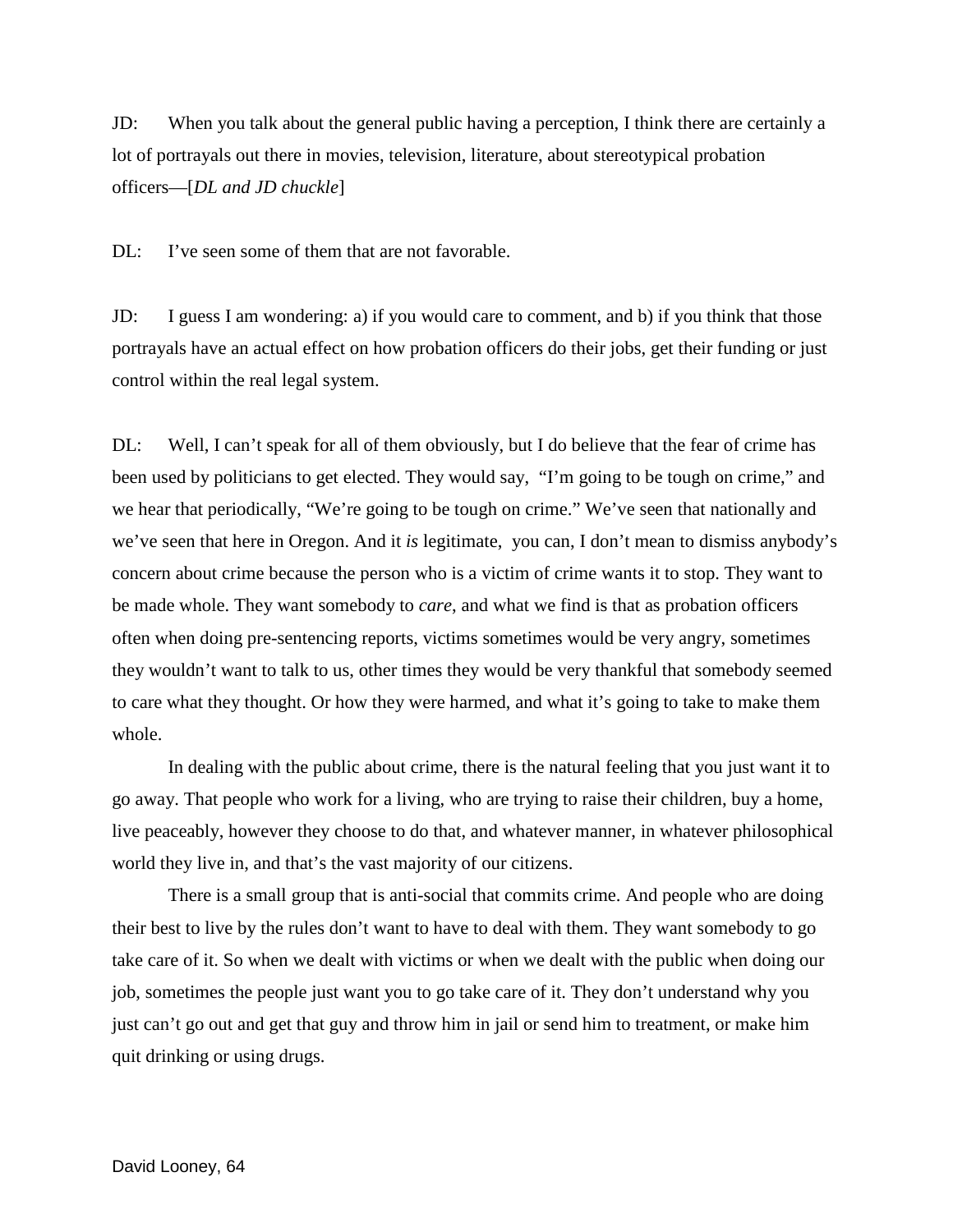So I equated it often when we get those frustrating situations with it was much like trying to raise children. And even though our clients were 45, 50, 60-year old bank robbers and fraud artists, whatever, you had to try to describe them to victims, and otherwise, sometimes as in dealing with them, as in trying to raise children, that you don't have the same success with every structured approach that you would like.

Some person if you shut the door on them, you lock the cell door, that's all you ever have to do. You'd never have to talk to them again. Others, you are going to lock them up in that cell over and over again, and they are not ever gonna care because their criminality and their antisocial mentality is just such that they're angry, they think it's a game—it is a game to them—and they are going to do whatever they can to play that game and to keep that game going. For drug addicts, we found that, it was my opinion, that people who are substance abuse users—alcohol or other substances, some used drugs and committed crimes because they needed the funds that they got from committing crimes and they were always going to commit crimes as long as they were using drugs. Now, others I've found drugs simply confirmed their criminal identity. They used drugs because all the other folks in their social circle use drugs, but that was peripheral to their criminal activity. They were all criminals. So whether the drug addiction was paramount or their anti-social criminality was paramount, so some place along those continuums we found people and we had to adjust approaches as we did.

I don't expect the public that's trying to live a decent industrious life to really want to be all that attached to all these nuances of therapy and punishment and the processes. We used to say that the wheels of justice turn slowly, but grind ever so finely. I think that's what the public really doesn't want to see is us grind slowly. They don't mind if we grind up people sometimes in the process, but they don't want to see it slow, they want it immediate. And that's the human nature.

JD: As you're talking, you're using the term "tough on crime" that certainly factored in, I think is fair to say, the sentencing guidelines that were a significant change that were part of the Comprehensive Control Act of 1987. Talk some about what that significant change was.

DL: That Act actually passed in 1984, but didn't become effective, in terms of its sentencing processes, until November 1987. That bill, we heard about it. I think at one point they were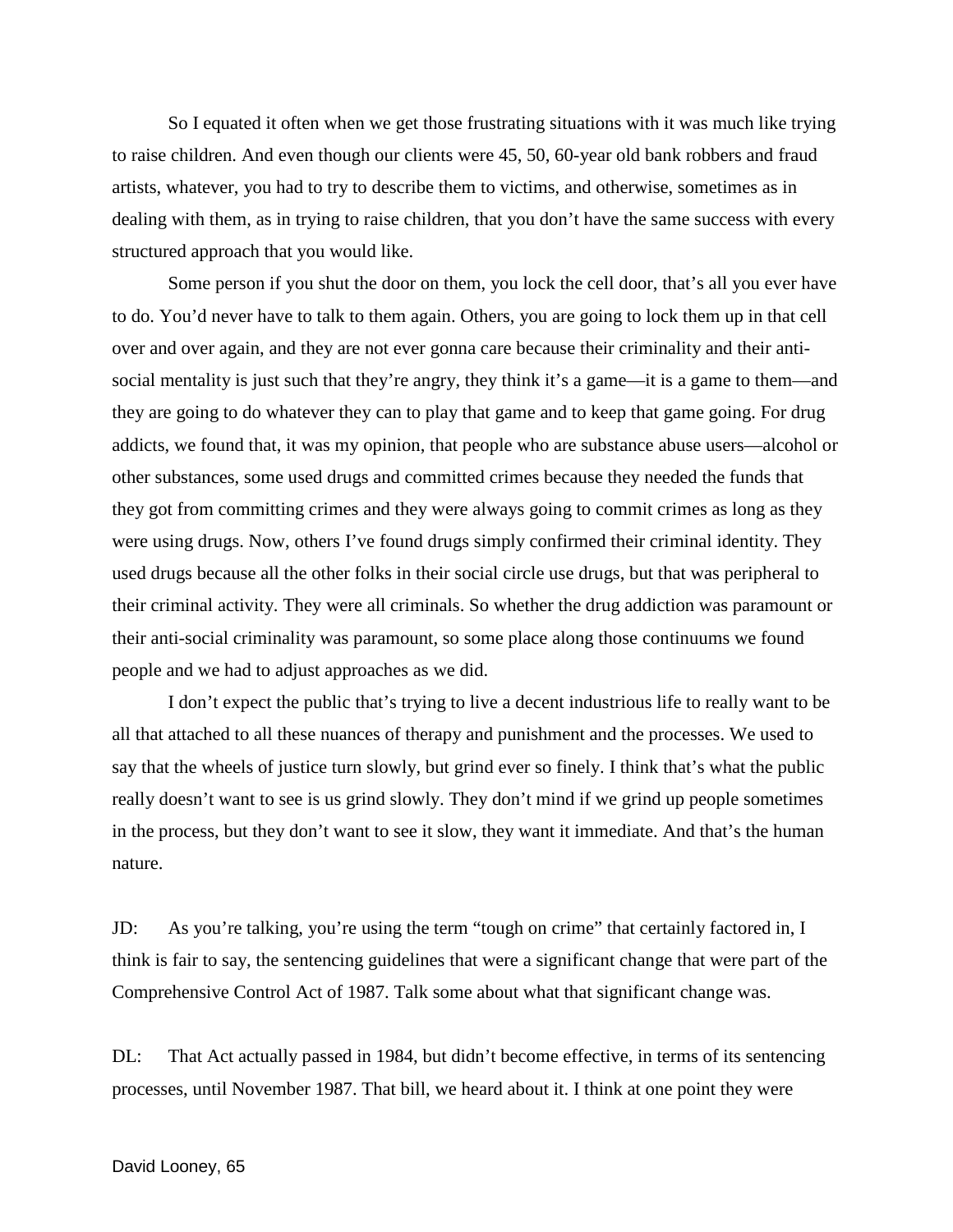calling it Senate Bill 1. There were people in the U.S. Attorney's Office in Oregon who were going back to Washington D.C. to help try and write some of this law to take a look at the potential for changing indeterminate sentencing. We had had indeterminate sentencing in Oregon and the federal government from the time that there were federal courts. At least, that is my impression.

## JD: Can you define that a bit?

DL: Yes, indeterminate sentence is involved, parole. Indeterminate sentence also allowed for probation but it specifically speaks to the amount of what happens in a sentence. Let's say you get twenty years, that's a twenty-year sentence but it's indeterminate in the service of that sentence. You might serve four years, or you might serve eight, or you might serve twelve, or you might serve the statutory limit which is essentially two-thirds. The Parole Commission made the decision that once you reached the point where you were ready for parole, so in that sense, the sentence was indeterminate.

Determinant sentencing says, ok, you're going to get that that same twenty year sentence but the statute determines how much time you will serve. And in this case, the statute when the sentencing reform act came in, the statute essentially said you will serve eighty-five percent of that. So that person is going to serve much longer, potentially, than the person that has the indeterminate sentencing.

Determinate sentencing or indeterminate sentencing, under the law prior to 1984 and up to 1987 in its application, allowed judges a full range of discretion. If the maximum statutory imprisonment was five years, the judge could impose probation or he could impose one year or two years. There were very few mandatory minimum sentences. There were a few that required the service of a minimum of five years or one year, but few. The argument was that judge's discretion was being abused. Judges were abusing their discretion because you had such *huge*  disparity, and a person who sold cocaine in San Francisco would get a much lighter sentence than a person who sold cocaine in Oregon because we were more strict about it. And the person in San Francisco might have sold a lot more cocaine than a person in Oregon and still get a lighter sentence.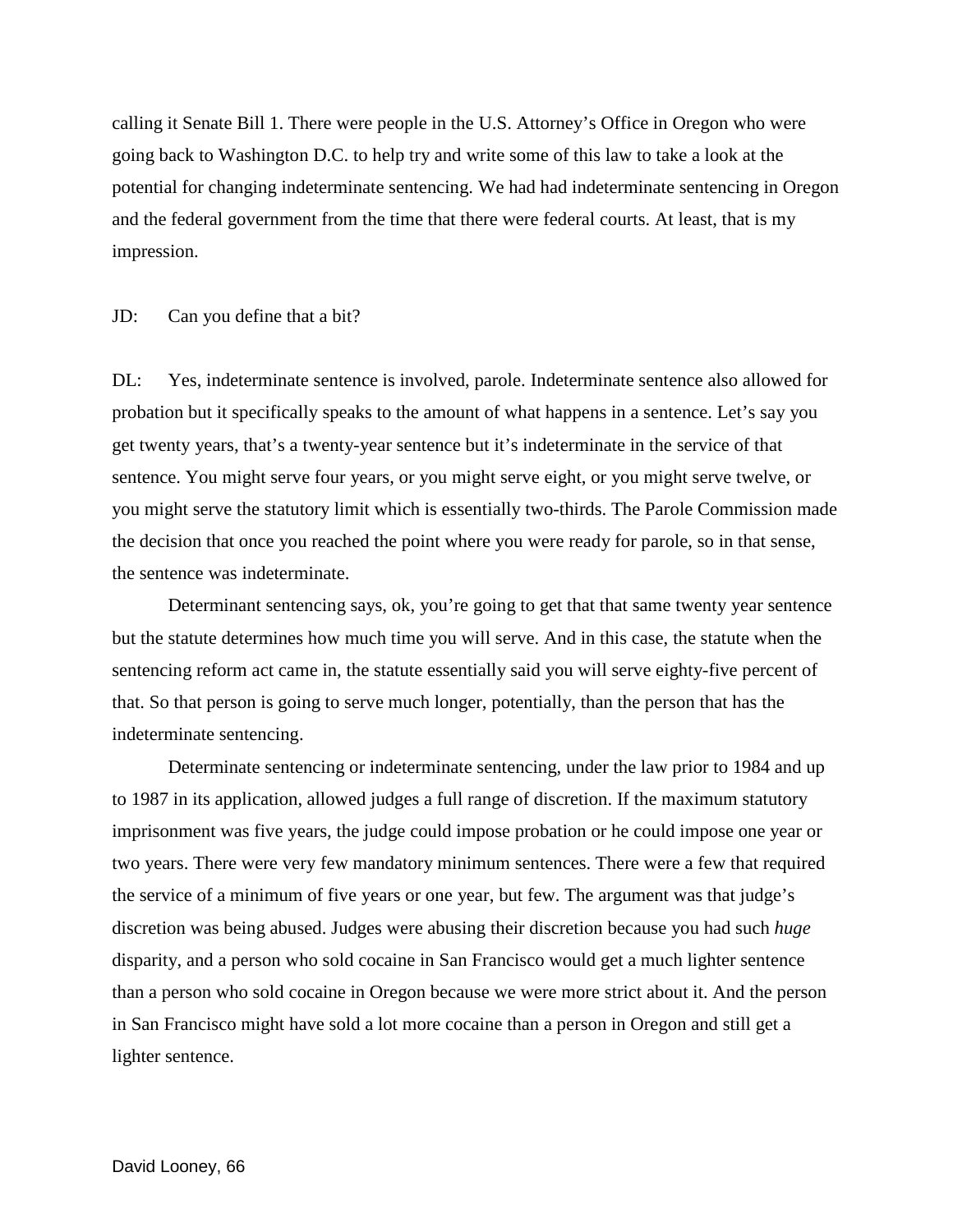So there was the argument that judges were simply just all over the place in their sentencing. As we talked about earlier, the Oregon judges saw a means of having a sentencing council to reduce—you're not going to reduce all disparity, disparity is normal. Defendants are different. How they violate the law is different. Your offence behavior can be egregious or it can be some stumbling ridiculous half-amateurish act. You get that, once again this continuum, the judges said, we can get together, discuss these things in a sentencing council, and we can compare one defendant to another and we can make a decision someplace along that continuum. It makes sense; we can use our discretion.

Well, pretty soon when the sentencing commission was beginning to finalize all these things and was beginning to show the results of their work, people saw that they not only wanted to reduce *undue* disparity, they wanted to reduce *all* disparity. So you had, there was an effort, or at least a concept, an appearance that the Sentencing Reform Act was going to not only require determinate sentencing but it was going to require lock-step application of sentencing rules. There were provisions for the judge to deviate from the guidelines and they did. But they were very proscribed and no one really knew how it was going to be treated by the circuits. There was a good deal of push-pull back and forth by the circuits and the sentencing commission. Because if the circuits began to allow something that the sentencing commission didn't think that they intended and then they would try and change the rules and prevent the courts from making this disparity possible, this deviation from the guidelines.

The Probation Office role was to apply the guidelines in the pre-sentence report so that the judge knew what the guidelines said. We were trained on them. A few of us went to training and then we came back and trained other probation officers. We even trained attorneys or we tried to. We tried to do it correctly so that we weren't adding any political message such as: this is sacred law, or anything like that. We're just saying this is how we view the sentencing guidelines and this is how we think they should be applied. Our job was not to tell the judge what to do; our job was to tell the judge what the guidelines were.

In that process, the probation office got the nickname: "guardian of the guidelines." Because attorneys being attorneys, and bless them for doing their job, they would look at the guidelines, read the guideline manual and say, no, that's not how you apply that, that's a judgment call so we don't think that's appropriate. Well, they should say that. Unfortunately we had to have standards between probation officers, so we said if there's admission of guilt in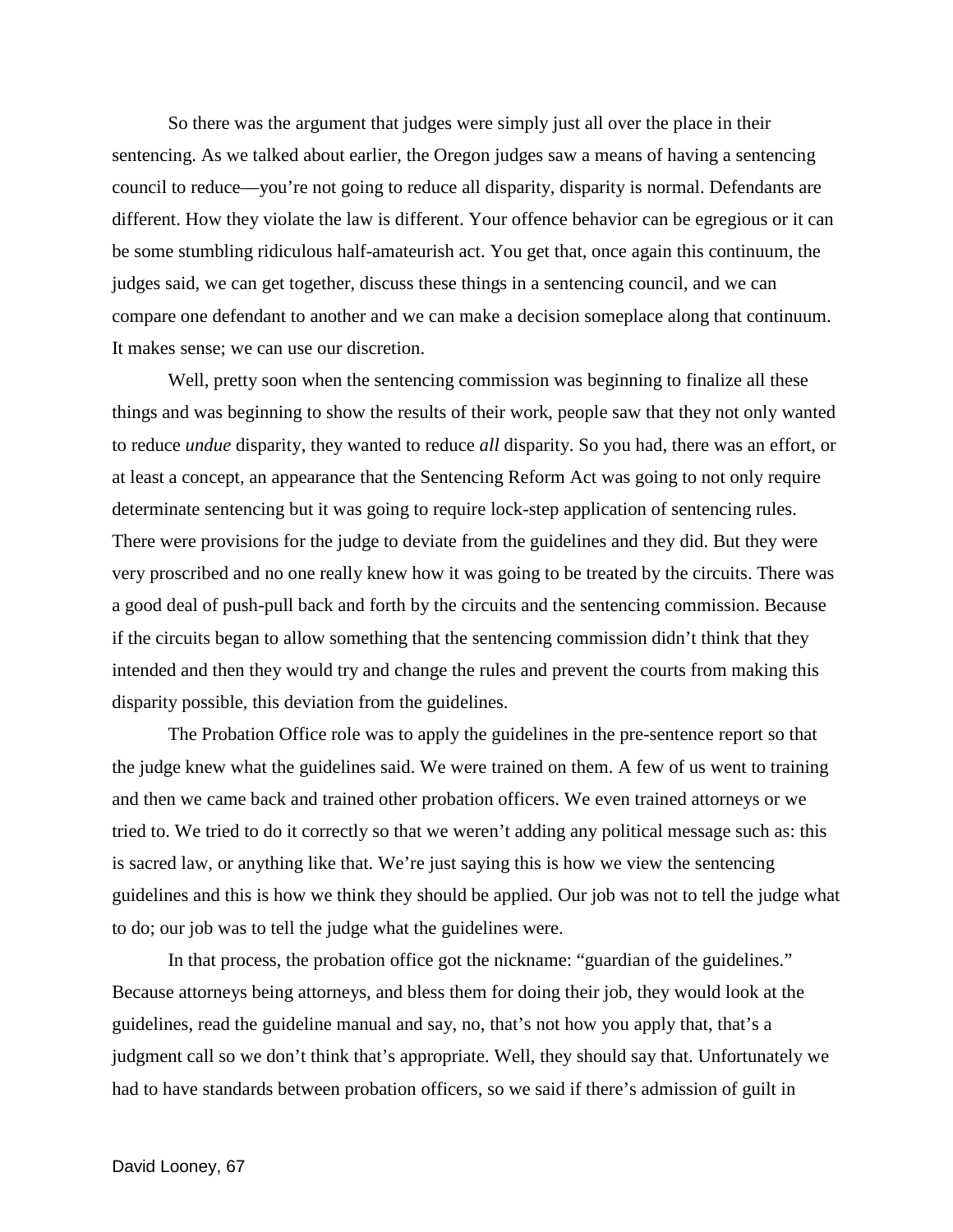court, but that the fellow says "I didn't do it" in the interview with the probation officer, then we didn't give him credit for acceptance or responsibility. Well, that got to be a push-pull. And the defense counsel said he's pleading guilty, he's accepting responsibility. Well, we'd say his statement is that he didn't do it, so how do you put these two events together and come up with a rule.

Eventually we all came down to the feeling that we didn't want to argue about all this, and the court didn't want to argue about it. The courts didn't want to hear people complaining back and forth over that kind of thing, so they said if he pleads guilty then you give him credit for acceptance of responsibility. And that was fine but we had to go through the discussions. But those kind of events led to some defense counsels and some prosecutors saying, you guys think you know everything. We don't know everything, but we have to have internal rules about application of the guidelines so that all the probation officers do it the same. If all the parties in this world of law agree, and that would be the first time it ever happened in the first place, but if you all agree as to how something should be applied, let us know. Unless we find it to be absolutely defies reality and logic, we'll accommodate everybody.

For a while, the Sentencing Reform Act structure and the discussions that took place around it were, I must say, hostile. It was difficult. A lot of counsel did not understand that it wasn't our job to tell the court what to do with the guidelines. We were just supposed to tell them how to apply them, how we thought they should be applied. Then if they wanted to depart—I was talking about deviation, but the name of it was departure—if they wanted to depart and could find reason to do so, by all means. We still had a sentencing council, we still talked about it, we still said why would you depart, people made note of it, and remembered that the next time around. Once again, defendants varied so we knew some departures were very appropriate and needed to be undertaken immediately. But the law was very clear in that modifications in sentencings had to happen under very, very specific circumstances.

Now, I can say that some folks in the Probation Office had such a difficult time when the guidelines were coming in. It was *very* hard for them. They did not feel there should be any limits on the court's discretion and they were very angry about how this was turning out. It didn't bother me so much because I felt that we needed to go through this transition some place along the line. We needed to try to reduce disparity and give framework and foundation to sentencing without taking away the discretion. I wasn't sure how to do that. But I did think that it was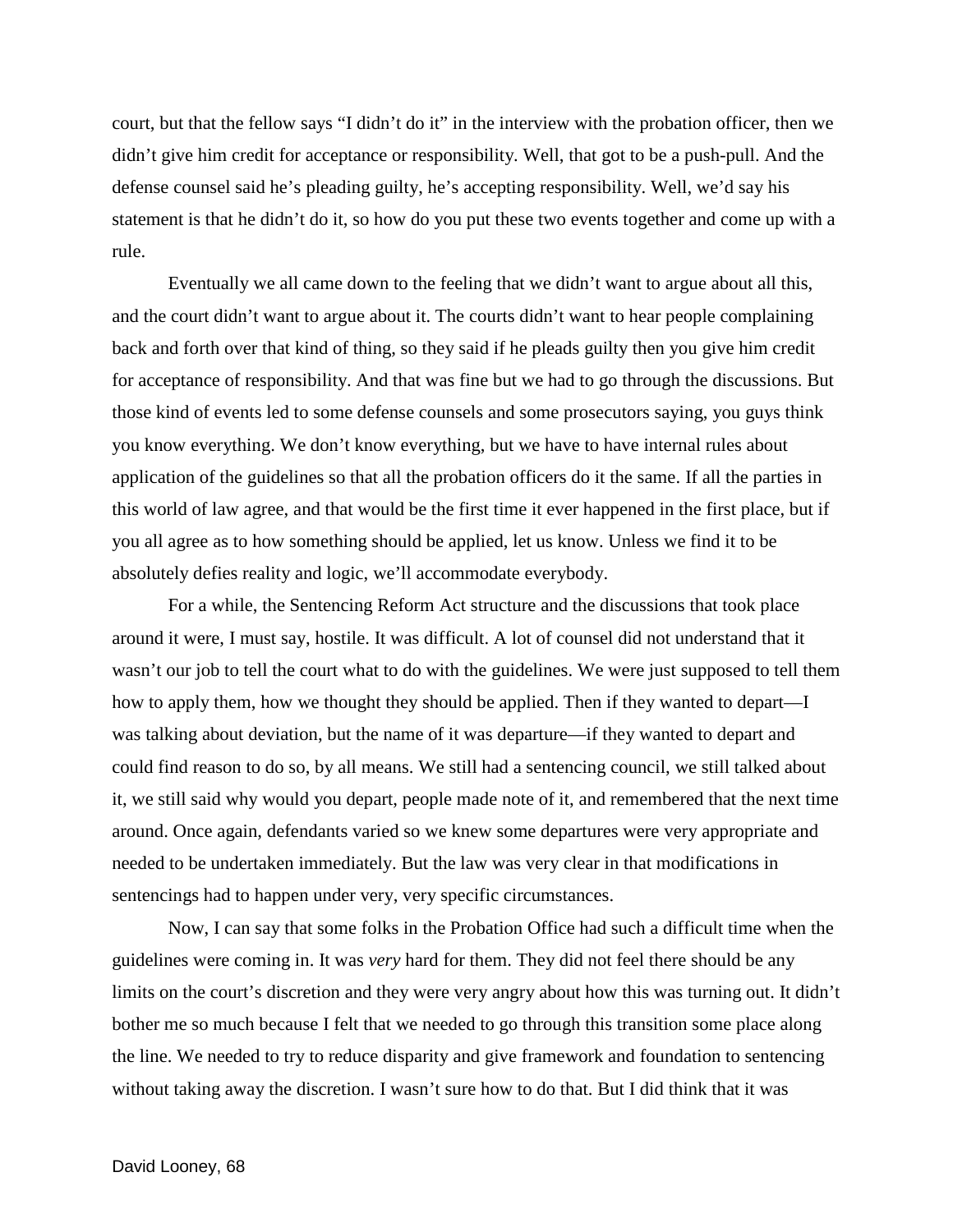important to reduce undue disparity—undue disparity. And of course, what one person thinks is undue and what one person thinks is appropriate is going to differ. But there was really an emotional reaction within the Probation Office about this process. To the point that in the course of my time I found that we had an officer who would talk to defense counsel about modifications, even produce an order and wanted to take it to the court without discussing it with the U.S. Attorney without involving all the parties to see if he could make a modification because he was thought it was appropriate.

Once again, that's not how I—I did not believe that was appropriate at all. In fact, I thought that it was just flat illegal. And, I was reminded of that by a prosecutor in the process that that was not appropriate. Of course, when we discovered it, we tried to get it corrected and we did correct the process. I think what people didn't see, when they thought of us as the "guardian of the guidelines," they didn't see the differences of opinion within the probation office and how hard we had to struggle to have uniform applications of what the law required. And it took a long time to try to get there and it certainly isn't perfect. And I think the court, as the court meaning this court and the circuit court, and other circuits, have viewed the guidelines they have offered more discretion to the court. The court learned how to find discretion and learned how to make departures either through plea agreements or how to justify departures and make them stick when they think it was appropriate.

So I think, the transition, even though hard fought in the beginning, it was appropriate to stick with the law as it was written and then let the courts make up their mind. It wasn't appropriate for us as individual probation officers or as an individual probation office to somehow come up with something that was going to subvert or circumvent the guidelines. We wanted to help the court and in many cases that is exactly what we did. Here are the guidelines, what do you want to do with them? If you want to depart from this, here are the areas where we think are the weakest in the guidelines, here's where we think you can go with that. Sometimes they did it through mediation or negotiation between the parties.

JD: Did the Sentencing Commission come into existence as part of that legislation?

DL: Yes.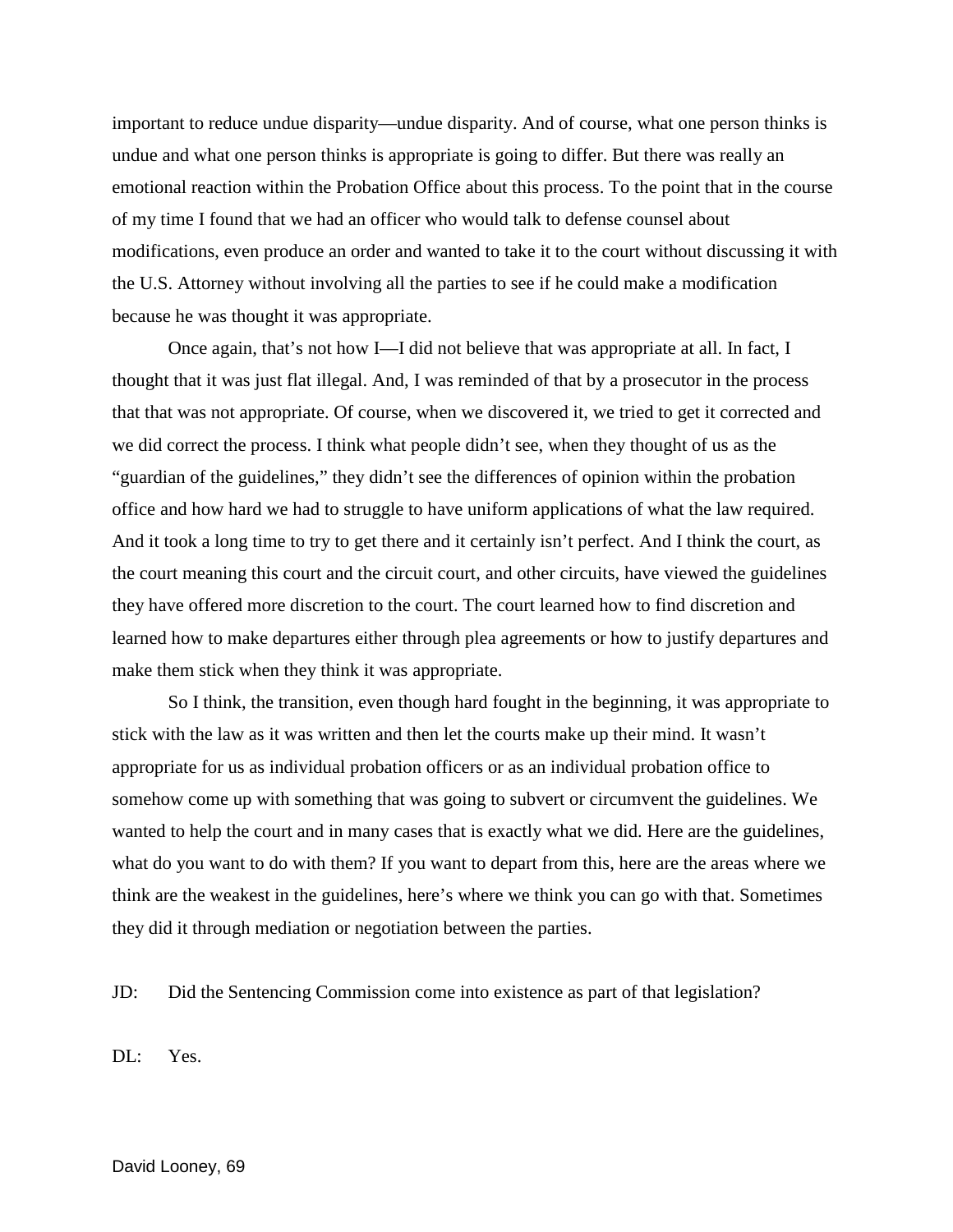## JD: Who did they answer to—?

DL: They were a presidential commission and I suppose they answered to the president, but it took a long time for them to form. And I think as members of that commission left, I think there were periods when they almost did not have a quorum on that commission. Justice [Stephen] Breyer who is now on the Supreme Court, was on that commission. He was a pretty liberal voice in a time when the momentum was on this pendulum swing we talked about; was going from the treatment, counseling, medical model over to the "tail 'em, nail 'em and jail 'em" more of a concept and very structured. We're going punish you into reformation. So I think the presidential commission was formed, it was hard fought at times to get people who could work together and agree on different concepts, but I know that there was a great deal of interplay between the circuits and the sentencing commission. As the circuits would interpret something then they might rule on some application the Sentencing Commission would want to rewrite that so that they could get what they wanted instead of what the circuit court might want.

So there was a lot of interplay, a lot of swing back and forth by various elements of the people involved. The individual probation officers were just basically in the middle of it. It wasn't a bad place to be, we were learning a lot, and we were learning a lot about the court's role in trying to determine a just sentence. I'm glad the Sentencing Council in Oregon was still in existence because we were privy to those discussions and the judges saw some of these applications differently too. We didn't always get it right and we never pretended that we did. We just had to make certain that when we did write them, we did it as correctly as possible.

JD: So, about ten years into the implementation of these sentencing guidelines was when you went from being a supervisor to the Chief Probation Officer. So talk a little about becoming Chief Probation Officer and then just how the office worked within the sentencing guidelines as well as the other changes that are constantly occurring.

DL: I became a supervisor the first time in 1979 and worked for about a year and half. I didn't like it and I talked to Frank Gilbert about it and said, I really don't like it. I had come to the point where I would rather be a line officer and had gone back and worked as a line officer until 1985. So I got another five years as a line officer and then Frank came in and said, do you think you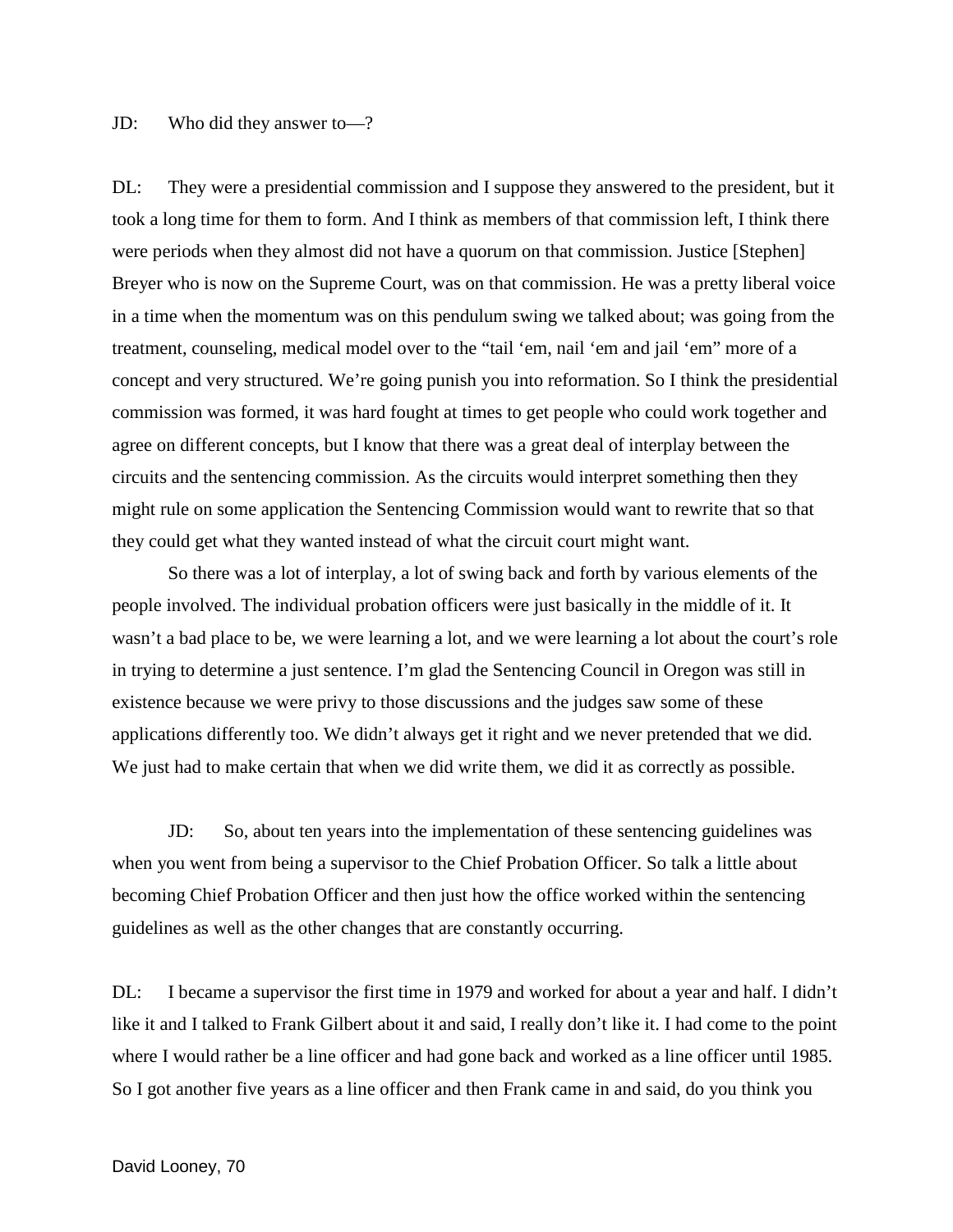want to try that again. I said, yeah, because I was getting a little burned out with the straight supervision.

I had always had a fairly serious case load in that many of them were high risk. We had a several years in Oregon with some very organized criminal activity including the Oregon family, did a series of bank robberies, a lot of dope dealing, and involved with an escape from Rocky Butte Jail during which they seriously injured a guard. I had had years of dealing with, at one point, America's biggest armed bank robbery out of Reno but it was committed by people from here in Oregon. So we dealt with that for several years. We had [*chuckles*] white supremacists which were running back and forth from Seaside to Boise to Hayden Lake to the Seattle area and I think I was beginning to burn out from the normal wear and tear of this thing. There were a lot late nights, so I went back to being supervisor, and I think it was about two years later when the sentencing guidelines came in and that presented a lot of different challenges.

In addition, in 1989, we formed Pre-trial Services Office in the district. I would say it was a mismanagement issue in the Administrative Office in their relationship with Congress. In that there was Congressman Hughes who really imposed a rule on the Administrative Office that said that if you had district that didn't want a pre-trial services office in the district, and if they were going to insist on doing it themselves in the Probation Office that they were going to penalize that office by not allowing them to have appropriate staff. So we were staffed during those first years that I was a supervisor again in '85, '87, '89, we were staffed in the low sixty percentile which is what that staffing formula said we should have. Nobody was supposed to get a 100%. But we saw office that was staffed at 105% because they were getting some special disposition from the Administrative Office to implement some project. But here we were down in the sixties, so we were all struggling to try to keep up with the workloads. So being a supervisor during that period of time taught me about time management and about frustratingly trying to accomplish what the court wanted to do with very very few people. I thought it was good training.

I wasn't always fond of it because I had one biological daughter and one adopted daughter and one foster daughter during that time. I think I was having a hard time keeping up with the work let alone what I was supposed to be doing at home.

Frank Gilbert saw the need and he said ok. He talked to Judge [Owen] Panner who said, go ahead and get this pre-trial services district going within the district. They did begin to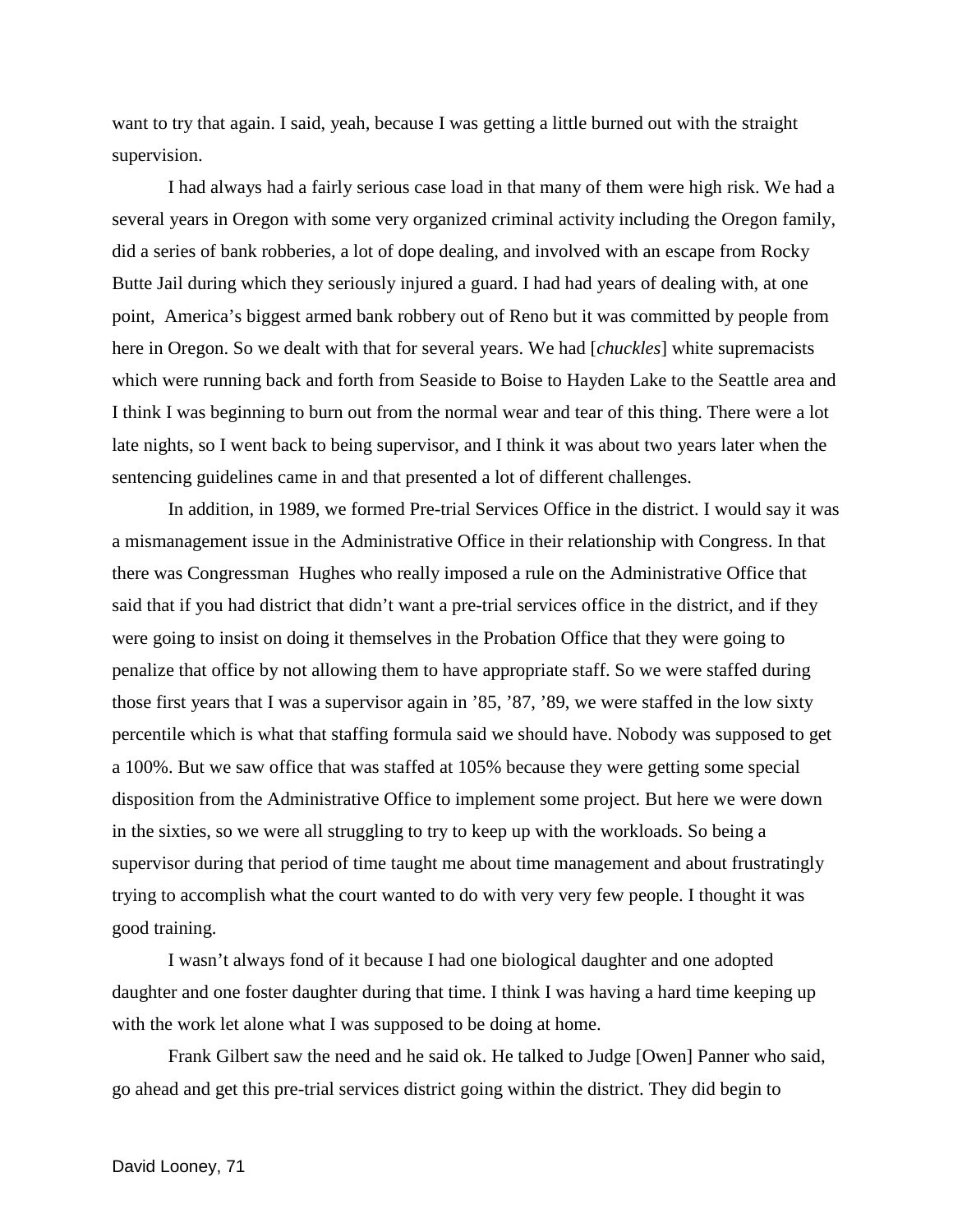approve a few extra people so we got a few extra staff and that made it a little bit better. When the guidelines came in '87, we needed them because all of the sudden we are trying to learn these guidelines. I think at that point on top of being a supervisor, I was running what was known as the witness caseload—the people who were placed on the Witness Security Program and were on supervision—I had those cases. So I still retained certain supervision requirements and caseload around the district primarily in Portland.

I think as I was trying to struggle to get up to speed with all this and Frank said that he wanted to retire at the end of '91. We had talked about it and things were simpler then. There wasn't any requirement that they have an EEO process, which I approve of and I think is really important today. At that point, it was basically Frank and the judges who got together to try to determine who should take Frank's place. We talked about Kathy Zimmerman last time. Frank actually pursued Kathy and asked her to be Deputy Chief early in '91 I believe. But Kathy was certain that she wanted to be chief and finally said that she just didn't want to do it at all. I think we were so busy during those years that nobody really thought much about who's who and who did what. I think we just tried to keep up with the caseload and the changes in the guidelines and doing what the court needed us to do. I don't think any of us were getting in trouble with what we were doing; we were just very, very busy. So when it came to '91 and Frank said he was going to leave, Kathy said she didn't want to be the chief. Frank said, would you do it, and I said, yeah I'd do it.

You know it's a good opportunity to go ahead and maybe continue growing in this administrative—. Nobody could ever dismiss the fact that you got paid more eventually, although it took a long time for me to get anywhere because you always had to serve a year at the next grade up. So I think I was at the supervisor pay [*chuckles*] for a long time before I ever got to anything else. At any rate, what I *didn't* realize was when I came in the prior years had been pretty centralized. I mean everything that happened, happened in Washington D.C. The court made some decisions for us here and always the court's support of us was critical. We had had the support of Judge Panner, Judge Redden, Judge Leavy, Judge Burns, Judge Skopil, Judge Belloni and Judge Solomon through the years, and then it's Judge Frye and later, the other judges that came. I think we would not have learned as much as we should and we wouldn't have done as good a job as we did. But I felt that by 1991 we had a very good core of officers.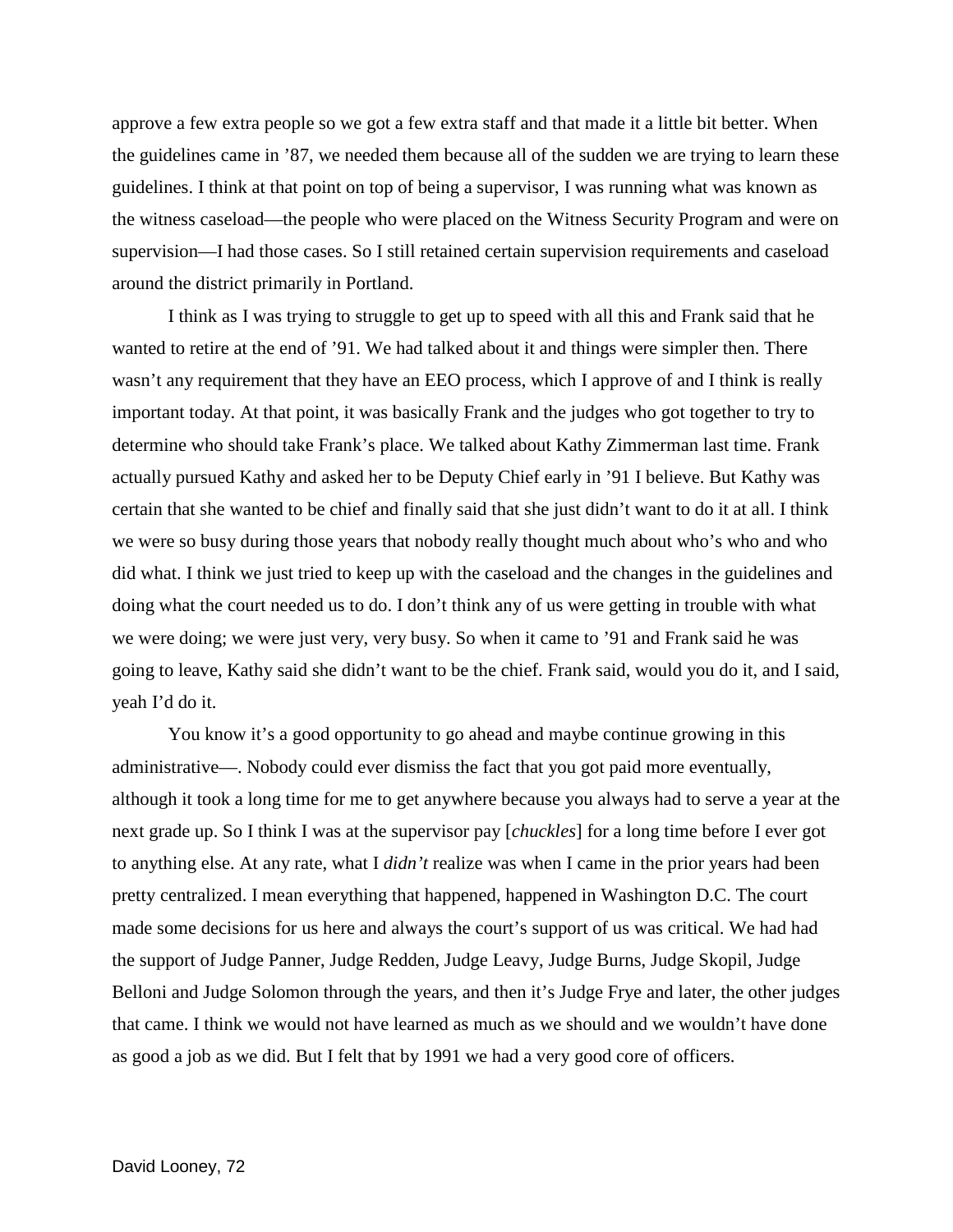And I'm going to say something about that right now. The work doesn't always get done by stars. You can't have an office full of stars all of the time. We had a lot of stars but what we had was a good group of people who were very committed and very loyal to the office who came to work wherever it was they were supposed to be, whether it was in the field or in the office, every day. And wanted to be here. They came with great intent and they came, a lot of them, with fantastic talent, so between the guys who might do everything right over here and somebody who doesn't always get things right, we got a lot done. And I was very proud of all of them.

So when I got to be chief and looking at this core and thinking about how thankful I am I know that I have to deal with Washington D.C. for almost everything, and I go to the court with almost everything. But I had a great chief judge. I think Redden was there at that point in time, and Judge Redden was always kind to me and he was always a good teacher. He told me when I was out of line and he told me when he wanted me to do something. It was very easy to communicate and it was a good place to be.

But all of a sudden as Frank's leaving the administrative office, he says we are going to go from a centralized operation to a de-centralized operation; and by the way that means that you're going to get your budget based on your workload every year. And that is going to determine how many people you have. So if your workload goes up then you're supposed to get more people. If your workload goes down then you're going to lay some people off. You're saying, wait a minute, that doesn't sound like a real fun job. I'm not there to just ride a roller coaster in hiring and firing people, that's not very fair to them either. Well, there are factors that we'll all work out. So we went through some budget training, but it's all new; everything's new. I'm living in this past era where we have to write to get a new desk. It wasn't so bad that we had to write to get a stapler but we complained about it.

In addition, they said, we're gonna redo the personnel issues, you're going to rewrite all of your position descriptions. And you're going to write those descriptions which will then allow you to classify them according to the pay scale that we are going to publish, and if you deviate for any reason you not only have to get it approved but you have to justify everything. To which I initially said, ok, this sounds fairly innocuous because I have a great Human Resources person and I've got another person that is a budget specialist, and we'll get through this together. I didn't realize how many Saturdays that we would spend becoming close friends in doing all this. We had to rewrite all the job descriptions.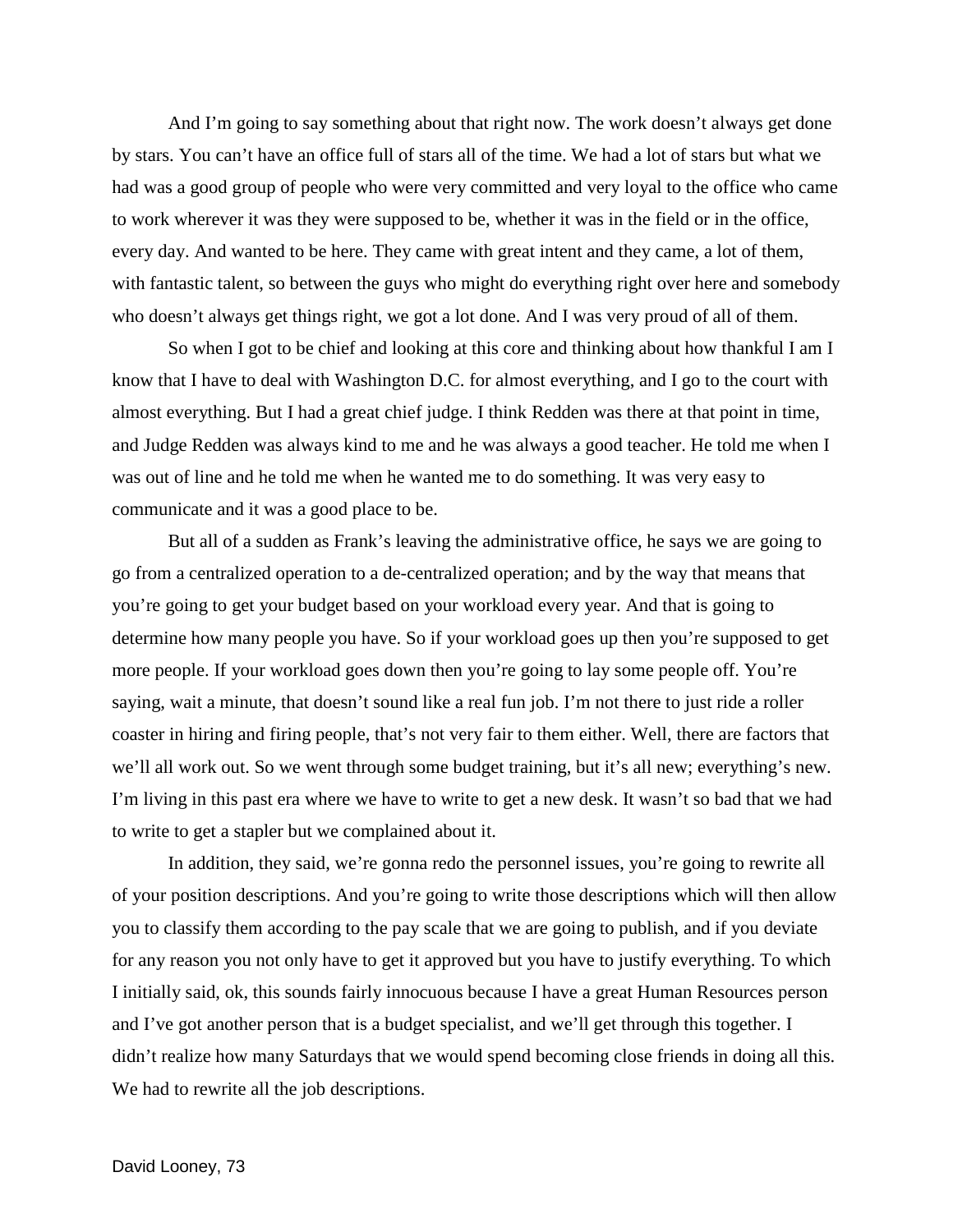If you've had to do that and to talk about discretion and skills required, to sit down and really try to determine what you have, what your people have, are you really describing—when you say probation officer, which is the majority we have—does this description really describe them, is it really fair to ask all that. So we had to sit down and say, this has to work. Then you have to classify them to make sure they fit within the pay scale. When you did that—nobody was supposed to be just demoted; we weren't supposed to just demote people. If you got to a position that you didn't think you could justify then you should terminate the position or transfer that person to a new position, but you had to terminate that position. I don't think we had to do that here because everybody that we had fit within their job description. We were lucky, but I think some districts did. And they had a terrible time.

We later had discussions with people and they began to say, what is fair? I learned that fair had a lot of different definitions. Fair for many people is "to get what I want." What's fair to the office is for the office to get what it wants and be able to serve the court and meet the mission with the particular person and job that you're describing. So we went through some real growing pains between 1992 and 1995.

No one in their right mind wants to treat anybody unfairly because that ruins morale. So you always had to double check to make sure where you were. You want people to have the best opportunities and to stay with you. You didn't ever want to lay off people that you had gone out and recruited. How you managed your budget had a lot to do with how you managed your personnel because, of course, personnel is the largest percentage of your budget. If you hire one of the things I want to say, in '92, we were still staffed at about sixty-seven percent of our workload allotment. And I didn't feel that the Administrative Office of the U.S. courts was really listening to me.

We had a circuit representative that came out and visited and talked. I said, you've got people that are staffed at 105% because they are doing some kind of computer research for you. Well, that's fine, but that doesn't apply to the general mission and we are trying to do the general mission. We're trying to do what the court wants and you're staffing us below seventy percent, and, it's not working out for me. So, through hook-and-crook, and continuing to complain and being a nuisance, they finally began to increase our staff and that was great. Because I had money to hire, but you can't hire up to the full allotment. I think my full allotment was eighty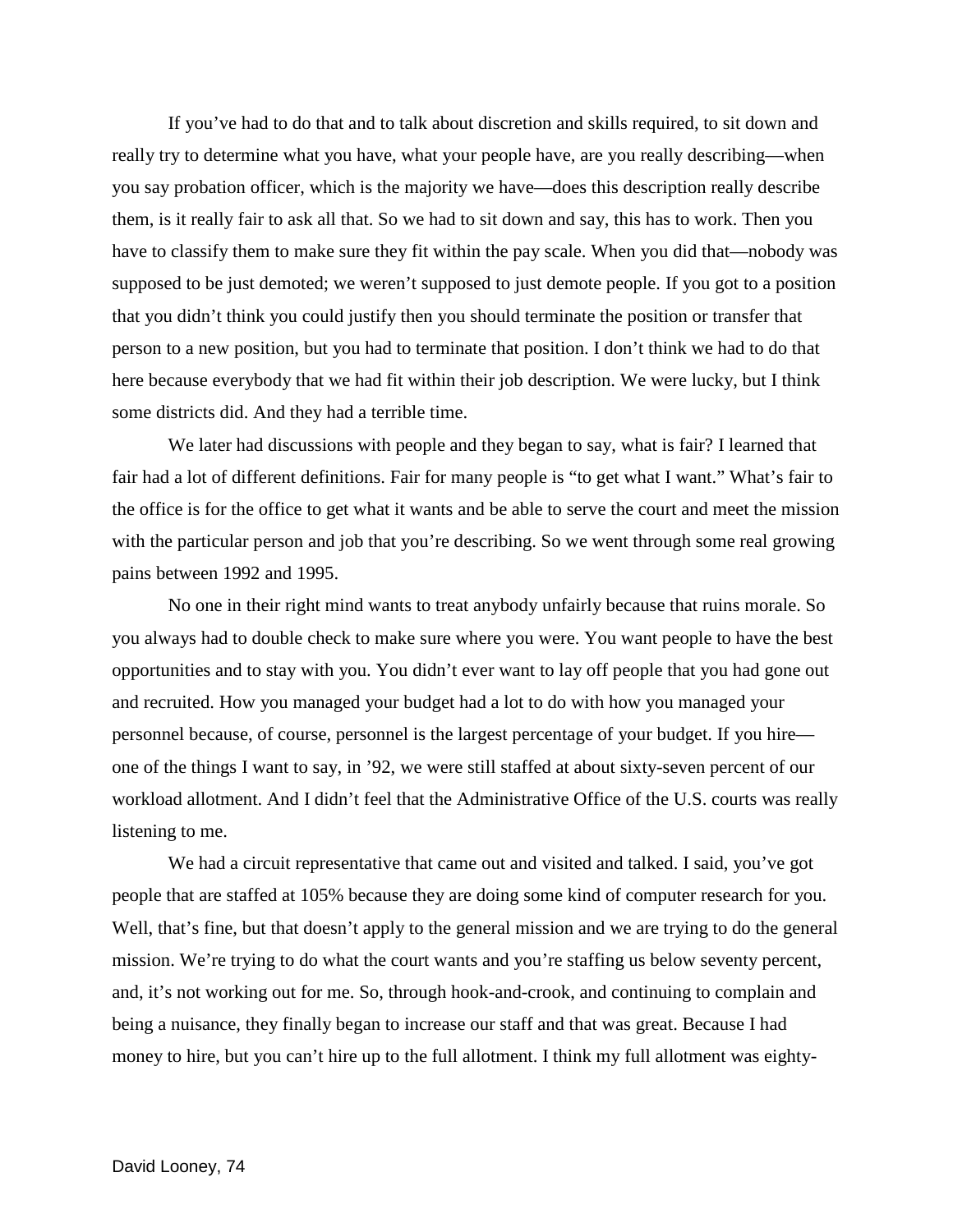five percent, which was a bit difference from seventy, or below seventy percent, but we had enough people to do the work.

But there were pressures from people around the district. You had an office that has periodically had a very high case load because a judge goes to that office or to that area and you have a lot of pre-sentences coming out of it, we would try to send somebody down to help out a bit. But you had to look at overall trends. People have a lot of different opinions on how I should do things of course, and you always should listen, but you really do have to come down to your bottom line decision. So managing the staff, putting them where they needed to be, and making certain that you had room in your personnel allotments so that if your workload dropped, and it did drop several times, it would go from god knows what, to who knows where it was going, and all of a sudden you're saying, they would—they being the Administration Office—would probably think that we need to cut back our personnel. Or maybe a judge would say, I want you to increase personnel. And you'd say, I can't really do that without leaving this margin that I have. I have to have that margin and you also had to manage that margin for other things that you had to have.

Let's say you didn't have enough money for drug treatment that year you would want to reprogram that money into drug treatment or some other thing. There were some restrictions on how we did things so that may not be an accurate example. But if you're going to manage it, and they did let us manage it, it was very interesting because most probation offices became very well managed with lots of money. I mean not tons of money, but enough money that we could actually manage our funds and it was fairly smooth sailing for a while. When the Administrative Office could see that we were doing such a good job of managing the money they began to think that they were giving us too much [*JD laughs*]—so they began to cut back on some of the formulas. But those were pretty good years and we did learn a lot.

At the same time, I think in 1992, we actually had to build out. When I say build out: we had to go and get space and build it out to meet our needs for six different offices. We had an office that had to be redone in Medford. We had an office that went in Bend. We had a separate supervision office here in Portland because there wasn't any room in the Solomon Courthouse for us, and that was not working. The Eugene office needed to be built out. We had to move from the courthouse because the judges needed more room over there so we had to leave the courthouse section. We moved to an off-site location, which was never perfect and it had lots of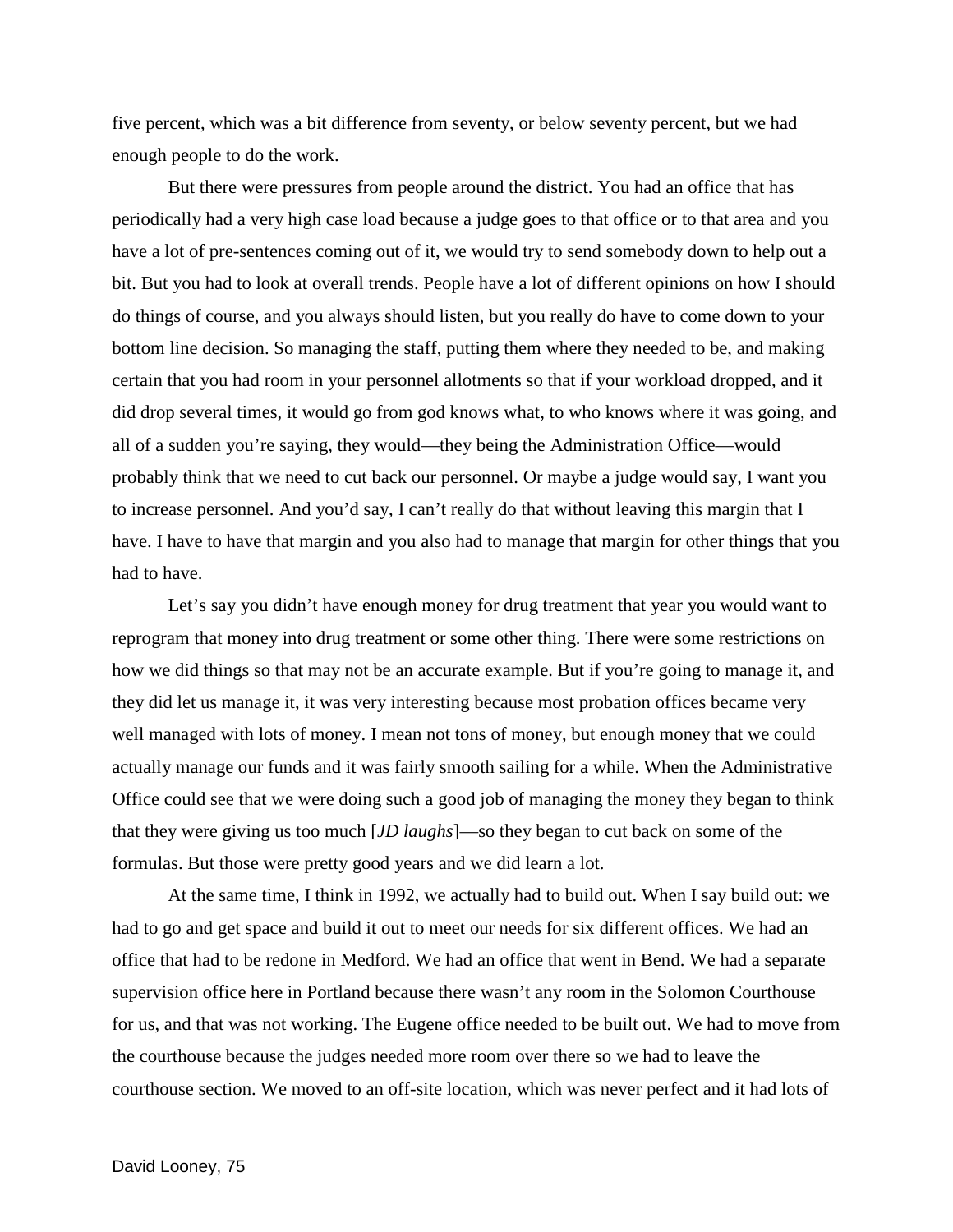problems but we made it work. The Medford Courthouse may have also had to be built out, but I can't remember now. At any rate, we had six different building projects going on over that period of time so there was just a lot to manage and a lot to find. Fortunately GSA [General Services Administration] would go lease the space. Sometimes they would want to lease huge spaces and we couldn't use all the room. We never had an architect; so most of the time I had to do the schematics and the drawings for the offices. Fortunately, I was pretty good with a ruler, I mean I was very low tech, you'd be amazed, I would give it to the GSA and they would give it to some architect and he would draw it. But most of the time we came out ok, but some of the things I drew were pretty absurd. So we had lots of learning going on, but it was fun. It was very, very busy years but we were managing our office, we were doing well. I don't think the court was displeased with us during that period of time. It seemed that we were doing fairly well. Well, sometimes we had difficult days and it was pretty serious, but it was ok.

JD: So aside from the decentralization new regime that was imposed you had been in the office a long time, what were some of the other kind of unexpected elements of being the Chief Probation Officer?

DL: Well, I was never a very good politician. I never really did think about being a politician. I was a technician or I was a probation and parole officer. So I didn't have a lot of those skills. I got along. I grew up in a small town and everybody knew everybody and if you worked for somebody they became your friend or they didn't like you based on how you worked. So I knew that hard work, diligence, and a very positive attitude was important. I had been scolded by Frank Gilbert for being a bit dour. He liked to be more of a happy camper all of the time. He thought that was how you were supposed to be. Well, it wasn't my personality or my style to just be glad-handing people all the time, I got along with people pretty well. I was there to put in a minimum of eight hours every day and sometimes we put in a lot more and I had a lot of work to do generally. And in the course of the time I was there, I did a lot of different things that nobody else wanted to do or Frank didn't want anybody else to do like drug contracting and the witness security programs or working on the projects. We should probably talk about automation in a minute—but you know I was busy. I was there a lot of times from fairly early in the morning, especially as a supervisor, until about 5:30 to 6:00 at night; and I wasn't alone. In those years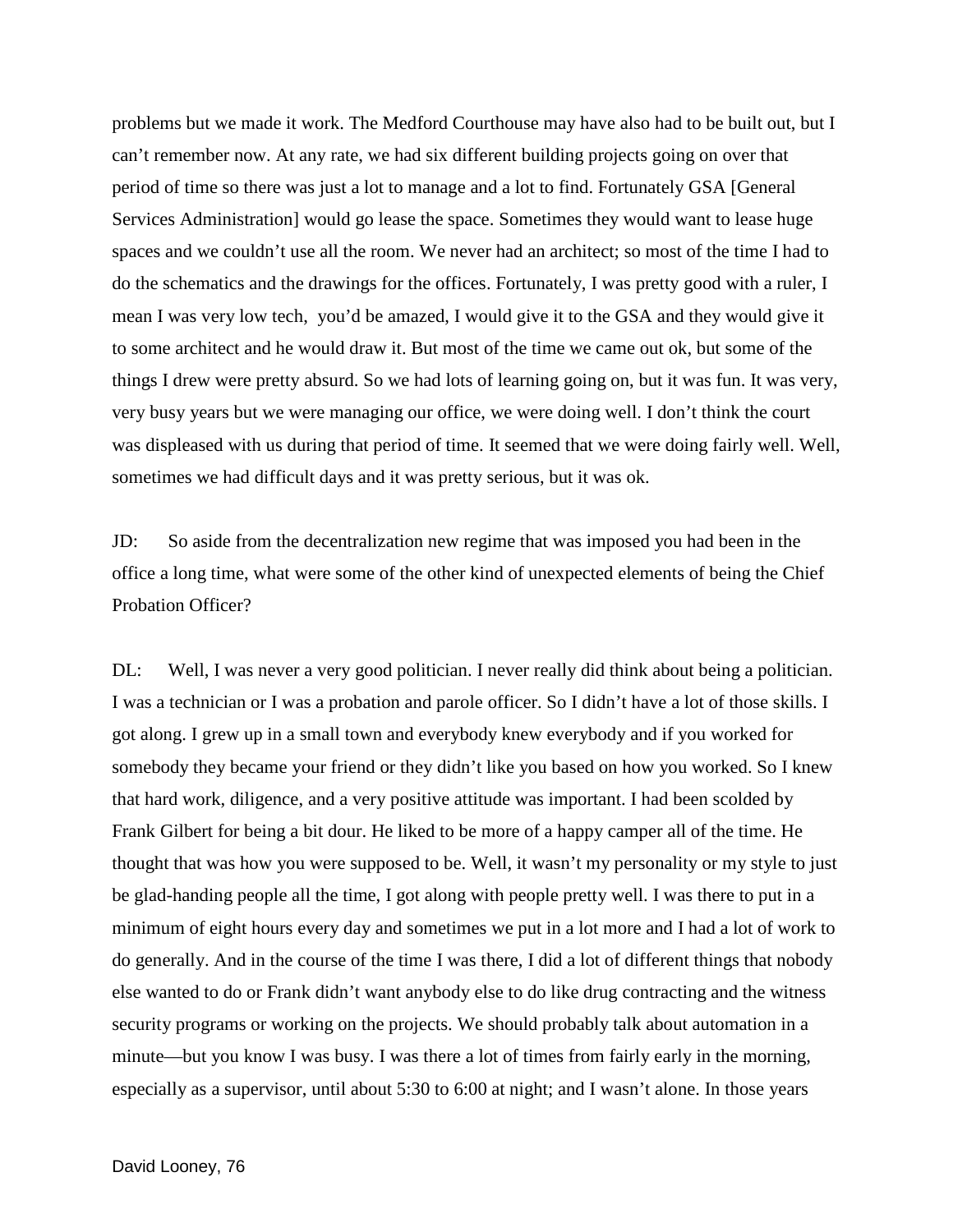there were generally two or three people around the office all of the time. So I wasn't always "Mr. Cheery" but I didn't think I needed to be.

One of the things when I got to be chief, I had to learn to try to manage a little bit by walking around. It was this old management thing that was taught someplace along the line, that management walk around and talk to people. Find out how they are doing, making sure that people know that you—you're are not just back there in your office with doors shut and you don't have any time in any day for people. So I learned to walk around and try to assess how people felt. It wasn't about me. I wasn't really interested in how much people loved me. I was interested in whether people whether they felt they were treated fairly. And like I said before, some people think fair means I got everything I wanted.

So there were differences about how people saw that. There were differences about how I saw people. If I saw somebody who didn't appear to be very interested in something they were supposed to be doing then I want to talk to them about it. I wasn't there to beat up on them, but I wanted to know what the issues were. I asked a fellow one time at a pre-sentence, what does that mean? because I didn't understand what they wrote, and I was told that they didn't know what that meant. I probably didn't handle those as well as I could because I just didn't find that acceptable.

So I learned to find some things acceptable that I wouldn't have when I was a supervisor. My patience was sometimes thin and I wish it hadn't been so thin, but I did learn to try to extend it a little bit, to take time—I had some very talented people that I didn't get along with. And you can't just say, well, I don't get along with you so you gotta leave. You want people to be there to apply their talents and do what they are supposed to do.

So I had to learn—personnel work was difficult for me, I also had to learn how to say, no, because I had been raised—I had been there a long time. I had known most of those people when they came in the door, and I was friends with some of them, some of them we had been close friends. Suddenly you're getting their point of view about something which can be very hostile. You had to learn to say, no, that's not how that's gonna happen, you're gonna have to do it my way, because this is why I think it's the best. But you can't always explain all of those things. Personnel decisions are private, so there were some decisions that people didn't like about personnel that was none of their business so to speak. You could give them some general description but they had to live with the results. That was my decision; if anybody didn't like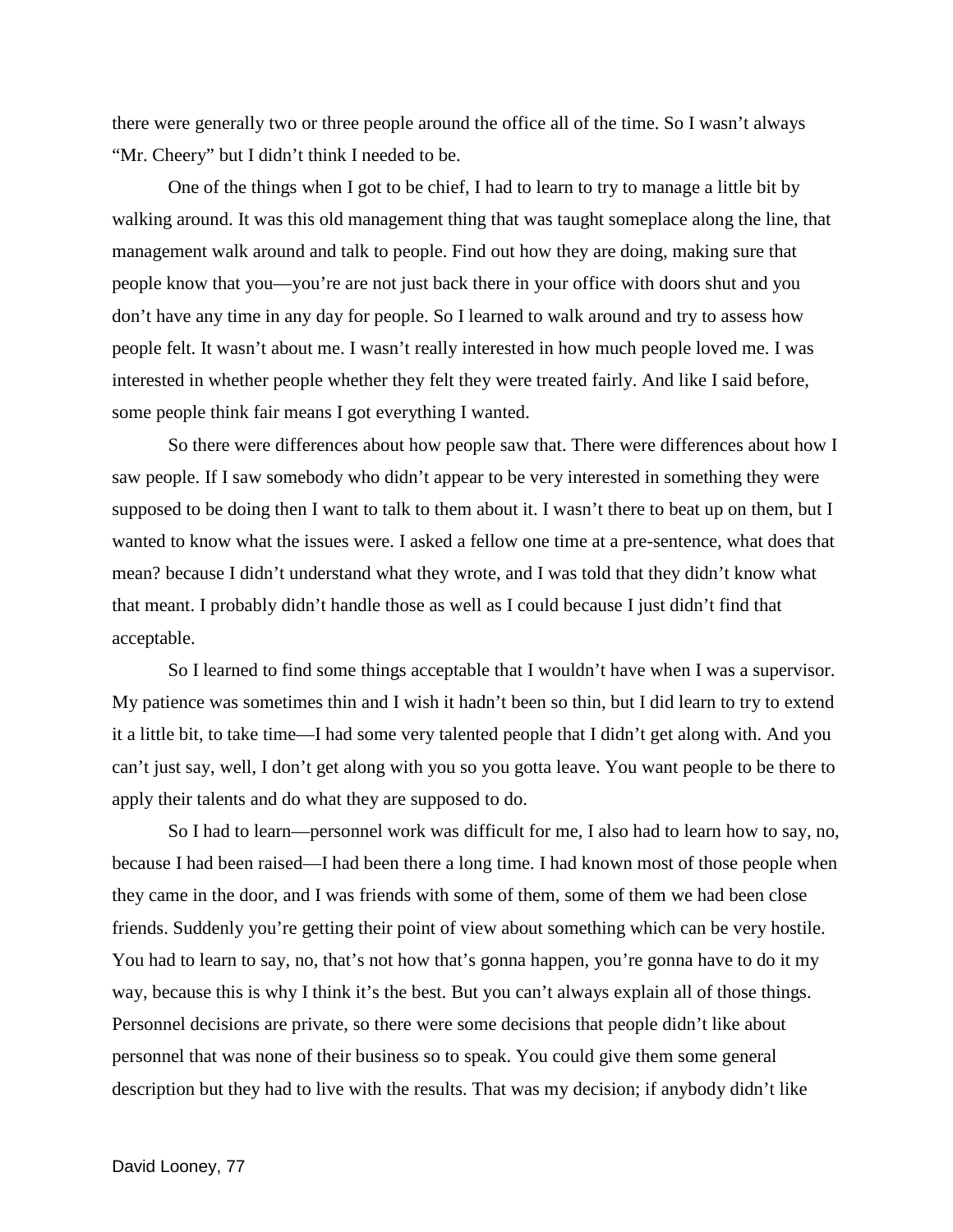it—if the court didn't like it then I had to change. And I went to the court most of the time and there was a serious personnel change that might affect them or they might have an issue with, and try to make certain that what I was doing was ok. Some of those worked out, some of them didn't work out.

Personnel were one of the huge things. Dealing with the Administrative Office, I always expected that people would do the best by you. You know, that there were no political hang-ups that one district was the same as the other. But I found that that was not the case, you had to learn to negotiate for yourself, you had to learn—I used the court whenever I could. I'm sure Judge Redden got tired of me in those early years because I was running up there with suggested letters—not every day, but certainly a couple of times a year—that I wanted to take on the AO because I felt like they were not taking care of our needs. And Judge Redden, as the guy he was, he was a remarkable mediator and he'd get me to calmed down and get somebody on the phone and we would try to hash it out. He did the best—and I can't think of a day that we didn't successfully deal with the issue.

Personnel, the AO, that was a big thing. And later on there was a time when I didn't feel I was being treated well by the court. It was a personal relationship in part with a judge. I always tried to be honest with the court if I thought there was a problem but I wasn't always as tactful as I needed to be. There were some things in there that I had to learn and maybe I didn't learn, but I'm still here, I'm still alive and I didn't get fired, so things must have worked out somehow.

JD: There were a couple of different organized training programs that you were part of as the CPO perhaps you could just take them in order in the Federal Judicial Training Centers.

DL: Yes, the Federal Judicial Center, the FJC as we referred to them. This was a very talented group of people, and I think David Leathery wasn't in charge of it most of the years I was there. He had a remarkable staff and they had remarkable clairvoyance, as far as I am concerned, about how far we needed to come in terms of issues like leadership. There are lots of different styles of leadership. There is leadership I referred to: learning to lead by walking around; management by walking around. There's the military leadership which I learned during the late '60s in the Navy which is a little less gentle, much more directive, not real interested in why something didn't get done, much more interested in *when* it will get done and if it's not going to get done than when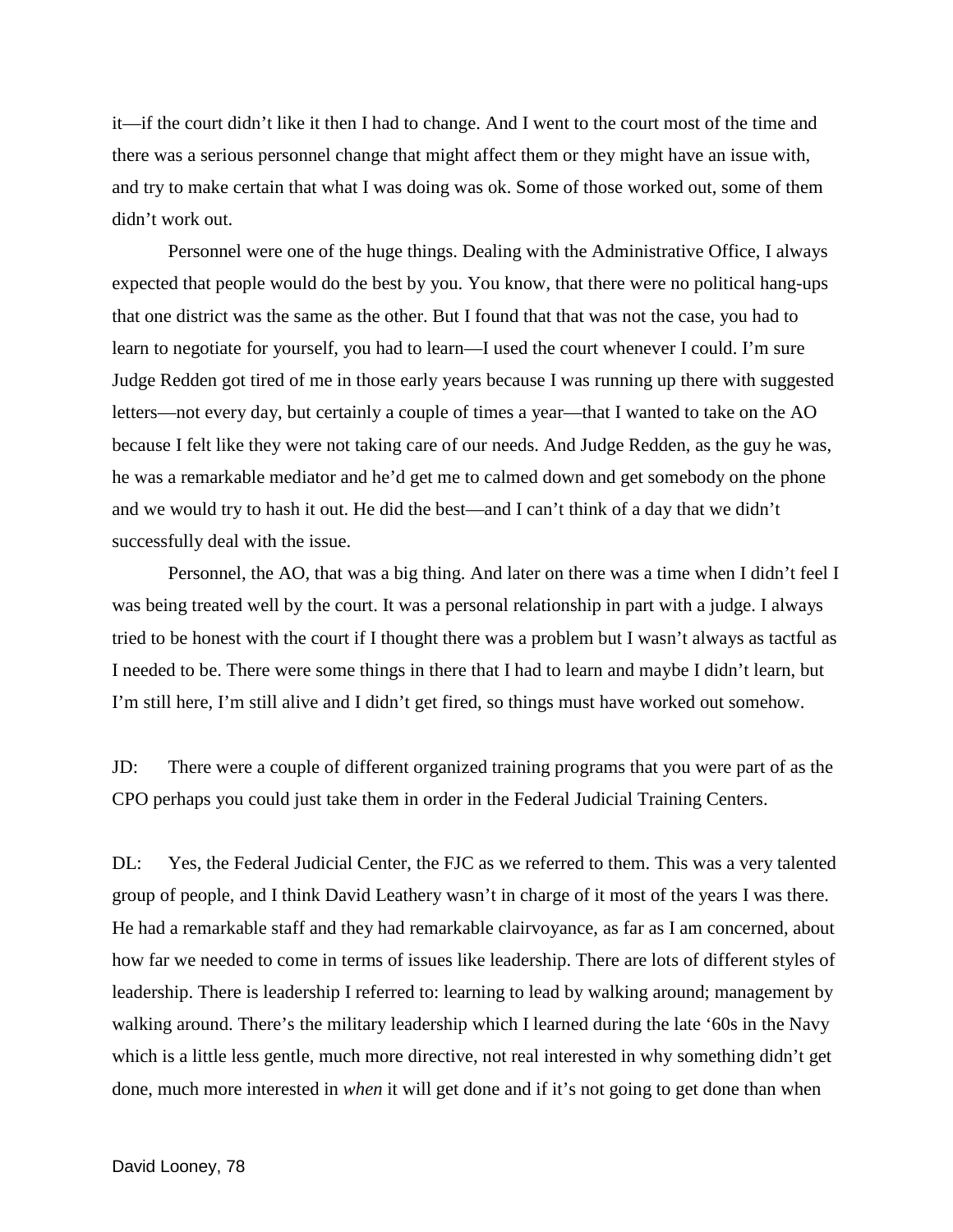you're leaving. It was pretty abrupt; so trying to balance those types of things when you're unschooled is sometimes difficult.

I can't remember, I want to say Emily [Hubel?] was the person who called me and said would you like to go—and this was during the later stages during my career. And I had lots of different training and I'll mention that too—but the most significant training that I had and one of the most important and most timely was a conference on leadership at Gettysburg. It was training in leadership in how to make decisions based on President Abraham Lincoln's leadership and management during the Civil War. It was absolutely remarkable. We had to do some preparation for it, we had to take some guidance tests, there's some—I found them the other day—I managed to get them shredded before anybody saw. What was facing me at that time was how to make the transition. I was going to be approximately retirement age…let's put it that way.

We had to retire at fifty-seven. The end of our fifty-seventh year was a mandatory retirement and I think I was fifty-five. S so I could have stayed longer right up to the blooming end which would have been 2002, or I could look at transition and see how to get the best qualified people in to present to the court as part of the EEO process. It was going to be an EEO hiring, but you want to be able to present the best people you have and to be able to prepare them. It's not fair to just not train anybody, it's not fair to keep everybody in a closet over here to maintain your power base just by keeping everybody away from the court or down here in some kind of sequester. And some people do that because they're so insecure. I didn't feel any threats. I didn't get along with everybody all the time—that's ok. We had a lot of talented people so I wanted to see how to make this transition.

So this training presented by the FJC talked about Lincoln's management of his Civil War generals and his cabinet which I think is fascinating and is based in part on Doris Kearns Goodwin, *The Team of Rivals*; a fascinating book, a fascinating training. And although I can't remember the specifics to the training, I do remember the immensity of the decisions facing Abraham Lincoln were certainly much greater than anything I was facing but I wanted to make the right decision. I wanted to make the right decision about the transition to get the best qualified people before the court. So when they brought in other applicants and stuff they could see what we'd done and how we trained.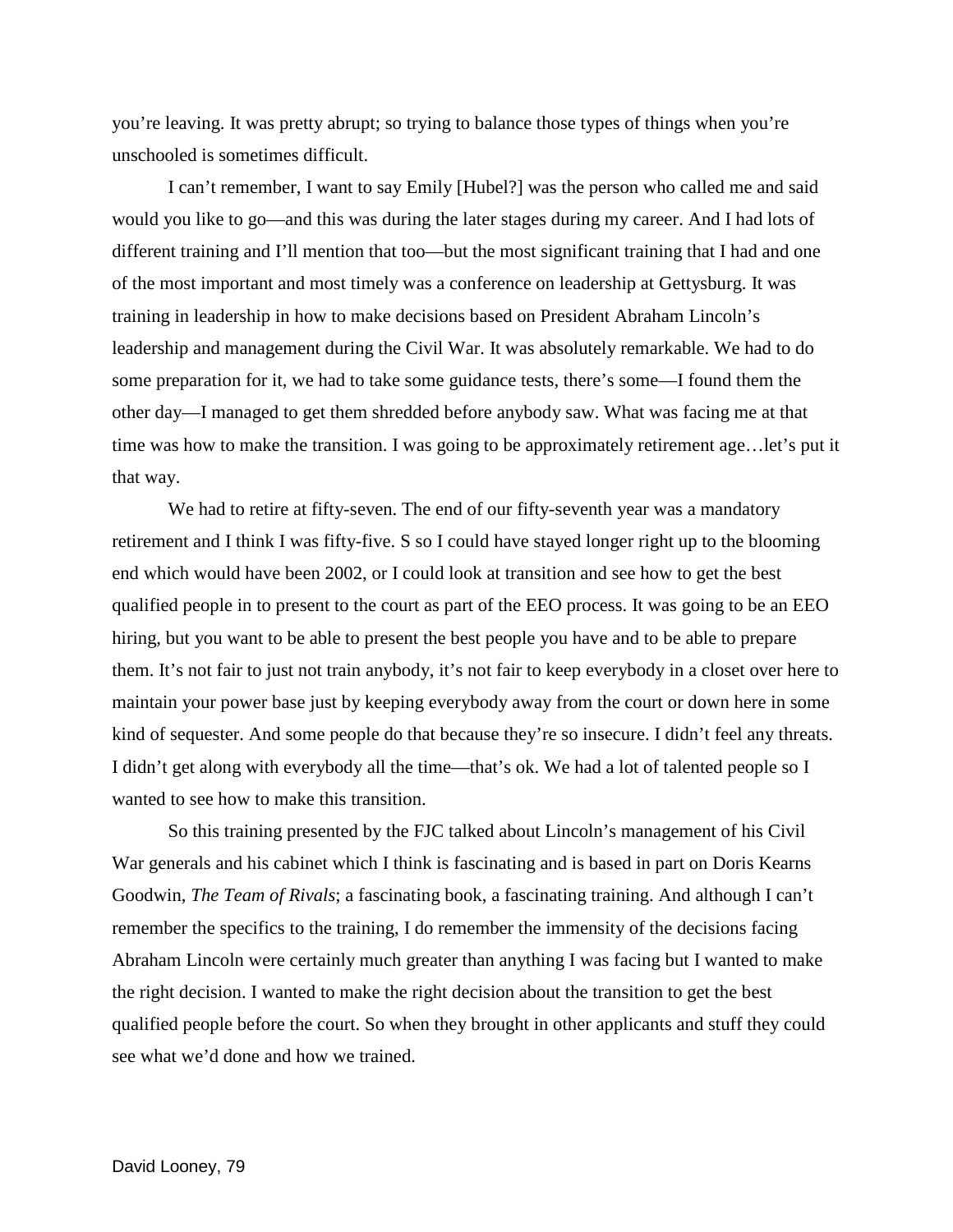You know, I had someone who thought I didn't do anything to lead, I had other people that thought I did way too much and was too military. And it probably depended a lot on what just happened in the course of management.

I remember being able to run across the battlefield from what would have been the Confederate lines to the area around Cemetery Hill in Gettysburg and be able to have this concept of what these people did and how they made the decisions to do it. Whether Longstreet really should have shown up earlier in the afternoon to aid Lee on his right and whether Jeb Stuart got lost in Harrisburg, or whether [George] Meade when he made the decision—"Old Snapping Turtle" made the decision to send those people over on Culp's Hill, or whether he brought them back to Cemetery Ridge at the right time. Some of those things were involved in discussion and what Lincoln said to Meade after that battle—I thought these are some immense decisions.

But what you have to do is to go back to Portland and make a decision about transition and how to present it to the court. And that during that period of time there also of decisions about whether the court—because members of the court said to me we need to combine pre-trial probation, whether that needed to be part of the process, and whether if you got to do that, how big is your staff going to be and how many deputy chiefs do you need to have, and those kinds of things. As I went to that training, those things were all in front of me and I needed to be able to not only think them through but to present them.

I thought that training—I hope they still have it, I know that somebody else puts similar training on in Gettysburg and maintains an affiliation with the Gettysburg Foundation. Those kinds of trainings are critical to probation officers because we are so myopic during the day. And I say that—from the time you are a probation officer, when you start in the morning you can start with a file on your desk and when you leave that night that file can still be on your desk buried by all the other files that have came up during the day. And you can have six to eight to ten files in the course of the day and upwards of twenty interviews or twenty contacts with cops, attorneys, whatever, and never ever get back to that first file. We can be totally immersed and when the FJC came in with training on not only on leadership but came in trying to help us learn concepts, behavioral change based on cognitive process—challenging our way of doing things, of just straight one-on-one counseling with somebody, go out sin no more, you need to get a job, you need to quit drinking—does that do any good? Some guys are good at it; other guys aren't so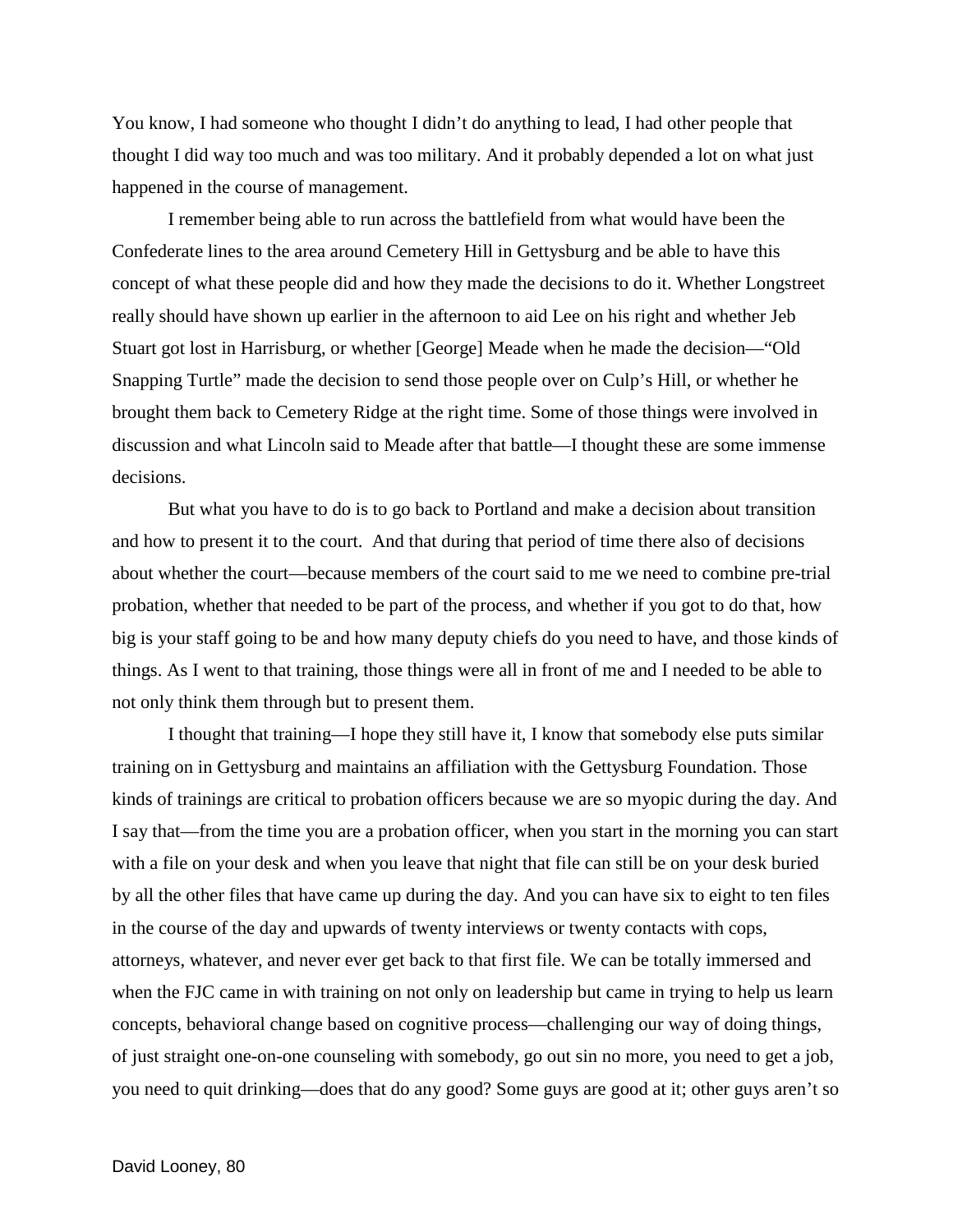good at it. So the FJC saw that we had these different levels of expertise. I think the FJC is a wonderful organization and I haven't been around for 15 years but I hope they are doing the same work they were doing then.

JD: So clearly there is a myriad of tasks, administrative and more that you're doing as the CPO, and some of what I want to talk about next is about the role of technology, and its technology whether we would consider it "old" technology or cutting edge, so when you were talking earlier about the index file and the index cards that was a technology that worked for a period of time and then didn't, and you were pretty integral to moving into different technology.

DL: Well, I don't know how effective I was. I was certainly in the middle in making as much mess as anybody in trying to make this transition. When I came in of course there was a card index file, the police department had a similar file and I'm sure the U.S. Attorney's Office too, and the clerk probably had a card file. From '73 to about '77 or '78, that was kind of the vision of what we going to probably always do. And in about '77 we began to get rumblings that we would have some kind of computer.

We didn't know what a computer was or what it was supposed to do. Then just as we had in the Navy, and I had done a lot of "crypto" work in the Navy and management of classified documents related to communications; and we had data punch cards for nearly everything. Every night at midnight, I had to put new punch cards in different kinds of communication devices so I knew what those were. I knew those somehow related to a computer and how it processed information but I didn't understand any of it really. So about '77, '78 when we began to discuss computers, the folks who were the most knowledgeable about computers in the Administrative Office, one person in particular, Steve Reynolds, came out to visit us. He showed us these machines and made them available to us. He asked, can you use these in trying to track cases?

Well, it was a machine that had a little screen like so. [*Using both hands to indicate size of screen.*] Essentially it was an electronic card file. You do basically the same thing that you would do to maintain a card file. So I wasn't really certain that was what we were supposed to be doing, but it seemed to be the wave of the future. So at any rate I asked Steve, What are we going to do with these things? He said, we'll put 'em up front and we'll do a bunch of input. I think there were even some data punch cards involved in this thing too, but that might have been how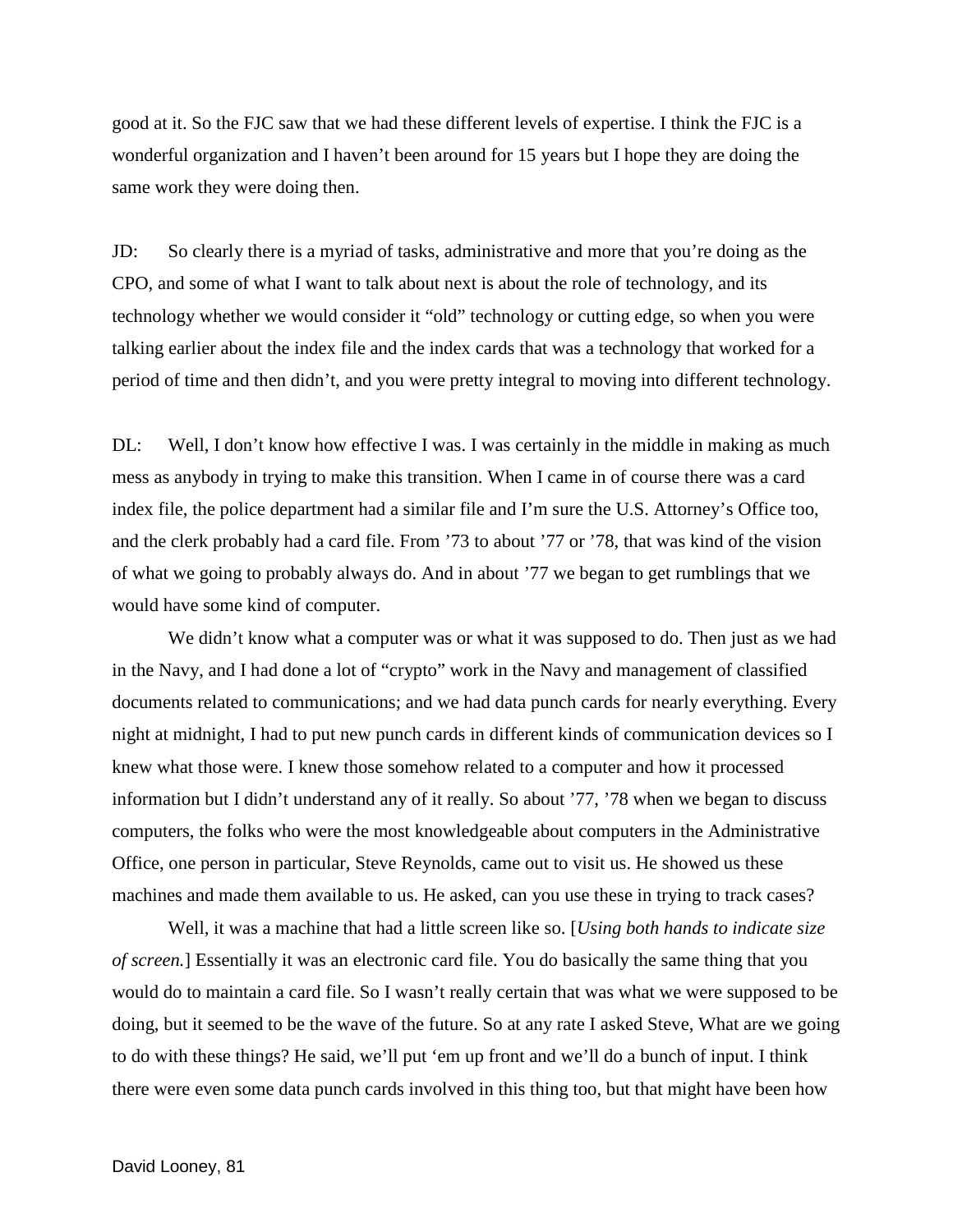we entered the information. So I said, well, the computers that I'm thinking about are easier to use and they're not so bulky and they have a wide range of uses in terms of tabulation, information and comparative stuff. They can be used as perhaps maybe to produce written material, word processing as well. These weren't for word processing at all; these were just the index file. And he said, yeah, they think that might cost them twenty million dollars and they're not going to do that. And I'm thinking, twenty million that is way too expensive.

Within a year we had some. All of a sudden the money came from some place, it became important to someone that these personal computers, PCs, we began to have access to personal computers, PCs. And we began to develop an information system. What to do with the information system was another thing. So they created a work committee called PIMS, Probation Information Management System. In 1978, Keith Stuart [?] Sr. and I began taking turns going back to Washington D.C. to work, and to various other places around the United States, to work with this committee in developing what this system would do and what it would be for. We saw it as an information system, we saw it as a word processing system, we saw it on how to tabulate and compare sentences, and we thought it might be pretty handy for the Sentencing Council's process.

There were other people who had different ideas. I had a conversation with a fellow who—I think he worked for just about everybody in Washington DC. He worked for the FBI I think and as he was leaving us he was going to the CIA. So it was kind of a Beltway employment system. They just worked around the Beltway where ever they could find jobs or a pay raise. He and I had very distinct differences about it. He saw the need to be able to get information from the districts to determine "what they were doing out there." And it really came across in that manner: what are you doing? Why are you doing it? And how can we help you do what we want you to do and we need to determine what it cost to have you do what you think you are supposed to do and what we want you to do. It was like a "Big Brother" concept. I was very offended, and said, this isn't appropriate at all, if this is what this is about then I want off this project because this is not appropriate.

I'm not going to say it was a "Big Brother" project but I am going to say that the development of the computer system and the interplay between the Administrative Office and this district ultimately led me to believe that I was right at that point. They, they being the Administrative Office, the Probation Division, was more interested in trying to use this system to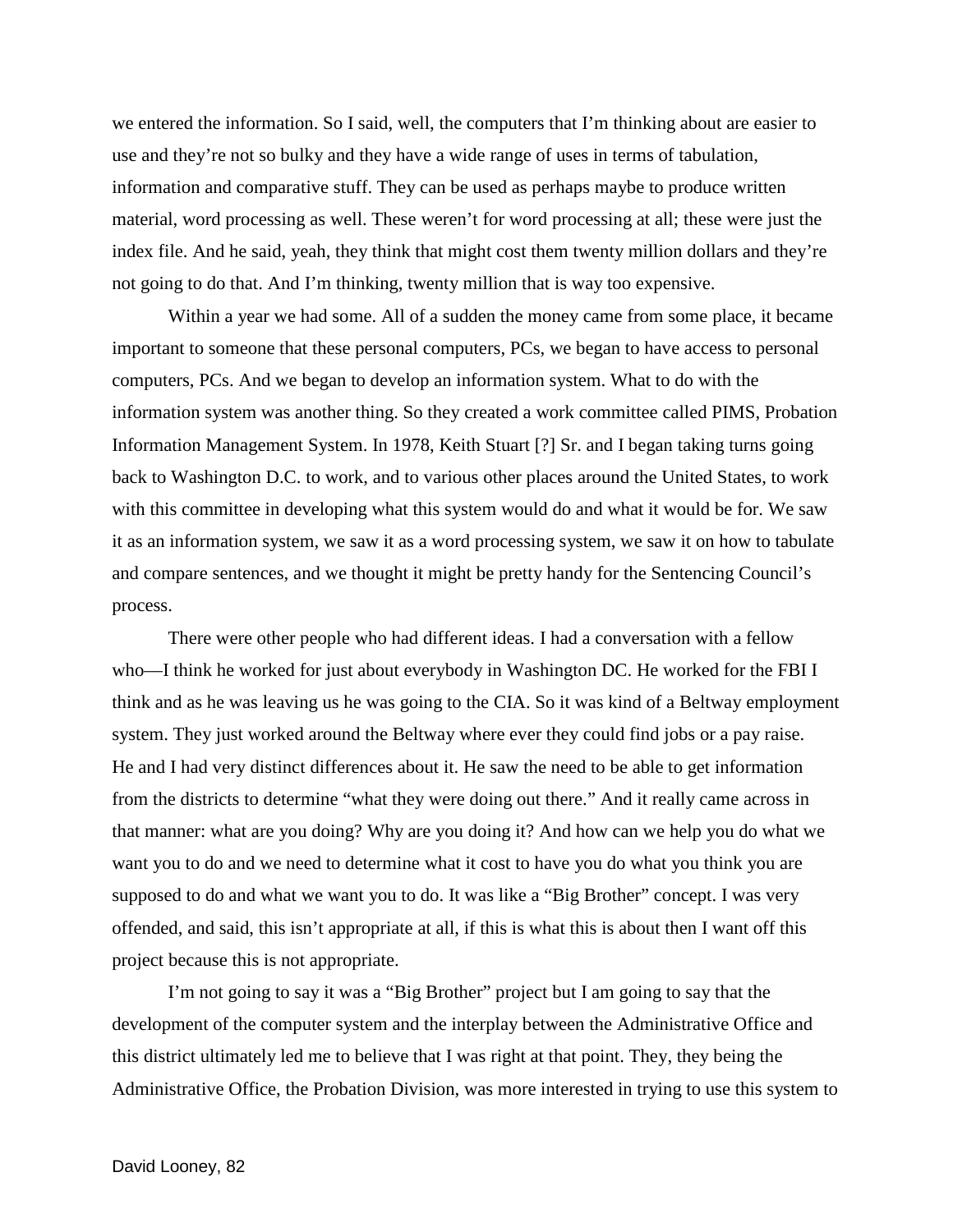control costs and determine what we really should be doing as opposed to what we were doing. A lot of it was revolved around budget, the decentralization of the budget, how we were spending the money, what we were spending it on, could we spend it different way and to do it cheaper. It's ultimately, I think its led, and, I can't speak to what's happened since 2000, because things were going pretty much in our favor when I left in 2000. But, I felt that as some of it developed and what I was able to see is that they used the computer system to determine outcomes of cases, to look at drug testing programs, drug therapy programs and they began to make quantitative judgments, excuse me, qualitative judgments about the programs, and whether we were spending money appropriately. And certainly as a watch dog, as a consultant in your spending, I think that's appropriate. I don't see anything wrong with it, but to make the final decision about that and to begin to determine what you do with your staff, and how you're your staff; those are things that I think were decisions that were the local court's decisions and the local unit executive's decision.

The automation from that point on for many years, we still ran our own systems. I had a wonderful information technology person who we developed our own information system. We ran our own information system; we used it as we thought it was appropriate and it worked fairly well. They wanted kind of a cradle to grave approach though so that when somebody came into that system through pretrial you would be in that system and they would march that person through the probation system and through the court system so they had uniform tracking; that made sense to me. I finally said, ok, we'll get rid of our unique and wonderful office information system and we will submit to your programs. And I hope it's turned out better than where I thought it was headed. But I haven't tried to keep up with it; it's not my business anymore.

JD: You touched a couple of times in the previous interview as well as today about drug and alcohol use and abuse by probationers, mental health issues being significant among that population, I gather you had a very hands-on role both as a probation officer, but also your involvement in some treatment facilities and halfway houses, could you talk about that a bit?

DL: Sure, this is kind of a broad subject. Because when I came in, we had a much more of medical model, we were emphasizing counseling and treatment resource management although resources were pretty thin, and mental health resources have always been terribly thin. We dealt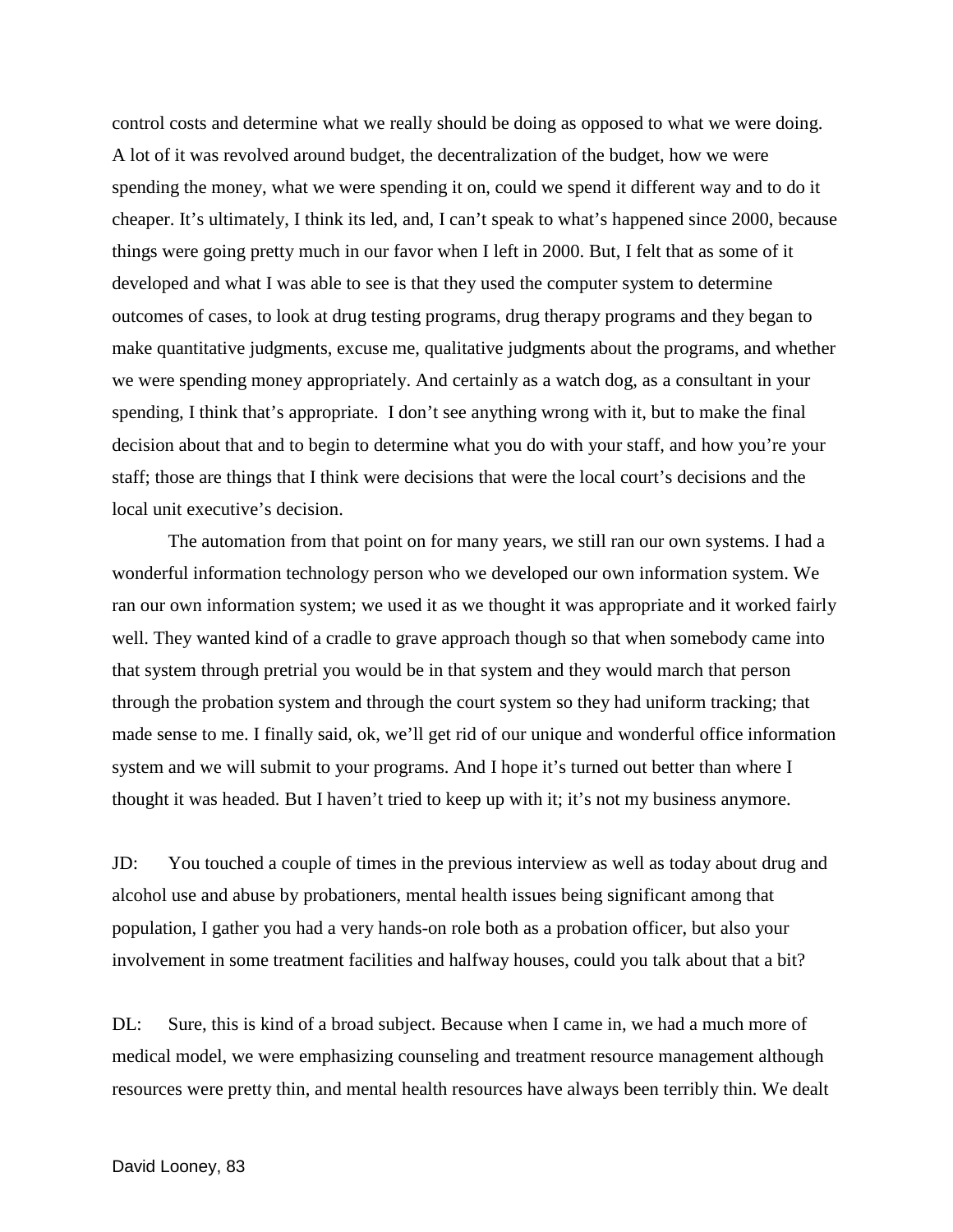with anybody who had a halfway house; anybody who had a work release program in trying to manage difficult cases, cases that needed a little bit more control than what we could provide on the street. I mean you can have a probationer who gets right out of court and the next day has a relapse. If you don't have some resources—many times we tried to use a family, but many people didn't have a family and the parolee has the same thing. You'd have to write and get an addition on his conditions to get him into a halfway house or whatever you've got available. And when I first got started, the Bureau of Prisons actually ran the work release facilities out of jails. A guy by the name of Bud [Henimen?], I doubt that anybody would even remember Bud except us old timers. But Bud would go around and inspect jails and would also say, we've got a Bureau of Prisons guy that can get a job out here, can you throw him in your jail, and can you release him every morning at 7:00 —that's what a work release facility was in many cases.

Treatment facilities, halfway houses, were almost nonexistent. You had a few, Alpha House, part of the CODA program was a residential treatment program. Many people thought that drug treatment meant you came in and saw a drug counselor once a week and gave UA. Other people thought that drug treatment was just giving—when I say UA, urine analysis, giving a urine test, and they that if they give a urine test was the same as drug treatment. Far from it. So the whole concept about it, you know we had a medical model, but we didn't have any resources.

The first chief I worked for, Walter Evans, between '73 and '76. He was associated with a facility out in Oregon City called Parrot Creek Boys Ranch. The director was a guy by the name of Steve Boucher. Walter and Steve got on, I mean, they agreed. Walter was a very big proponent of probation and treatment and a medical model philosophy. So he began to work on whether we could actually come up with a halfway house. And, in 1976, I think he and Judge Solomon had gotten several people together, and I don't think they were even mentioned it the original Articles of Confederation or Incorporation, but we just had to look at those again the other day and they were woefully inadequate, but they did the trick.

The corporation purchased an old house just off Southeast Hawthorne and  $15<sup>th</sup>$ , and it was a traditional two story house with a couch out front where people sat and smoked. One Friday afternoon, Walter Evans said, well everybody is going to get some time off today and we're all going to go over to a halfway house and we're gonna paint it, not the outside, the inside. So they gathered clerks and probation officers, paintbrushes, rollers, tarps and by golly they painted it.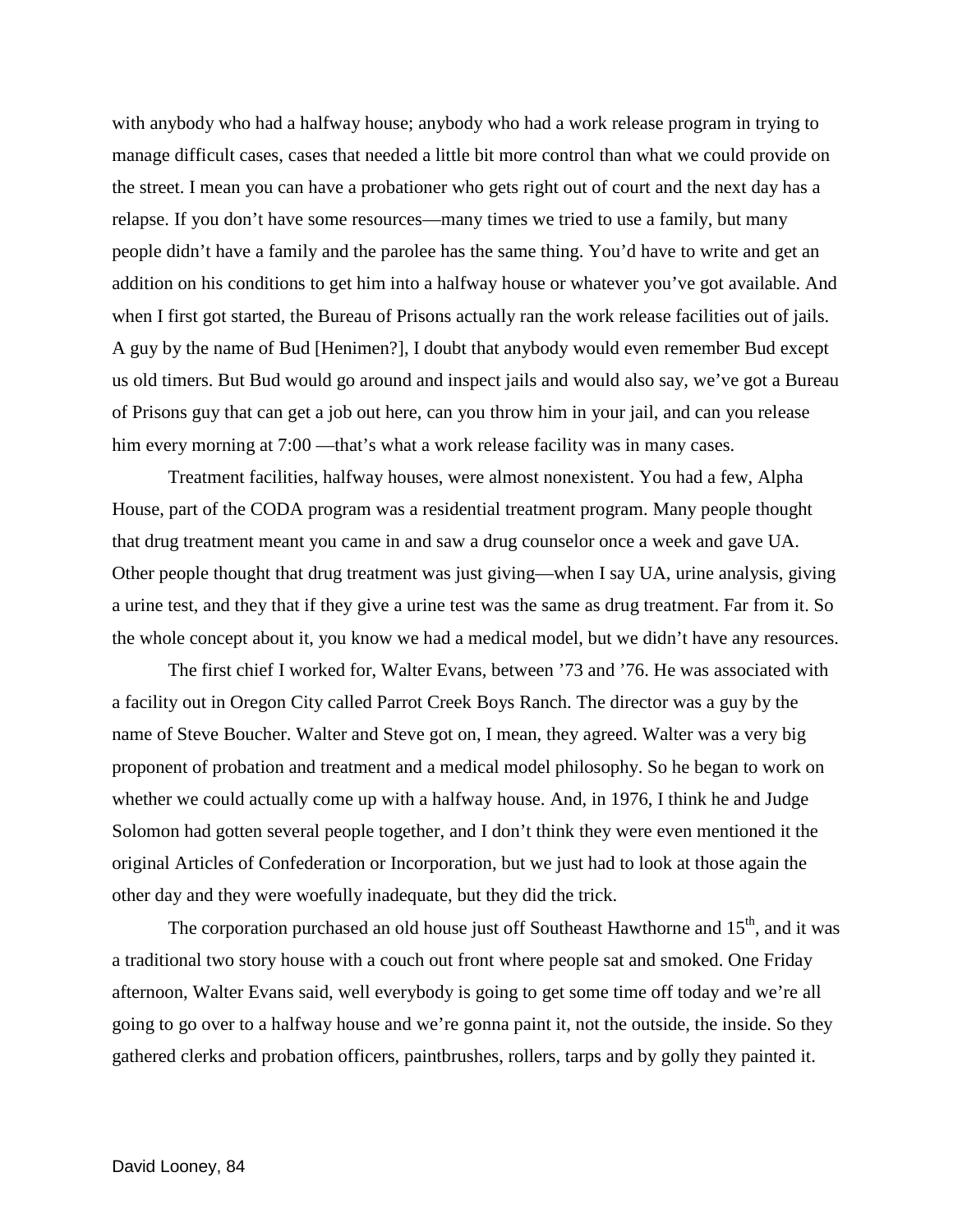We began to use it, it was first, had a few beds like, five, and then seven. This concept of having a halfway house, and it wasn't a treatment facility, but it did they did have an AA meeting there. The halfway house staff would kind of mind the premises at night. They didn't have to be on point too much because they didn't have a perimeter patrol or anything like that, but they would manage the comings and goings. Walter helped them devise some appropriate rules. Steve Boucher had some experience though he hadn't dealt with adults too much but he had had these wild yahoo-juveniles out in Oregon City, so he had a pretty good idea of who we were dealing with.

The halfway house concept was hard fought because it's not just "build it and they will come." It's: how much money does it take? Will the neighborhood allow it? How to you manage it? Is it strict? Is it lenient? Is it based on treatment? Is it based on confinement? How do you manage it? And it was a moving target, but it was a wonderful resource even though it was small. We could say this person doesn't have a place to be and doesn't have any self-control and Steve will you accept him? We had to get an order to do that. We would run up to the court, add a condition and then we would take this guy over and drop him off. I could say without too much shame that I occasionally dropped them off on Friday and said I would get the order on Monday because I couldn't stand to deal with this guy over the weekend. Generally my admonition was he shouldn't go anyplace and my admonition to the guy was he shouldn't "make the news." Because I needed a break from them—sometimes you've been trying to manage these cases day to day and dig them out from underneath some bridge, and then they are to that point where their criminality is ongoing—you can pretty much be assured of that. But you're managing them on a medical model and/or treatment basis.

Simultaneously, the Bureau of Prisons began to contract with a guy by the name of Rev. Sam Johnson up in North Portland through the Progress House Association out of Tacoma. They brought in—bought a facility. I can remember them talking about it. Come over and see it, and going over to see it. A big two story house with some difficult access problems. They weren't really ever able to control it although they said they were going to work on it. But that was primarily for the parolees when they got out of prison they would go to the Progress House Association. The facility off Hawthorne, the Oregon Halfway House, was primarily for the lower-risk people, the probationers, but then it began to get mixed.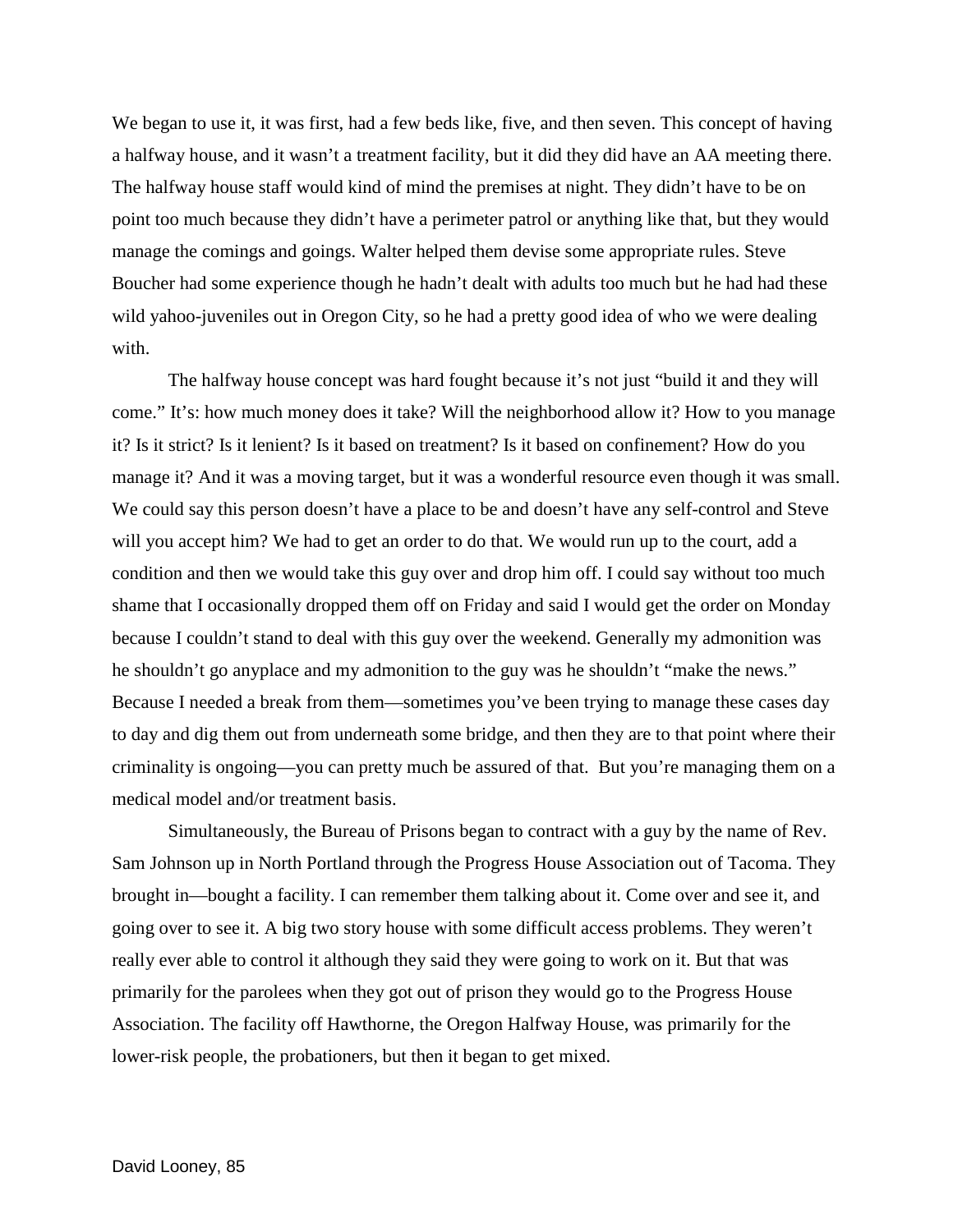As these concepts about how you manage people and halfway houses and whether it's based on treatment or whether it's a referral—during those years, I was a contracting officer for treatment with the probation office—there were lots of varieties and different pressures to use different people. Most of the time, because we had over 100 maybe up to 200 people in treatment, I couldn't accept a contractor who didn't have a place of business. I even got in with that once with the AO. They wanted me to switch, to use someone else's recommendation, and I said, they didn't have a place of business. We had to have as much definition and structure as we could get because our halfway houses couldn't provide drug treatment. The Progress House Association did the same thing that Oregon Halfway house was doing: we'll house them, we'll try to refer them to work, and we'll provide a UA test every now and then to check and make sure they are not using.

But all this is in flux because as *this* is changing, we are also changing the whole concept about whether the probation officer is an enforcement agent or treatment agent. And that discussion goes on—I think we talked a little bit about it in our last session—and I would never shy away from the enforcement side because I felt it was very important for us to cooperate with law enforcement. In some ways, the most proud of some of the things we did being able to get some very dangerous people off the street by cooperating with law enforcement. At the same time, I did not want to see probation officers view themselves as police officers or offensively trained weapons people. That's just a hesitation for me; I just can't quite go there. At any rate, as this transition from treatment to a more structured halfway house situation, our own supervision practices are in transition, and we are making some progress to define it, but it's not a perfect process.

The Bureau of Prisons wanted a single contract, they didn't want two contracts, and they didn't want two types of contracts. They didn't necessarily want a halfway house that dealt only with low risk people, and they didn't want a halfway house that dealt with only high risk people. They wanted to be able to refer the general population. They talked about getting [*sighs*] a single use contract or single contractor to do both things but neither of these facilities was appropriate for any numbers—and Oregon Halfway House, even by the time I left was really only up to about fifteen beds.

Portland Progress House probably had authorization to be a little higher. They were having difficulty losing control. Sam Johnson did a wonderful job and later his associate, Celia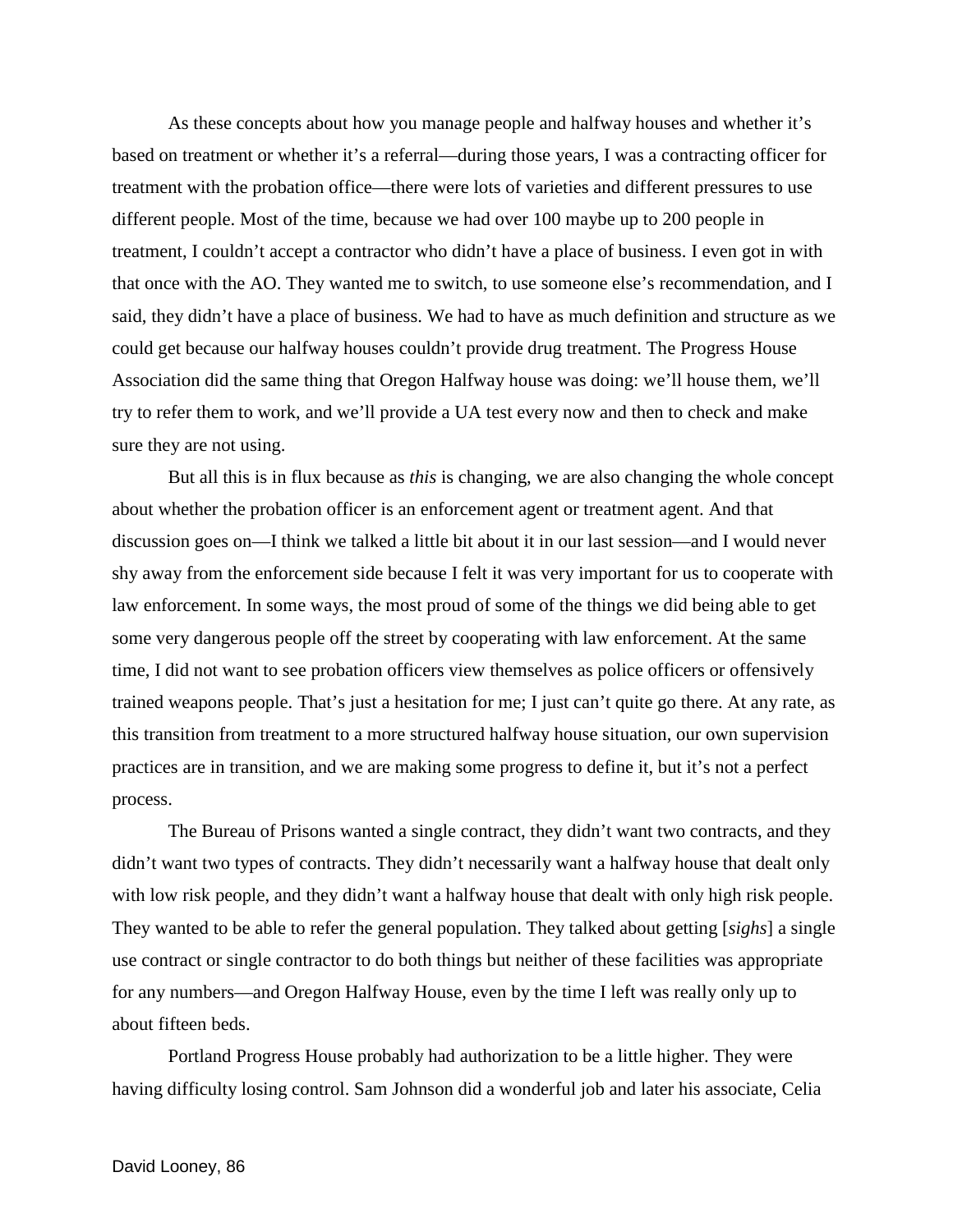Landers, did a wonderful job, but what happens is that people begun to tire. It's a very difficult job. These are 24-hour a day facilities. You cannot possibly run with a small staff or with an inadequate staff. You have to have a trained staff that is awake and knows how to handle emergencies—both innocent emergencies, you know the who guy comes in and falls down the stairs or cuts himself in the kitchen to the guy that blows up upstairs and suddenly thinks that he's going to barricade his room and blow up the building. So you have to have people who can respond to all those different levels.

By about 1997, Portland Progress House was really not functioning very well. Celia had just left and Sam Johnson had passed away so they were really not at their peak. Steve Boucher only had fifteen beds and he was doing the best he could cooperation with other people involved with Oregon Halfway House to get a bigger concept. I know there were local attorneys over there. I think the public defender was involved. They were really saying, if we build it will they come? The fact of it is, though, the Oregon Halfway House was making money. I didn't have any concept of that because I couldn't see it; I wasn't involved in their money. But I could see there was this tremendous need. I talked to Steve Boucher throughout all those years, and even after I retired and I would go see Steve and take a look at what he was thinking. He was always excited about it, he was terribly excited about it. Then one day he brings out this drawing that is a beautiful rendition of what could be. I said, well when are you going to build that? He said, it's already built, it's an office building and we are going to lease it, and all of a sudden—nobody had ever guaranteed that he would get a contract, but Steve with all the pressures and with all the problems had managed to believe that if you build it they will come. Sure enough by 2002, the contract was written, the building wasn't ready and things hadn't gone quite as well as Steve wanted, but it was coming. In 2005, I went out to help him write some emergency management procedures and the next thing I know the doors opened.

I can't remember how many people came in, about thirty-five initially or so, then they were allowed to have up to seventy-five, and as the time went on it began to fill. Of course, [*coughs*] it was a work in progress because I think there were some things they had to just develop as they got there. I mean here is this treatment-focused facility that's now accepting up to seventy-five people. The number of people alone collapses the whole concept that you are going to have a couple of guys sitting on the front porch sofa smoking and watching the door. It doesn't work that way anymore. You've got to have staff to assess skills, people verifying where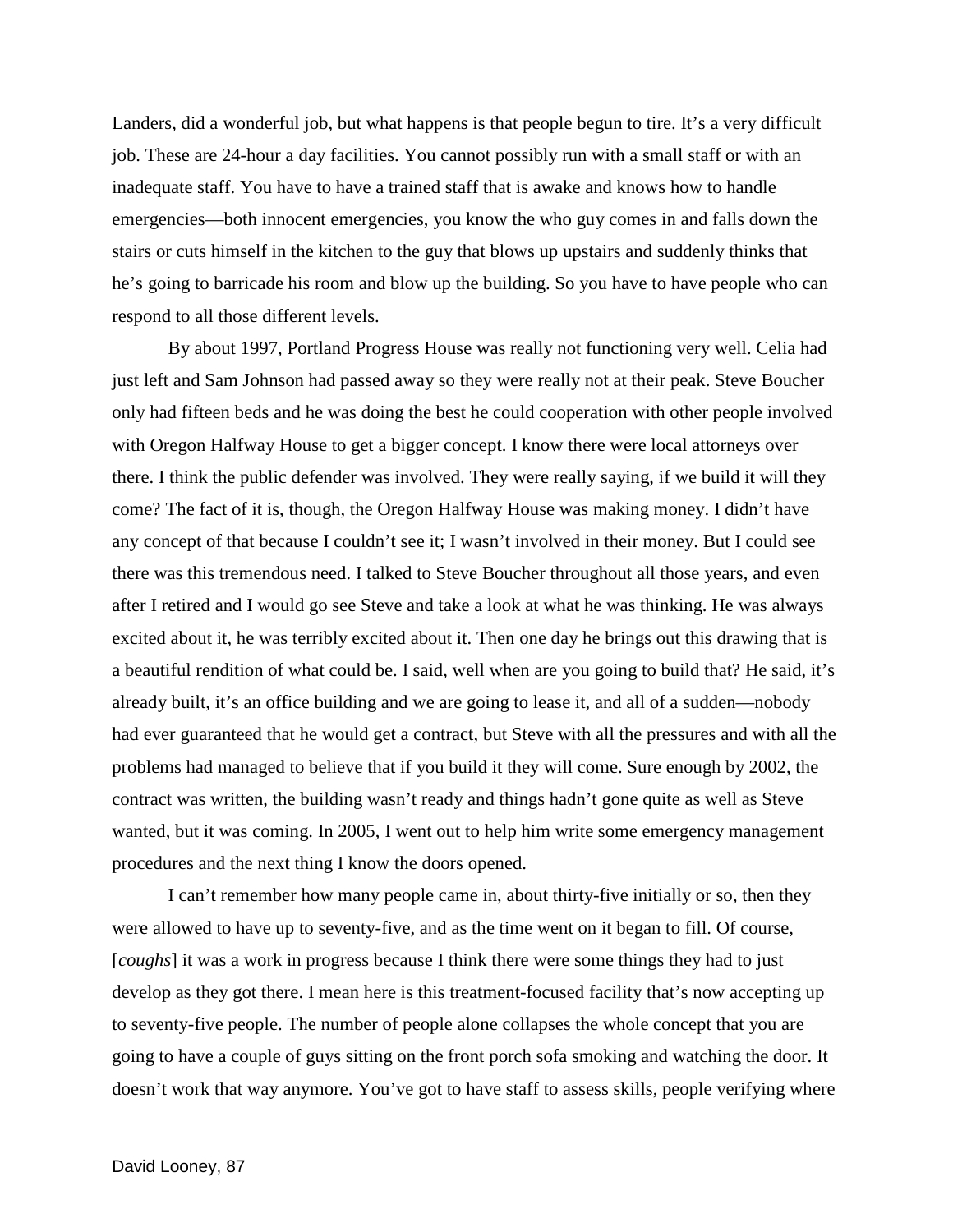people go, you have to have people that can help them find jobs, you've gotta have people down here to assess whether you've got some mental health issues, whether you've got physical health issues, you gotta have staff that are trained to be able handle emergencies and overdoses and know how to get help. I will say that when you have been working on a small scale, it's a different world to all of a sudden you start working in this new world.

By 2006, Steve just collapsed. Steve Wax, the public defender and Eric Suing called me on a Thursday and said can we meet tomorrow? We have had some issues out at Oregon Halfway House and it's up and running and we are doing fine but we need to talk about them, and we wondered if you can help us. So I said, yes, I'll meet you. And I had a feeling because I had met with Steve several times between 2005 and 2006 and I knew he was struggling. They said, Steve's no longer going to be able to function, could you start on Monday?' I can't say I was disappointed because I have been involved with the place since 1976 and that was even when I was in Eugene. So I saw it kind of opening up and its potential, I was pretty excited about its potential to see what could go on there. So I came in and was the interim executive out there for a year. There were lots of things to do in that period of time, and we began to envision— [*door opens, DL chuckles, person at door speaks briefly. Tape stops to address visitor, then resumes.*] **START**

Since that time it's gotten to be an even bigger dream. We had a little setback. The person who replaced me embezzled money, was convicted in this court, and was sentenced to prison. She had a lot of talent and did a lot of good things but you can't overcome criminal behavior. She had had a background that included similar behavior but had a hush-agreement with that victim, so it was never reported or on the books, and she got through the vetting process without that happening. She had even had great work reports from the BOP who had supervised her in the other place where she worked. So we were a bit surprised by the amount she was able to get. And it was staff failures at Oregon Halfway House it should have been detected immediately. But for a variety reasons we shouldn't be surprised by these things. Anybody who has dealt with criminal activity as much as I have or as much as the other members of the board out at the Oregon Halfway House have—you realize that people who are going to do this are pretty good at manipulating and covering their tracks.

But we were able to get another fellow, Brian Martinek is the current director out there, and Brian comes to us with an extensive law enforcement background. But he is a convert, as far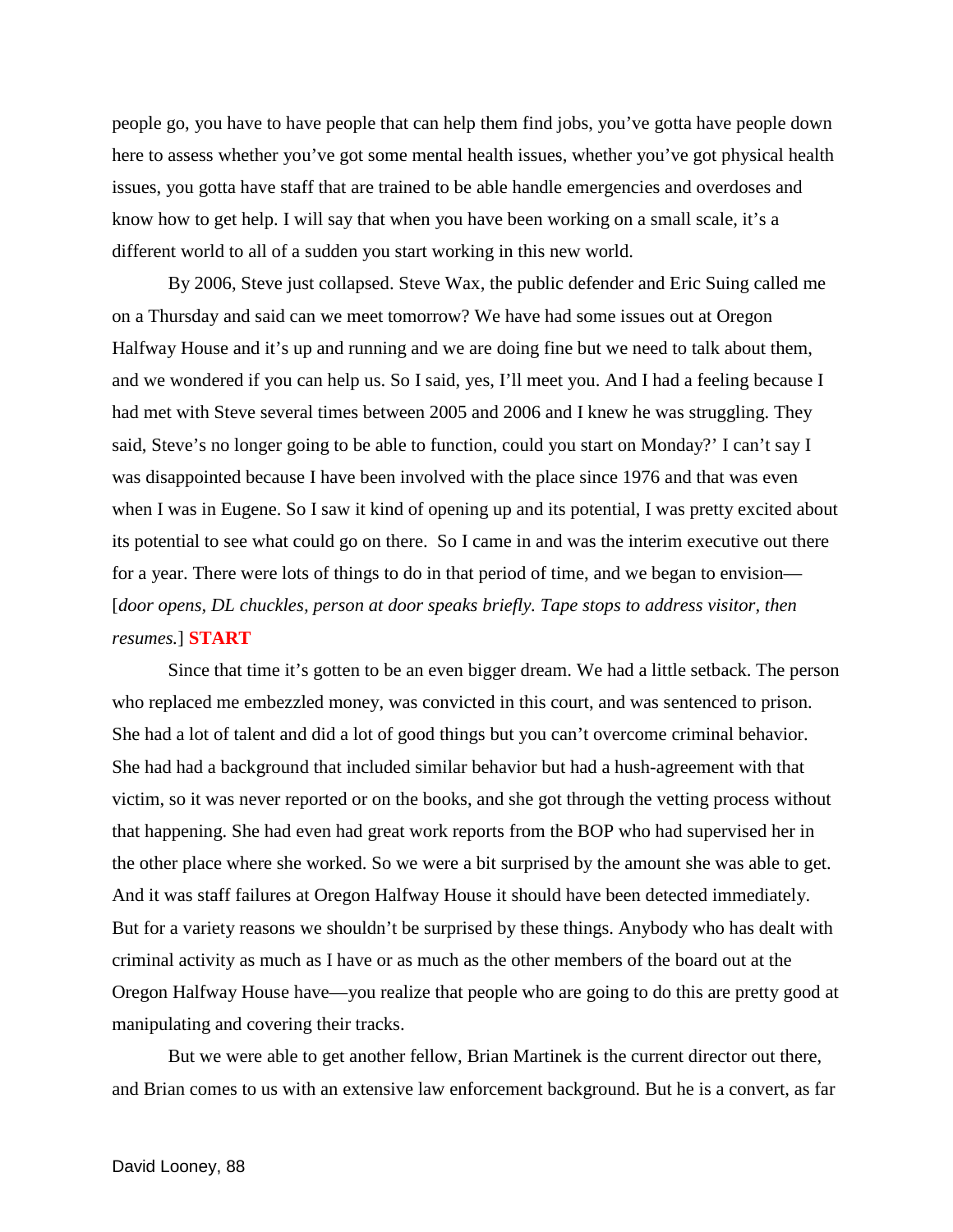as I'm concerned, to an eclectic approach to reformation of character. He understands the important role of counseling, and treatment, and occupational therapy, and vocational training and he is well aware of issue with character and criminality and drug addiction and mental health. He has been amazing in working on all these issues while simultaneously with building out a new building. We are in the middle of a five million dollar capitol building program that will be completed in 2016. After I left the Oregon Halfway house in 2006, it has become known as the Northwest Regional Re-Entry Center.

I think the program has been enlarged and greatly improved by Brian Martinek and I think it does great service for the court. I think most judges use it, some of them use it in different ways. They have a Drug Court here, of course, and the Re-Entry Court. And they are able to do short term placements out there and some pretty immediate type of intervention for folks. One of the things that we found over the years is that if you can intervene very quickly after an event, sometimes you can have a greater impact on people and to get their attention better rather than having them sit in jail for three or four months while everybody argues over what they are going to do. Meanwhile, they may manipulate themselves into some situation because you can't keep them in jail forever. I think that the house is being used very appropriately and we are going to be able to be in a position to be able to take it up to 150 people. It's become a multi-service, multi-use type facility.

We're swinging back—the pendulum has not swung so far back that we are going to have a huge medical model treatment focus because we understand now the leverage that enforcement has and we need to maintain. And the supervision as strict; we are using GPS, we are using monitoring and all sorts of things. And it's working to remind people that we know what they are doing and that we expect them to do the things that are positive. Of course, once again, you still have the failures in human character, but we are getting some results. As far as I'm concerned, we are doing as well as anybody is able to do and with a top of the line staff and top of the line facility.

JD: That's an amazing trajectory from going to paint the seven bed—I can just imagine that house on SE Hawthorne—just knowing the area.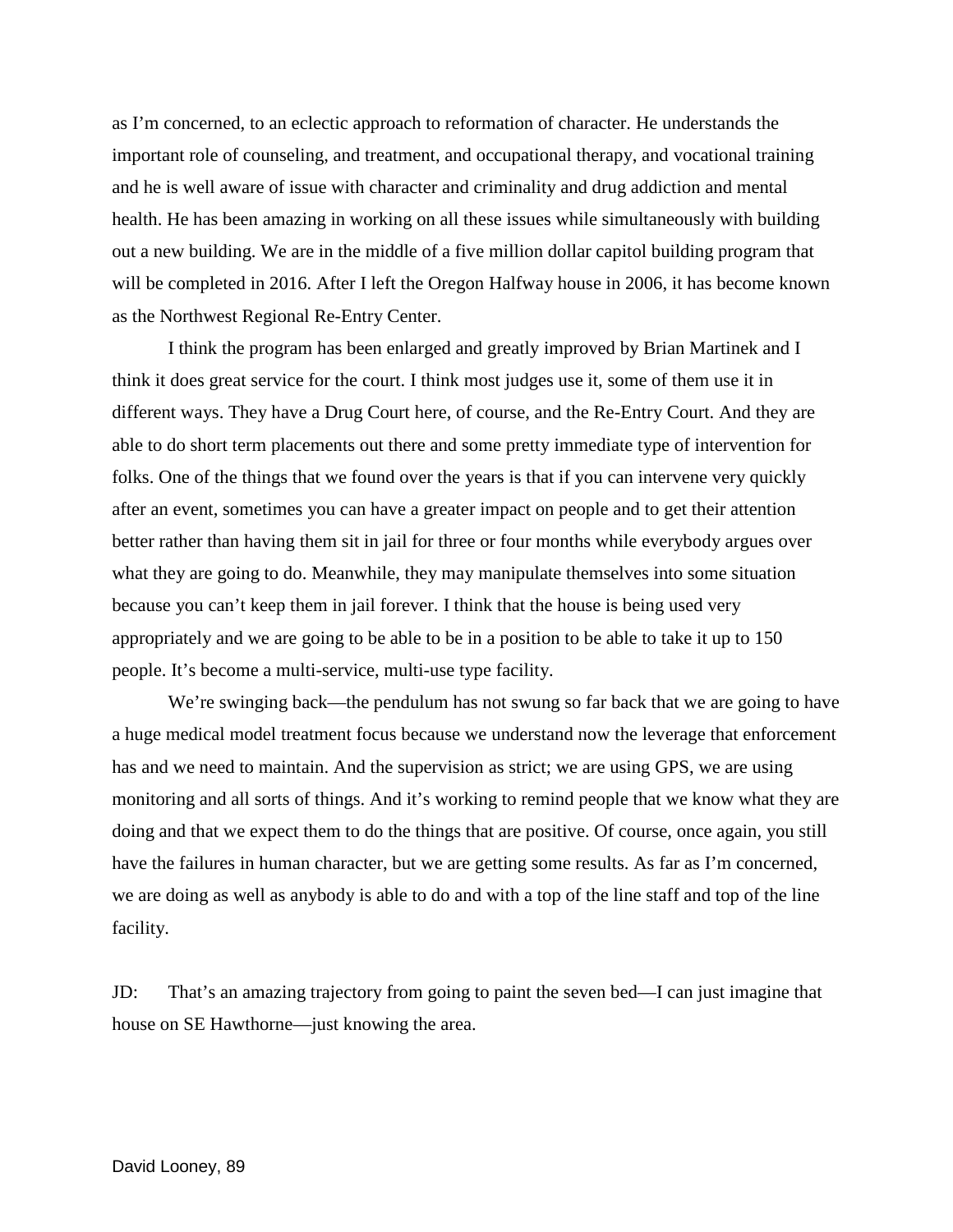DL: Yeah, it was a unique place. Like I said, I took people there on Friday night and dropped them off because I couldn't stand to deal with them, and said, can you handle it?, And Steve would say, ok. I also showed up at 3 o'clock in the morning to wrestle people on the stairs who had been drunk since 9 o'clock and nobody had called anybody, but now they needed to take them to jail. So you would go up with a marshal and wrestle around on the chair—I had just had knee surgery so I had this huge brace on my leg so we we're rolling around on the second floor with this guy trying to slap us upside the head with a can of beer. I mean you have to laugh about it now. You think about that and, well, that's part of the job and that's part of this process and how you get from a treatment facility to a well-organized multi-use re-entry facility, which I think is going to be long-term, and very well operated, and very professional. And I think the courts are fairly well aware of it. I haven't felt that it was my place to come back and preach to the choir about it. When I left the House, I didn't come back on the board until probably the end of 2008. I have been on it now for some time and I'm probably going to—when the facility is completed next year and everything settles down, I probably will ask to leave.

I am at this point happy with not being involved to the extent—. Over the years being on the board, or even before, I would stop by and see Steve Boucher and to see how that facility was going and that sort of thing, and during the interim after I left and while our larcenous friend was running it, I would stop and say, how it was going. So I have had a long-term interest in it and I haven't wanted to leave it. But I am at the point now where I've got other things to do and I really don't want to be involved anymore. Not that I don't enjoy watching it succeed. I love to see the court using it, however they want to use it, but I think these re-entry courts and drug courts they are very time demanding. Sometimes they can be expensive because they take a lot of hands-on time with the judge and with staff to negotiate those kinds of decisions in a triagetype of situation. But I think they have the best prospect for helping the average low-risk individual. I don't necessarily see them as being appropriate for high risk, violent criminals, but I think for people who are troubled and can use some mental health work and some drug treatment, especially if they have some family resources they can make some adjustments in their life.

It's possible for people to change. We don't need to be silly about it, you can't just say, go forth and sin no more, but certainly people can change and I think we have to have that hope and that expectation; knowledgeable expectation.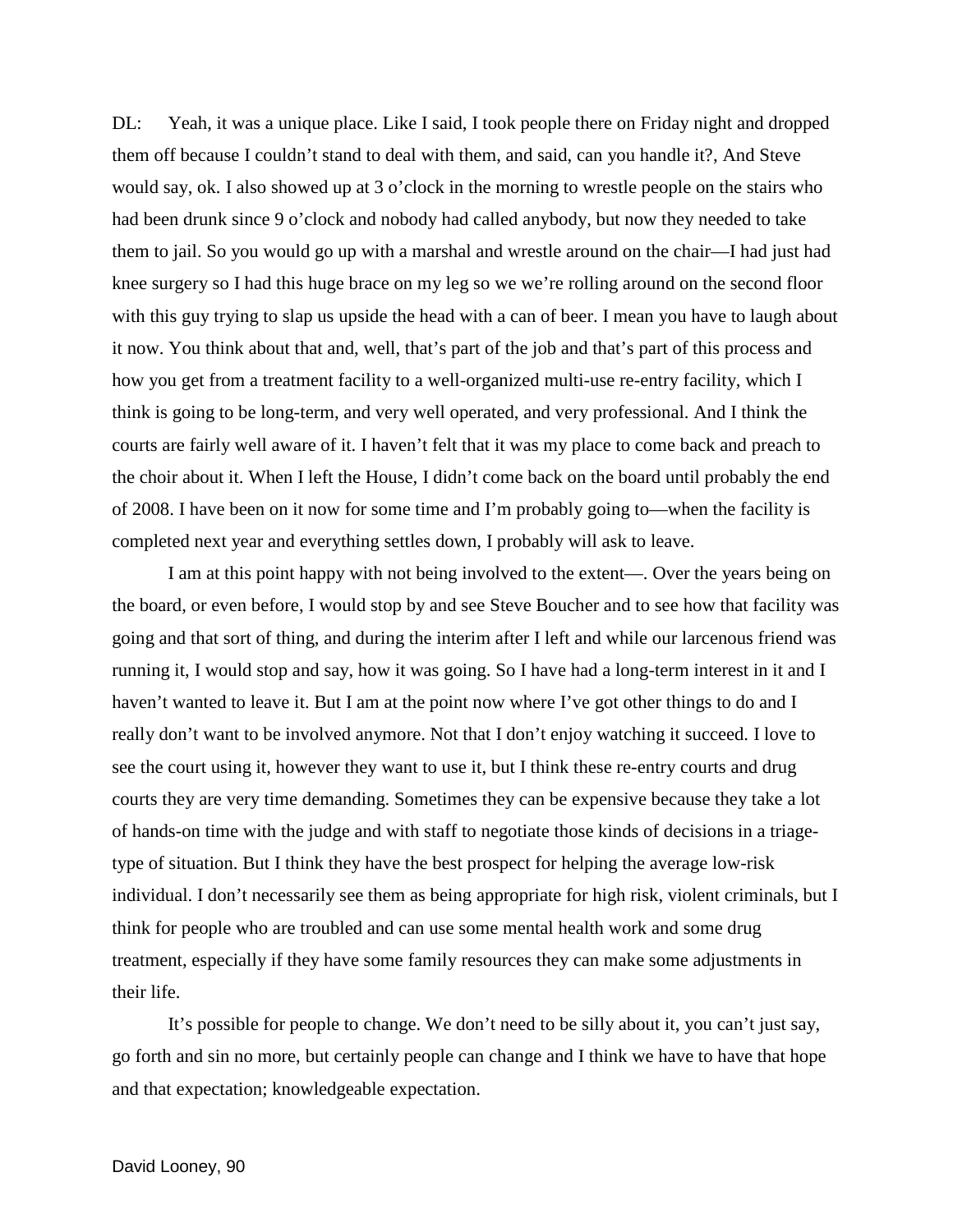JD: So you have maintained your interest and activity in the Halfway House but in 2000 you did decide, or perhaps the decision was made for you, that it was time to retire. Can you tell me about that transition and looking back at your time, and your perception of it.

DL: Yeah, I think I was being treated very fairly by the court. After I had gone to Gettysburg and had looked at some of the prospect, there were several different decisions to be made, about whether it was to stay for another 20 months or whether to go. I was looking at two or three people in the Probation Office, who were really—and maybe more, there were quite a number of talented supervisors, all of those people kind of getting ready; had been there a long time. There were some who were—people get itchy and they are kind of funny, they don't want to act like they're crawling up your backside to get ahead of you, but they are beginning to feel like they could do things better. And you get a little sense of that. I hadn't lost any interest in the job, but I was looking at—when are these people ready, and when is a good time to do this. Twenty months is not a long time in the course of human events.

There were some things I wanted to do. I had just had a house built and I had gone out and started to landscape. Because like lots of things I had never done, I didn't have the money to finish everything. So that had immediately fallen down the hill with a railroad tie or something so I said well this is going to take more time than I thought. So, at any rate I was kind of contemplating some of these things ahead of me. My wife was still working, my daughter was graduated from high school and I wasn't certain how much financial demand was going to be on me but twenty months was not going to make the difference in their lives. Compared where the supervisors in my office who were ready to go; they were anxious.

One of the previous deputy chiefs, he had just retired the year before, and everyone kind of thought that new people, young people, were deserving of a chance to just go do it. I'd had twenty-eight years, almost twenty-eight years, beyond that I had worked for the prison and I had worked for the state probation. I didn't think I was going to hurt myself by leaving. In fact, I was kind of ready for something new. I also wanted to go fishing—a lot. So I just thought that was time, nobody told me I had to leave. I'm sure that there were times when Judge [Michael] Hogan thought about me leaving and he probably would have been glad. But he was all very open and gracious talking with me about retirement. I don't think he was too mad at me. We had a lot of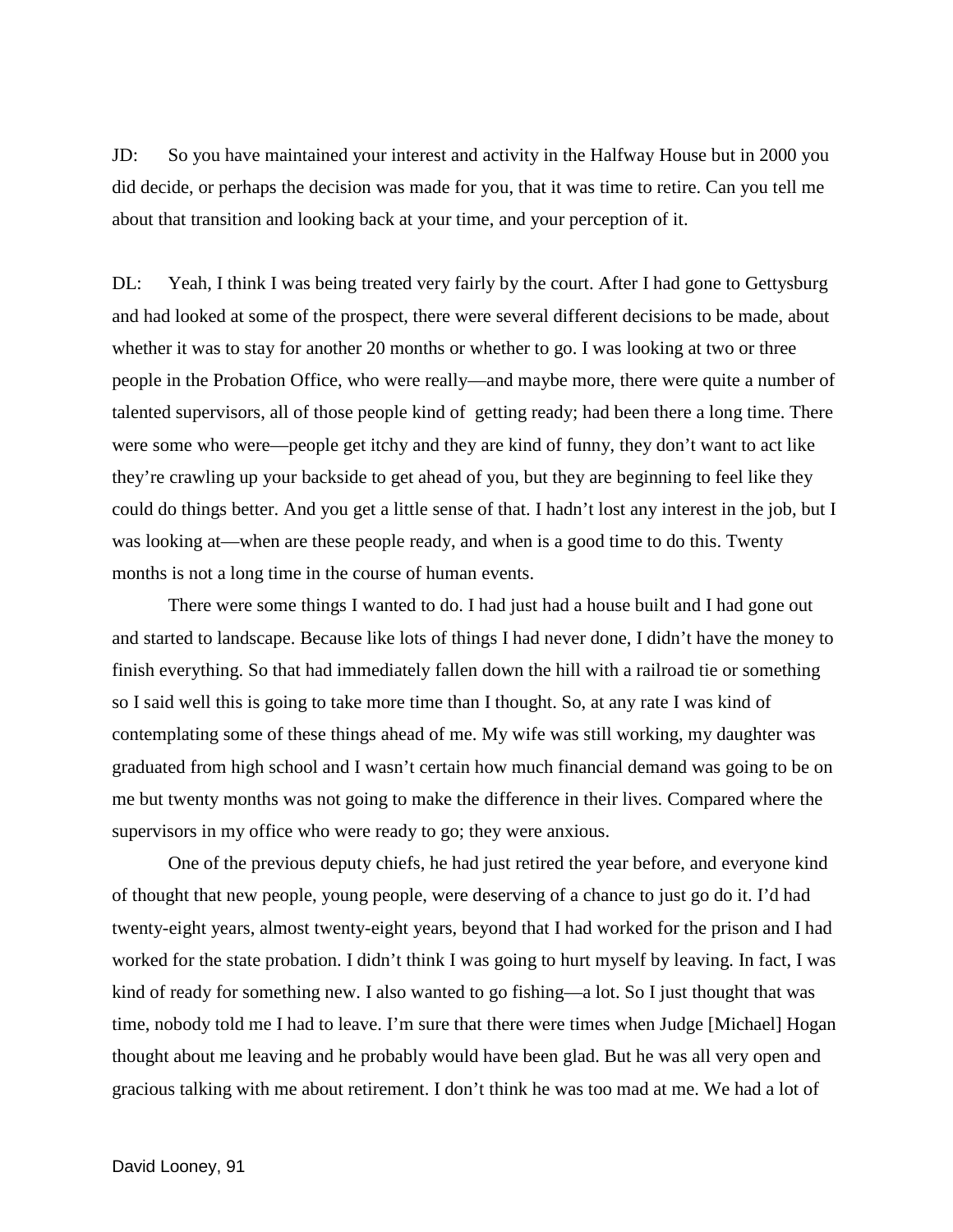differences, but I don't think he was irate with me. I think he thought I had done a fairly good job.

But I was ready, I just felt like, ok let's go fishing, let's go take care of the daughter that's graduating high school and the younger daughter who was struggling with high school. My adopted daughter was Kim. She was eight years old when she came to us and we were her eighth home, so she was having her days that weren't so good. So I thought well maybe I can—my wife is still working and Shawn, my wife, has been extremely important in Kim's life and has done a lot of work but wasn't available to do much at that point other than get her to school and back. At any rate, there was a lot to do at home so I talked to Judge Hogan about it and told him I was ready; that he had his pick of a number of people and part of my job always was to make recommendations about who I thought was the best suited and the best ready. And I made those decisions. That wasn't always a happy moment for some people, and pretty angry about some things, but that didn't diminish how I felt about them, they were all capable people.

I think the transition went fairly well. What I would do was I would ask them to work on some project or I would ask them what they thought about some project. And what I saw was they immediately took the initiative. And I would say, well I'm going to go down to the U.S. Attorney's Office, or I'm go up to the U.S. Attorney's Office, or I'm going to go see Jack Ransom who is a wonderful local attorney. Basically I would make an absence. Well, I would come back and they would have had a meeting and made some decisions and were ready to proceed. And I thought well their level of energy exceeds mine. I was always pretty strong and still am about things. I haven't had a problem making up my mind about much in my life—flight or fight were always my two basic instincts. I learned to run, I learned to stand my ground, and sometimes I won and sometimes I didn't. Watching them I knew they were ready. And so I thought, this is the time to do that. I think it was fairly graceful, I don't recall any terrible events nor did I have any terrible anxiety about leaving. The new Chief Eric Suing called me a few times and talked to me about things. The guy I fished with at the time was an old FBI agent and he'd say, [*in a goofy voice*] "Tell Eric to get off the line, I think I'm getting a bite!" And things like that, and of course he wasn't getting a bite, we didn't catch that many fish. But at any rate, it was always nice to hear what was going on at that point.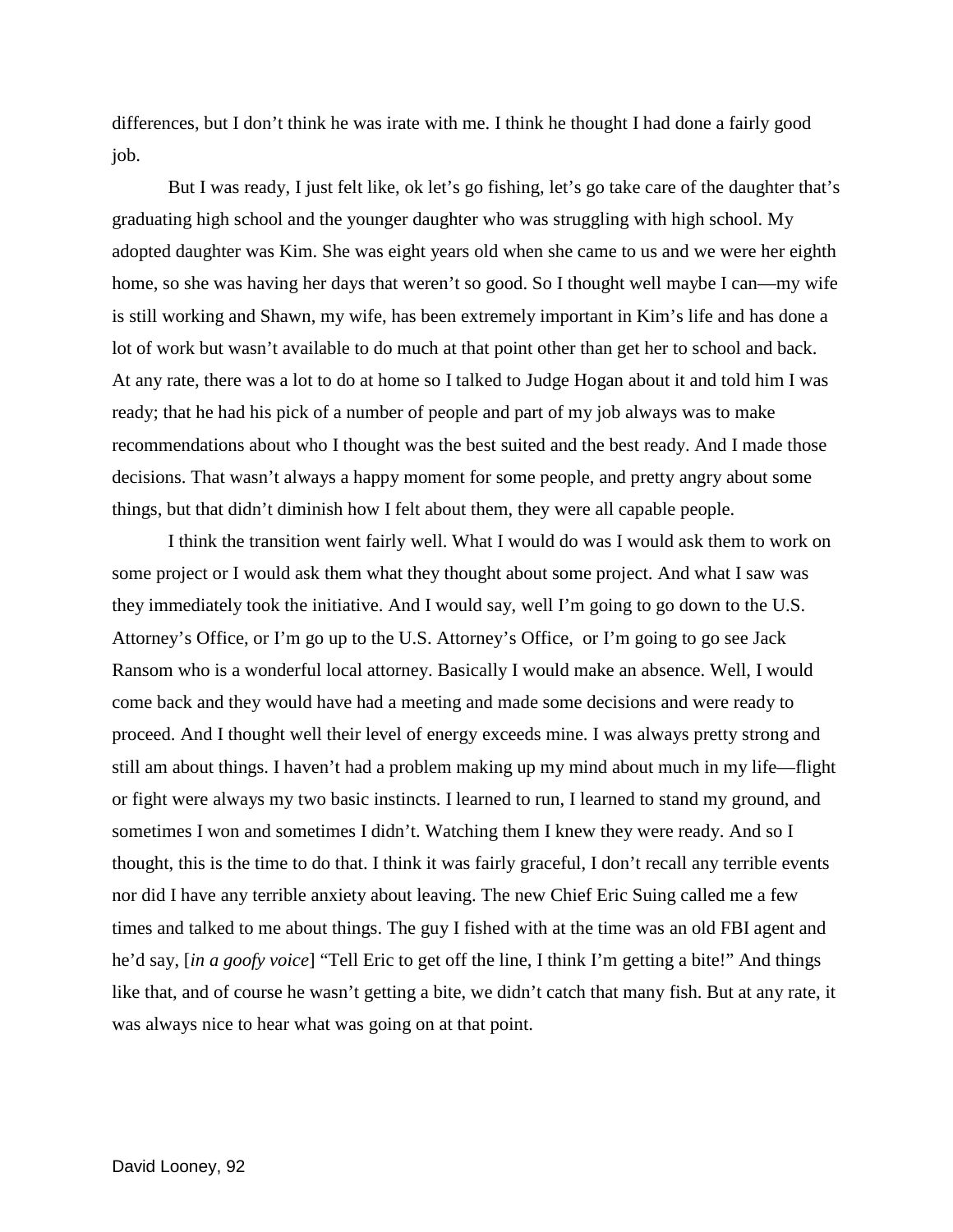I think some chiefs had a real anxiety about leaving because it was such a wonderful relationship [*knocking at the door*] with the court [*door opens, someone enters the room. Recording stops, then resumes]*

JD: Ok, we had a brief interruption but now we're back.

DL: Ok, I'll just finish the thought. It's such a wonderful job. It's been such a wonderful relationship with the court, and various members of the court, almost all members of the court, and the court's staff over the years. I mean I think we have differences in how we do things, we have differences in how we see things, but for the most part this has been a wonderful job. As far as I can see, all the chiefs that I worked for, and with, over the years, or knew, have a real loyalty to the court because the court has returned it, has extended to us. It's such a tight knit and *intensive* kind of work. From the years as a probation officer through being a supervisor through learning to contract, management of facilities, management of budgets, management of personnel, it's *very* intense. You don't want to make mistakes because people are important. Whether they are individual defendants, whether they're staff, whether they're attorneys—maybe you can have disagreements with these people, but you don't want to make decisions or judgments about people that aren't generous or going to build long term positive relationships that help the mission of the court.

So when you walk away from them, as you walk away from these jobs, there is a void. Like I said it is always nice to hear from Eric about things, and learn who's doing well, and what's going on. And he would consult with me about something that maybe was untoward or maybe something that happened, and generally it wasn't all that serious but it needed to be dealt with. But as I watched—you know, Walter and Frank both of them had some pretty severe reactions to leaving because it's so intense and it's such a good feeling to be able to get the support of such wonderful people as we've had on this court. And I think it's really tough if you don't leave when you're ready.

I felt like I left when I was ready. I didn't need to come back down here; it was nice when I did. I didn't come down much. I'd come see some judges and check in every now and then. I miss seeing some folks because the relationships were good and supportive and maybe some of the best experiences of my life. I'll get to see some of them again, but I am always thankful. But